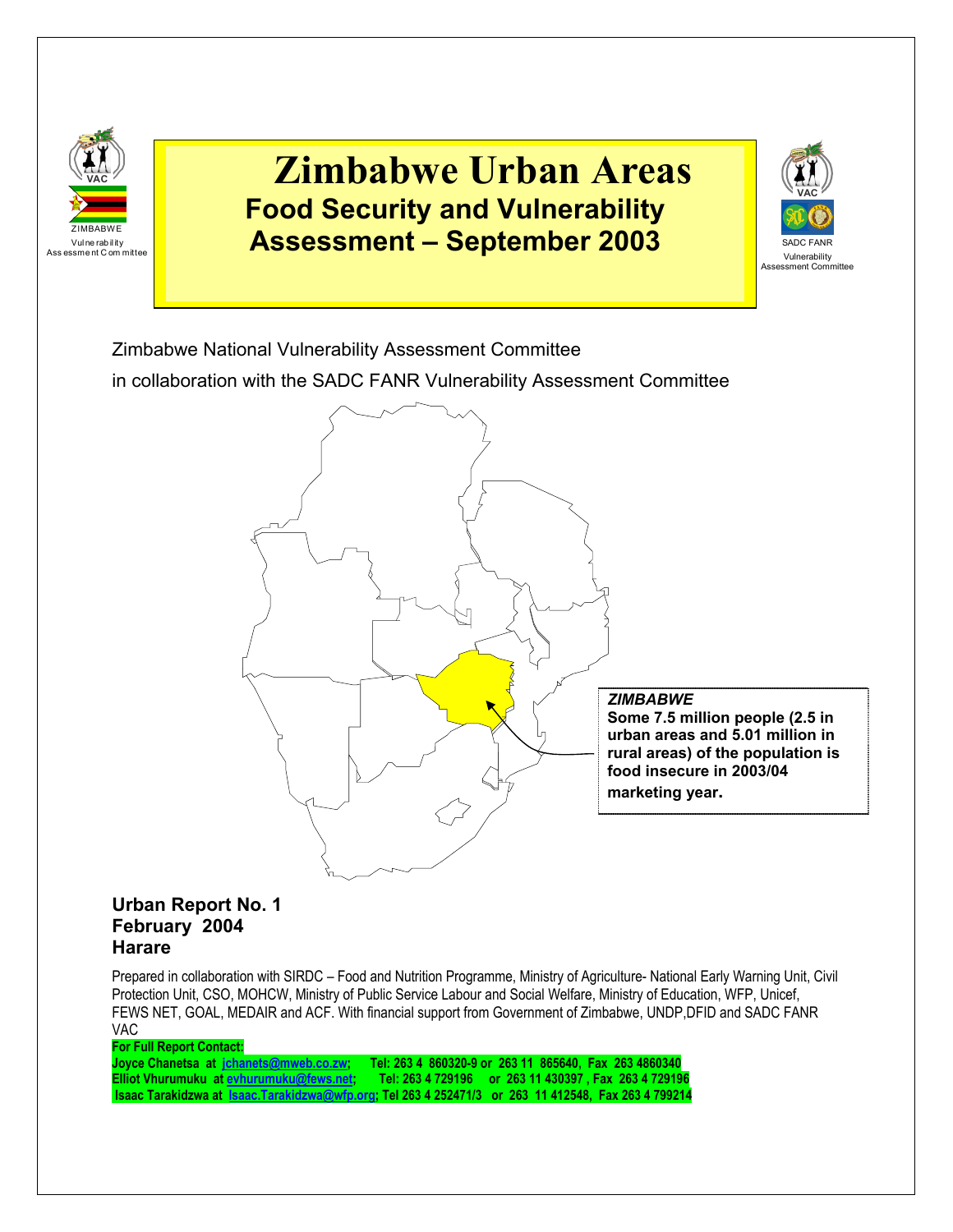## **TABLE OF CONTENTS**

| 2.2.                                                                                    |  |
|-----------------------------------------------------------------------------------------|--|
|                                                                                         |  |
| 2.4.                                                                                    |  |
|                                                                                         |  |
|                                                                                         |  |
|                                                                                         |  |
|                                                                                         |  |
|                                                                                         |  |
|                                                                                         |  |
|                                                                                         |  |
| 3.6. Education, health, water and sanitation and linkages to Food Security33            |  |
|                                                                                         |  |
|                                                                                         |  |
|                                                                                         |  |
|                                                                                         |  |
|                                                                                         |  |
|                                                                                         |  |
|                                                                                         |  |
|                                                                                         |  |
|                                                                                         |  |
|                                                                                         |  |
| 5.2. General Household Housing, Water and Sanitation conditions in urban areas by urban |  |
|                                                                                         |  |
|                                                                                         |  |
|                                                                                         |  |
|                                                                                         |  |
|                                                                                         |  |
|                                                                                         |  |
| 6.                                                                                      |  |
|                                                                                         |  |
|                                                                                         |  |
|                                                                                         |  |
|                                                                                         |  |
|                                                                                         |  |
|                                                                                         |  |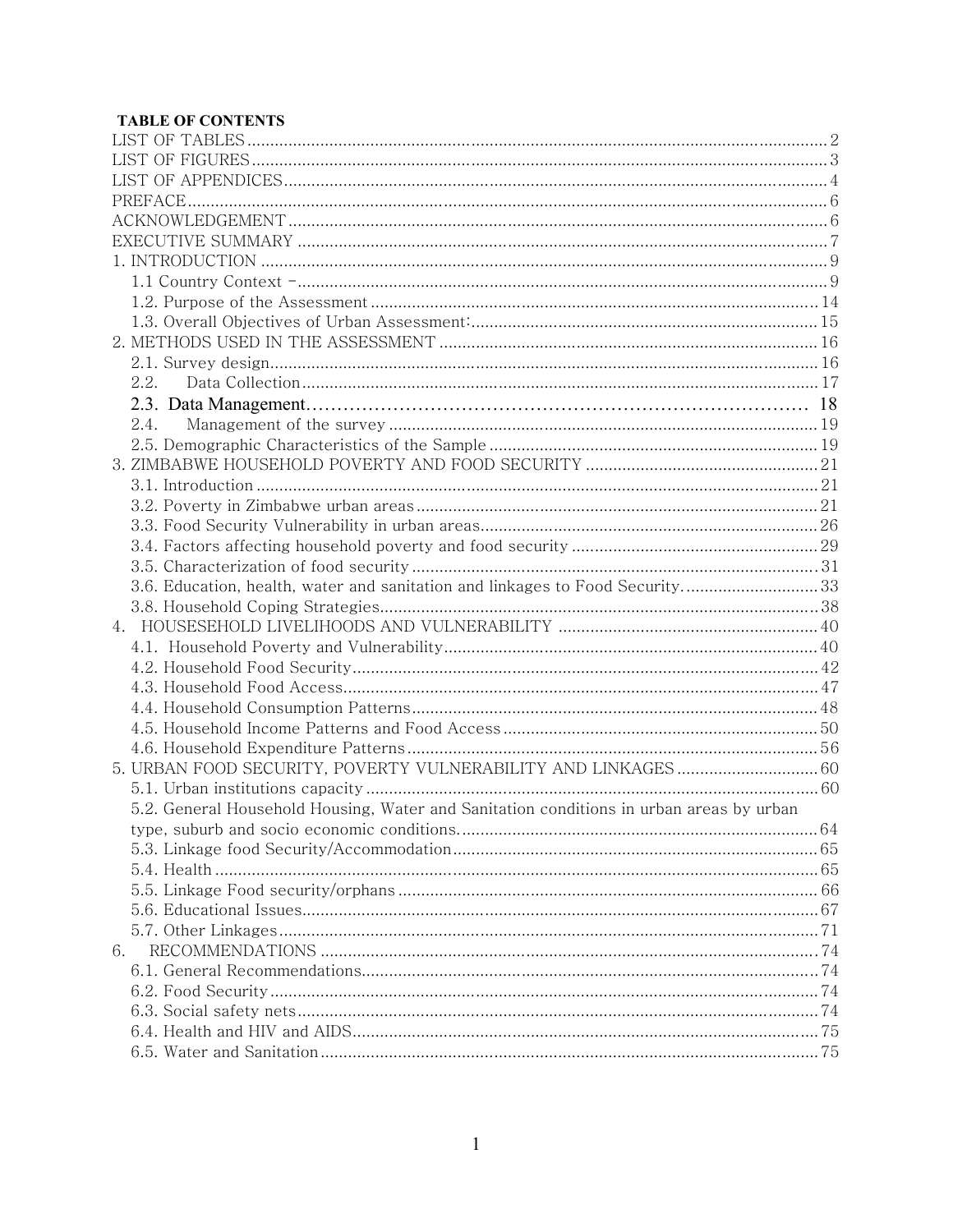# **LIST OF TABLES**

| Table 2.1: Urban Areas and Number of Households Sampled per Province<br>$\cdots$ 16      |     |
|------------------------------------------------------------------------------------------|-----|
|                                                                                          | 19  |
| Table 2.3: Household selected demographic characteristics by income, gender, marital     |     |
|                                                                                          | 20  |
| Table 3.1: Poverty Levels by Socio Economic Groups using CCZ and CSO based CPI           |     |
|                                                                                          | 22  |
|                                                                                          | 26  |
| Table 3.3: Food Security Status in Urban Areas September 2003 ·······················    | -27 |
|                                                                                          | 28  |
|                                                                                          | 28  |
| Table 3.6: Shocks and hazards that affected households in the last six months and their  |     |
|                                                                                          | 30  |
|                                                                                          | 32  |
|                                                                                          | 34  |
| Table 3.9: The most common coping strategies practiced by the very poor and poor         |     |
|                                                                                          | 39  |
| Table 4.1: Poverty and Vulnerability matrix: assessing potential signs /indicators of    |     |
|                                                                                          | 41  |
|                                                                                          | 43  |
|                                                                                          | 45  |
|                                                                                          | 45  |
| Table 4.5: Quantities of cereal in kgs available per household by income group……46       |     |
| Table 4.6: Quantities of sweet potatoes in kgs available per household by income         |     |
|                                                                                          |     |
| Table 4.7: Household rural-urban linkages…………………………………………………47                           |     |
|                                                                                          |     |
| Table 4.9: Available mean monthly food quantities per capita by income group……49         |     |
| Table 4.10: Number of times item was eaten over the last 7 days, entire                  |     |
|                                                                                          |     |
| Table 4.11: Number of meals eaten per day by socio economic group ····················50 |     |
| Table 4.12: Community perceptions of livelihood activities………………………………55                 |     |
| Table 4.13: Household expenditure shares composition by income socio-economic            |     |
|                                                                                          |     |
|                                                                                          |     |
|                                                                                          |     |
|                                                                                          |     |
|                                                                                          |     |
| Table 5.5: Source of institution food…………………………………………………………………………62                      |     |
| Table 5.6: Number of meals eaten per day………………………………………………………62                          |     |
|                                                                                          |     |
|                                                                                          |     |
|                                                                                          |     |
|                                                                                          |     |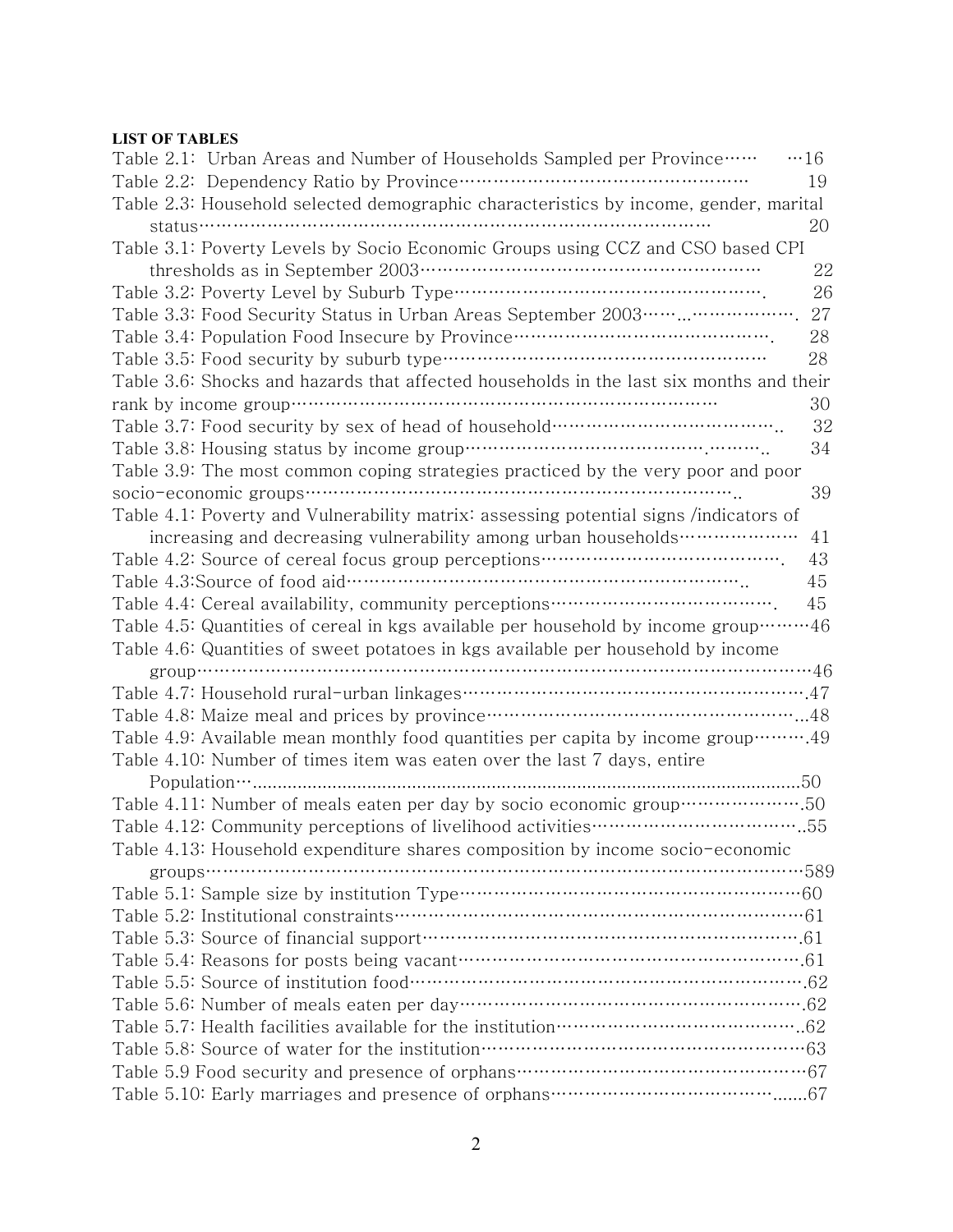# **LIST OF FIGURES**

| Figure 3.1: Households living below survival and reproduction levels 23<br>Figure 3.2: Levels of Poverty in Zimbabwe Comparing the CCZ & CSO to the 1995 |
|----------------------------------------------------------------------------------------------------------------------------------------------------------|
| Figure 3.3: Poverty head count index and average expenditure per capita of the Poor                                                                      |
|                                                                                                                                                          |
| Figure 3.4: Average expenditure per capita by gender and elderly headed                                                                                  |
|                                                                                                                                                          |
| Figure 3.5: Household expenditure per capita by marital status of the head of                                                                            |
|                                                                                                                                                          |
|                                                                                                                                                          |
| Figure 3.7: Shocks and Hazards that affected household in the last six months and their                                                                  |
|                                                                                                                                                          |
| Figure 3.8: Comparative analysis of households perceptions and rank of most important                                                                    |
| shocks that affected their poverty and food security (1995-2003) ·······················31                                                               |
| Figure 3.9: Food security by income group………………………………………………………31                                                                                         |
|                                                                                                                                                          |
|                                                                                                                                                          |
|                                                                                                                                                          |
|                                                                                                                                                          |
|                                                                                                                                                          |
|                                                                                                                                                          |
|                                                                                                                                                          |
|                                                                                                                                                          |
|                                                                                                                                                          |
|                                                                                                                                                          |
|                                                                                                                                                          |
|                                                                                                                                                          |
|                                                                                                                                                          |
| Figure 4.7: Mean percent calorie contribution by income group ···························.49                                                             |
|                                                                                                                                                          |
|                                                                                                                                                          |
| Figure 4.10: Income source by gender…………………………………………………………55                                                                                             |
| Figure 4.11: Relationship between income and food security ····························56                                                                |
| Figure 4.12: Household food and non-food expenditure shares by income ···········.57                                                                     |
| Figure 4.13: Household food expenditure shares composition by income ················57                                                                  |
| Figure 4.14: Household non-food expenditure shares composition by income 57                                                                              |
| Figure 4.15: Household expenditure shares across provinces ······························.59                                                             |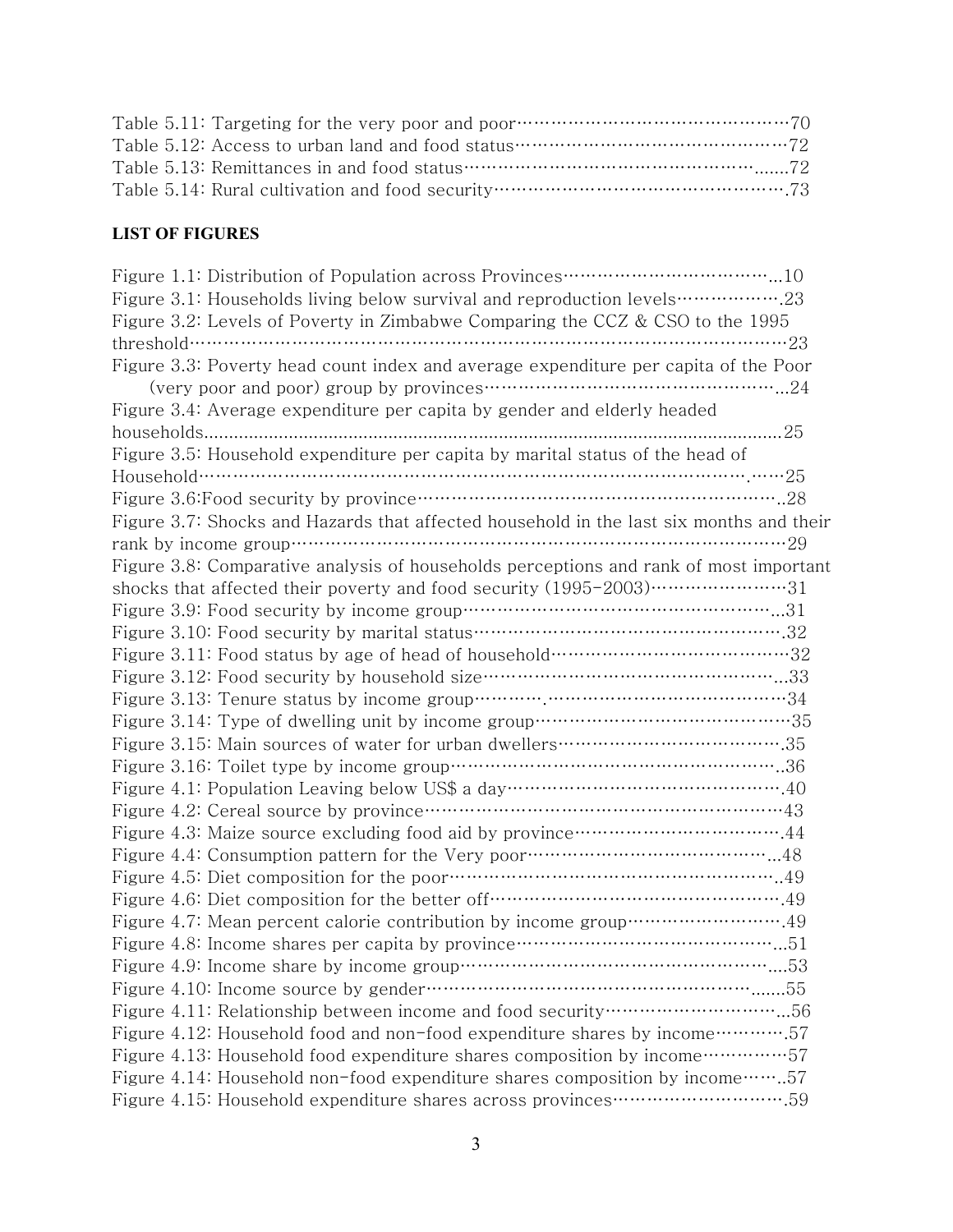| 4.16: Household expenditure shares by head of household gender, elderly and non-               |
|------------------------------------------------------------------------------------------------|
|                                                                                                |
|                                                                                                |
|                                                                                                |
| Figure 5.3: Proportion of budget funded by institute………………………………………………………………………61              |
|                                                                                                |
|                                                                                                |
|                                                                                                |
| Figure 5.7: Mean number of children in primary school by income group…………………67                 |
|                                                                                                |
|                                                                                                |
|                                                                                                |
| Figure 5.10: Households in school arrears by income group ································ .69 |
| Figure 5.11: Households that received educational assistance by income                         |
|                                                                                                |
|                                                                                                |
| Figure 5.13: Percent of Households aware of Aids action committee by income                    |
|                                                                                                |
|                                                                                                |

# **LIST OF APPENDICES**

| Appendix B: Community (Focus Group) Questionnaire… ……………………………… 88                          |
|---------------------------------------------------------------------------------------------|
| Appendix C: Institutional Questionnaire…………………………………………………………………… 92                        |
|                                                                                             |
| Appendix E: List of Researchers, National team and Organizations represented $\cdots$ 109   |
| Appendix F: Distribution of Provinces, Cities visited & number of sites covered $\cdot$ 112 |
| Appendix G: Data Analysis Process…………………………………………………………114                                  |
|                                                                                             |
| Appendix I: Additional Food Security Analysis Tables…………………………………118                        |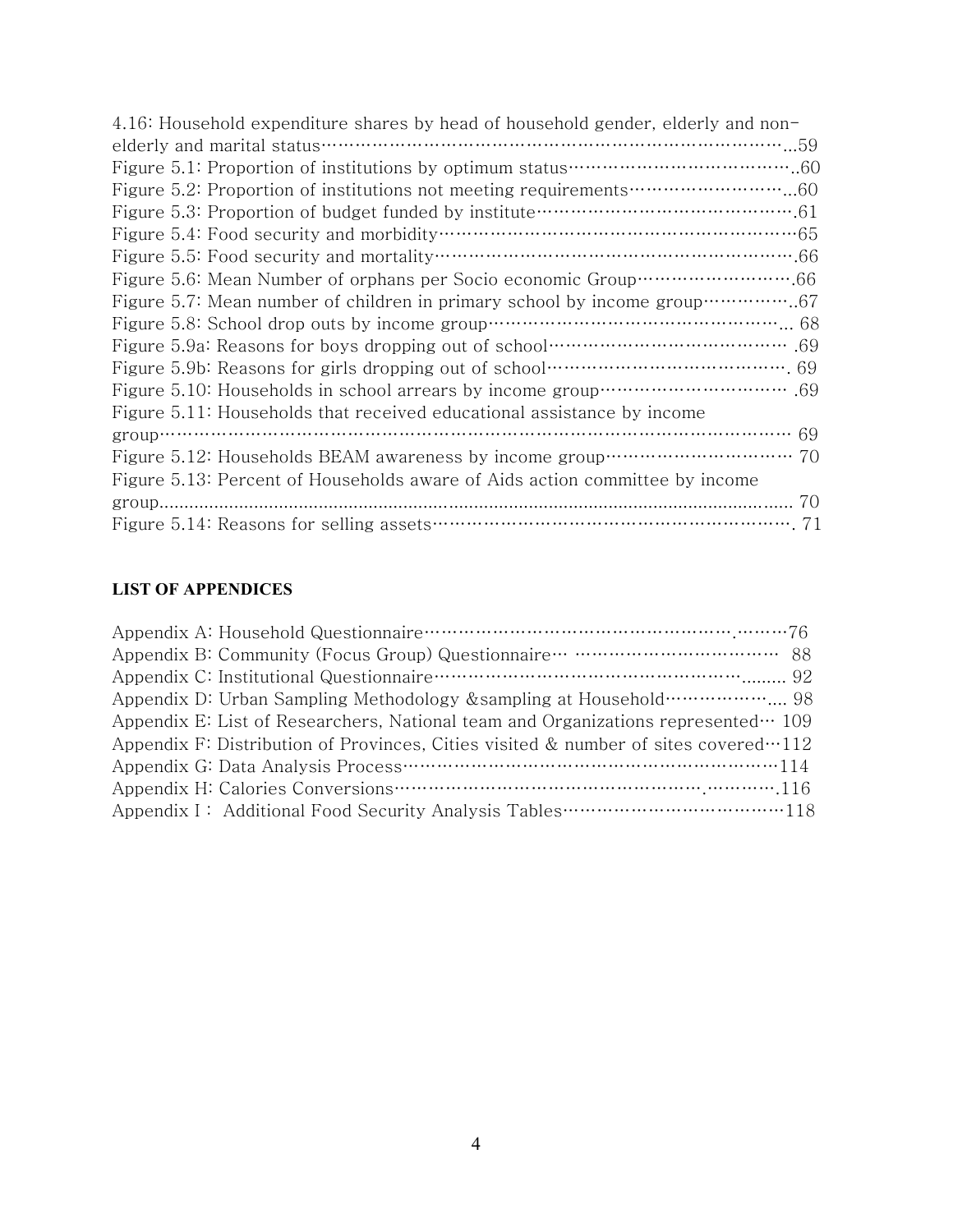# **ACRONMYS**

| <b>CCZ</b>       | Consumer Council of Zimbabwe                                                 |
|------------------|------------------------------------------------------------------------------|
| <b>CPI</b>       | <b>Consumer Price Index</b>                                                  |
| <b>CSO</b>       | Central Statistical Office                                                   |
| EA               | <b>Enumeration Area</b>                                                      |
| <b>FCL</b>       | Food Consumption Line                                                        |
| <b>FPL</b>       | Food Poverty Line                                                            |
| <b>GDP</b>       | <b>Gross Domestic Product</b>                                                |
| <b>GMB</b>       | <b>Grain Marketing Board</b>                                                 |
| <b>HH</b>        | Household                                                                    |
| Kcal             | Kilo-Calories                                                                |
| <b>LBVA</b>      | Livelihoods-based Vulnerability Analysis                                     |
| MT               | <b>Metric Tones</b>                                                          |
| NGO              | Non Governmental Organization                                                |
| <b>PDL</b>       | Poverty Datum Line                                                           |
| <b>RRU</b>       | Relief and Recovery Unit                                                     |
| <b>SADC FANR</b> | Southern Africa Development Community–Food Agriculture and Natural Resources |
| <b>SD</b>        | <b>Standard Deviation</b>                                                    |
| <b>SGR</b>       | Strategic Grain Reserve                                                      |
| <b>SPSS</b>      | <b>Statistical Package for Social Scientists</b>                             |
| <b>TPL</b>       | <b>Total Poverty Line</b>                                                    |
| <b>UNDP</b>      | <b>United Nations Development Programmes</b>                                 |
| <b>UN</b>        | <b>United Nations</b>                                                        |
| <b>VAC</b>       | <b>Vulnerability Assessment Committee</b>                                    |
| <b>ZCTU</b>      | Zimbabwe Congress of Trade Unions                                            |
| <b>ZIMVAC</b>    | Zimbabwe Vulnerability Assessment Committee                                  |
| <b>UNICEF</b>    | United Nations Children's Fund                                               |
| <b>FEWSNET</b>   | Famine Early Warning System Network                                          |
| WFP              | World Food Programme                                                         |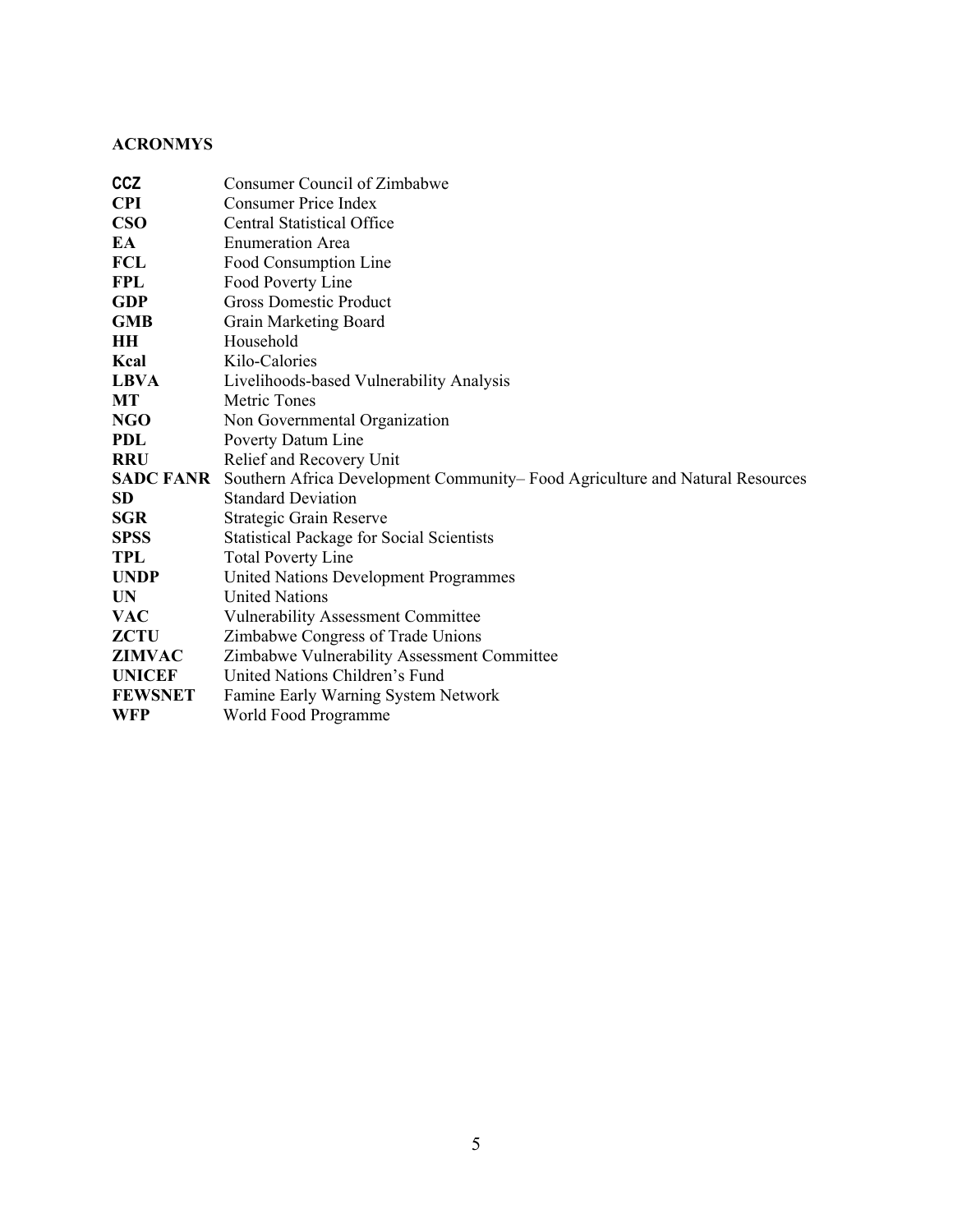# **PREFACE**

This food security assessment is regionally coordinated by the Southern Africa Development Community (SADC) Food, Agriculture, and Natural resources (FANR) Vulnerability Assessment Committee (VAC), in collaboration with international partners (WFP, FEWS NET, SC (UK), FAO, UNICEF and IFRC.

The Zimbabwe Vulnerability Assessment Committee (ZimVAC) – a subcommittee of the Social Services Cabinet Action Committee (SSCAC) composed of a consortium of government, NGO and UN Agencies, coordinated the assessments at national level. This is the first urban assessment undertaken by the Zim VAC (the first of its kind in the SADC region) and becomes the fourth in a series of other three rolling rural food security assessments, with the first in August 2002, the second subsequently conducted in December 2002 and the third in April 2003. The three rolling assessments were subsequently conducted in six SADC countries affected by the food crisis in the region.

# **ACKNOWLEDGEMENT**

This report follows an assessment, which was made possible through the generous financial contributions made by the Government of Zimbabwe, UNDP and DFID. The SADC VAC initiated the whole assessment process including the mobilization of resources from donors. WFP, GOAL, UNDP, UNICEF, CRS, FEWSNET, and GOZ provided vehicles and in-kind support. The Government, NGOs and UN organizations participated in the field research. Their names and organizations are listed in Appendix F.

The ZimVAC warmly acknowledges this invaluable support from these multiple organizations and the warm response from all households and communities contacted during this survey.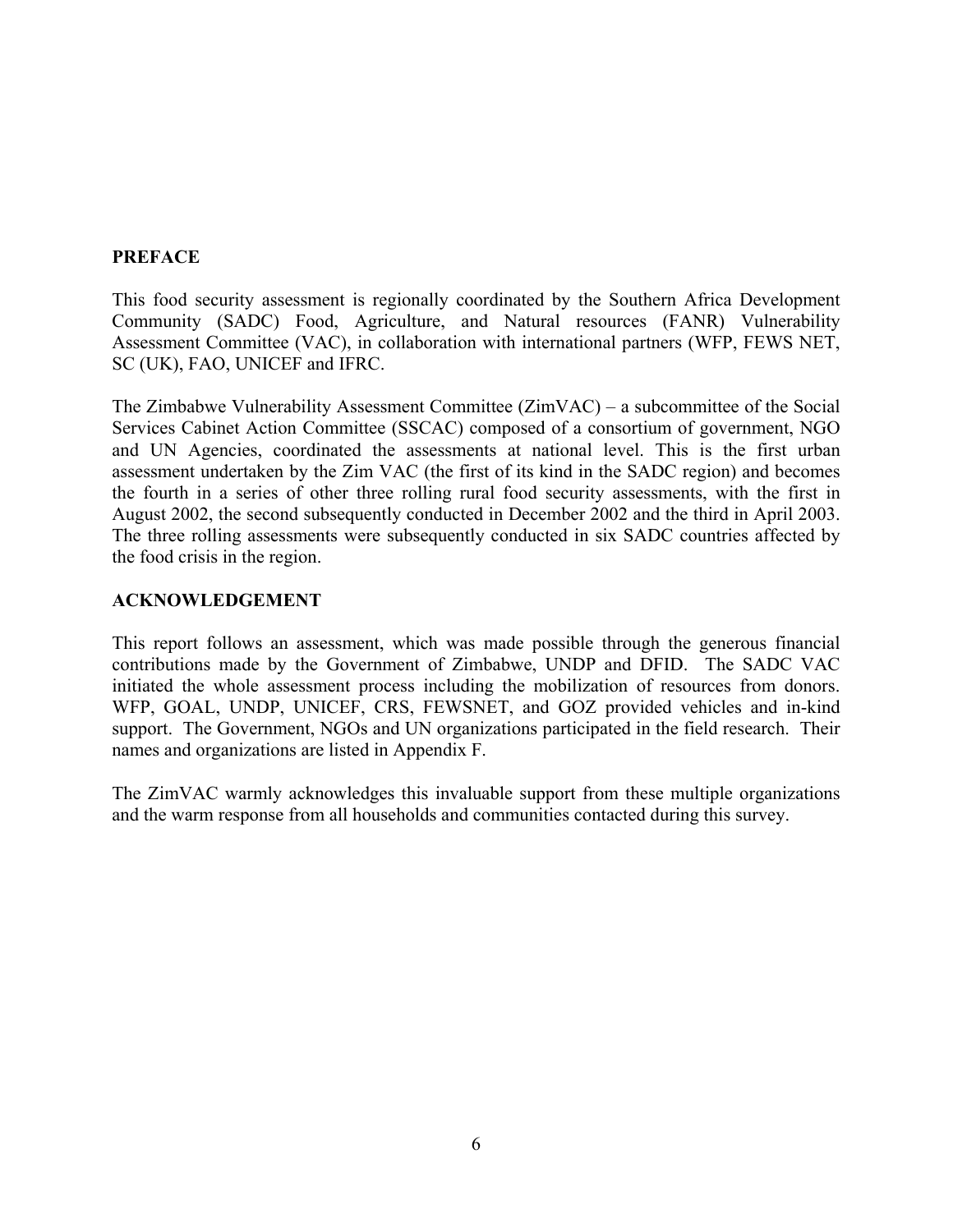## **EXECUTIVE SUMMARY**

**Background:** The assessment was carried out in an environment with economic conditions worsening, the country experiencing food shortages due to droughts and other factors and hyperinflation standing at 455.6 percent in September 2003.

**Survey Design:** A livelihoods based structured questionnaires covering over 5,123 households, 660 focus groups and 256 institutions were administered over two weeks by 124 researchers through funding from UNDP and SADC FANR VAC. The survey was drawn from the CSO sample frame, by stratifying urban areas and considering population distribution and randomly sampling the households.

**Where are the most Vulnerable?** The very poor and poor who live in squatter camps (90 percent), the back yard shacks in high density areas (78 percent) and peri urban areas (80 percent) are all food insecure, do not have better access to services, such as health, clean safe water and are exposed to diseases such as diarrhea. Using the Consumer Council basic consumption basket and the total cost of the basket for September 2003, at least 51 percent of the households were found to be very poor and 21 percent poor (giving a total for the poor of 72 percent of the urban population)

**Who are the most vulnerable?** The elderly and female headed households (widowed or divorced) had the least income compared to the non elderly and male headed households. Households with large number of people normally carter for orphans and are the most food insecure, food insecurity increases with household size, such that households with more than 7 members were more vulnerable.

**Who and where are the food insecure?** A total of 64.2 percent (2.5 million people) of the estimated 3.8 million urban people are food insecure (could not meet a minimum caloric requirement of 2,100 Kcal/person/day). Their distribution is such that; Harare Province has about 1.2 million people (63 percent of the city's population is food insecure), Bulawayo has 477,135 people (71 percent of population insecure), Midlands with 65 percent (223,378 people), Manicaland (64 percent – 150,180 people), Mashonaland Central (58 percent - 39,493 people), Mashonaland East (62 percent – 66,043 people), Mashonaland West (62 percent – 183,937 people), Matebeleland North (68 percent – 53,910 people), Matebeleland South (59 percent – 27,111 people) and Masvingo Province urban areas (50 percent – 50,343 people) .

**What is the food Access and food availability situation?** Over 50 percent of the communities reported that cereals and maize were either occasionally or rarely available except for Harare and Bulawayo. Households sourced over 60 percent of their cereals from parallel markets and small proportions from shops, own production and the GMB. Urban and rural agriculture contributed very little to cereals availability. Only a few suburbs benefited from food aid, mainly provided by NGOs, with Matebeleland South urban areas with greatest percentage benefiting from food aid 64.7 percent.

**What is the consumption pattern?** About 57 percent of the urban population was having 2 or less meals per day. Of these, 62 percent were from the very poor socioeconomic group with the percentage decreasing to about 10 percent for the middle and better off. Urban households consume mainly maize, with carbohydrates consumption increasing with the increase in the socio economic status. The very poor consumed mostly carbohydrates (80 percent) followed by vegetables 16 percent and very little protein and oils, whilst the better off increased their carbohydrates consumption to 87 percent , vegetable consumption decreased to 6.7 percent and protein increasing to 4.9 percent.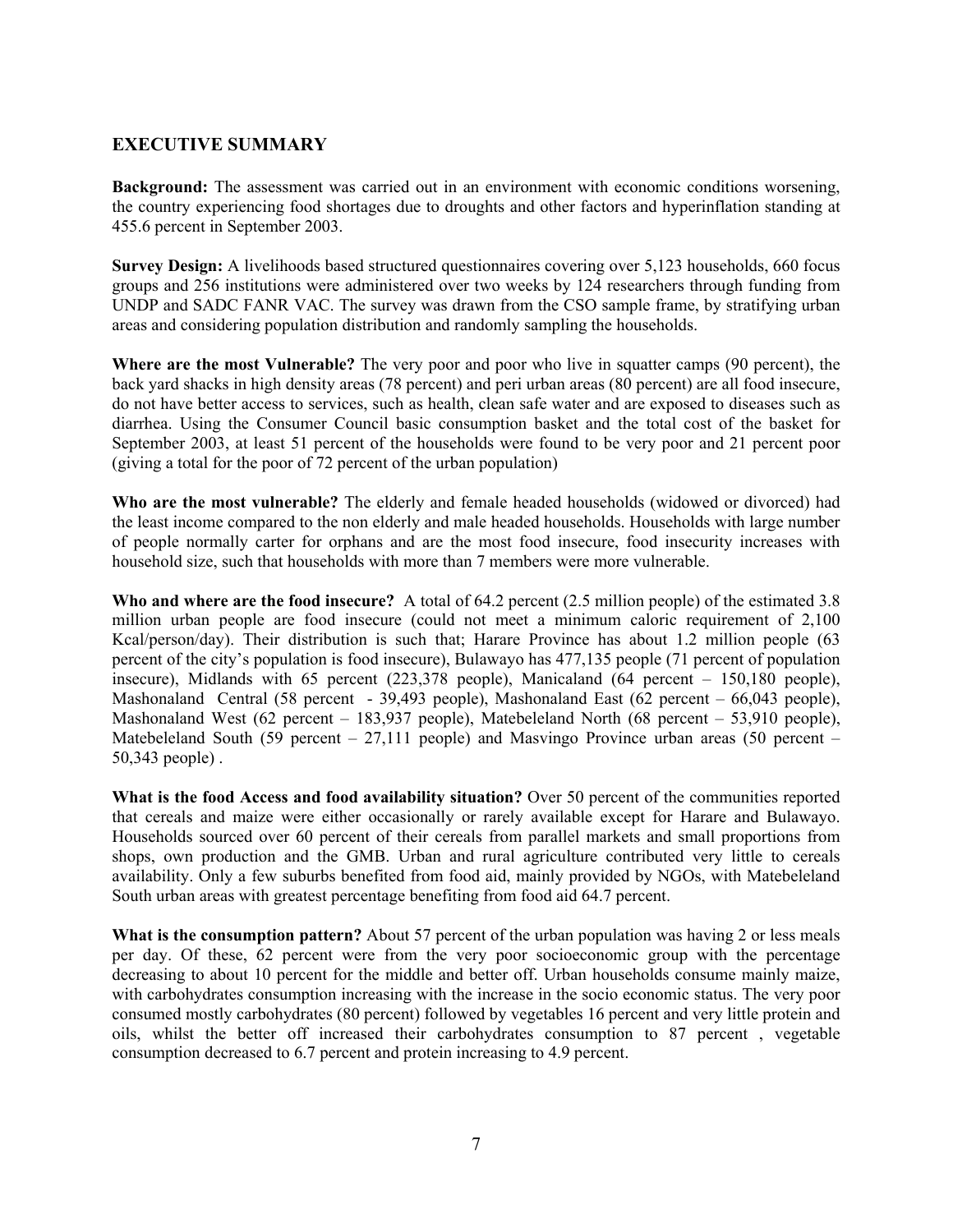**What shocks and Hazards are prevalent in urban areas?** All income groups cited inflation, followed by cost of services (school fees and other services), followed by unemployment and taxes, then followed by deaths, illness and hospital bills as the greatest shocks that affect their livelihoods. This is different from the 1995 PASS study which cited unemployment as the greatest shock.

**What is the health status?** The analysis shows that 91 percent of communities had clinics in their suburbs and 57 percent had private doctors facilities in the suburb. Of the households that reported at least one member falling sick in the past three months, 66 percent were food insecure households and 34 percent were food secure. Of the households that lost a member through death about 69 percent were food insecure and 31 percent food secure.

**What is the status of HIV and AIDS based on proxies?** Most households showing HIV and AIDS proxies were among the poor and very poor and were in the food insecure category. Approximately 39 percent of communities in low density suburbs had no access to HIV and AIDS services, 37 percent in medium density and 25 percent in high density suburbs.

**What is the education status?** Of the households with at least one child dropping out of school, 85 percent were food insecure and 78 percent of the food insecure households received educational assistance. About 88 percent of the very poor and poor households indicated that they had cut on education expenditure to buy food.

**What is the accommodation situation?** From the survey, at least 38 percent owned houses whilst 33 percent were lodgers/tenants .House ownership varied across the socio economic groups, with at least 44 percent of the better off owning houses. Most of the poor and very poor lived in shacks. The average number of rooms occupied by the very poor was 2.8 and increased with the socio economic group to 4.3 for the better off.

**Water and sanitation status?** At least 90 percent of the households had access to piped water and this include over 40 percent of the very poor. About 87 percent had their water on the premises. Most households in squatter camps used water from unprotected sources. About 55 percent of the population used flush toilets and only 2.6 percent used the bucket or bush for toilet facilities. The number sharing a toilet was as high as 18 people for the very poor and improved with socio economic status decreasing to half for the better off. About 15 percent of the communities reported that refuse was not being collected, with 83 percent of the squatter camps reporting that refuse was not collected. In the high density areas 44 percent of the communities reported that refuse was collected regularly and the rate increased to 57 percent in medium and low density suburbs.

#### **What are the Recommendations?**

- Economic stabilization is required as most households reported price increases/inflation as the greatest shock.
- Market liberalization of cereals will help the poor as most poor households buy their cereals from parallel markets.
- The Government through GMB to use the (strategic grain reserve) SGR to stabilize prices in the market as parallel market prices are very high.
- Health and Education assistance programs should be more properly targeted as even the middle and better off HH benefit from the programs
- Food aid in the form of targeted subsidies (food stamps, cereals or market targeting) is required for the poor.
- Production of pulses to increase protein content of the poor in their diet should be encouraged in both rural and urban areas.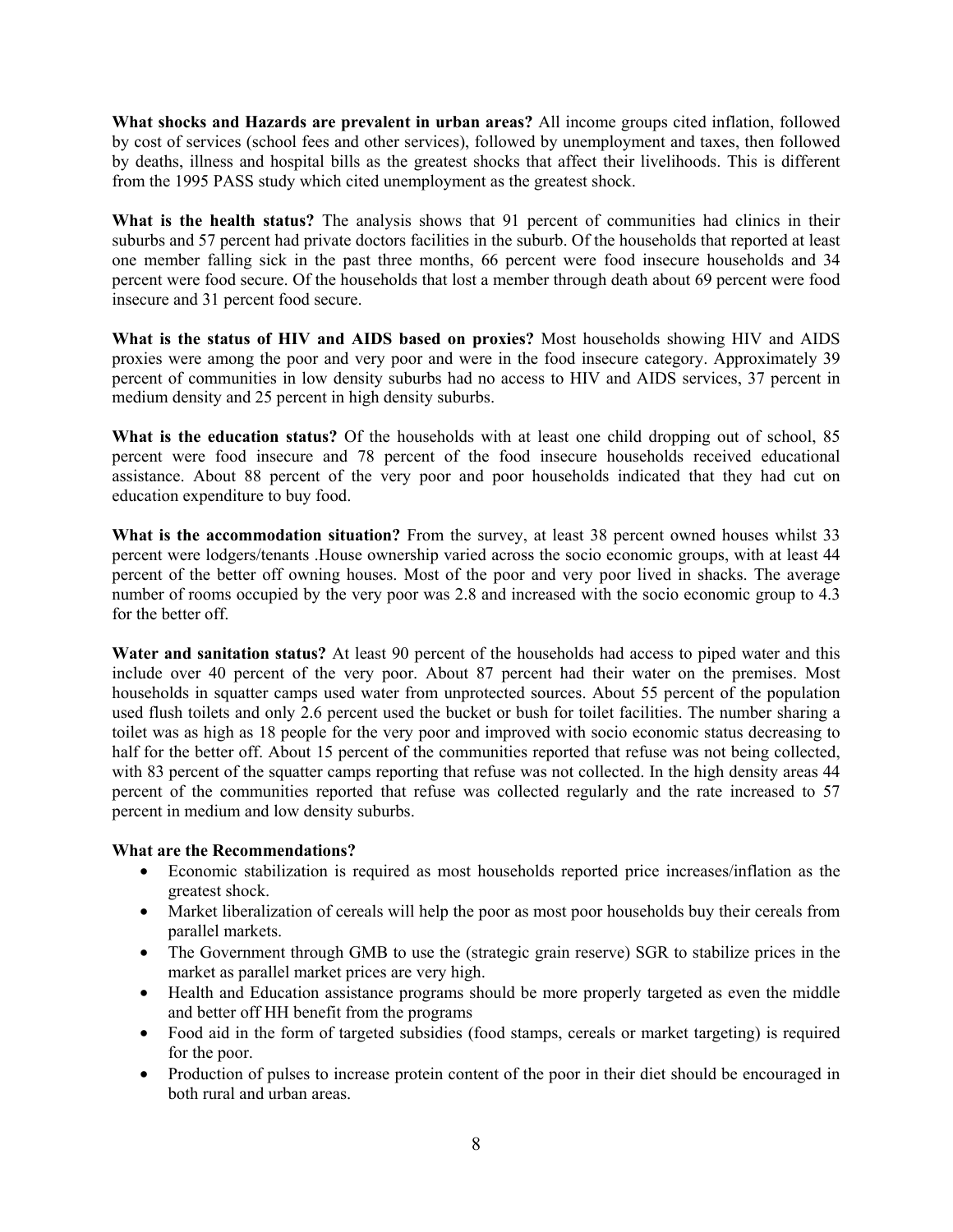# **1. INTRODUCTION**

# **1.1 Country Context -**

# **1.1.1. Background to Urban settlements**

The formation of urban settlements in Zimbabwe can be traced back to the colonial era when (colonial towns) namely Fort Salisbury (Harare), Bulawayo, Umtali (Mutare), Fort Victoria (Masvingo) were established. Other towns and small towns were later on developed and found their basis for development on economic, social or political arena. Some towns developed either due to agriculture, tourism or mining, whilst others were strategically located due to political and historical reasons. For an example, Mutare now the third largest city was developed as a border town with Mozambique, providing a link to the Indian Ocean, whilst Bulawayo provides linkage with South Africa and Botswana. Mining towns developed include among others Redcliffe, KweKwe, Bindura, Zvishavane, Hwange, etc. Most of the towns were first developed along the great dyke that stretches from the agriculturally high potential area of Guruve District in the north east to West Nicholson (a low potential area) in the south.

Since early 1980s, different types of settlements/ centres were developed in the rural areas with the intention of bringing the rural population in close contact with services and markets. The differences among such centres depend upon different types and levels of services that are provided. Service centers can be useful in the provision of education, health and other government services and the general administration. The centers should also offer commercial services including production and marketing services. Most urban areas started as service centers which later grew to the town status. It was the intention of Government that the service centers (growth points) would graduate into towns over a period of 15 years.

The hierarchy of towns by size is as follows;



 In the government classification of levels of settlements, "growth points" are normally district service centers that have grown close to town status, provincial capitals are those which harbour all administrative offices of the provinces such as, Harare, Bulawayo, Gwanda, Chinhoyi, Gweru, Bindura, Marondera, Mutare, Masvingo, etc.

Residential areas have been historically divided into low density, middle density and highdensity suburbs. High density, for the black people (where the poor now reside), middle density for the coloureds (where the middle income now reside) and low density meant for the white (where the better off now reside). In recent years, due to increased shortage of accommodation, more settlements such as Epworth and Hatcliffe in Harare started sprawling as peri-urban areas.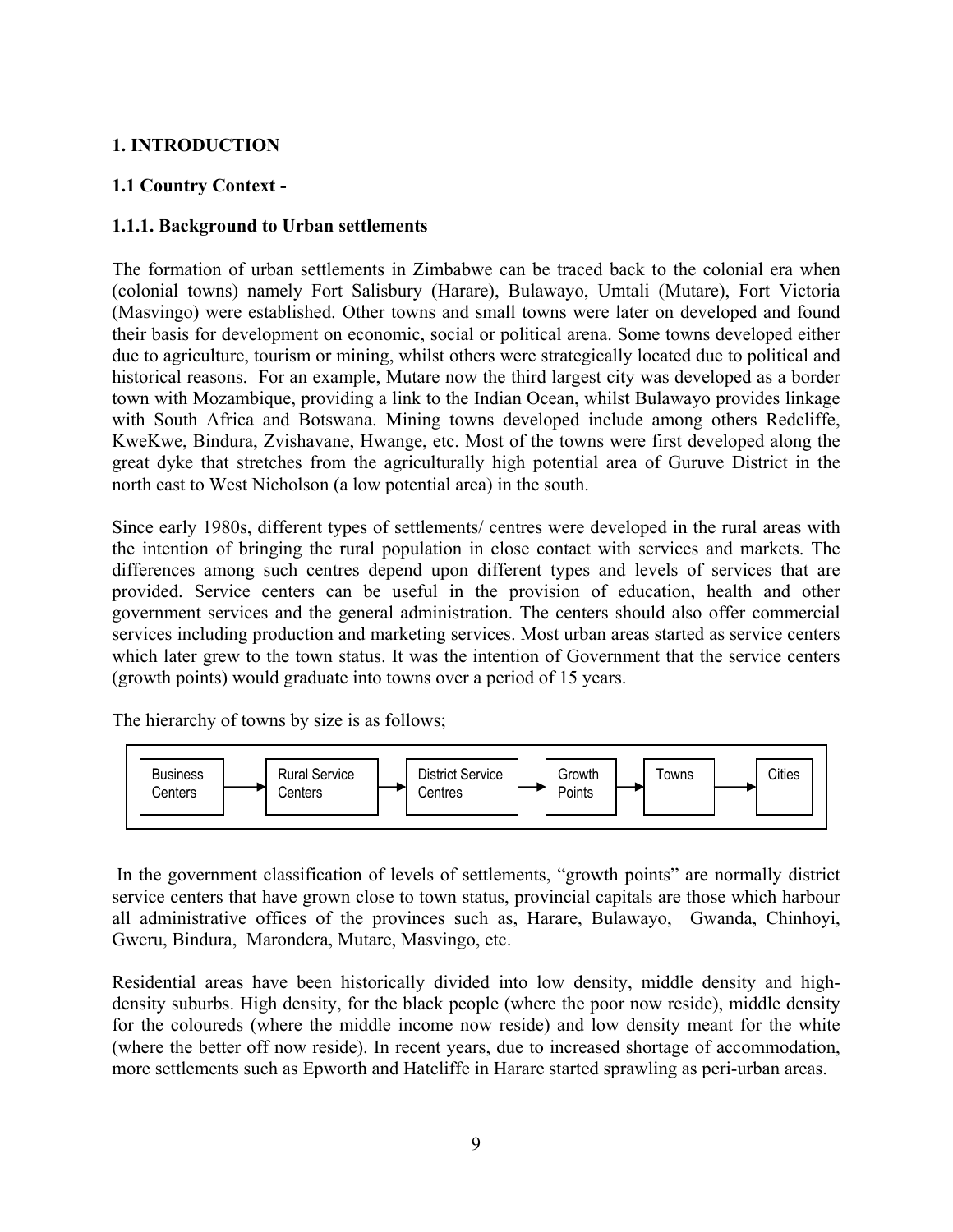In addition, satellite or dormitory towns for cities such as Chitungwiza, Norton and Ruwa developed due to shortages and high cost of accommodation in Harare. However; industrial activities and marketing services started to build up in these areas, making them independent towns.

# **1.1.2. Country Demographics**

 From the CSO census of August 2002, Zimbabwe has a total population of 11.6 million, of which 33% or 3.8 million are in the urban areas. Figure 1.1 below summarizes the distribution of the urban and rural population across provinces.



## 1**.1.3. Review of 2002/03 National Food Security Situation.**

The review discusses first the quality of the season with respect to agricultural production and tries to make some inference on food security at national level. The first half of the season was characterized by poor and patchy rains, which were generally inadequate for agriculture, whereas the second half brought significant improvement in the rainfall amount and distribution across the whole country. The distribution of rainfall was largely fair in the major maize producing provinces of Mashonaland West and Mashonaland Central from about the beginning of December onwards. This had implications to the towns' water supply and harvest for 2003/04 marketing year.

The gross harvest estimate of cereals was 1,170,279 MT of which maize was 929,619 MT, millets was 90,660 MT and 15,000 MT of winter/early summer maize against opening stocks of 51,000 MT, giving the country 1,247,845 MT of grain available for human consumption in the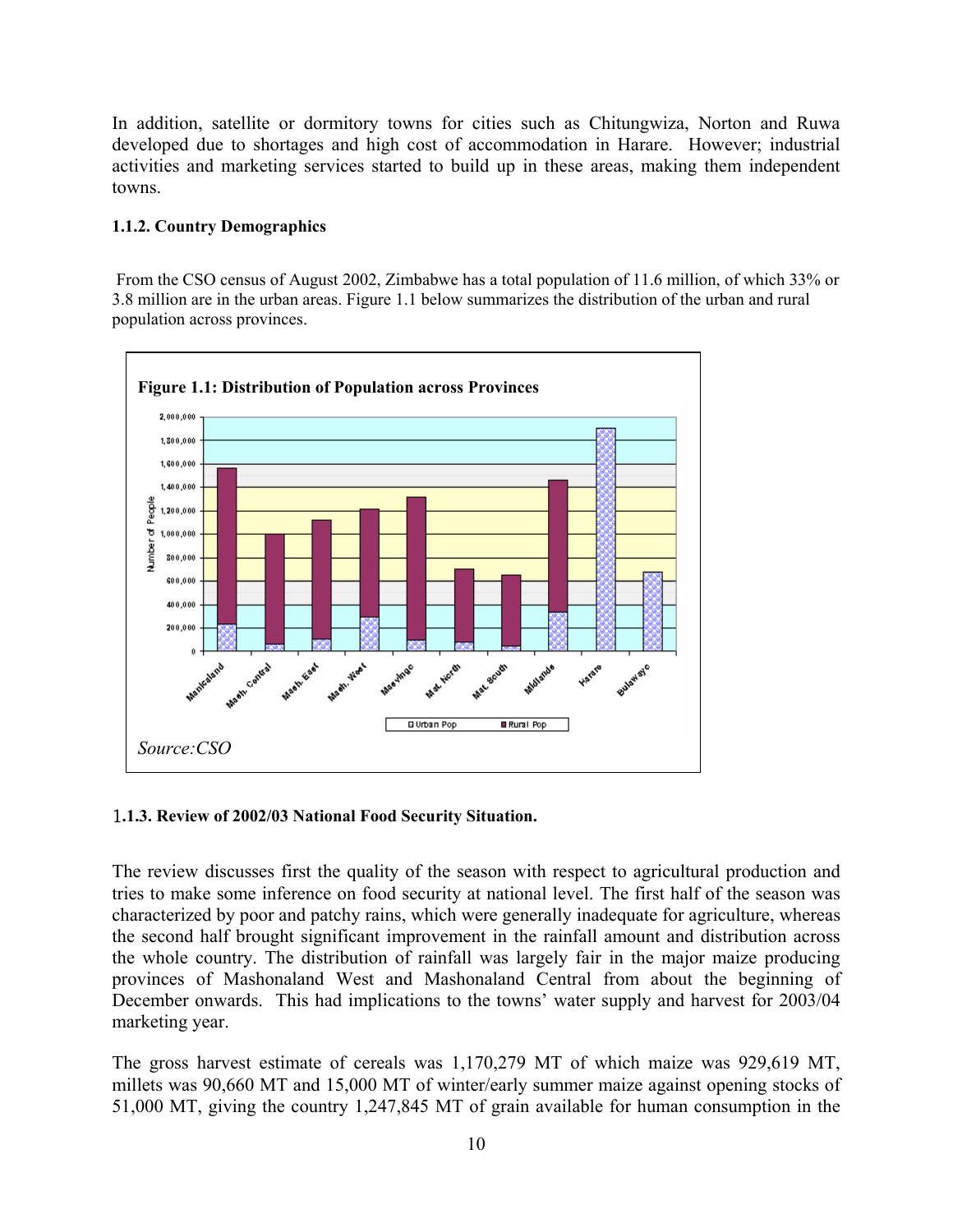2003/04 marketing year. This figure includes 175,000 MT of wheat and 7,566 MT of rice. The current supply of maize and millets is about 63% higher than that of last season's total maize and millet supply of 650,332 MT.

The gross annual requirement estimated at 2,522,464 MT, includes human and livestock consumption, strategic reserve sufficient for three months and other uses. This leaves the country with a deficit of 1,274,619 MT (51%) that will partly be met by planned carryover imports by the Grain Marketing Board and Food Aid commitments. However, even with these imports there is need to import a further 961,779 MT to meet consumption requirements in this current consumption year. From the Zim VAC rural assessment, food security situation has remained critical in the grain deficit regions of Matabeleland South and North, southern Midlands and parts of Masvingo. The Government and non Governmental Organizations (NGOs) need to import sufficient grain to meet the above deficit.

In addition to grain deficit, the general deteriorating services in some areas and lack of chemicals for livestock has resulted in at least 40,000 cattle dying as at the end of February 2003. As at the end of December 2003, about 300,000 cattle mainly in communal and resettlement areas were in danger. Given the state of livestock vulnerability, food insecurity and risk of water shortage in the various parts of the communal, resettlement and urban centers, the President declared a state of disaster in Matabeleland South on the 7<sup>th</sup> of March 2003. To avert the disaster, the Department of Livestock and Veterinary Services put a proposal of Z\$1 billion to fund the livestock drought relief program for the whole country where priority animals will be fed at designated feeding points for ten months.

# **1.1.4. Public Works Programme**

The public works program is a strategy introduced by government and administered through the Ministry of Public Service, Labour and Social Welfare to alleviate the impact of economic hardships and natural disasters including drought and flooding on poor rural and urban communities. The purpose of the program is to provide a social safety net to vulnerable households and individuals by supplementing their incomes through cash transfers whenever it is necessary through labour intensive public works provided by local authorities. The program has two components,(a) the Free Cash component benefiting the elderly, disabled, chronically ill, child headed households and (b) the Cash for Work benefiting selected able bodied vulnerable households who work for a maximum of 15 days per month in public works projects . When programs operate consistently, at least \$5,000 per month per household is received by households that participate.

This program is currently operating in all the 58 Rural Districts and the 28 Urban Councils in the country. A total of 1.3 million households benefited from the program during the 2002/2003 drought period. All the rural districts and urban councils in the country were covered by Government food aid response.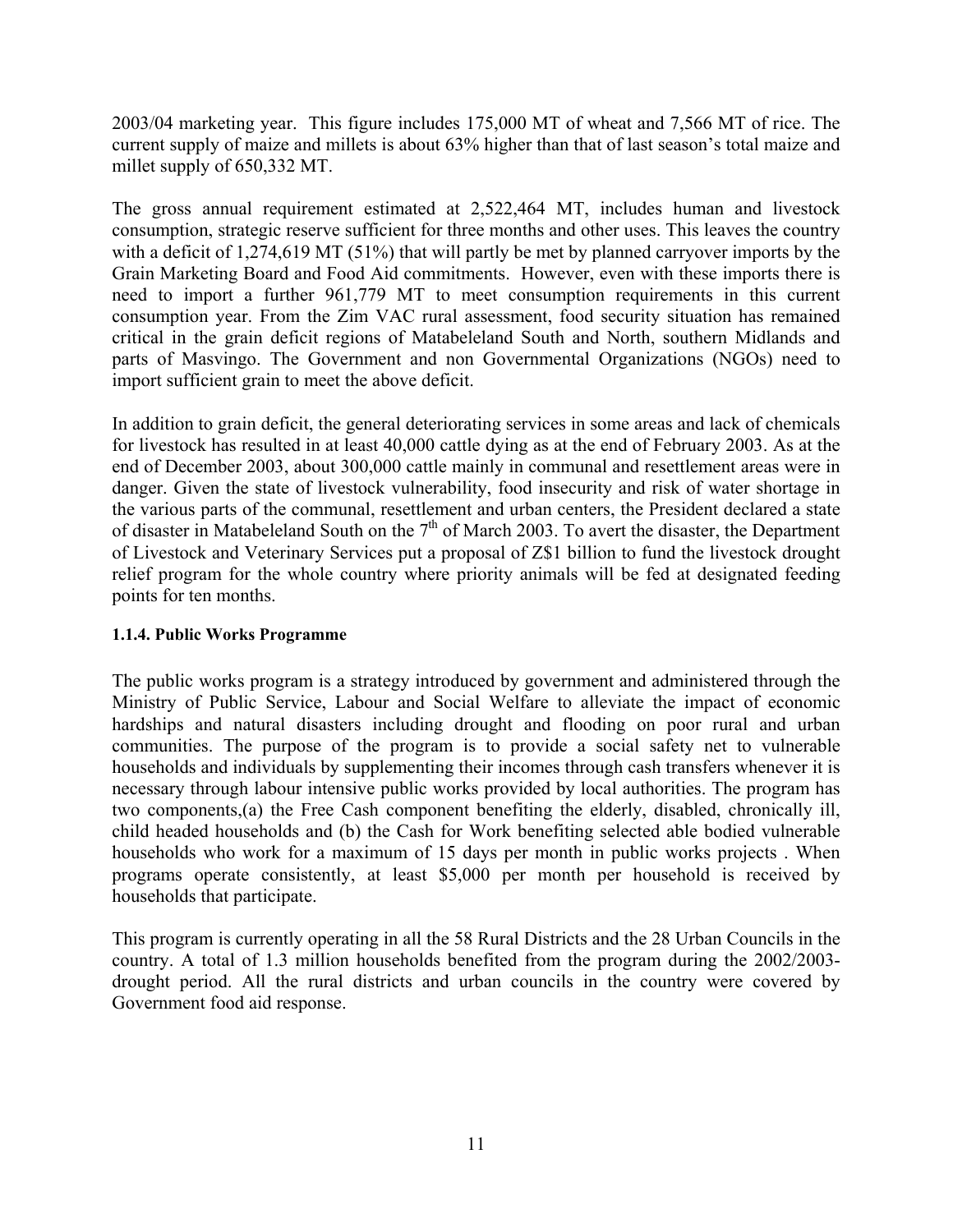#### **1.1.5. Food Aid Programs**

The NGOs and WFP are running food aid programs mainly in the rural areas, and at least about 2.8 million people have benefited from free food in December 2003. There are intentions to expand the programs to resettlement areas. In addition assistance is already being given by some NGOs to children, HIV/AIDS home based care patients and some vulnerable households in some high density and peri-urban areas.

## **1.1.6. Health, HIV and AIDS**

Zimbabwe is hard hit by the HIV and AIDS epidemic like most countries in the Southern Africa with a prevalence rate of 25 percent. Livelihoods are being devasted and the food and nutrition security of millions of households seriously undermined.

Zimbabwe is currently going through a difficult period politically and economically (high interest rates, low investment and high employment) and the effects of HIV and AIDS will see Zimbabwe unable to achieve its Millennium Development Goals by the year 2015. There have been high levels of morbidity and mortality both in adults and the young generation reversing previous gains in health statistics. Health infrastructure previously very good, is steadily deteriorating because of the economic difficulties.

The pandemic comes at a time when household poverty is worsening because HIV and AIDS pandemic aggravate this precarious food security environment, causing a large loss of life, undermining family and community structures. Other basic services such as education and essential public health utilities such as water and sanitation are similarly affected by under funding and the effects of HIV and AIDS on staff resources. From the above the effects of HIV and AIDS cut across all parts of the country and all wealth groups.

Food security and HIV and AIDS have multiple linkages in both directions. HIV and AIDS reduces food security by requiring that more household expenditure is devoted to healthcare, while at the same time reducing the amount of labour available to households to engage in food and income generating activities. Agricultural production in particular can decline as there is less labour available to cultivate and therefore families are forced to cultivate smaller area or switch on to less productive and labour intensive crops. The household often loses a breadwinner to illness and eventually death, while other household members' time is required to care for the sick and for dependants such as orphans and elderly who remain behind. In the other direction, the problems of increasing food insecurity can push people into high risk activities, such as engaging in commercial sex work as a means of earning money.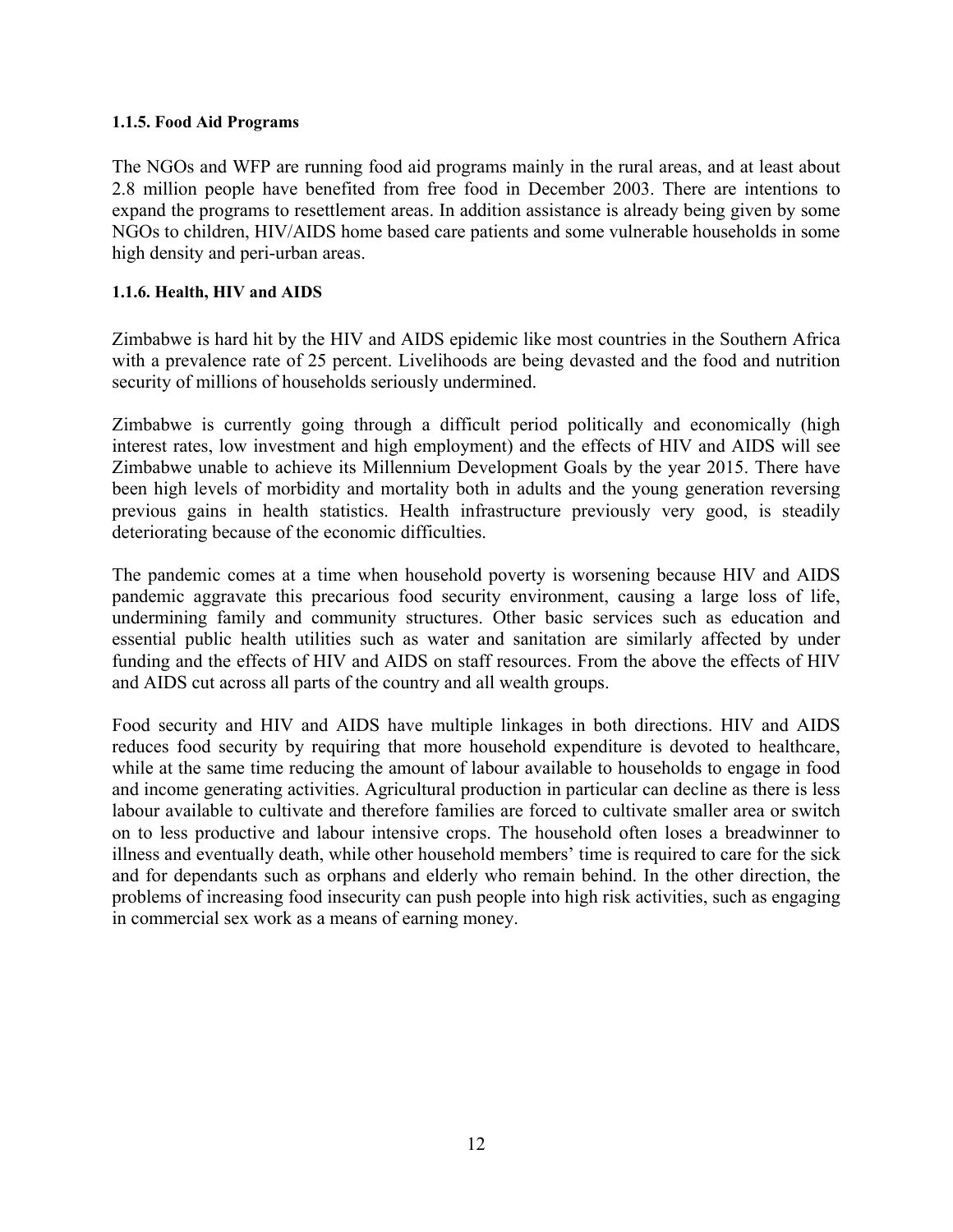#### **1.1.7. Macroeconomic Environment**

The September / October 2003 Urban Vulnerability assessment was carried out against the background of severe socio-economic difficulties, characterized by the following macro economic conditions, which critically affected urban households :

**a) Hyperinflation:** Rate of inflation was 455.6 % and 525.8 % in September and October 2003 respectively. Increase in food prices accounted for 190.2% points and non food items in the Consumer Price Index (CPI) accounted for 335.6% points. Food inflation prone to transitory shocks, stood at and 419.0 % in September and 491.2% in October 2003. Non food inflation stood at 474.1% in September and 543.4 in October 2003. The increase in the rate of inflation was largely accounted for by increases in the average prices of beverages, meat, bread, cereals, fruits and vegetables. These figures are believed to be part of a larger pattern of underestimation, as in the parallel market where the rate of inflation is reportedly well above 800% according to the Consumer Council of Zimbabwe. These figures clearly indicate that the purchasing power has been drastically reduced and the most hurt are urban households.

The average inflation, which rose to about two hundred percent during December of the last consumption year, is estimated to rise to 700% by December this current consumption period.

**b) Low investment**: Overall Savings and Investment fell to low levels of about 9.2% of Gross Domestic Product (GDP) by the end of 2002 due to high fiscal deficit, inflation and declining economic activity. This has engendered shortages and consequently led to the flourishing of parallel market. Shortage of foreign exchange has also impacted negatively on investment. The very low official exchange rate of US\$1 to Z\$826,468 has led to the flourishing of the parallel market where US\$1 is exchanging for Z\$5500 as in November 2003. This scenario has led to low production; giving rise to shortages of food , other basic commodities and fuel.

**c) Shortage of currency:** It is suggested that externalization of the country's currency may have led to the shortage of money supply as evidenced by long queues at banks and building societies. People spent most of their productive time looking for money. Urban households could not access their money from banks to buy food and other basic necessities. This, coupled with high bank charges worsened the food insecurity in urban areas.

**d) Taxation:** The 45% income tax and 3% AIDS levy has literally dwindled disposable incomes for households, the majority of whom can no longer afford three meals per day and decent accommodation. To augment their meager incomes, households resort to informal economic activities.

**e) Drought:** A below normal season 2001/02 and 2002/03 farming season , together with the initial uncertainties surrounding the land reform program, saw agricultural output fall from – 12.9% in 2001 to –20.8% in 2002. An estimated value of US\$359.3 million worth of grain had to be imported. The whole economy and indeed urban households are still recuperating from the impact of these two transitory shocks. As a result the government has adopted stringent control measures restricting the private movement of maize grain from rural to urban areas, worsening food security for urban households.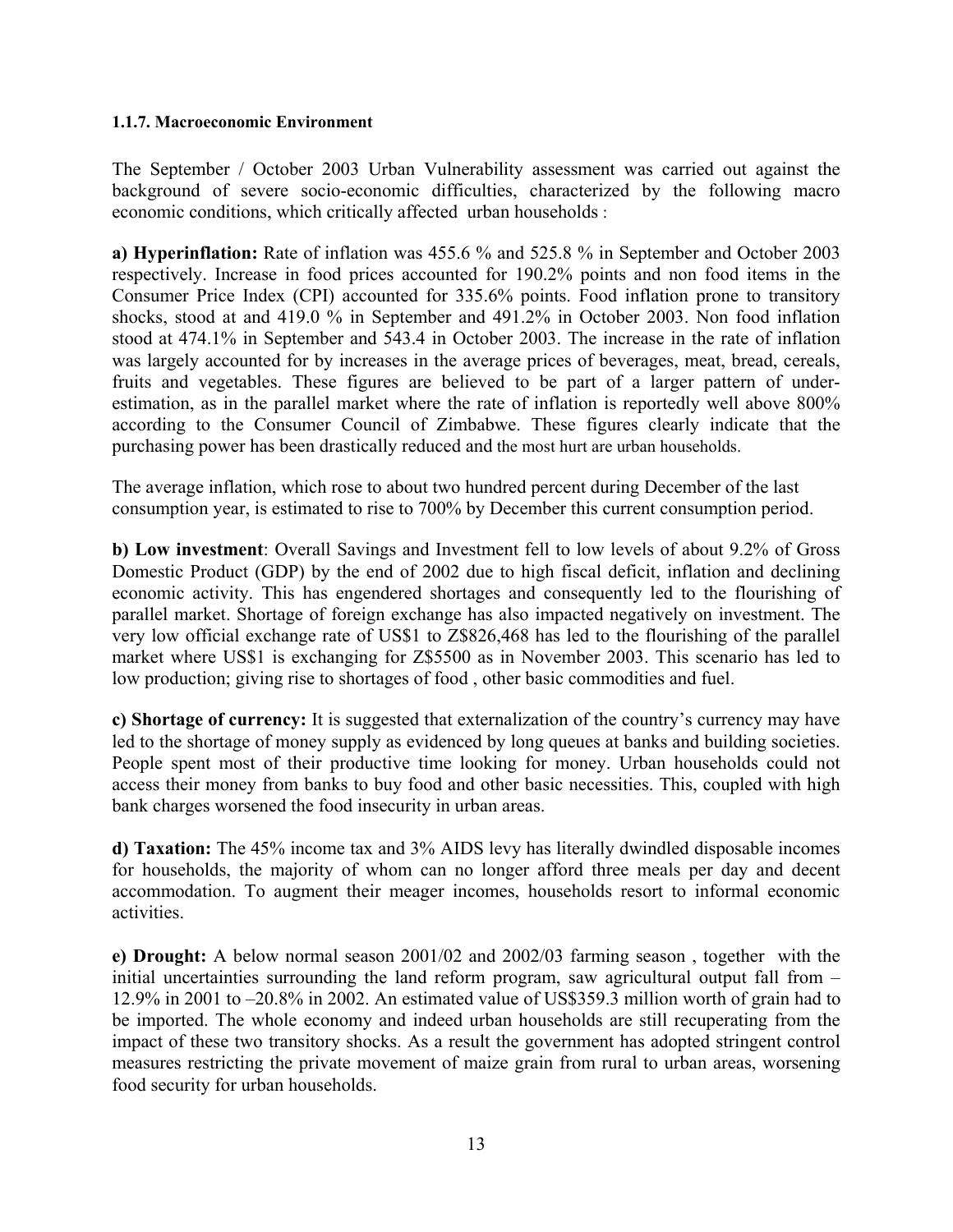**f) Retrenchments:** The UN estimates unemployment in Zimbabwe at 70 to 80 % and the situation is worsening. This very high and still increasing unemployment rate combined with high and increasing cost of living has worsened off the poverty situation. Company relocations, closures and downsizing have led to a huge number of workers losing their jobs. An estimated 6,475 workers were retrenched in 2003 and approximately, 7.9 % of companies operating in urban areas closed shop between June and September 2003. Retrenchment figures for 2001 and 2002 have been estimated at 4,327 and 5,293 workers respectively. The impact of the closures could lead to an increase of 22% in households that are food insecure in urban areas, if salaries and wages are considered, as the primary largest source of income.

**g) Overall Performance of the economy: Gross Domestic Product:** In real terms, GDP at market prices decreased from Z\$22,033 million in 2001 to Z\$20,786 million in 2002, reflecting a 6 per cent decline. This is estimated to further decline to Z\$19,609 million by the end of 2003 about 5.7 percent decline. However, excluding taxes on production and on products, the economy declined in real terms by 6.18 per cent in 2002 compared to -3.6 percent in 2001. A decline of 6.18 percent by the end 2003 is estimated. For an example the manufacturing output declined by 5.7 per cent in 2001 and further by 30 per cent in 2002 and is expected to decline by 29 percent in 2003. Low production (-29%) in manufacturing has led to shortages and consequently sky rocketing prices, which many urban dwellers can no longer afford.

#### **1.2. Purpose of the Assessment**

In the absence of recent systematic and comprehensive vulnerability assessment updates in a changing macroeconomic environment in the urban sector, the magnitude of problems have never been fully unveiled. It has not been given due attention at policy and operational levels by both government and the international community. A number of stakeholders have however observed the worsening conditions in the urban sector and have called for an appropriate response to the plight of the people, as a matter of urgency.

There is thus mounting demand from decision-makers and practitioners for timely and accurate information and analysis on the urban poor. Previous attempts to understand and monitor urban poverty and food insecurity have been fragmented and have not fully explained poverty and livelihood vulnerabilities in the urban areas. With the economic decline, humanitarian crisis and HIV and AIDS as predominant features of the current situation, there is need for a broad livelihoods model that would increase the understanding of food security conditions and livelihoods vulnerability. Most ideally one that would enable a comparison with the ZIMVAC assessments carried out in the rural areas.

The proposed vulnerability assessment is therefore aimed at filling gaps in information, through the pursuance of a methodology that will add value to existing initiatives so far done in Zimbabwe. This will provide decision-makers with essential information on the urban population that is vulnerable to food insecurity, percentage of the population that is falling under, or coming close to a minimum threshold, that will help in the design of effective responses or pre-emptive actions to keep urban populations above this threshold.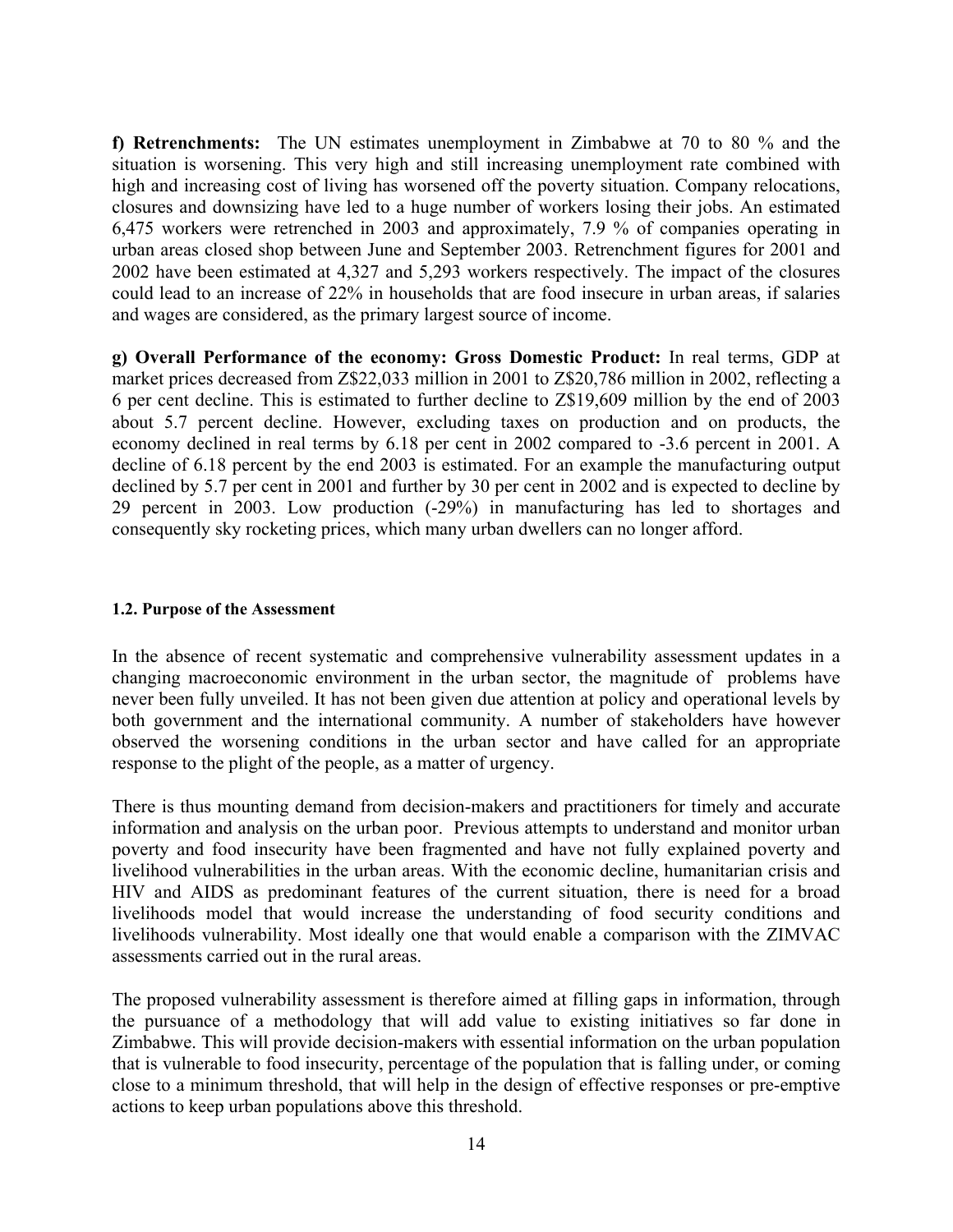# **1.3. Overall Objectives of Urban Assessment:**

- To identify food security and livelihoods problems, constraints, strategies and coping mechanisms among different social and economic groups in the urban sector.
- To do an in-depth analysis of the predisposing factors to food and livelihoods insecurity in the urban areas in order to inform policy and programme design as well as intervention.
- To study household food expenditure and food access patterns among different socioeconomic groups in the urban areas.
- To establish baseline data on urban vulnerability and lay foundation for developing a practical monitoring system that provides an early indication of food security and livelihoods vulnerability.
- Examine the linkages between food security, HIV and AIDS, education, child protection and health
- Identify food and non food interventions and policy implications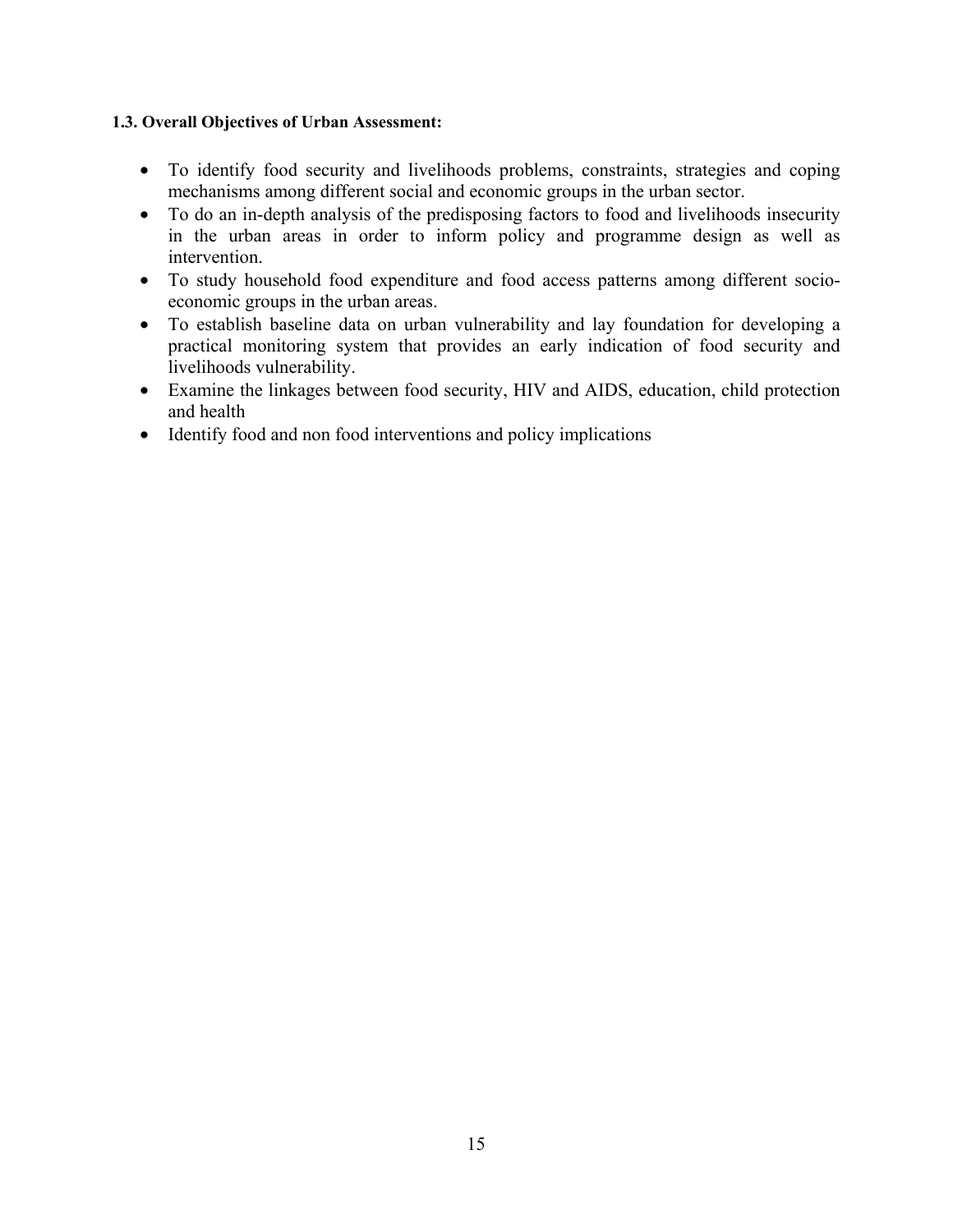## **2. METHODS USED IN THE ASSESSMENT**

### **2.1. Survey design**

#### **2.1.1. Specifications of the sampling frames and sample sizes**

A "livelihoods-based vulnerability analysis<sup>9</sup>" (LBVA) framework, based on household surveys, focus group discussions and institutional survey were used to establish baseline information on food security and vulnerability $10$ .

Household questionnaires were administered to randomly selected urban sites proportionate to the 3.8 million urban population, category of the urban area and province. A multi stage sampling procedure on a stratified population was used to select the study sample. The first stage was to stratify all the urban areas into some form of category (urban councils, administrative centres, others, growth points) by province. The number of sites, were then determined by the size of the population with Harare and Bulawayo taken as separate provinces because of their population size. Additional sites were included in the sample to carter for small sample sizes for peri-urban areas, mining towns to ensure a representative sample. During sampling, it was also ensured that a) the high-income suburbs or areas, b) medium income suburbs, c) the low income areas or suburbs, d) the squatter camps and e) peri-urban areas were included to capture the diversity of the urban population. The number of households, focus groups and institutions sampled and used after data cleaning are as indicated in Table 2.1 below.

|                            |                  |                                           |                     | %                 |
|----------------------------|------------------|-------------------------------------------|---------------------|-------------------|
|                            | <b>Household</b> | <b>Focus Group</b>                        | <b>Institutions</b> | <b>Proportion</b> |
|                            |                  | Final numbers sampled after data cleaning |                     | <b>HH</b> sample  |
| Bulawayo                   | 533              | 87                                        | 35                  | 10.40%            |
| Manicaland                 | 540              | 96                                        | 47                  | 10.50%            |
| <b>Mashonaland Central</b> | 271              | 33                                        | 38                  | 5.30%             |
| Mashonaland East           | 273              | 55                                        | 28                  | 5.30%             |
| Mashonaland West           | 543              | 35                                        | 22                  | 10.60%            |
| Matabeleland North         | 272              | 51                                        | 22                  | 5.30%             |
| Matabeleland South         | 266              | 17                                        | 22                  | 5.20%             |
| Midlands                   | 547              | 41                                        | 10                  | 10.70%            |
| Masvingo                   | 269              | 38                                        | 9                   | 5.30%             |
| Harare                     | 1609             | 207                                       | 23                  | 31.40%            |
| Total                      | 5123             | 660                                       | 256                 | 100%              |

**Table 2.1: Urban Areas and Number of Households Sampled per Province** 

 $\overline{a}$ 

 $9<sup>9</sup>$  A livelihood can be defined as the sum of ways in which people make a living

 $10$ Vulnerability refers to the level of exposure of a household or community to particular shocks (external vulnerability) and their capacity to cope with that shock (internal vulnerability). A comprehensive analysis of livelihoods must cover a wide range of issues, including food, water, shelter, health (including HIV and AIDS), education, protection etc.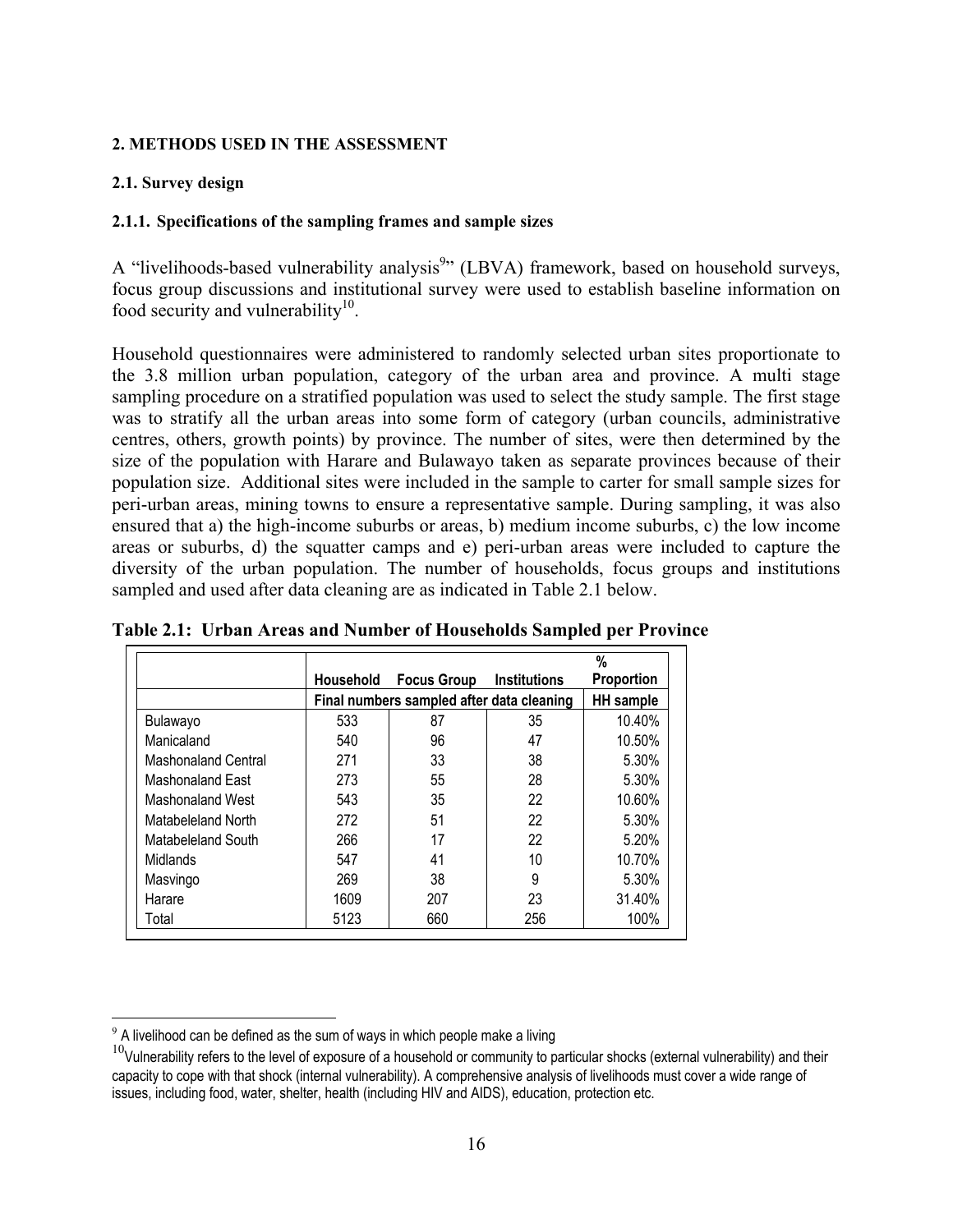### **2.1.2. Sampling techniques**

The Enumeration Areas (EAs) were randomly sampled and this took into account the suburb type<sup>11</sup>. An EA is an area in a ward with a population of 80- 100 households. EAs selected within suburb type covered different socio-economic groups; high income, medium income, low income and squatter camps. The selection was proportionally done by suburb type population. Provincial boundaries were also considered in the sampling as well as the urban category. The urban categorization enabled a deeper understanding of the vulnerability status of the different urban areas of Zimbabwe. The sample covered urban councils, administrative centers, growth points, mining towns, resort towns, border towns and other urban centers.

# **2.1.3. Selection of sites**

A computer program at CSO was used to randomly pick the EAs. The names of the provinces, districts, suburbs and wards were sampled by using the codebook from CSO.

# **2.1.4. Selection of sampling units (stands) within a site.**

Two approaches were considered in the selection of housing stands; random selection of households was done using housing listing and transect. Housing listing approach involved the use of an existing list of households per EA in the suburb and each house was taken as a sampling unit e.g. Number 2 Chabvuta Street in Zengeza 3 suburb was considered a sampling unit.

Transect approach involved drawing an imaginary straight line connecting the center of the suburb or EA with the outer limit of the suburb/EA. Alternatively transects were mapped based on the streets in the suburb.

## **2.1.5. Selection of Households within a stand**

Within the selected EAs, sample households were randomly selected. However it was ensured that a cross section of households was covered and this considered flats, cottages, shacks and the main house.

## **2.2. Data Collection**

1

# **2.2.1. Type and number of researchers who collected primary data**

A total of 124 researchers*<sup>12</sup>* were involved in data collection and these were drawn from various sectors interest in food security, this included government departments, NGOs and the UN. Researchers selected had experience in surveys and others had participated in the previous ZIMVAC assessments. During field work the researchers were supervised by both provincial

<sup>&</sup>lt;sup>11</sup>See Appendix D. Urban Sampling Methodology and sampling scheme at household level.

<sup>&</sup>lt;sup>12</sup> See Appendix E. For list of researchers, national team and organizations represented.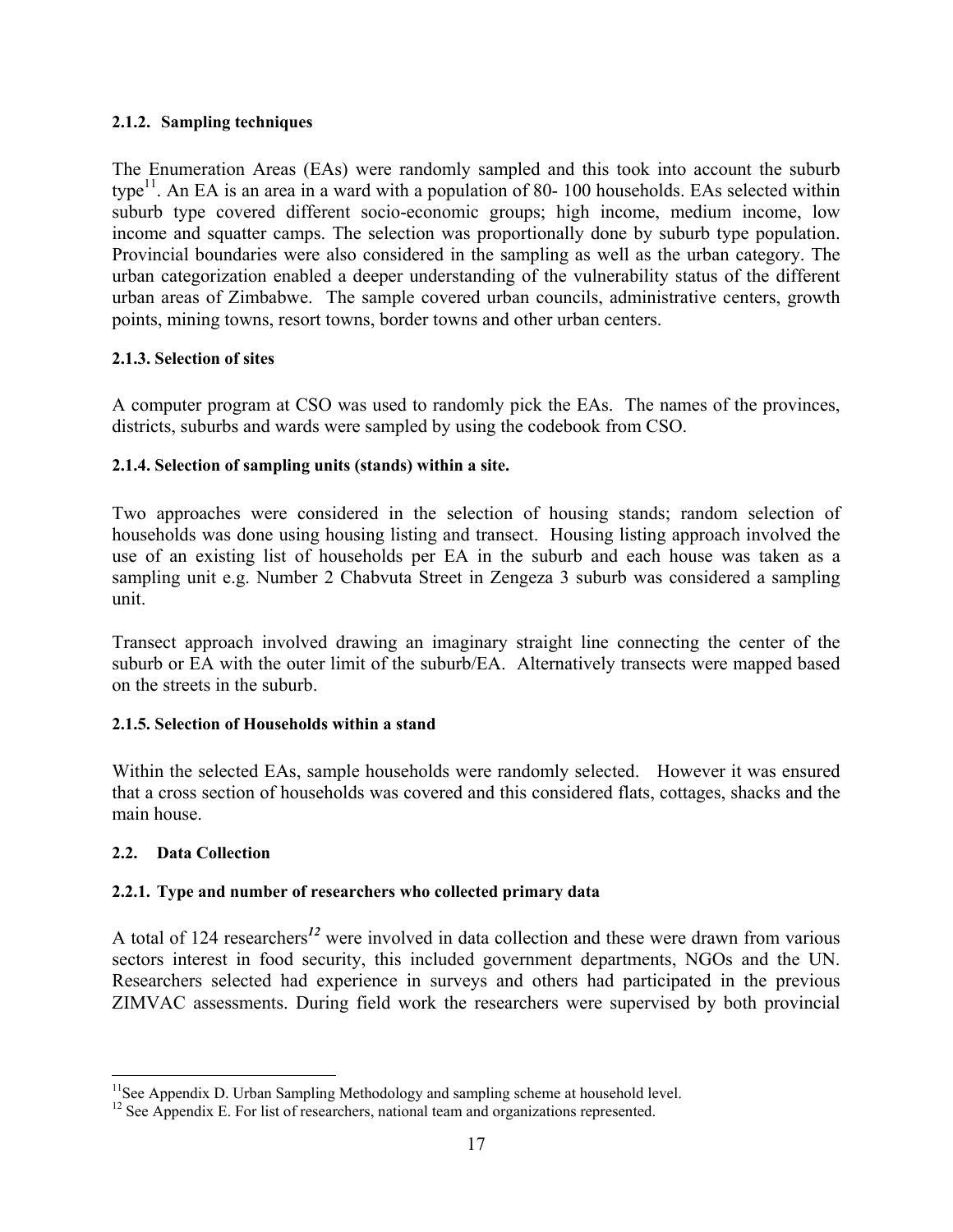coordinators and members from the national team. Each team consisted of 6 members and the teams were distributed differently among provinces.*<sup>13</sup>*

# **2.2.2. Survey instruments and nature of information collected**

The urban survey instruments consisted of (i) a household questionnaire covering household demographics, education, asset ownership, urban agriculture, consumption patterns, expenditure pattern, coping mechanisms, health, nutrition, water and sanitation; (Appendix A), (ii) a community (focus group) questionnaire looking at food availability, market prices and coping strategies (Appendix B) and (iii) an institution questionnaire which covered issues on institutional capacity, management, food security, education, health, water and sanitation, perceptions of coping strategies, perceptions of vulnerability and poverty in institutions(Appendix C).

# **2.2.3. Methods of checking the accuracy of primary data at the time of collection**

To ensure quality and accurate primary data collection, the researchers had five days training before field work and the instruments were field-tested. Researchers also received support from the national team which discussed and gave guidance to the teams before and during the field work, this process supported the quality control process. The Provincial Coordinators also acted as quality controllers and these were with the researchers all the time.

## **2.2.4. Secondary data collected**

During the assessment, Provincial coordinators were tasked to collect secondary data on health, water and sanitation, which complemented information generated from the primary sources (the household, focus group and institution questionnaires). For an example for institutions, secondary information on names of institutions in the towns and the people they cater for and contact details for each institution were collected.

## **2.3. Data Management**

Data entry was carried out at the University of Zimbabwe, Statistics Department.*<sup>14</sup>* Data entry ran concurrently with data collection and it took two weeks. EPI INFO version 6 was used for data entry. Data cleaning on the original data files was conducted using EPI INFO and SPSS (Statistical Package for Social Scientist) version 10. Thorough cleaning was conducted on prices and units of commodities purchased. Tabulation and further statistical analysis was conducted in SPSS version 10 and 11. Verification was done on almost 5% of the forms. Cleaning was continuous up to report writing.

The assessment and report has the following major limitations due to resource and time constraints, hence the results are indicative of urban food security and poverty; a) The sample size was small but attempts were made to have a representative sample

 $\overline{a}$ 

<sup>&</sup>lt;sup>13</sup> See Appendix F. For Distribution of Teams by Province, cities visited and number of sites covered  $14$  Appendix G. Data analysis process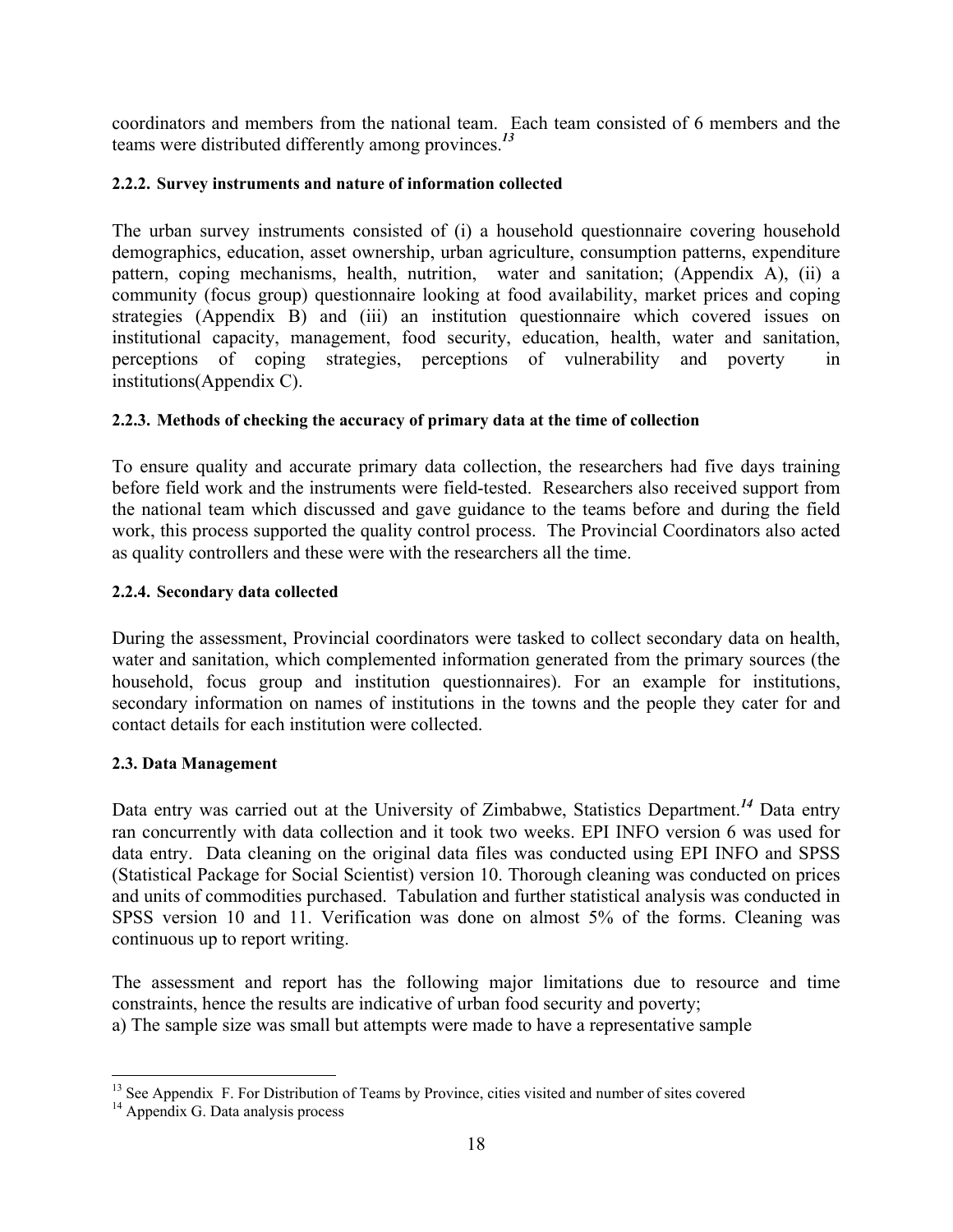b) The assessment did not take seasonality into account and the month the assessment was taken as an average month.

# **2.4. Management of the survey**

The survey was made possible through funds provided by SADC FANR VAC and UNDP RRU. The Government provided most of the personnel who did the survey. A National Project Coordinator was hired for a period of 45 days to organize the survey and ten provincial coordinators were hired, with each coordinator responsible for putting up the teams of researchers drawn from the province and mainly those involved in previous surveys. Vehicles for the survey were hired for the teams and some came from Government, NGOs and the UN.

Admittedly, delays were met in the release of funds for the survey, such that some of the researchers obtained their living allowances the second week whilst already in the field. Provincial coordinators assisted by the national team helped to monitor the researchers whilst in the field.

# **2.5. Demographic Characteristics of the Sample**

# **2.5.1. Dependency across Provinces**

Demographic characteristics, household size for Harare was not different from that for Bulawayo, Manicaland, Mashonaland central, Mashonaland west and Midlands which have an average of greater than 5. Mean levels of selected demographic characteristics on dependency ratio and other household characteristics are shown in Tables 2.2 and 2.3 respectively.

| <b>PROVINCE</b>            | <b>Mean</b> | <b>Standard</b> | No.            | <b>Mean</b>      | <b>Standard</b><br>error | Median     |
|----------------------------|-------------|-----------------|----------------|------------------|--------------------------|------------|
|                            | HН          | mean<br>error   | <b>Sampled</b> | dependency ratio | mean                     | Dependency |
|                            | <b>Size</b> | <b>HH</b> size  |                |                  | Dependency ratio         | ratio      |
| Bulawayo                   | 5.39        | 0.16            | 533            | 0.2453           | 0.00939                  | 0.2000     |
| Manicaland                 | 5.12        | 0.14            | 540            | 0.2868           | 0.0104                   | 0.2500     |
| <b>Mashonaland Central</b> | 5.33        | 0.15            | 271            | 0.3093           | 0.0153                   | 0.2500     |
| Mashonaland East           | 5.00        | 0.16            | 273            | 0.2322           | 0.0143                   | 0.2000     |
| <b>Mashonaland West</b>    | 5.17        | 0.0955          | 543            | 0.3000           | 0.00892                  | 0.2500     |
| Matabeleland N orth        | 4.93        | 0.15            | 272            | 0.2476           | 0.0144                   | 0.2000     |
| Matabeleland South         | 4.93        | 0.16            | 266            | 0.3406           | 0.02196                  | 0.2857     |
| Midlands                   | 5.07        | 0.10            | 547            | 0.2710           | 0.0106                   | 0.2000     |
| Masvingo                   | 4.97        | 0.16            | 269            | 0.2528           | 0.0210                   | 0.2000     |
| Harare                     | 5.19        | 0.0813          | 1609           | 0.2811           | 0.0627                   | 0.2500     |
| <b>Weighted average</b>    | 5.19        | 0.02304         |                | 0.2741           | 0.002217                 |            |

|  | Table 2.2: Dependency Ratio <sup>15</sup> by Province |  |  |
|--|-------------------------------------------------------|--|--|
|--|-------------------------------------------------------|--|--|

There were no statistically significant differences between provinces. Results presented provide strong evidence that household size and dependency ratio was similar across all provinces. The median dependency ratio shows that for half of the provinces, the ratio was 1:5 and for the remainder it was 1:4, with the exception of Matebeland South where it was approximately 1:3.

 $\overline{a}$ <sup>15</sup> Dependency ratio is the number of people actively engaged in both formal and informal employment divided by size of household.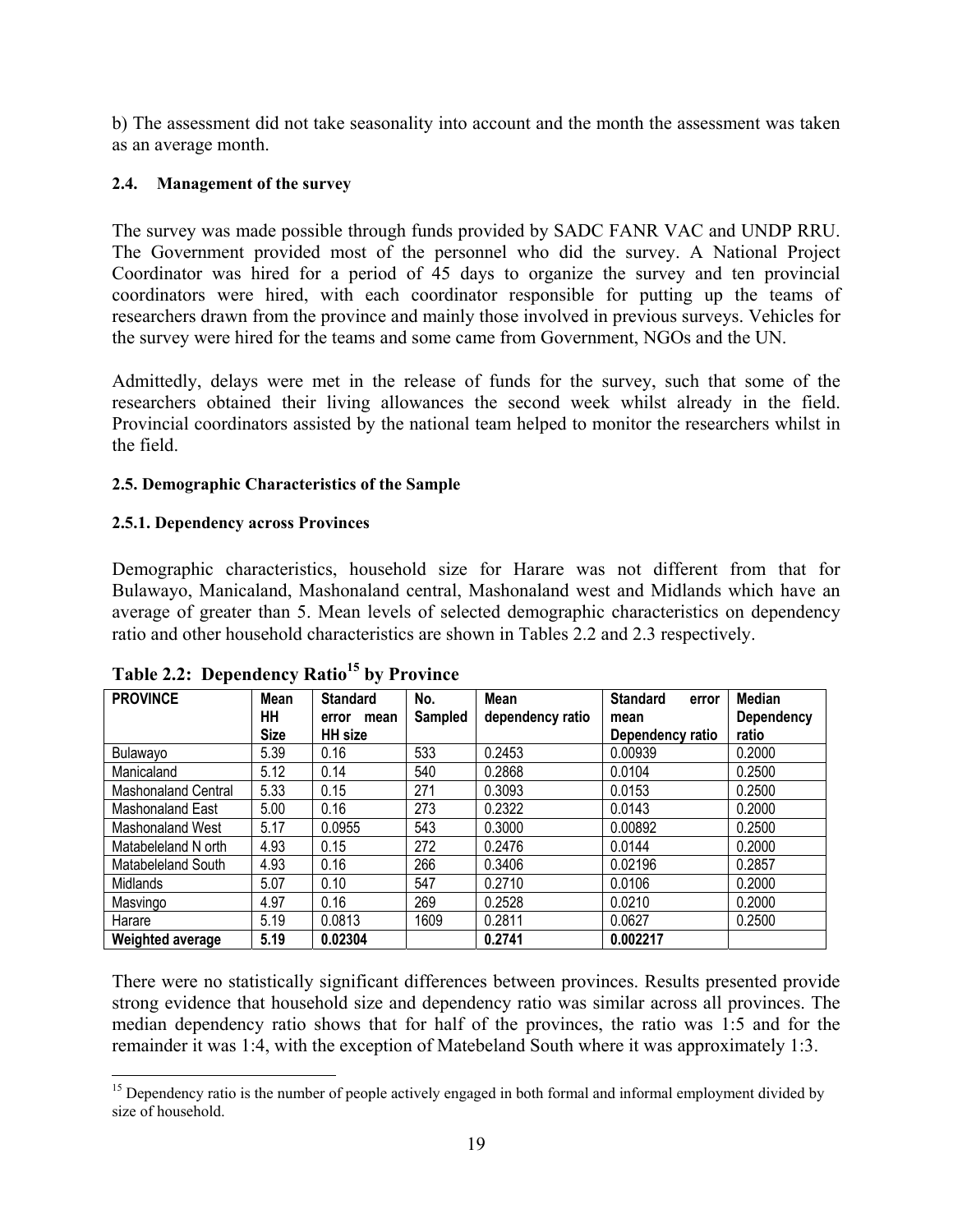#### **2.5.2. Dependency across suburb type, gender and marital status**

Across gender of the household head, there was no much difference in the proportion of households with orphans. On average about 29 percent of the households live with orphans. Bulawayo, Manicaland, Midlands and Mashonaland Central have a relatively higher proportion of households with orphans, whereas Mashonaland East has the least proportion. On marital status, at least two thirds of the widow headed households live with orphans. Household demographics among the income groups seem not to be different save for the fact that the very poor households have a relatively higher dependency ratio and higher proportion of household living with orphans.

There is very little variation in median dependency ratio across, suburbs, gender and marital status (Table 2.3). Female headed and the widowed had high dependency ratios 1:5 compared to other groups 1:4. Single mothers had the lowest approximately 1:3.

| <b>Suburb Type</b>    | <b>Number in Sample</b> | Mean             | <b>Median</b>    | Error<br><b>Standard</b> |
|-----------------------|-------------------------|------------------|------------------|--------------------------|
|                       |                         | Dependency ratio | Dependency ratio | Mean                     |
| Low density           | 603                     | 0.3015           | 0.2500           | 0.0110                   |
| Medium density        | 294                     | 0.2914           | 0.2500           | 0.01276                  |
| High density          | 2996                    | 0.2697           | 0.2500           | 0.003915                 |
| Per-urban             | 222                     | 0.2627           | 0.2000           | 0.01379                  |
| Squatter camp         | 36                      | 0.4369           | 0.3095           | 0.05647                  |
| Compound              | 24                      | 0.4310           | 0.3333           | 0.06158                  |
| Mine                  | 78                      | 0.2564           | 0.2000           | 0.03062                  |
| Total                 | 4253                    | 0.2774           | 0.2500           |                          |
|                       |                         |                  |                  |                          |
| Gender                |                         |                  |                  | 0.003953                 |
| Male headed           | 3111                    | 0.2809           | 0.2500           | 0.007295                 |
| Female Headed         | 1124                    | 0.2677           | 0.2000           |                          |
|                       |                         |                  |                  |                          |
| <b>Marital Status</b> |                         |                  |                  | 0.003237                 |
| Married               | 3032                    | 0.2593           | 0.2500           | 0.009345                 |
| Widowed               | 526                     | 0.2290           | 0.2000           | 0.01982                  |
| Divorced/Separeted    | 240                     | 0.3383           | 0.2500           | 0.02242                  |
| Single                | 330                     | 0.4649           | 0.3333           | 0.02135                  |
| Other                 | 125                     | 0.3081           | 0.2500           | 0.0110                   |
|                       |                         |                  |                  |                          |
| Elderly headed        | 417                     | 0.2057           | 0.1667           | 0.01050                  |

**Table 2.3: Household selected demographic characteristics by income, gender, marital status**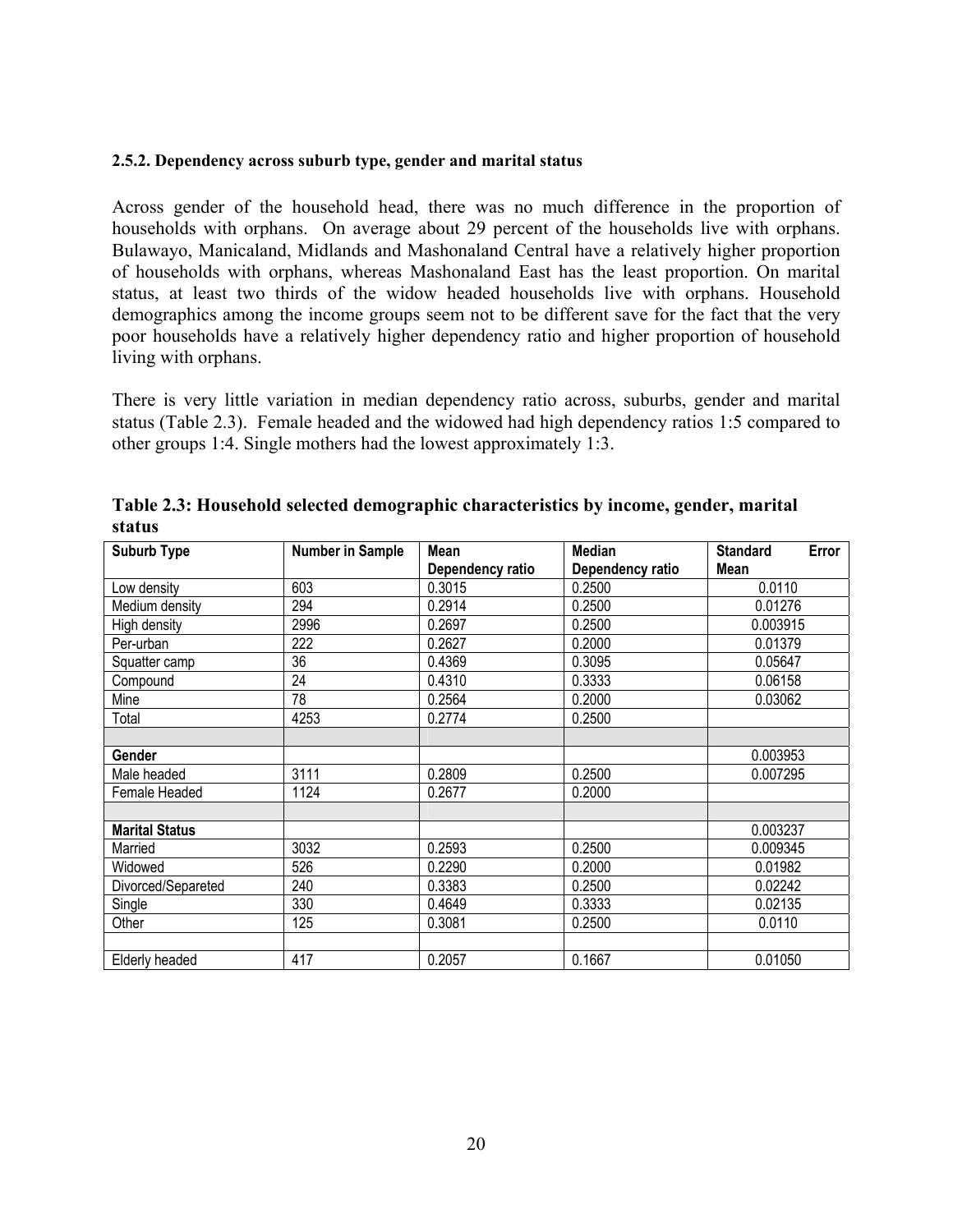# **3. ZIMBABWE HOUSEHOLD POVERTY AND FOOD SECURITY**

# **3.1. Introduction**

Urban poverty is a multidimensional phenomenon, and the poor suffer from various deprivations: insufficient income and consumption, lack of access to employment, inadequate housing and services including health and education.

This section will start by describing Zimbabwe urban poverty measured by expenditure per capita, an income proxy<sup>16</sup>. Income (or consumption) is the most frequently used proxy for poverty measurement. Money-based poverty definitions provide a standard scale to compare different population groups.

An evaluation of household food security will follow, taking into account household food and nutrition levels measured by household caloric intake for an individual or household to carry out a normal healthy and reproductive life. In the PASS of 1995, the value of a food basket providing a minimum of 2100 Kcal per person was used in considering the person very poor. In the analysis, poverty is analyzed by using the CCZ food basket – the Food Consumption Line (FCL) and the total cost of the basket – Total Cost Line (TCL). Since the CCZ threshold, for the very poor closely resemble the percentage of people who are food insecure i.e. households that fall below the 2100 Kcal per person, these thresholds have been used in describing those who are very poor and poor in the report.

An assessment of other poverty dimensions, namely: household asset ownership, access to health, education, sanitation services and tenure insecurity (for housing and land) were looked at but a more detailed analysis calculating vulnerability index would be done in a separate report to capture both the multiple dimension of poverty and examine poverty with reference to vulnerability and asset ownership. It is expected that the combination of these indicators will provide a picture of Zimbabwe urban vulnerability.

# **3.2. Poverty in Zimbabwe urban areas**

# **3.2.1. Methods of Determining Poverty**

There are three methods which could be used to determine poverty (the PDL) namely a) the food energy method, b) the least cost diet method and c) the cost of basic needs method. The CCZ seem to be using the latter method. In the current analysis of urban poverty the food energy method was used to determine the levels of food insecurity in urban areas. Incidentally the percentage of the food insecure (households with less than 2100 Kcal per person per day) the lower PDL of FPL almost coincided with the percentage generated by the CCZ threshold of September 2003 (see Figure 3.1 and Table 3.1 ).

 $\overline{a}$ <sup>16</sup> This chapter uses term income and expenditure per capita interchangeably. It is understood that expenditure per capita are proxy for income. The Central Statistical Office (CSO) defines the Food Poverty Line (FPL) as the survival level that indicates the *minimum wage necessary to feed a family of five, providing a minimum of 2100 Kcal per day per person.*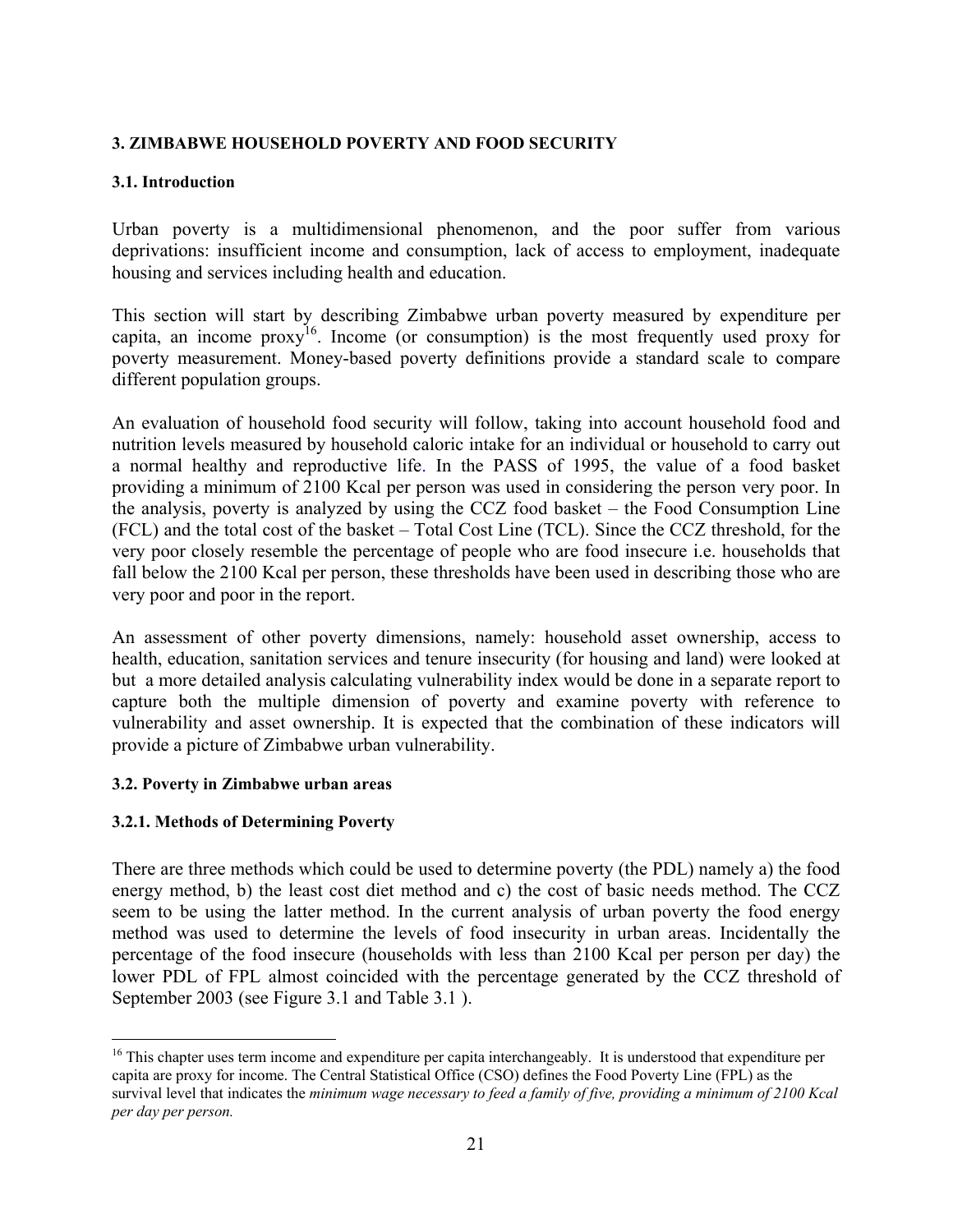# **3.2.2. The Income Dimension of Poverty17 – Who is Poor?**

The study used expenditure per capita indicator to measure the income dimension of poverty. This indicator is associated with the September 2003 expenditure basket of the Consumer Council of Zimbabwe. It is used to categorize Zimbabwe urban dwellers into very poor, poor, middle and better off socio-economic groups.

The Consumer Council of Zimbabwe (CCZ) defines the Food Consumption Line (FCL) as the cost of the minimum basket for six people per month. The CCZ estimated this line at Z\$33,346.93 per capita for September 2003, and is taken as the lower poverty line. The Total Consumption line (TCL) or the Total Poverty Line (TPL) is the reproduction level that indicates *the minimum wage necessary to feed a family and to have access to health, school, education, services (transport) and to be able to renew agricultural inputs each year*. The TPL or TCL for September 2003, was estimated at Z\$53,658.26 per capita for the CCZ, and saves as the upper poverty line.

The non-poor (middle and better off) segment is defined as the income mid-point above the upper bound poverty line. This is the *median* value indicated by the  $50<sup>th</sup>$  percentile above the Total Consumption Line. Table 3.1 shows the average estimates of expenditure per capita (income proxy) of urban Zimbabwe by the four socio-economic groups<sup>18</sup>.

| <b>Socio Economic Group</b> | % of HHs | Median     | Mean       | <b>Standard Error Mean</b> |
|-----------------------------|----------|------------|------------|----------------------------|
|                             |          |            | (Zim \$)   |                            |
| Poor                        |          |            |            |                            |
| Very Poor                   | 51.00    | 17,979.50  | 18,230.56  | 158,18                     |
| Poor                        | 21.00    | 41,957.00  | 42,579.86  | 182,81                     |
| <b>Non Poor</b>             |          |            |            |                            |
| Middle                      | 14.00    | 65,700.00  | 66,715.37  | 314,00                     |
| Better off                  | 14.00    | 120,111.10 | 153,562.30 | 3,617,72                   |
| Total                       | 100.00   | 32,415.65  | 49,579.67  | 832,12                     |

**Table 3.1: Poverty Levels by Socio Economic Groups using CCZ thresholds as in September 2003** 

The median expenditure per capita is estimated at Z\$32,415.65 for all urban population, but more than 50 percent of the whole population (the very poor) have much lower income per capita estimated at Z\$17,979.50. Comparing these income levels with Zimbabwe poverty lines, we note that about 72 percent of households are below the Zimbabwe Total Consumption level, and more than 50 percent live below survival level as defined by the Food Consumption line (Figure 3.1).

 $\overline{a}$ 

<sup>&</sup>lt;sup>17</sup> Poverty is defined as the inability to afford a defined food and non-food consumption basket [Government Of Zimbabwe (1995). Poverty Assessment Study Survey]

<sup>&</sup>lt;sup>18</sup> It has been the intention of this report to use the official Poverty Lines from CSO, but these have not been produced as the CSO has discontinued the updates due to an ever increasing inflation rate and other technical factors.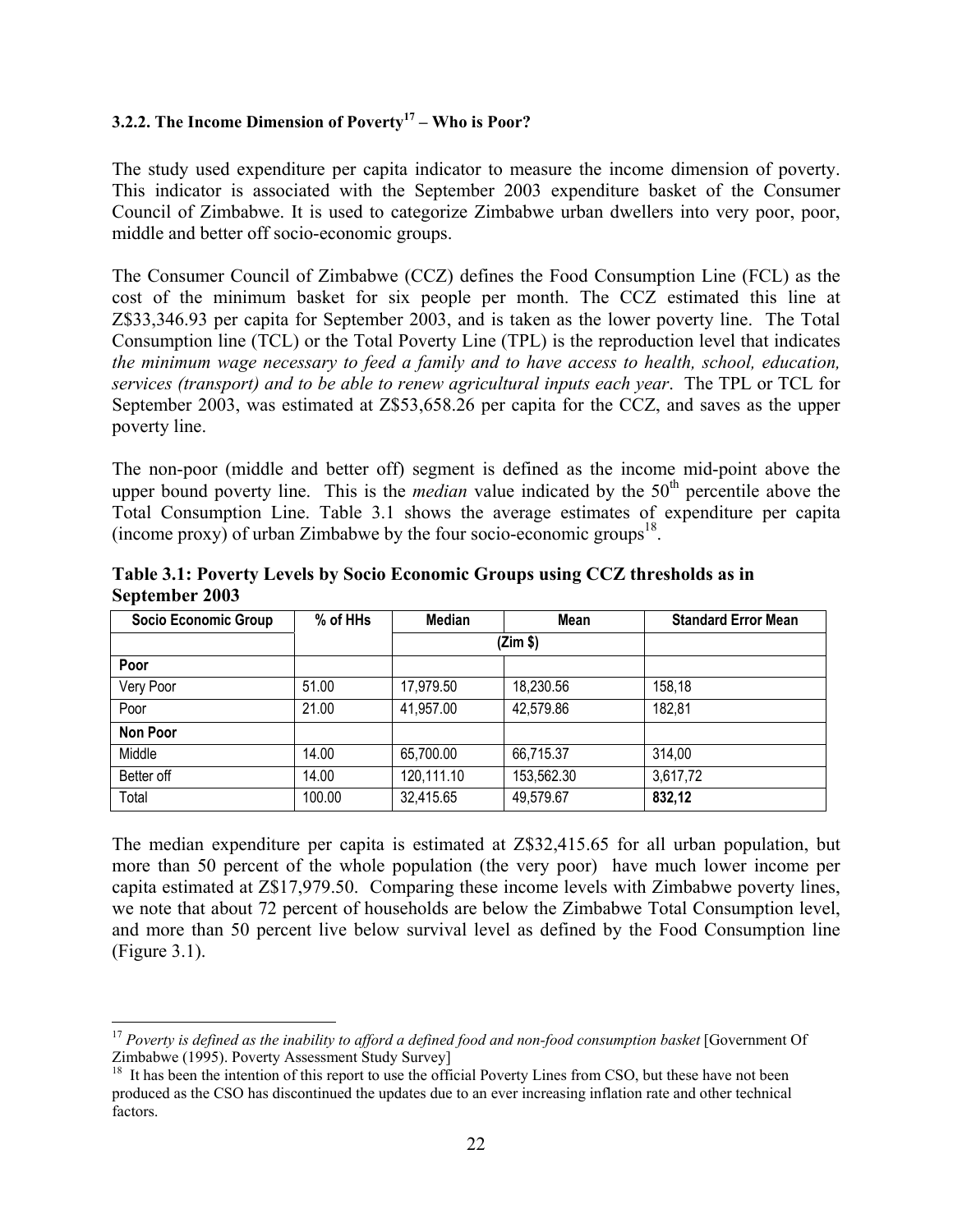

**Figure 3.1: Households living below survival and reproduction levels** 

A comparison of the poverty gap for CCZ and the 1995 poverty study indicates that the CCZ data depicts what is more realistic given the decline in the macroeconomic environment and also this is supported by the survey data (Figure 3.2 below).

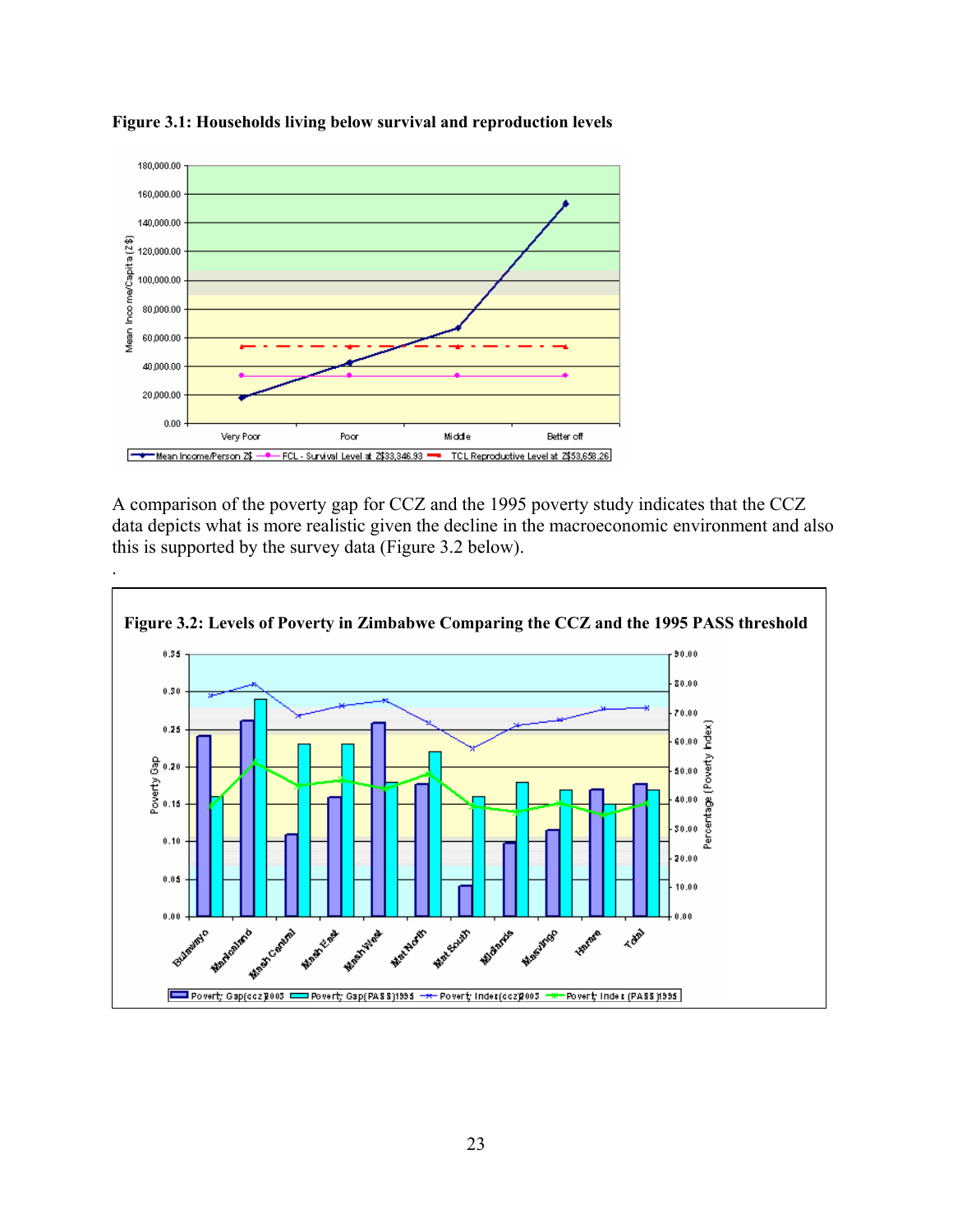#### **3.2.3. Geographical distribution of Poverty**

 $\overline{a}$ 

A summary of selected income-poverty indicators by province is presented on Figure 3.3. The headcount index<sup>19</sup> and the poverty gap ratio<sup>20</sup> indicate respectively the proportion of the urban population falling below the Zimbabwe poverty line and the poverty depth.

Comparative analysis across provinces does not suggest substantive differences on average income levels and incidence of poverty amongst the poor (very poor and poor). However, Matabeleland South has the higher expenditure per capita for both total and urban poor, with a population of 58 percent below poverty line (TCL). Bulawayo, Mashonaland West and Manicaland have higher proportion of households living below survival level, the corresponding poverty headcount indeces are about 74 percent. Poverty depth is higher in Manicaland and Bulawayo at 26 and 24 percent respectively. A brief comparison with 1995 data shows that the situation has worsened. The proportion of households living below poverty line has almost doubled, with Harare and Bulawayo having higher percentage of urban population below poverty line.

**Figure 3.3: Poverty head count index and average expenditure per capita of the Poor (very poor and poor) group by provinces** 



<sup>&</sup>lt;sup>19</sup> Poverty headcount Index is the share of the population for whom their consumption/income is less than income defined at the poverty line (population falling below poverty line).

<sup>&</sup>lt;sup>20</sup> Poverty Gap is a measure of poverty deficit of the entire population, were the notion of "poverty deficit" captures the resources that would be needed to lift all the poor out of poverty through a perfectly targeted cash transfers. Both Poverty Headcount Index and Poverty Gap are Foster-Greer-Thorbecke class poverty measures. From: " Well –Being Measurement and Analysis Technical Notes".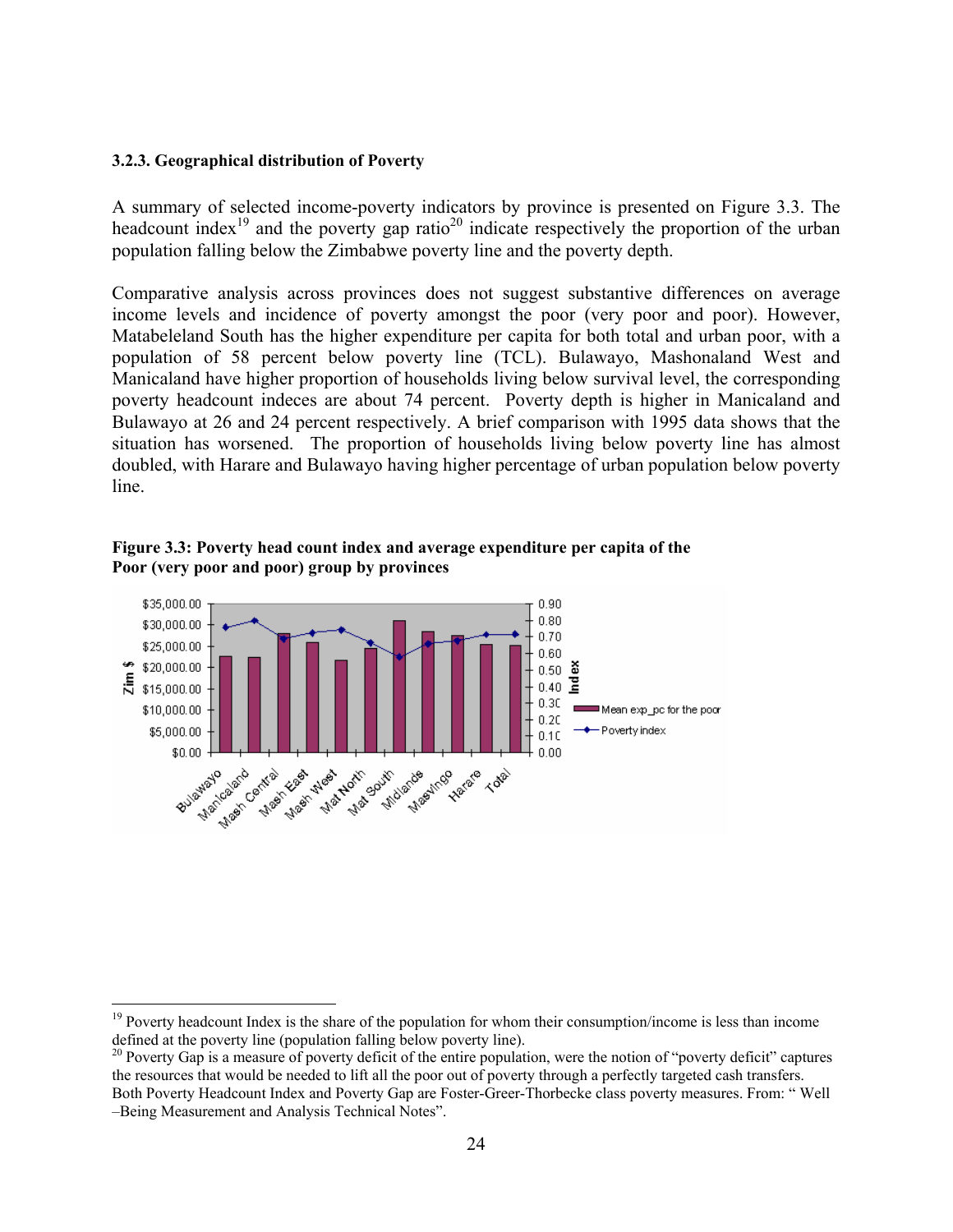#### **3.2.4. How income-poverty varies across selected population segments that require "special" attention**

The analysis looked at income distribution among gender and the elderly headed households. Not surprisingly, the data suggests that female-headed households have a relatively lower income than maleheaded households. Hence, women need to be considered as a potential target group. Similarly elderly headed households have low income levels, with their *median*  income as low as that of the very poor (about Z\$17,000) and about half of the survival income requirements (Figure 3.4).

As regard to Child headed households, the sample size is too small to derive meaningful results. A different dimension of analysis, looking at income distribution by household head's marital status shows that widows and divorced/separated headed households have the lowest *median* income per capita, making these groups to be potential candidates for targeted assistance. Figure 3.5 illustrate the average expenditure per capita by marital status of the head of household. The proportion of female, widowed and divorced headed households was highest among the very poor (16.4 percent) and 10.1 percent for the poor compared to the other expenditure groups(better off 8 percent).

## **3.2.5. Poverty Levels by Suburb Type**

<u>.</u>







The very poor people mostly live in the squatter camps<sup>21</sup>, followed by the high density suburbs, whilst the better off are found in the low and medium density suburbs. Surprisingly compounds<sup>22</sup> have a very high percentage of better off, this could be explained by the fact that some of the gold panners could be living in these areas and hence their incomes are much higher. Table 3.2 shows that about 90 percent of people living in squatter camps<sup>23</sup> were among the very poor and poor. Eighty seven percent of peri-urban dwellers were among the very poor and poor. In high density areas the very poor and poor constitute 78 percent of the total households sampled.

<sup>&</sup>lt;sup>21</sup> Squatter camps are overcrowded areas like Hatcliffe extension, Porta farm etc where people live mostly in shacks and most of them have inadequate access to piped water and good toilet facilities.

<sup>&</sup>lt;sup>22</sup> Compounds for this study were areas where people lived in mines separate from senior staff members.

<sup>&</sup>lt;sup>23</sup> Sample size for the squatter camps and compounds were too small for a meaningful inference.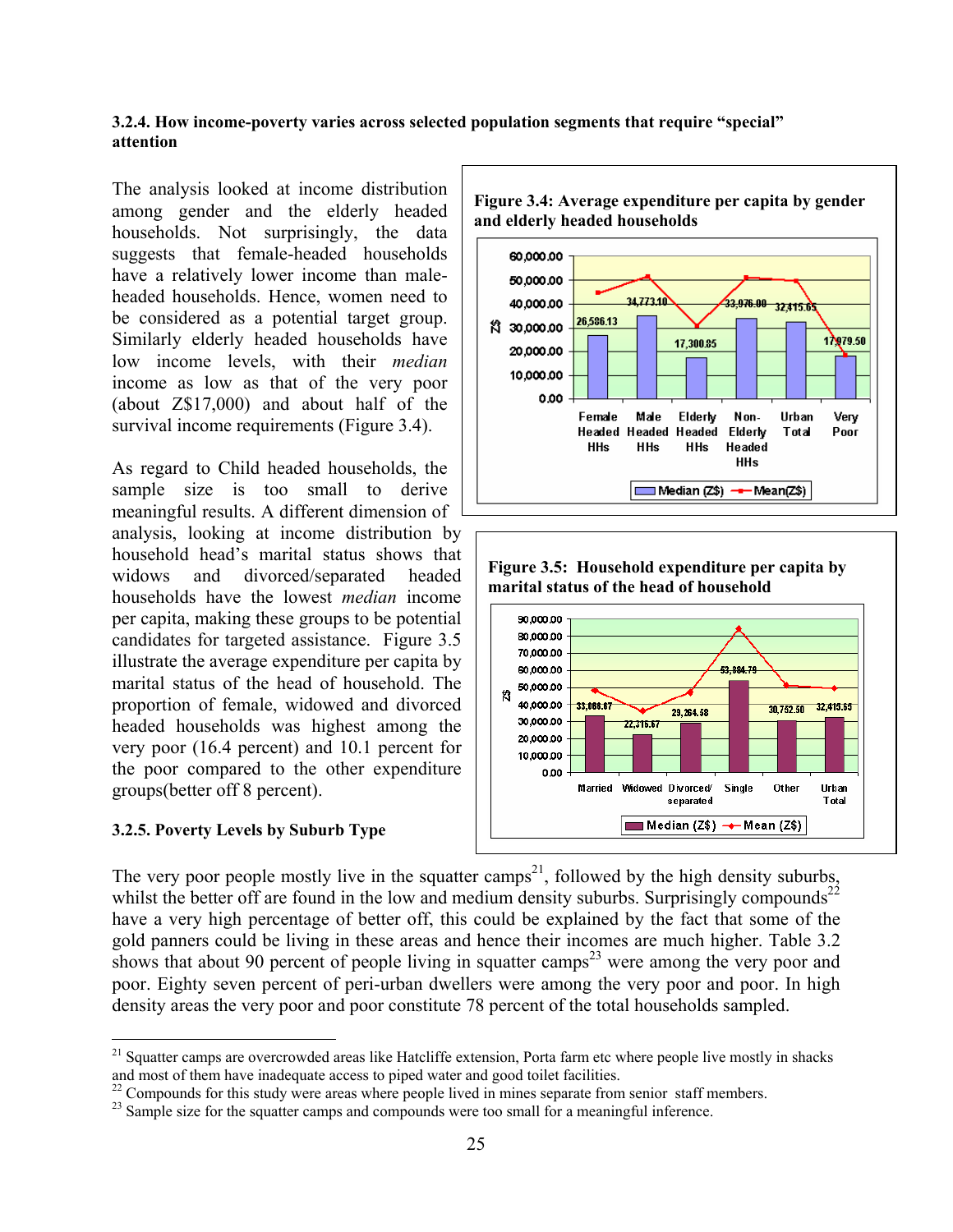|                |                |          | EXPENDITURE GROUP |        |               |       |
|----------------|----------------|----------|-------------------|--------|---------------|-------|
|                |                | VERYPOOR | <b>POOR</b>       | MIDDLE | <b>BETTER</b> | Total |
|                |                |          |                   |        |               | Count |
| <b>SURBURB</b> | LowD ensity    | 27.1%    | 18.1%             | 21.4%  | 33.4%         | 763   |
|                | Medium Density | 27.5%    | 23.1%             | 19.6%  | 29.8%         | 363   |
|                | High Density   | 57.2%    | 20.4%             | 12.6%  | 9.9%          | 3506  |
|                | Peri-urban     | 67.1%    | 19.5%             | 9.4%   | 3.9%          | 307   |
|                | Squatter Camp  | 85.0%    | 5.0%              | 7.5%   | 2.5%          | 40    |
|                | Compound       | 29.2%    | 20.8%             | 25.0%  | 25.0%         | 24    |
|                | All (Mine)     | 492%     | 25.8%             | 19.2%  | 5.8%          | 120   |
| Total          |                | 51.1%    | 202%              | 14.4%  | 14.4%         | 5123  |

# **3.3. Food Security Vulnerability in urban areas**

## **3.3.1. Brief background on household food security**

Food security assessments aim at identifying households that are food insecure or those that are likely to become food insecure over a given period of time. A household's ability to achieve food security is derived from the household's human, material and institutional resource base. Food security factors can include demographic factors (high dependency ratio, low educational level of household head, female or child headed households, etc), employment and income factors (unemployment of working age group and single income source), wealth and asset factors (asset poor, lack of diversity in assets like liquid assets, no savings or inadequate savings), health factors (high incidence of illness and deaths, limited access to health care, inadequate access to clean water, poor sanitation) and environmental factors (high cost of living, high incidence of crime, etc). Hence there is a strong linkage between poverty and food insecurity. Unlike in rural areas were most households derive their food requirements from agricultural production, food security in urban areas is market dependant as most households depend on purchases for their food and urban agriculture contribution to food security is insignificant. However, strong rural urban linkages can lessen food insecurity in urban populations.

## **3.3.2. Method used to determine the food security status of households.**

The assessment calculated food security status on the basis of the caloric contribution of all foods available to the family in the month of September 2003. Food availability was derived by summing up food quantities from purchases, urban agriculture contribution, rural areas production, gifts and food aid. The summed up quantity for each household per month and for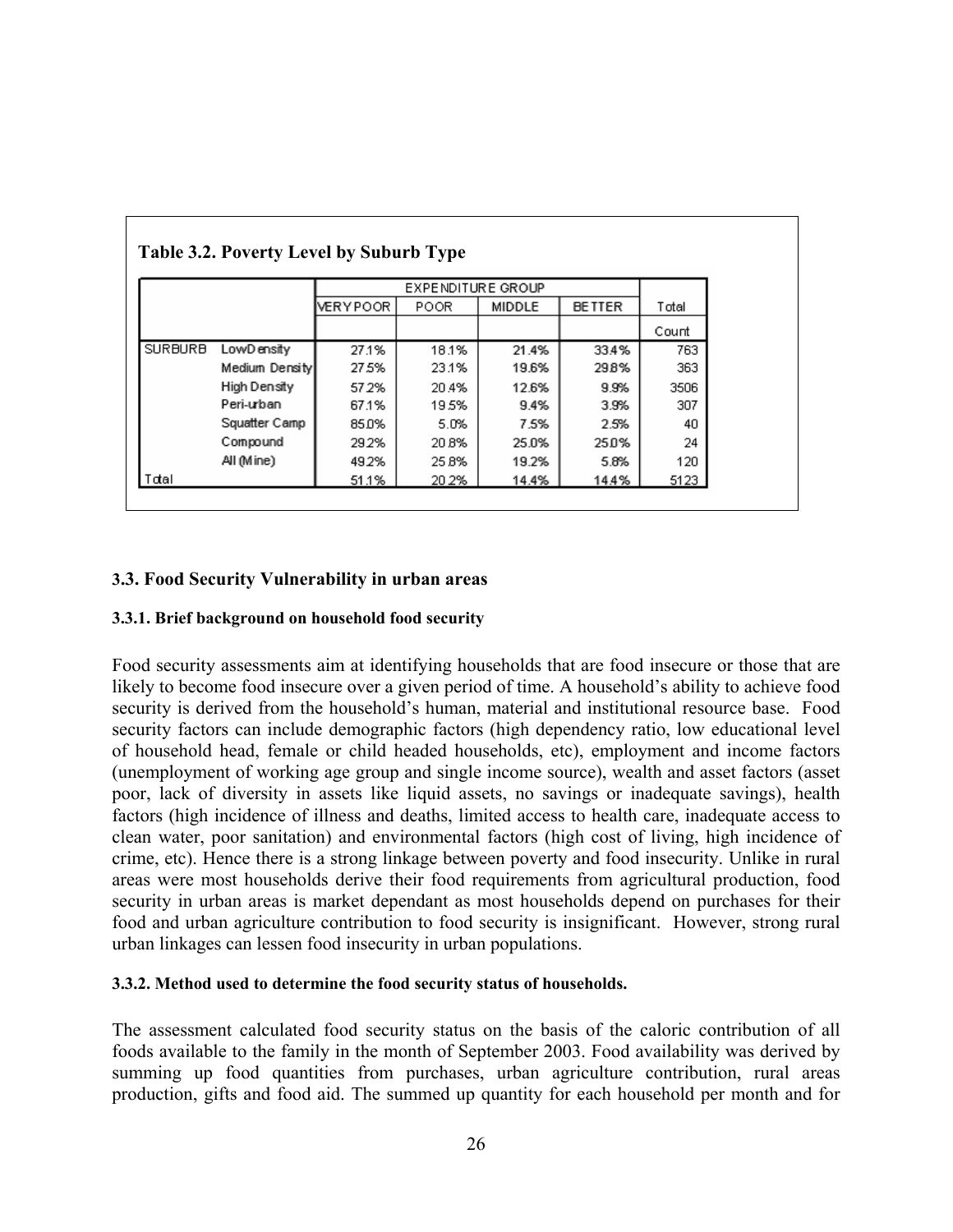each food item was then converted into calories using conversions values shown in the Appendices (H). Using caloric requirements for different age groups, the ideal caloric monthly requirements for each household was calculated. The food security status of each household was then calculated by subtracting required calories per household from the calories available to the household in September 2003. Households remaining with negative calories were assigned the food insecure status and households remaining with positive calories were assigned the food secure status.

|  |  |  | 3.3.3. Food security status in urban areas. |  |  |  |  |
|--|--|--|---------------------------------------------|--|--|--|--|
|--|--|--|---------------------------------------------|--|--|--|--|

|                                                        | Without food aid  |                | With food aid     |                |
|--------------------------------------------------------|-------------------|----------------|-------------------|----------------|
| <b>Food Insecurity Status</b>                          | <b>Population</b> | <b>Percent</b> | <b>Population</b> | <b>Percent</b> |
| Food Deficit of less than 50% of 2,100 Kcal/person/day |                   |                | 1,598,865         | 64.6           |
| Food Deficit of 50% of 2,100 Kcal/person/day and above |                   |                | 876,158           | 35.4           |
| Urban population food insecure (weighted average)      | 2,532,851         | 65.7           | 2,475,023         | 64.2           |
| <b>Urban population food secure</b>                    | 1,322,325         | 34.3           | 1,380,153         | 35.8           |
| <b>Total Urban population 2003</b>                     | 3,855,176         | 100            | 3,855,176         | 100            |
| <b>Total Country population</b>                        | 11,630,484        |                | 11,630,484        |                |

Food insecurity levels in urban areas are much higher than the earlier estimate of 1.1 million people. The assessment indicates that a total of 66 percent of the 3.8 million urban population is food insecure, without food aid and this is reduced to 64 percent if food aid is considered. At least 37 percent of the food insecure if food aid is not considered and 35 percent if food aid is considered survive on less than 50 percent of Kcal requirements. This means at least 945,000 people (without food aid) and 866,000 (after considering food aid) are extremely food insecure (Table 3.3). The percentage of food insecure urban dwellers is comparable to the rural percentage with a ZIM VAC revised November 2003 figure of 64 percent of the rural population or 5.019 million people food insecure in the rural areas. This gives a total national population of 7.5 million people food insecure in Zimbabwe in 2003/04. The statistics indicate that food insecurity could be a factor of the macroeconomic environment and prices rather than the difference in resource endowments.

# **3.3.4. Geographical Distribution of food insecurity**

This section will describe the Zimbabwean Urban food security status as measured by consumption patterns of households that participated in the study. The assessment investigated the differences in vulnerability to food insecurity among different socio economic groups, special groups, and regions.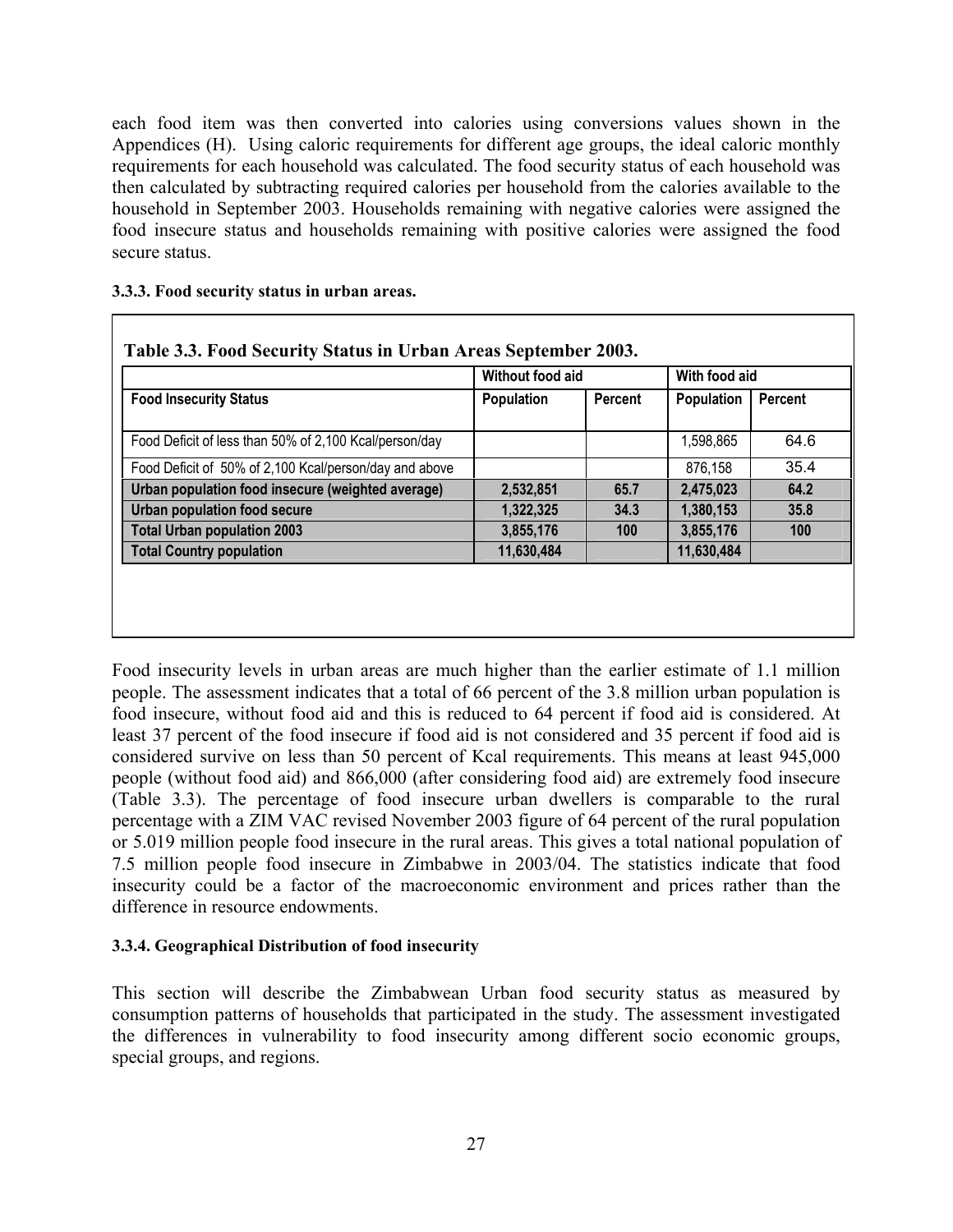Figure 3.6 and Table 3.4 summarizes the prevalence of food insecurity by province. At provincial level. Bulawayo had the highest percentage of food insecure households (71%), followed by Matebeleland North (68%). Masvingo had the least percentage (50%) and the number in Matebeleland South is as low as 59% and this maybe due to food aid supplied. Masvingo had the lowest food insecurity due to the high contribution of rural agriculture to urban food security during an exceptionally good year of harvest in the province.



#### **3.3.5. Food Insecurity Status by Suburb Type**

At suburb type level, the assessment found out that food insecure households are found in all suburbs. Fifty four percent of households were food insecure in low density and medium density suburbs, whilst 68 percent was insecure in the high density suburb. In the peri-urban areas, 70 percent of the households, 87 percent in squatter camps, 54 percent in compound and mines respectively are food insecure. Its

| Table 3.5: Food security by suburb type |  |  |  |  |  |
|-----------------------------------------|--|--|--|--|--|
|-----------------------------------------|--|--|--|--|--|

|                |                | <b>FOOD STATUS</b>       |       |                          |       |
|----------------|----------------|--------------------------|-------|--------------------------|-------|
|                |                | food insecure            | Total |                          |       |
|                |                | % within<br>SURBURB CODE | Count | % within<br>SURBURB CODE | Count |
| <b>SURBURB</b> | LowDensity     | 543%                     | 345   | 45.7%                    | 755   |
|                | Medium Density | 54.3%                    | 166   | 45.7%                    | 363   |
|                | High Density   | 678%                     | 1125  | 322%                     | 3497  |
|                | Peri-urban     | 70.3%                    | 91    | 29.7%                    | 306   |
|                | Squatter Camp  | 86.8%                    | 5     | 132%                     | 38    |
|                | Compound       | 542%                     | 11    | 45.8%                    | 24    |
|                | All (Mine)     | 54.2%                    | 54    | 45.8%                    | 118   |
|                |                |                          |       |                          |       |

surprising that food insecure households were also found in low density and medium density suburbs, this may be due to the presence of gardeners and domestic workers who are characterized as poor by their communities.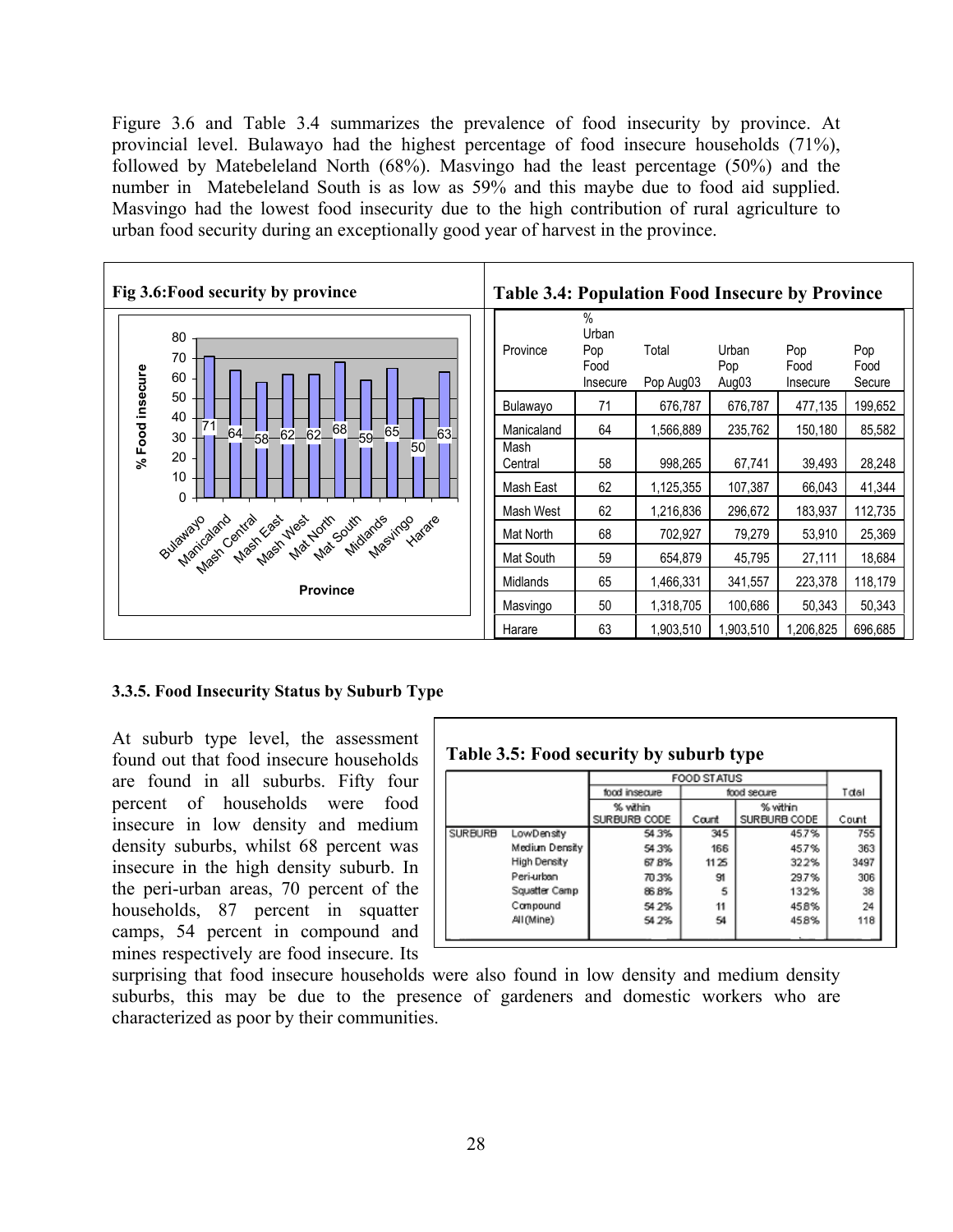# **3.4. Factors affecting household poverty and food security**

# **3.4.1. Current Factors affecting Food Security**

To assess factors that affect household poverty and food security, the study recorded perceptions at two levels; a) household ranking of shocks that affect their livelihoods and b) institutions and group opinions about main causes of poverty in the community.

Household poverty and food security are associated with a notion of vulnerability and risk. If risks materialize they become a "shock" that may affect the vulnerability of the household. It is important to note that this study is concerned about shocks that are likely to damage household well-being, i.e. downside shocks.

From the analysis (Table 3.6 and Figure 3.7), there is very little variation in the type of shock among the different income groups. Inflation, health and education fees feature as the highly perceived shocks affecting households across all income groups. Factors such as cash shortage, low salaries, high transport costs, drought, food shortages, accidents and divorces were also identified as shocks affecting household well being by very few households (less than 4 percent) amongst all urban households.

Economic related shocks are the most important factors that currently affect the urban household in Zimbabwe. Not surprisingly, the analysis revealed that inflation is the major and most important shock that affects most urban households. More than 90 percent of households indicated this shock as the most important factor that is pushing them into poverty and food insecurity.

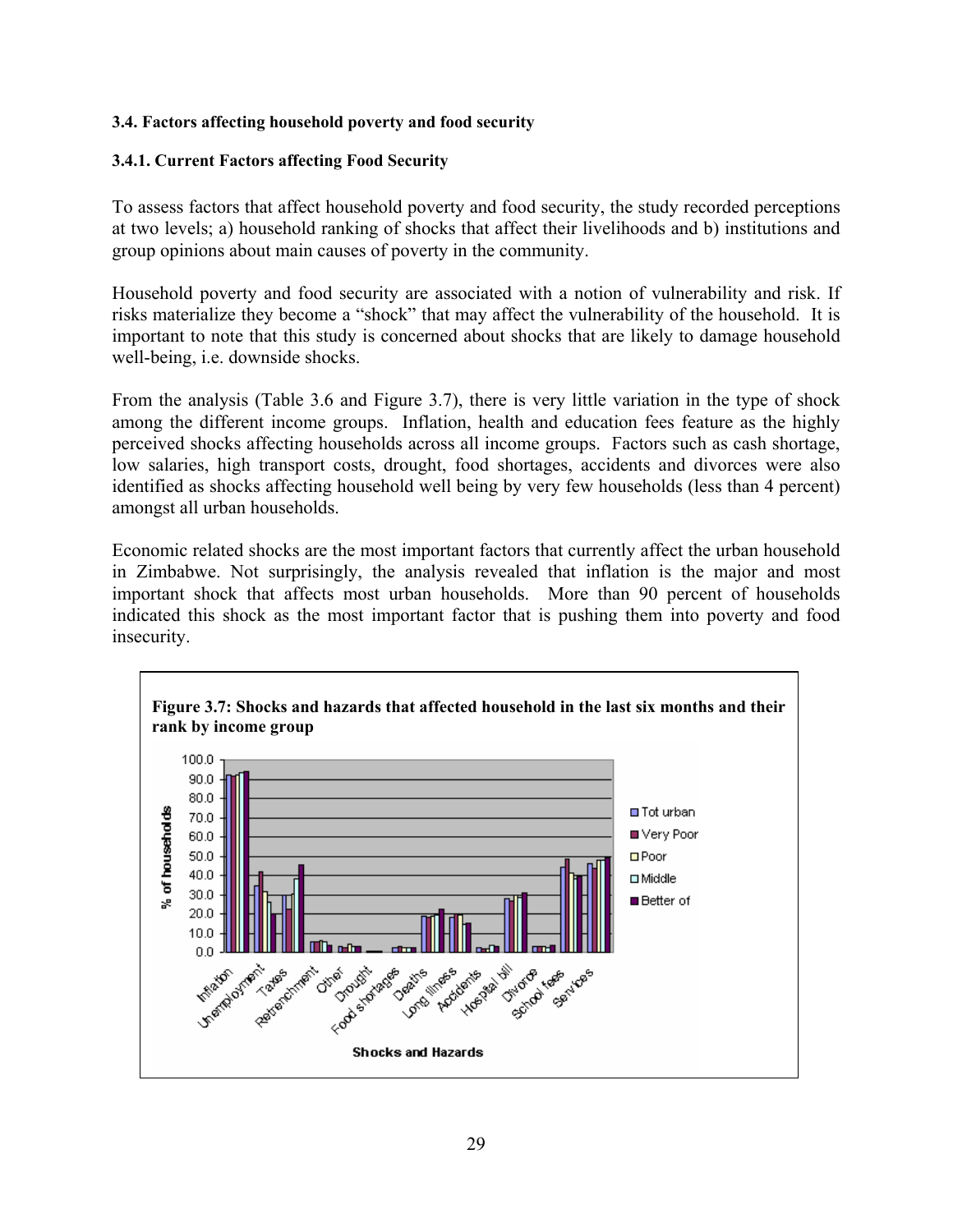The second important shock was services(utility rates), of which about 46 percent of households indicated paying for services as an important factor affecting their livelihoods. The third important factor was paying for school fees, 44 percent of households were affected by this factor. It should be noted that these shocks are closely associated with inflation (Table 3.6). The fourth important factor was unemployment. One third of households reported unemployment as one of the greatest shocks. The lack of access to job opportunities, perpetuate informal work and increases household vulnerability.

Other shocks included taxes and health. Households referred to taxes (income taxes) as an important shock affecting their livelihoods, particularly among the non-poor (middle and better of) socio economic groups. About 28 percent of households declared being affected by high hospital bills, long illness (18.3 percent) and deaths in the family (19.0 percent).

| then Tank by meonic group          |      |         |                |                  |      |               |               |
|------------------------------------|------|---------|----------------|------------------|------|---------------|---------------|
|                                    | [n]  | % Total | Rank           | <b>Very Poor</b> | Poor | <b>Middle</b> | <b>Better</b> |
| Inflation/price increases          | 4729 | 92.30   | 1              | 91.4             | 92.4 | 93.1          | 94.1          |
| Unemployment                       | 1758 | 34.30   | 4              | 41.8             | 31.5 | 26            | 19.8          |
| Economic<br>Taxes                  | 1511 | 29.50   | 5              | 22.2             | 30.4 | 37.9          | 45.7          |
| Retrenchment                       | 272  | 5.30    | 9              | 5.6              | 5.9  | 5.2           | 3.5           |
| Cash shortage, low salary and      |      |         |                | 2.5              |      | 3.2           | 2.9           |
| high transport costs               | 152  | 3       | 10             |                  | 4    |               |               |
| Drought                            | 26   | 0.50    | 13             | 0.5              | 0.7  | 0.7           | 0.3           |
| Natural<br>Food shortages          | 138  | 2.70    | 11             | 2.9              | 2.5  | 2.2           | 2.6           |
|                                    |      |         |                |                  |      |               |               |
| Deaths                             | 975  | 19.00   | 7              | 18.1             | 18.8 | 19.3          | 22.6          |
| Long illness                       | 935  | 18.30   | 8              | 19.7             | 19.4 | 14.3          | 15.4          |
| Health<br>Accidents                | 116  | 2.30    | 12             | 1.7              | 1.9  | 3.8           | 3.1           |
| Hospital bill                      | 1430 | 27.90   | 6              | 26.4             | 29.4 | 28.4          | 30.8          |
| Social<br>Divorce                  | 154  | 3.00    | 10             | 2.9              | 3.3  | 2.4           | 3.4           |
| Paying for school fees             | 2269 | 44.30   | 3              | 48.5             | 41.5 | 38.2          | 39.3          |
| Educational<br>Paying for services | 2348 | 45.80   | $\overline{2}$ | 43.8             | 47.7 | 47.7          | 48.8          |

# **Table 3.6: Shocks and hazards that affected household in the last six months and their rank by income group**

#### **3.4.2. Differences between current shocks and the 1995 PASS**

It is interesting to note that inflation, unemployment and retrenchment are the most common shocks reported in both 1995 and 2003, although the impact of inflation on household's poverty and food security is much higher in 2003. Major shock perception change is also reported for health related causes and high payments required for school fees and services (Figure 3.8).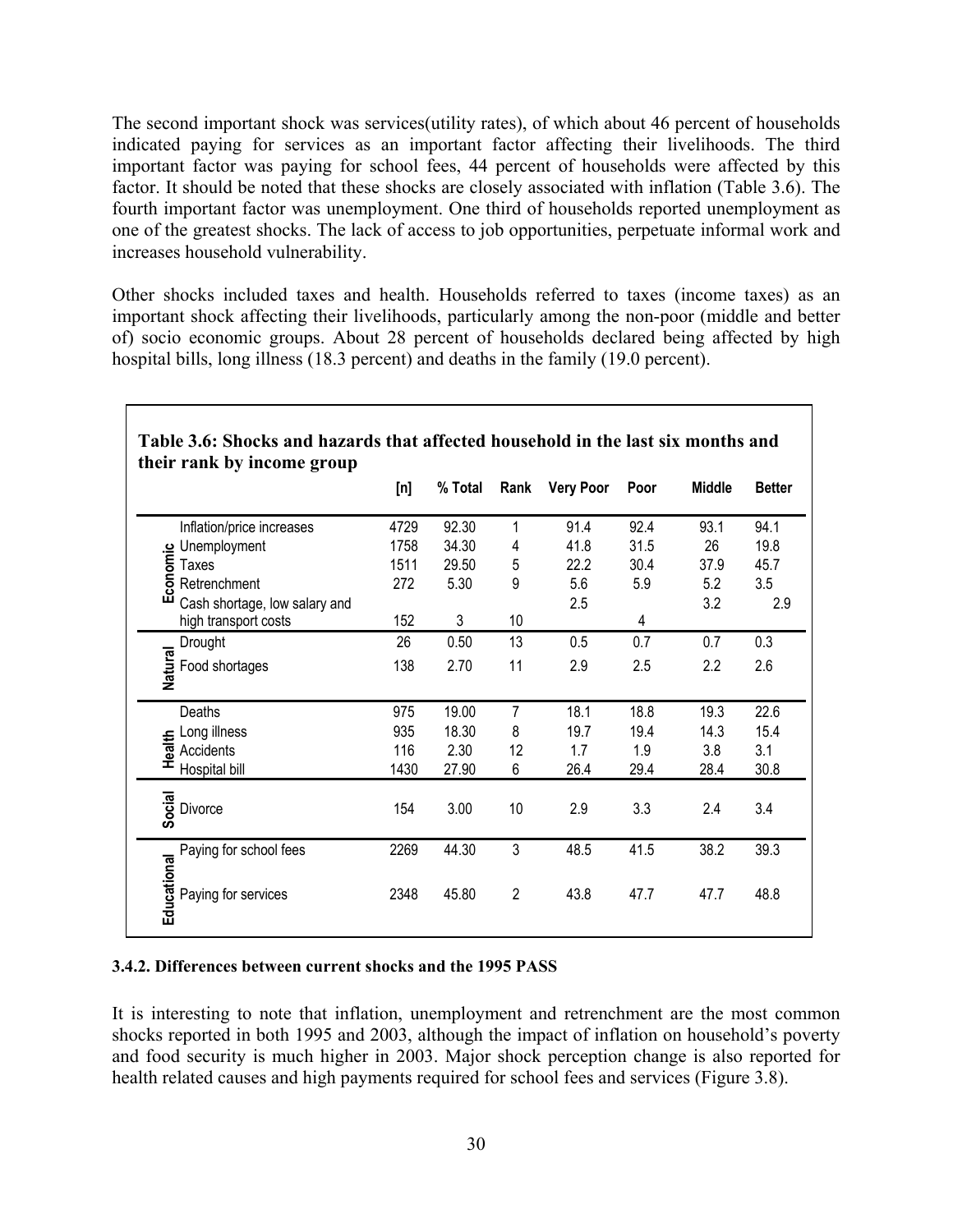

#### **3.5. Characterization of food security**

At national level the following were identified as vulnerable to food insecurity using the institutional instrument, orphans (98.7%), elderly headed household (71.9%), child headed households (71.1%), widows/female headed household (65.2%), unemployed (52.6%), disabled (48.6%), households with no income, assets or inputs (47%), young children (43.55%) and ex commercial workers (30.9%).

A similar response was obtained using the focus group questionnaire, where communities in the different suburbs identified the following in order of importance as vulnerable to food insecurity child headed households , elderly headed , widows/female headed, chronically ill, unemployed,

young children, disabled, households with no income, no assets or inputs and lastly ex commercial farm workers.

#### **3.5.1. Food security by income group**

From Figure 3.9, food insecurity was highest among the very poor income group and least among the better off. The percent food insecure for the very poor was 81 percent, 57 percent for the poor, 43 percent for the middle and 29 percent for the better off. The very poor and poor are almost 5 times more likely to be food insecure compared to the better off.

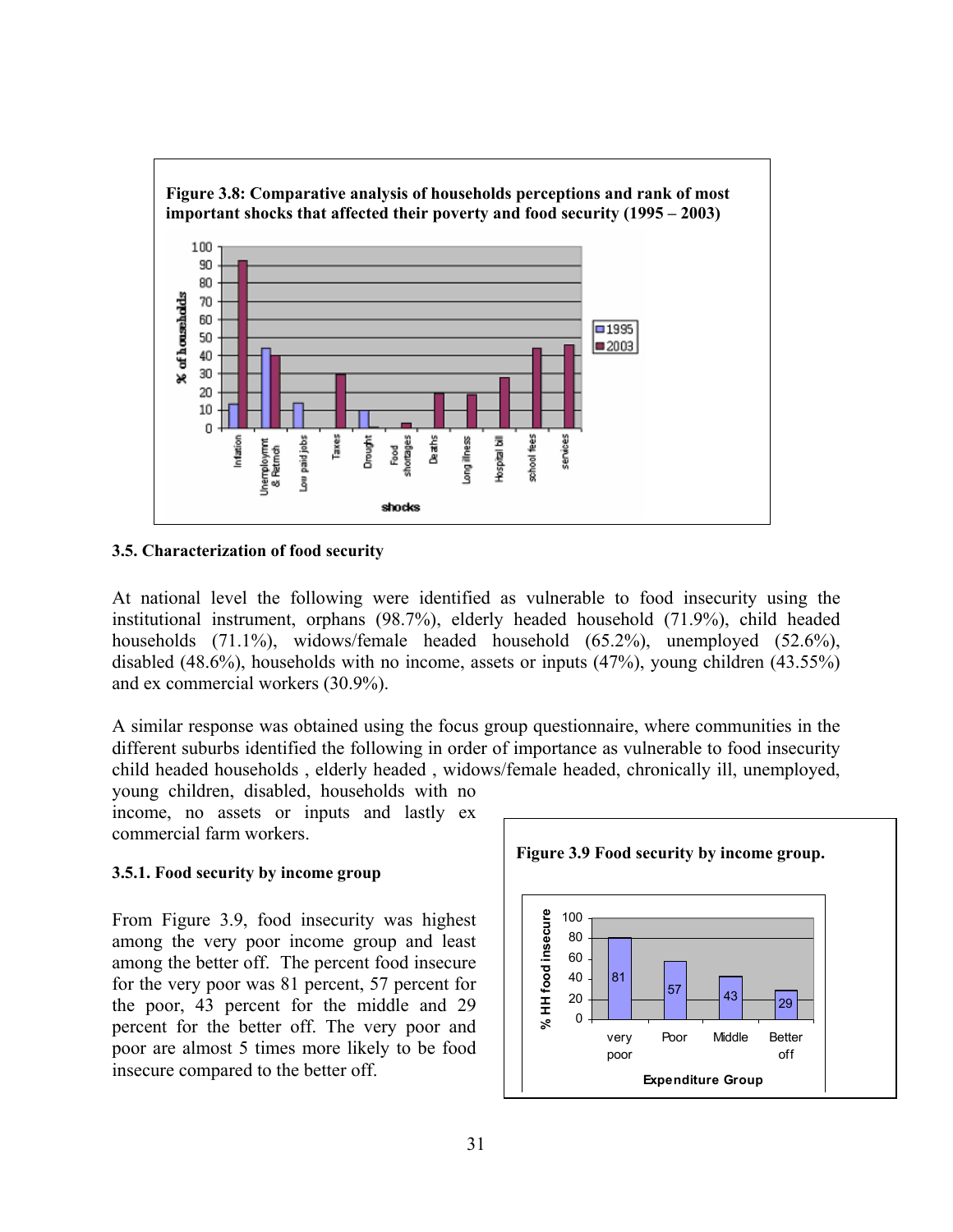#### **3.5.2. Food security and gender.**

Households headed by females tend to be slightly food insecure compared to those headed by men. Sixty four percent of female headed households were food insecure compared to 63 percent for male headed households (Table 3.9) This could be due to the fact that the majority of females are not formally employed (61% of female headed households) therefore do not have a stable source of income. Their major source of income was found to be cereal and cash crop sales which contributed 27 percent to total monthly income share for female headed households followed by livestock sales (16 percent).

#### **3.5.3. Food security and marital status**

Fig 3.10 summarizes the percentages of food insecure households by marital status. The widowed were more vulnerable to food insecurity compared to the other marital status groups. Seventy two percent of widow headed households were food insecure. Literature says single headed households are more prone to food insecurity compared to households headed by married people. The single headed household referred in Figure 3.10, were single males combined with single females. Splitting these two could result in single female headed households being more vulnerable to food

#### **3.5.4. Age of head of household and food security.**

cohabiting.

Fig 3.11 shows the distribution of households by age group of the HH head. Only 15 households were found to be headed by children. This sample size is too small to make any meaningful conclusions. Food insecurity was seen to increase with age of head. Elderly headed household were the most vulnerable to food insecurity. Seventy six percent of elderly headed households were food insecure.





## **Table 3.7: Food security by sex of head of household**

insecurity compared to single male households. The other category refers to couples that were

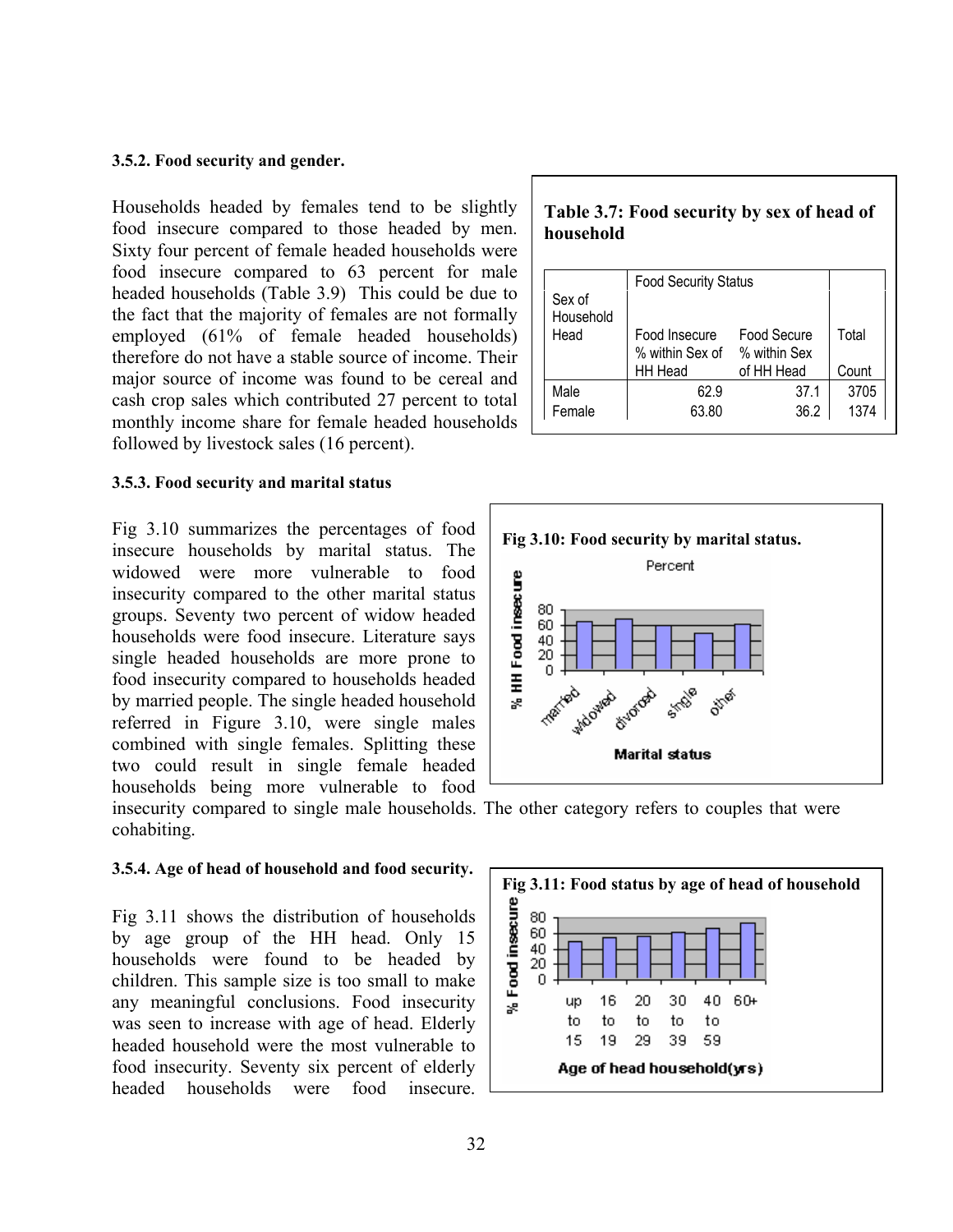Literature says child headed households are nearly always food insecure, but this assessment found the opposite. This could be due to the small sample size which may not be representative of the true sample. Further analysis indicated that about 60 percent of the child headed households had at least one member in formal employment and 40% in informal employment.

#### **3.5.5. Size of household and food security**.

Food insecurity increases as household size increases (Fig 3.12). Households with 7 or more members were more vulnerable to food insecurity compared to those with less members. Households with one or two members had the least percentage of food insecure households, as long as the members are not elderly or children. The odds ratio for the 6 or less members compared to 7 or more members indicated that household with 7 or more members are almost 3 times more likely to be food insecure compared to those with less members (p=0.001).



### **3.6. The status of education, health, water and sanitation and linkages to Food Security.**

#### **3.6.1. Introduction to housing, health, water and sanitation**

There is a close relationship between food security, housing, health, water and sanitation:

- a) Diseases have an adverse effect on proper utilization of ingested food and may also prevent household members in participating in income generating activities.
- b) Prolonged illnesses result in huge medical bills and this could reduce the household's ability to purchase food.
- c) Constant physical stress brought by illness makes the working household members less productive and may not be able to earn income.
- d) Frequent illness may also inhibit children from going to school taking part in care giving to the sick.
- e) HIV and AIDS related deaths resulted in many child headed households. It has been shown that child headed households are among the very poor and most food insecure.
- f) Deaths entails funeral expenses which drains on household resources. A household may loose its breadwinner through death due to illnesses thereby eroding the income base of the household.
- g) Inadequate health infrastructure may result in high morbidity and mortality rates.
- h) The quality of water and sanitation affect food security through utilization, which is one of the three main pillars of food security. Insufficient sanitation leads to poor water quality and may result in disease outbreaks especially diarrhea, cholera, typhoid, etc.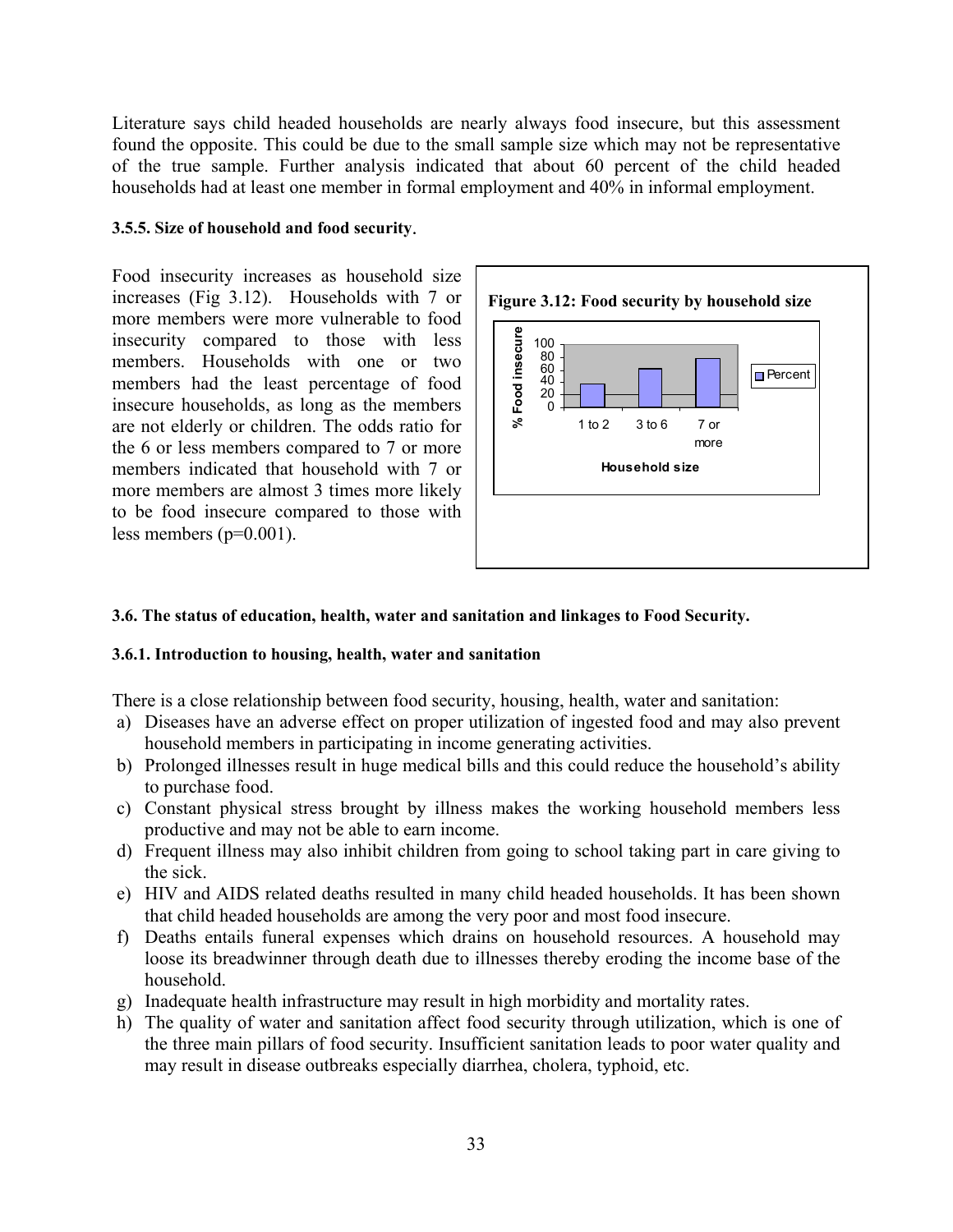Several indicators of access to health facilities and health conditions of urban populations were looked at during the urban ZIMVAC assessment. The Household survey instrument focused on mortality and morbidity of under fives, 5-14 years, 15-60 yrs from any ailment. Prevalence of Malaria, Tuberculosis, Diarrhea and Bilharzias in households was also captured. Community perceptions were also recorded on health facilities available in the suburb, at institutions and services available for the HIV and AIDS infected and disadvantaged children.

The assessment also focused on several issues on housing, water and sanitation. These included tenure status of the household, type of dwelling unit, main source of drinking water, distance to water source, type of toilet facility, number of people sharing toilet, number of households sharing yard and number of rooms occupied by a household. In addition community perceptions were also captured on frequency of refuse collection and frequency of water and electricity cuts.

#### **3.6.2. Housing Conditions**

| Socio      | Owner | Tenant | lodger | Family        | Tied/             | Plot/  | Other | <b>Total</b> |
|------------|-------|--------|--------|---------------|-------------------|--------|-------|--------------|
| economic   |       |        |        | accommodation | <b>Employment</b> | permit |       |              |
| group      |       |        |        |               |                   | holder |       |              |
| Very Poor  | 36.9% | 7.2%   | 34.6%  | 6.4%          | 13.2%             | $0\%$  | '.7%  | 2581         |
| Poor       | 36%   | 8.0%   | 35.7%  | 6.3%          | 13.2%             | 0.1%   | 0.8%  | 1023         |
| Middle     | 35.2% | 9.6%   | 32.7%  | 4.9%          | 16.6%             |        | l.1%  | 731          |
| Better off | 44.1% | 14.7%  | 24.0%  | 3.7%          | 13.5%             |        |       | 728          |
| Total      | 37.5% | 8.8%   | 33.0%  | 5.8%          | 13.7%             | $0\%$  | 1.2   | 5063         |

**Table 3.8: Housing status by income group** 

Table 3.8 and Figure 3.13, summarizes the tenure status of urban dwellers at national level. Approximately 38 percent of respondents owned houses and 33% were lodgers.

Figure 3.13 shows that there is little variation in percentages of households that own houses and lodgers among the very poor, poor and middle class. For the better off the percentage of house owners is quite high (44 percent) compared to other income groups.

**Figure 3.13: Tenure status by income group** 



At national level, 54 percent of households lived in detached houses, 4% in backyard shacks, 8 percent in backyard brick cottages and its mostly the very poor and poor who live in shacks. Mean number of households staying at a yard were 3.24 and a standard error of 0.10 for the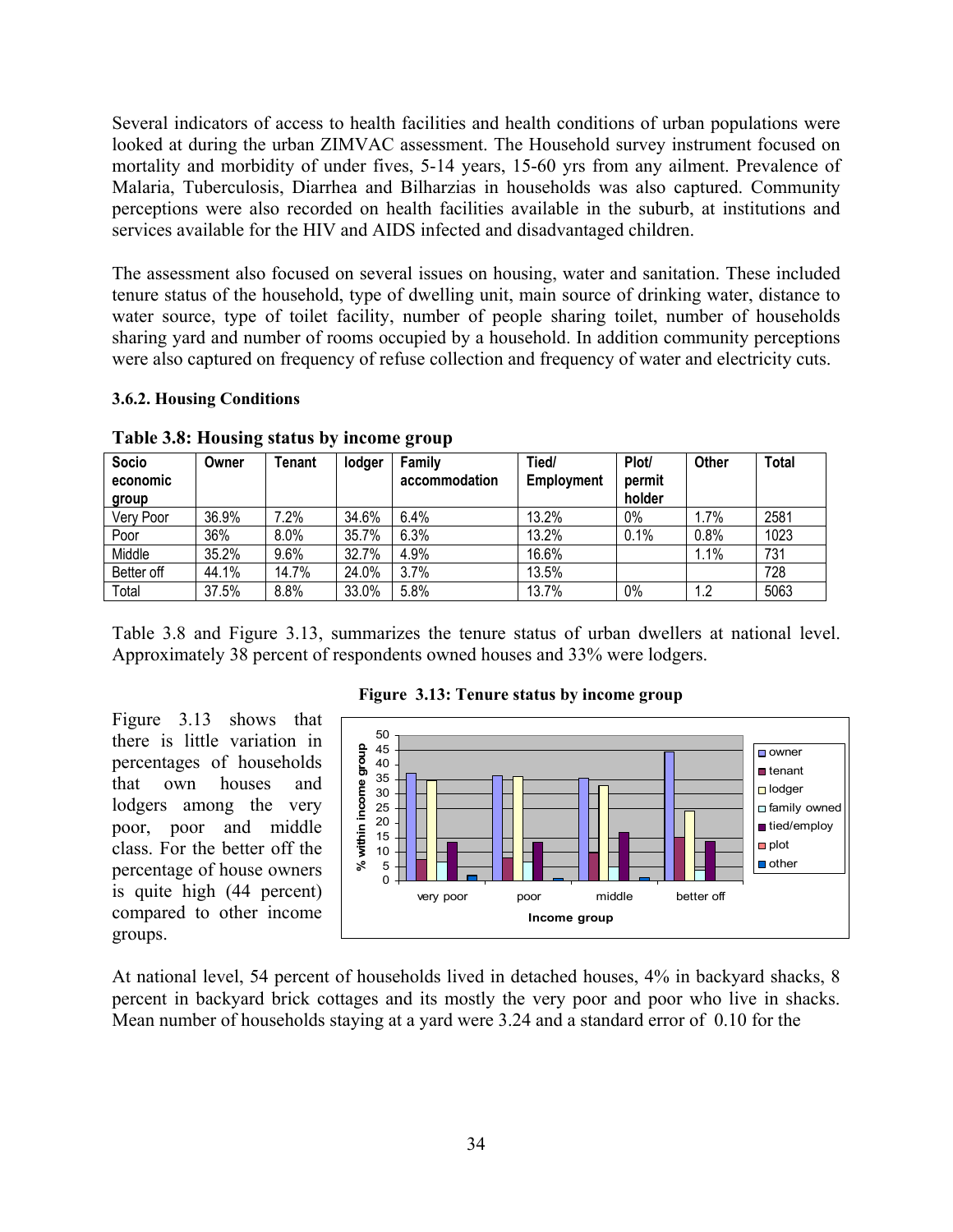very poor, a mean of 3.09 and standard error of 0.15 for the poor, a mean of 2.72 and standard error of 0.15 for the middle income and an average of 2.40 and standard error of 0.15 for the better off. The mean number of rooms occupied by the very poor and poor was 2.87 with a standard error of 0.03 and an average of 3.12 with a standard error of 0.06 respectively. For the middle class, the average was 3.70 with a standard error of 0.08 and an average of 4.29 with a standard error of 0.09 for the better off. The data suggests that owning a house does not improve the



food security status of households because some house owners were also among the food insecure.

Number of persons per room by income group is such that the very poor had 2.54 people per room with a standard error of 0.037, the poor had 1.90 people per room with a standard error of 0.035, the middle had 1.51 with a standard error of 0.039 and the better off had 1.13 with a standard error of 0.03 (Appendix I).

## **3.6.3. Water and Sanitation Conditions**

**Figure 3.15: Main sources of water for urban dwellers** 



At national level, 90 percent of households had access to piped water. Five percent accessed their water from communal taps, 2 percent from protected boreholes and 3 percent from unprotected sources. Forty one percent of the very poor have access to piped water inside and 44 percent have access to piped water outside the house. Fifty two percent of the poor have access to piped water inside the house and 41 percent have access to piped water outside the house. Seven percent of the very poor use communal tapes, 2.9 percent obtain their water from protected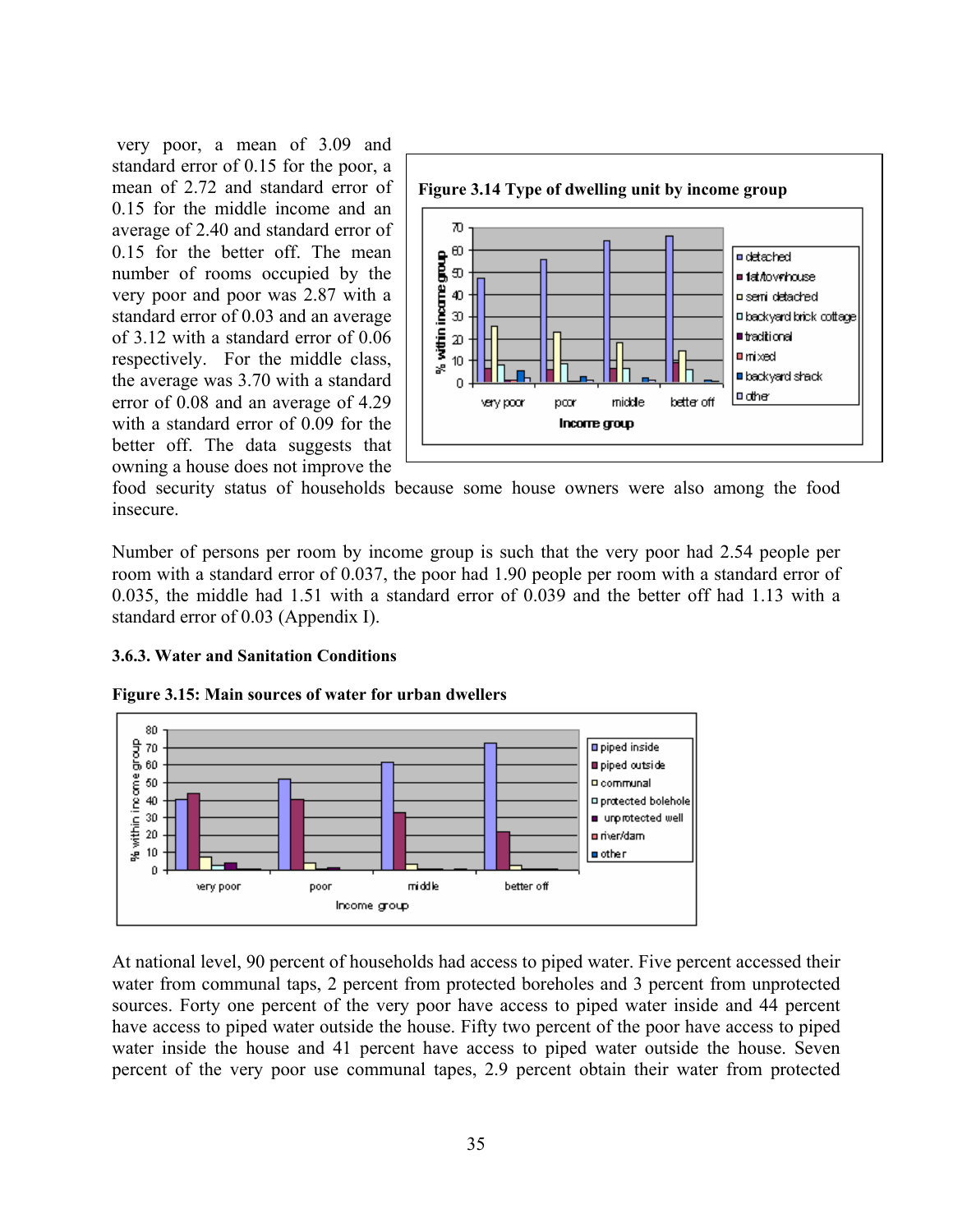boreholes, 4.3 percent access water from unprotected wells. Households that obtained water from unprotected wells were mostly squatter camp dwellers.

At national level, 87 percent of households had their source of water on the premises, 10 percent had the water source less than 500m away, 2 percent 500m to 1km away and 1 percent more than a kilometer away. Eight two percent of the very poor and 91 percent of the poor had water on premises. The analysis show that distance to water source is not a problem for the majority of urban dwellers.





Fifty five percent of households used flush private toilets, 32 percent flush shared toilets, 3.4 percent blair private, 3.1 percent blair communal, 2.4 percent pit private to household, 2.3 percent pit communal and 2.6 percent other toilet facilities (Figure 3.16). The other toilet facilities that were reported were bucket system, bush and temporary structures especially by people dwelling in squatter camps.

The average number sharing toilet facilities was 18.61 with a standard error of 1.09 for the very poor and an average of 15.68 with a standard error of 1.57 for the poor. For the better off and middle class the mean number sharing a toilet was 8.38 with a standard error of 0.69 and an average of 9.36 with a standard error of 0.83 respectively. The standard deviations are so high showing that there is a lot of variation within the four income groups.

Fifteen percent of communities reported that refuse was not collected at all in their suburbs. Forty five percent of communities had their refuse collected regularly and thirteen percent frequently. In low density and medium density areas above 57 percent of communities reported that their refuse was collected regularly and the rate (44 percent) was lower for high density areas. Eighty three percent of communities in squatter camps reported that refuse was not collected regularly.

Twenty five percent of the communities reported a frequency of water cut of 7 times in 7 days. Thirty two percent were cut off once in 7 days. Water cuts were frequent in mines. The variation in water cuts by suburb type is insignificant.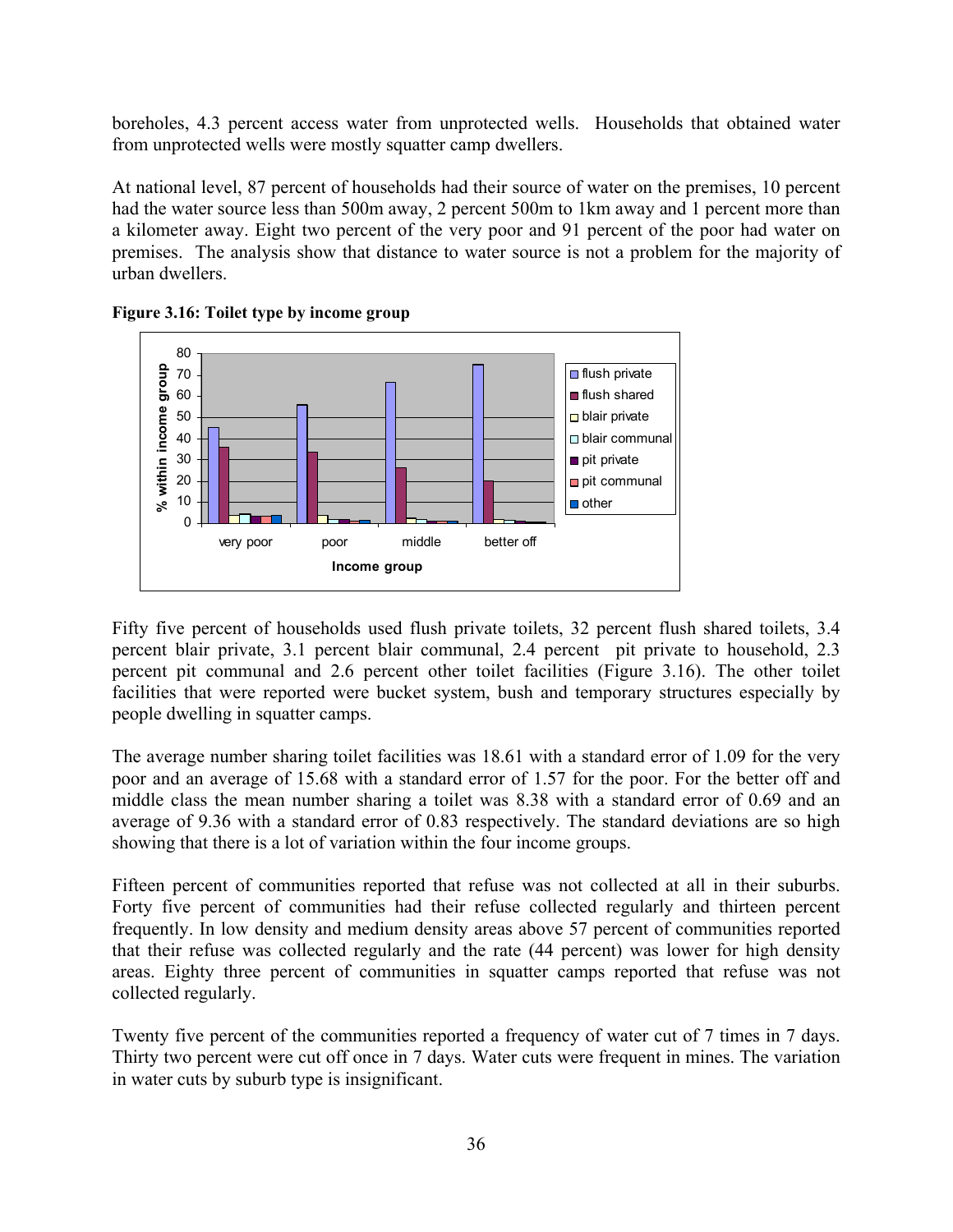The housing, water and sanitation analysis showed that some not many of these poor households used sub standard toilet facilities, drink unprotected water, lived in overcrowded conditions in pathetic backyard shacks and did not own houses. These non-rich households were found in all suburb types but were mostly concentrated in the high density, squatter camps and peri-urban areas. The majority of these households were also found to be food insecure.

### **3.6.4. Health Conditions in Urban Areas**

The assessment found out that at national level 91 percent of communities had clinics in their suburbs and 57 percent had private doctors in their suburbs. Only 14 percent of communities who lived in squatter camps reported having private doctors in their camps. Comparative analysis of health infrastructure across provinces show very little variations and hence the reporting is at national level and suburb type level (Tables for provinces can be supplied on request to whoever needs them). Eleven percent of the communities had health services for disadvantaged children. Fifty six percent of communities had home based care facilities for HIV and AIDS infected people. Thirty two percent of the communities had general health services for HIV/infected people. Twenty six percent had no services available for HIV and AIDS infected people. Sixty one percent of communities indicated that they also had traditional /faith healers in their suburbs. Approximately 39 percent of communities in low density, 37 percent in medium density and 25 percent in high density areas reported having no services for HIV and AIDS in their suburbs. The situation was more severe in squatter camps where 71 percent of communities had no services for HIV and AIDS. In peri urban areas only 7 percent had no services for HIV and AIDS.

At suburb type level almost 93 percent of the communities reported to have clinics/hospitals in high density areas, 87 percent low density and 82 percent in medium density areas. Eighty nine percent of communities reported having clinics/hospitals in peri urban, 57 percent in squatter camps and 100 percent in mine settlements.

The majority of households with high mortality and morbidity rates were also found to be food insecure and these were mostly among the very poor and poor income group. Most of the households showing HIV and AIDS proxies were also among the food insecure.

## **3.6.5. Education Issues in Urban Areas**

Increases in the costs of education compromise household food security (Moser 1996). Many urban dwellers value the education of their children and would rather prefer to forgo some activities including buying adequate food in order to send children to school. Withdrawing a child from school in order to buy food shows that the household is in a desperate situation and normally in poverty.

No information was collected on the educational status of the head or spouse. Only educational status of children in the 5-14 yr group was collected. This assessment therefore will not relate the educational status of head or spouse to food security. Educational issues as they relate to food status will only focus on number of children in primary school, households failing to send children to school and drop outs.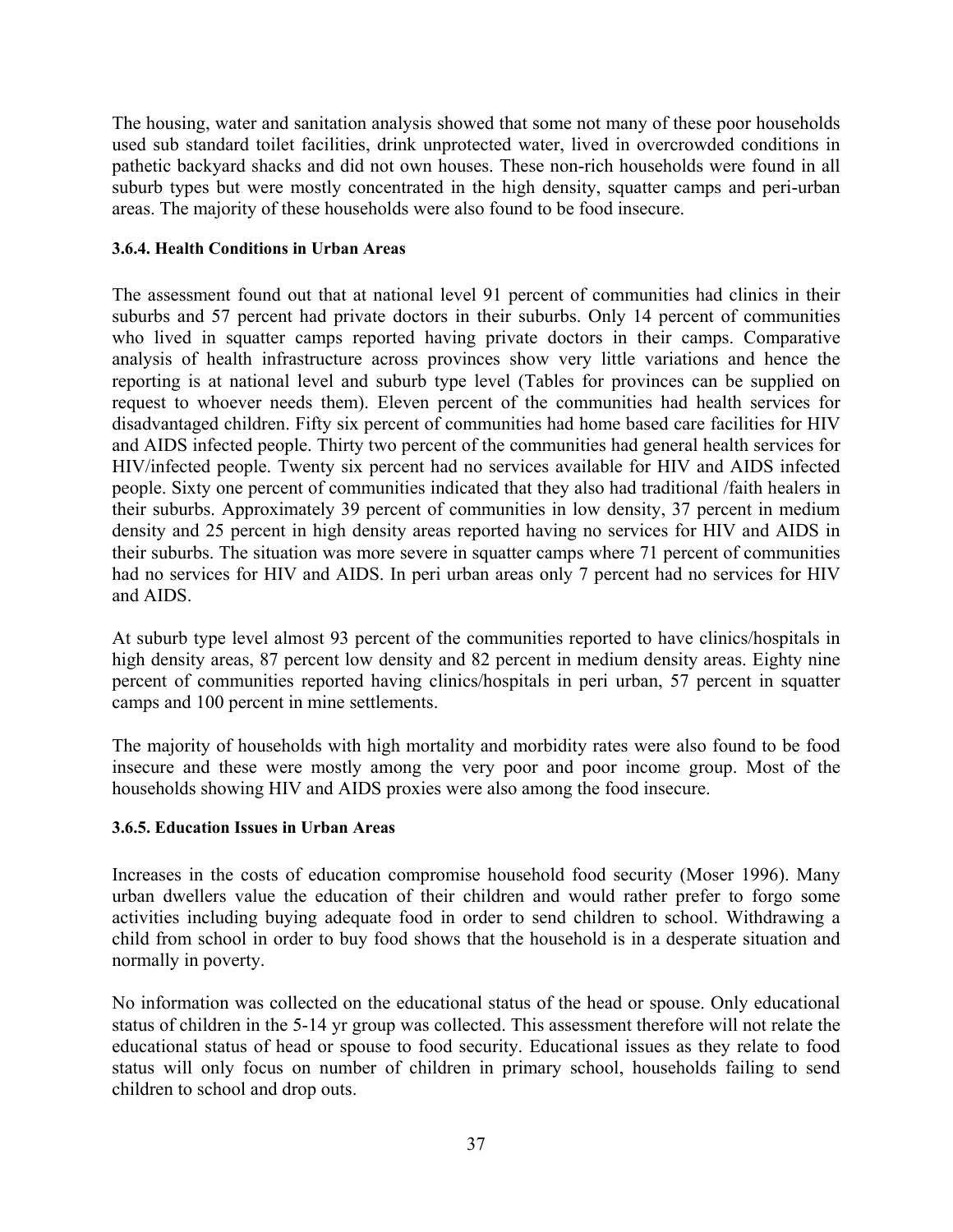The analysis indicates that 66 percent of the households had children in primary school. The percentages of households with children in primary school were 72 percent for the very poor, 62 percent for the poor, 60 percent for the middle and 56 percent for the better off. Among the households with children in primary school, 79 percent had 1-2 children in school, 20 percent had 3-6 children and 0.8 percent had 7 or more. The majority of the households had 1-2 children in primary school. The median number of children in primary school is approximately 1 and the mean is 1.27 with a standard error of 0.03. Thirty percent of the very poor had school going children not going to school and 26 percent for the poor. The highest percentage of school going children not in school was in the peri-urban areas(30 percent) followed by the high density areas(see appendix I).

Increases in school fees was identified by the very poor and poor as a major shock to them. If school fees are skyrocketing draining heavily from the household resources then the very poor and poor are likely to reduce their food expenditure thereby affecting their nutrition. A point will be reached where reduction of food expenditure does not help and households may resort to cut on education. Eighty eight percent of the very poor and poor households indicated that they had reduced on education to buy food.

## **3.8. Household Coping Strategies**

## **3.8.1 How do Households respond to adversity?**

The analysis looks at how do Zimbabwe urban households respond to a decline in incomes, job scarcity and how they allocate their resources with increase in food and services prices. Basically this section looks at the households' risk management strategy (ex-ante**<sup>24</sup>** risk management or ex post**<sup>25</sup>** risk management).

The analysis of survey data suggests that:

 $\overline{a}$ 

- a) About 50 percent of total population reported that they borrowed money to buy food or they either substitute maize by less preferred foods, or reduced the number and quantity of meals eaten per day. Of this population, more than 80 percent are amongst the very poor and poor groups.
- b) Around a third of the total population reported switching expenditure on health, education, transport, water and electricity for food spending. Out of those, more than 80 percent are the most vulnerable (very poor and poor).
- c) Less than 10 percent of urban population reported selling assets and goods for food. Among these, 80 percent are part of the most vulnerable segment of the population.
- d) About 10 percent of the population admitted engaging children in income generation activities, of which 90 percent of them belong to the most vulnerable segment of the population.

 $24$  Ex-ante risk management is action taken before the risk materializes ie. Becoming either a shock/risk reduction (reducing the risk) or risk mitigation (providing compensation against expected loss)

 $^{25}$  Ex post risk management is action taken after the risk/ shock has materialized. Coping with the risk/ shock (accepting and doing something about the loss) – Source: Heitzmann, Canagarajah and Siegel, 2001.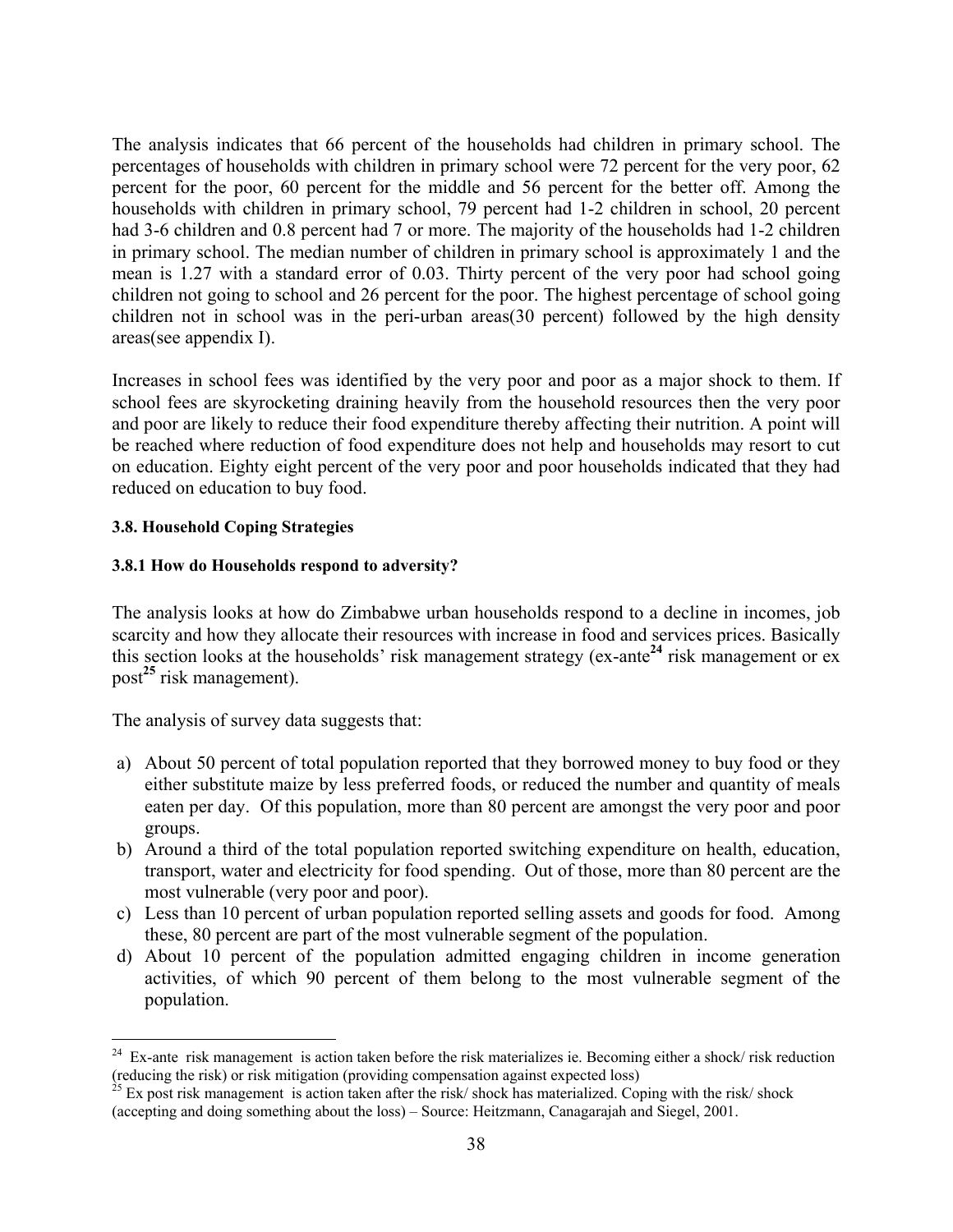e) It is interesting to note that 7 percent of the population reported begging for money to buy food and 90 percent of them are the very poor and poor.

By the design of the household survey instrument, most of collected data reflects coping strategies by definition. Questions about coping strategies are all related to household access to food.

The data does not suggest much on household mitigation or risk reduction strategies. One may consider that migration strategies are the ones associated with risk reduction strategy. However, this is not quite clear. The following responses were found regarding migration-coping related strategies:

- a) About a quarter of the entire population is considering downgrading their type of accommodation. More than 80 percent of population considering this strategy was from the most vulnerable group.
- b) Consider the extended family as the most common primary safety net in Africa, the survey data indicates that only 10 percent of the households are relying on this (sending children to relatives and friends). About 80 percent of households who practice this strategy are from very poor and poor households.

 Table 3.9 summarizes the most common coping strategies in practice by the very poor and poor Zimbabwe urban citizens. From household responses, it is clear that Zimbabwe urban households are adopting an "expenditure –minimizing" strategy: cutting total spending, changing dietary habits, and cutting back on purchases of non-essential goods.

In addition to the above strategies, few (seven percent) households do send their children to work to mobilize additional income.

| <b>Copping Strategy</b>                                                   | %     | Rank |
|---------------------------------------------------------------------------|-------|------|
| Has hh begged for money for food?                                         | 89.74 |      |
| Has hh engaged children in income generation?                             | 89.7  | 2    |
| Has hh reduced spending on education for food?                            | 88.34 | 3    |
| Has hh regularly skipped days without meals due to lack of money or food? | 87.06 | 4    |
| Has hh sold assets and goods for food?                                    | 84.57 | 5    |
| Has hh sublet part of their assets for food?                              | 83.96 | 6    |
| Has hh sent children away to friends or relatives?                        | 83.73 |      |
| Has hh avoided spending on health care for food?                          | 83.65 | 8    |
| Has hh reduced spending on water and electricity for food?                | 82.37 | 9    |
| Has hh borrow food or money to by food?                                   | 82.28 | 10   |
| Has hh relied on less preferred food as substitutes for maize?            | 80.6  | 11   |
| Has hh reduced spending on transport for food?                            | 80.3  | 12   |
| Has hh regularly reduced number of meals eaten per day?                   | 80.23 | 13   |
| Is hh thinking of moving to cheaper accommodation?                        | 79.94 | 14   |

# **Table 3.9: The most common coping strategies practiced by the very poor and poor socio-economic groups.**

 $\overline{a}$  $\overline{\phantom{a}}$  $\overline{\phantom{a}}$  $\overline{\phantom{a}}$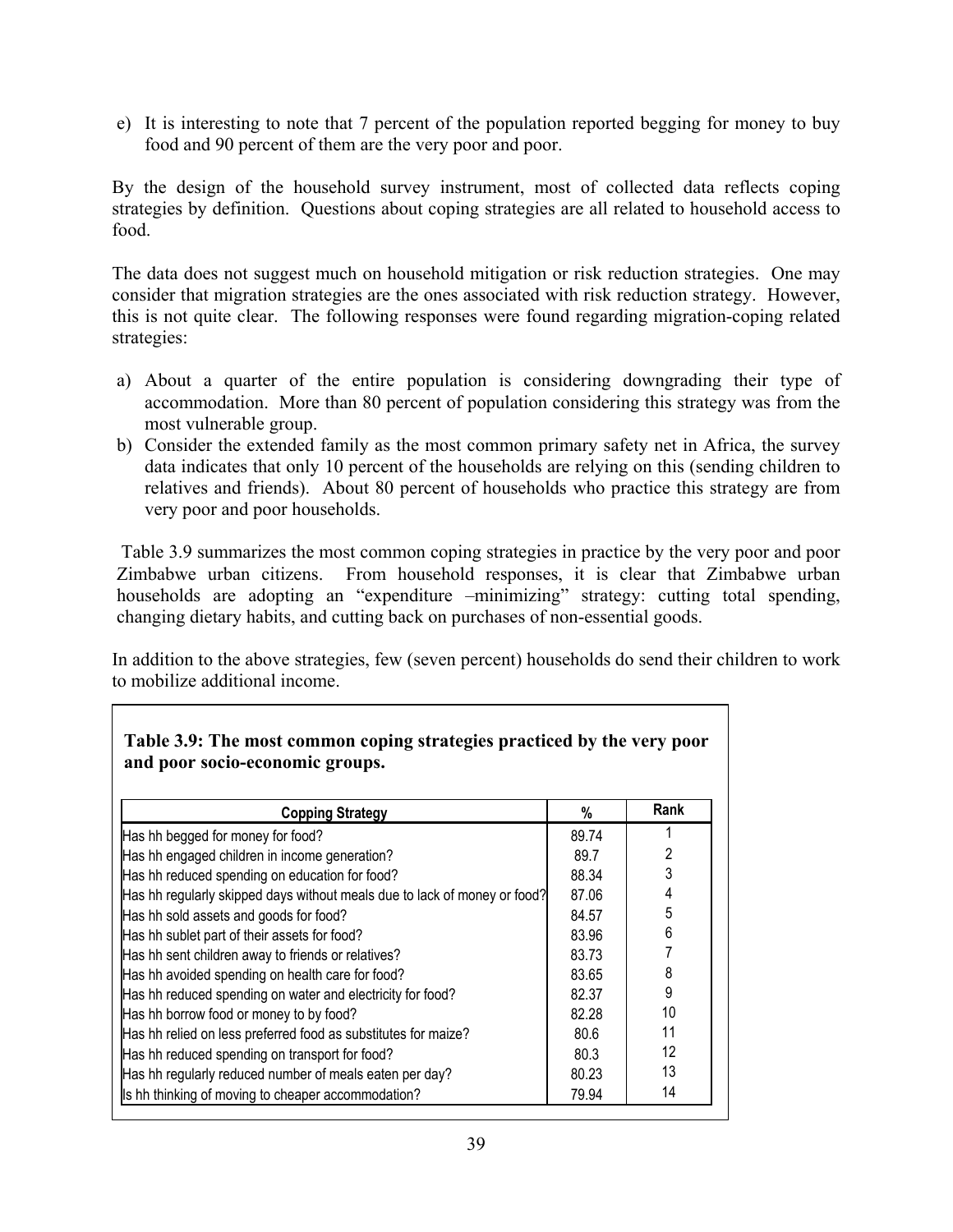#### **4. HOUSESEHOLD LIVELIHOODS AND VULNERABILITY**

#### **4.1. Household Poverty and Vulnerability**

#### **4.1.1. Poverty and Vulnerability**

To compare poverty indicators in Zimbabwe with other countries, similar analysis was done to assess the percentage of population living below an "international" poverty line. The US \$ 1 equivalent a day standard was adopted. Results suggest that about 40 percent of households live with less than a US\$1.00 (US\$1 equals ZW\$860.00 using the official rate) a day, and more than 90 percent live with less than US\$1.00 (US\$1 equals ZW\$4,200.00 using the parallel rate) a day. The later poverty indicator should be addressed cautiously, since the equivalent consumption basket is not fully accounted at a market exchange rate.

The expenditure per capita *standard deviation* (SD) estimates in Table 4.1 suggest a relatively high dispersion of income. This is supported by

 $\overline{a}$ 



the estimated *Gini* <sup>26</sup>index of 0.49 that measures the extent to which the distribution of income among urban households deviates from an equal income distribution.

Identifying poverty by income (expenditure) or a consumption level is not fully adequate, since other dimensions of poverty may not be captured completely. Therefore, it is important to take into account other poverty dimensions into account for the multifaceted character of poverty and assess household assets ownership.

Vulnerability is closely linked to asset ownership. The more assets people have, the less vulnerable they are. And the greater the erosion of their assets, the greater their insecurity. Household assets are the stock of wealth that can be used to generate well-being and can buffer against vulnerability.

Furthermore, many households, while not currently in poverty, they may be vulnerable to events/shocks that could push them into poverty. This notion of vulnerability is not captured by poverty defined as a function of the shortfall of current expenditure /consumption against a poverty line.

 $26$  Gini Index measures the distribution of income. It varies from 0 to 1. A Gini index of zero represents perfect equality, while an index of 1 implies perfect inequality.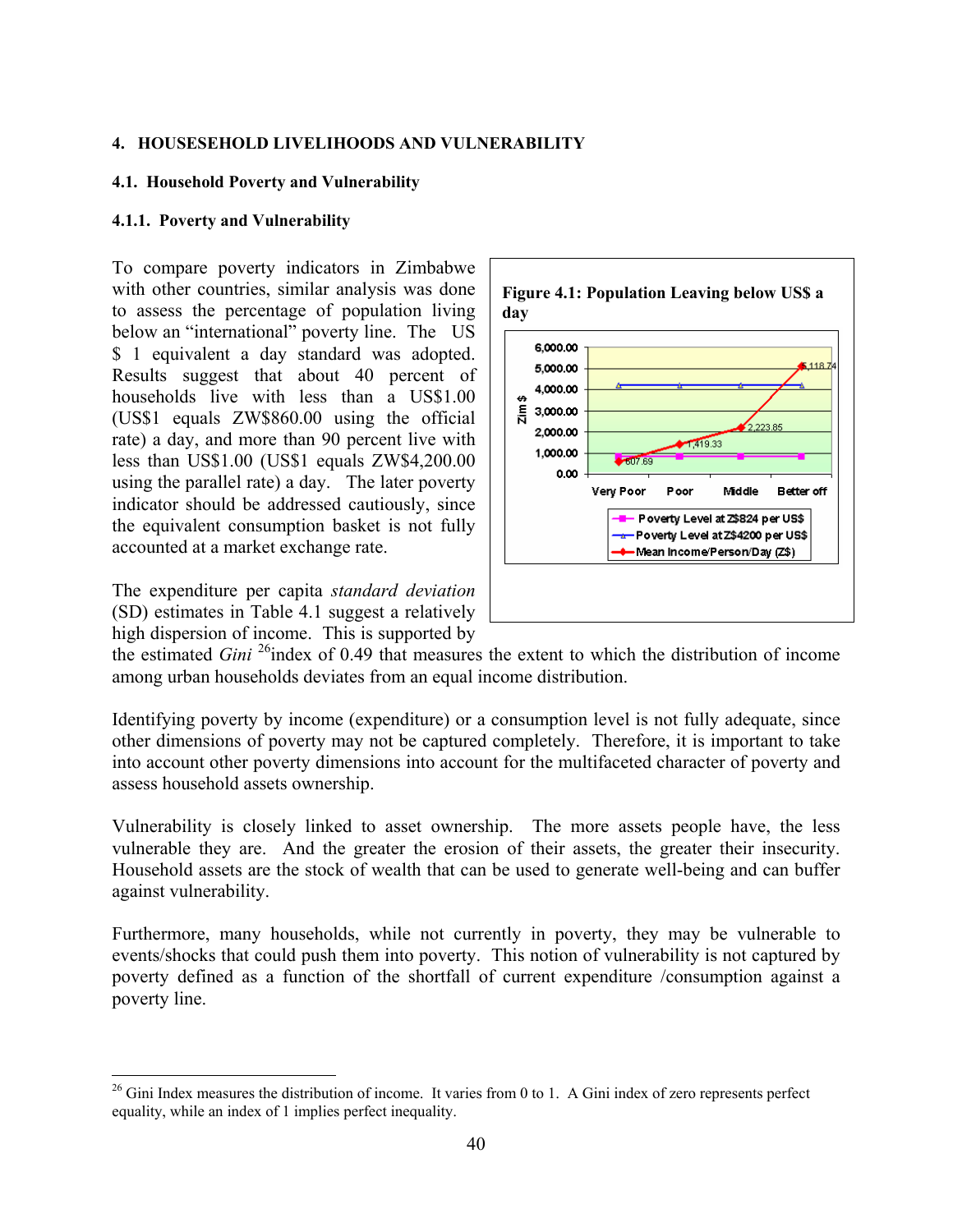To help assess signs of vulnerability in urban Zimbabwe we attempt to expand the poverty concept to vulnerability by looking at household asset ownership, access to services and household disposal (sell) of assets and goods. We map these variables on a vulnerability matrix, which attempts to identify signs of increasing or decreasing vulnerability (Table 4.1).

| <b>Dimens</b><br>ions of<br>poverty | Visible causes or contributing factors<br>to poverty in urban Zimbabwe                                                                                             | Income socio-economic groups |                          |                          |                          |                        |
|-------------------------------------|--------------------------------------------------------------------------------------------------------------------------------------------------------------------|------------------------------|--------------------------|--------------------------|--------------------------|------------------------|
|                                     |                                                                                                                                                                    | Poor                         |                          | Non-poor                 |                          |                        |
|                                     |                                                                                                                                                                    | Very Poor                    | Poor                     | Middle                   | Better Of                | Urban Total            |
|                                     | Expenditure per capita (Z\$)<br>Median                                                                                                                             | \$17,979.50                  | \$41, 957.00             | \$65,700.00              | \$120,111.10             | \$32,415.65            |
|                                     | HH per capita (pc) expenditure share in<br>food (Median)                                                                                                           | 47%                          | 43%                      | 41%                      | 32%                      | 43%                    |
| Income Poverty                      | HH pc expenditure share on housing<br>HH pc expenditure on transport<br>Share of HH in informal employment                                                         | 5%<br>12%<br>79%             | 3%<br>11%<br>78%         | 3%<br>10%<br>64%         | 3%<br>12%<br>71%         | 4%<br>11%<br>75%       |
| Assets<br>Ownership                 | % HHs who own Non Movable Assets<br>% HHs who own Movable Assets<br>% HHs who own No Assets<br>% HHs who sold assets last 3 months                                 | 45%<br>49%<br>60%<br>56%     | 20%<br>21%<br>15%<br>20% | 16%<br>15%<br>11%<br>11% | 20%<br>15%<br>14%<br>13% | 40%<br>94%<br>8%<br>9% |
| Health &<br>Education               | Per Capita per room (overcrowded living<br>conditions)<br>% HHs without access to safe water<br>% HHs with drop out of primary<br>% HHs in arrears for school fees | 85%<br>83%<br>12%<br>40%     | 9%<br>9%<br>4%<br>29%    | 3%<br>4%<br>1.2%<br>19%  | 2%<br>4%<br>1.6%<br>15%  | 6%<br>3%<br>8%<br>32%  |
| Insecurity<br>Tenure                | % HHs lodger without agreement<br>% HHs who do not legally own land                                                                                                | 53%<br>62%                   | 22%<br>17%               | 14%<br>12%               | 11%<br>9%                | 33%<br>51%             |

| increasing and decreasing vulnerability among urban households               | Table 4.1: Poverty and Vulnerability matrix: assessing potential signs /indicators of |
|------------------------------------------------------------------------------|---------------------------------------------------------------------------------------|
| Dimens Uicible couses ar sentributing fectors - Income socio connamic aroune |                                                                                       |

#### **4.1.2. What can we conclude from the above vulnerability matrix?**

Urban households have a relatively high dependency on cash for purchases of essential goods and services;

- Employment insecurity is a contributing factor to poverty and vulnerability. Household reliance on informal employment is quite large. This feature increases the odds of a household falling into severe poverty and raises household vulnerability particularly among the very poor group.
- About 40 percent of the households own non-movable assets (land and house) and out of these, 45 percent are in the very poor category.
- Household who do not own any asset, are estimated at 8 percent of total urban population. These households are most likely to fall into severe poverty and vulnerability.
- Selling assets and goods under an adverse economic environment can be used as an indicator of household vulnerability. Less than 10 percent of households have been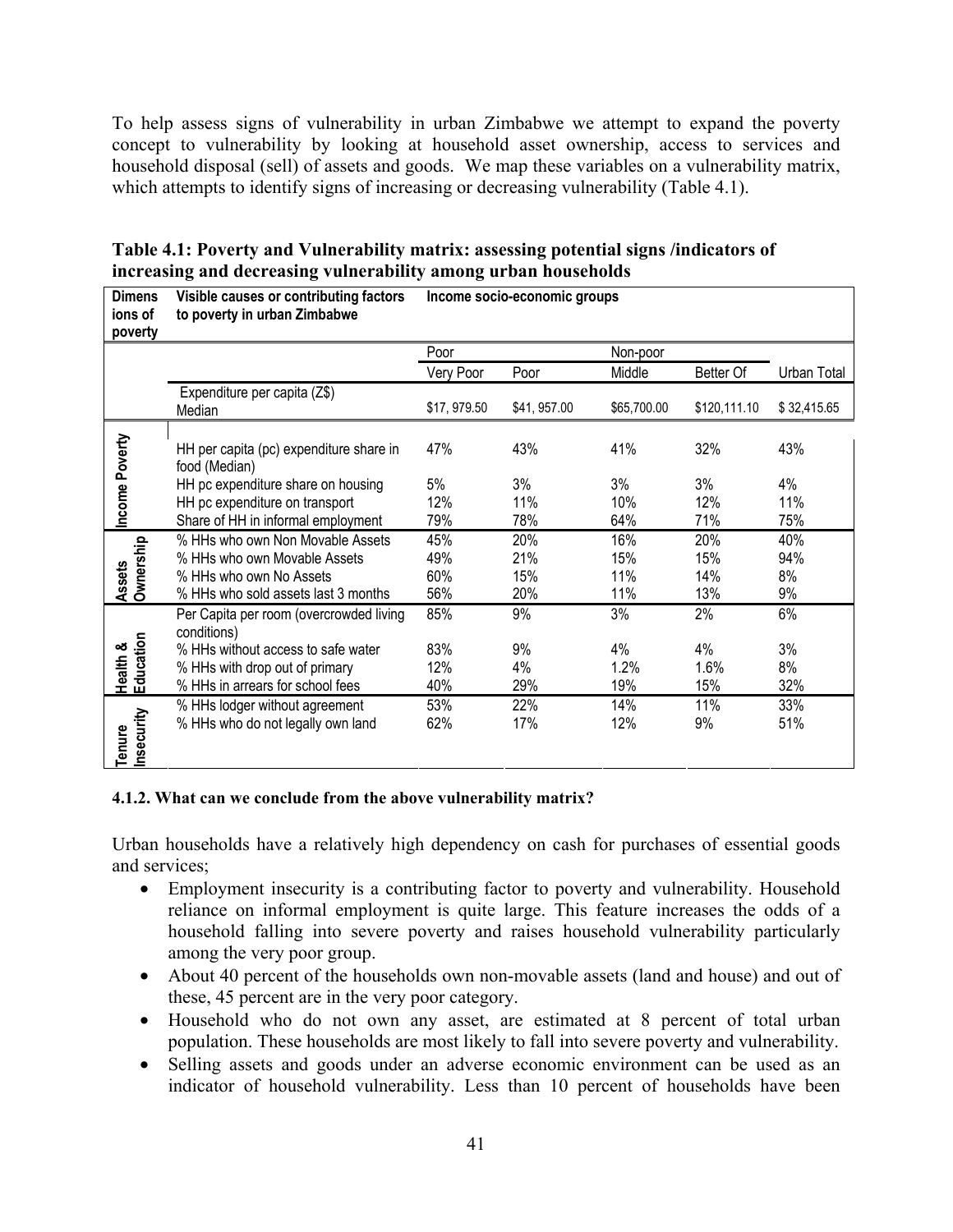selling assets in the last three months. From this percentage more than 50 percent are the very poor.

- The overcrowding variable (number of persons per room) does not seem to capture fully the perceived overcrowding problem that exists in high-density areas. Nevertheless, data is pointing to the fact that the overcrowding problem small as it may seem is severe amongst the very poor households.
- The access to safe water does not seem to be a big problem in urban areas of Zimbabwe, however, the few (3 percent) households without access to safe water are mainly those in the very poor who stay in the high-density areas, squatter camps and peri-urban areas.
- It is noticeable that the vulnerability of the households for the very poor is also reinforced by them having arrears in paying school fees.
- Tenure insecurity (on housing and land) is relatively high in Zimbabwe urban areas. About half of urban households have access to land that is not legally allocated. About one third of urban households are lodgers without agreement. Among these households, the majority (more than 50 percent) is from the very poor socio-economic group.
- The tenure insecurity diminishes the probability of both land and housing (as important productive assets) being used to cushion household against severe poverty by renting, subletting and have access to credit to raise income. Tenure insecurity increases vulnerability of the poor.

In summary, it can be concluded that 51 percent of household that fall under very poor socioeconomic category, as defined by their level of income, also exhibit strong characteristics that allow clustering them as very poor and vulnerable. The 20 percent falling under poor category also show signs of increasing vulnerability, and some are likely to fall under severe poverty.

## **4.2. Household Food Security**

## **4.2.1. Food Sources and Availability - Where do households acquire their Cereals**

The greatest maize deficits were experienced in the Matabeleland provinces followed by Midlands and Manicaland provinces because secondary data indicate that cereal production of these provinces were lowest in that order as follows, Matebeleland South 6,500 MT, Matebeleland North 43,500 MT, Midlands 53,900 MT and Manicaland 106,100 MT. Masvingo province displayed an unusually high production this season because of a rather good season in the province. Although these are rural production figures there exists very strong rural/urban linkages, as a result a bad season in rural agriculture affects the urban population. Distribution of grain by the GMB is expected to be biased in favour of areas with bigger deficits.

Table 4.2 shows that the major source of grain was from the parallel market in all provinces. GMB was the second major supplier in Matebeleland South, Matebeland North, Masvingo Provinces. Sixteen percent and 17 percent of communities indicated that there were buying cereal from shops in Harare and Mashonaland West Provinces respectively. Some households reported getting their grain from NGOs and churches.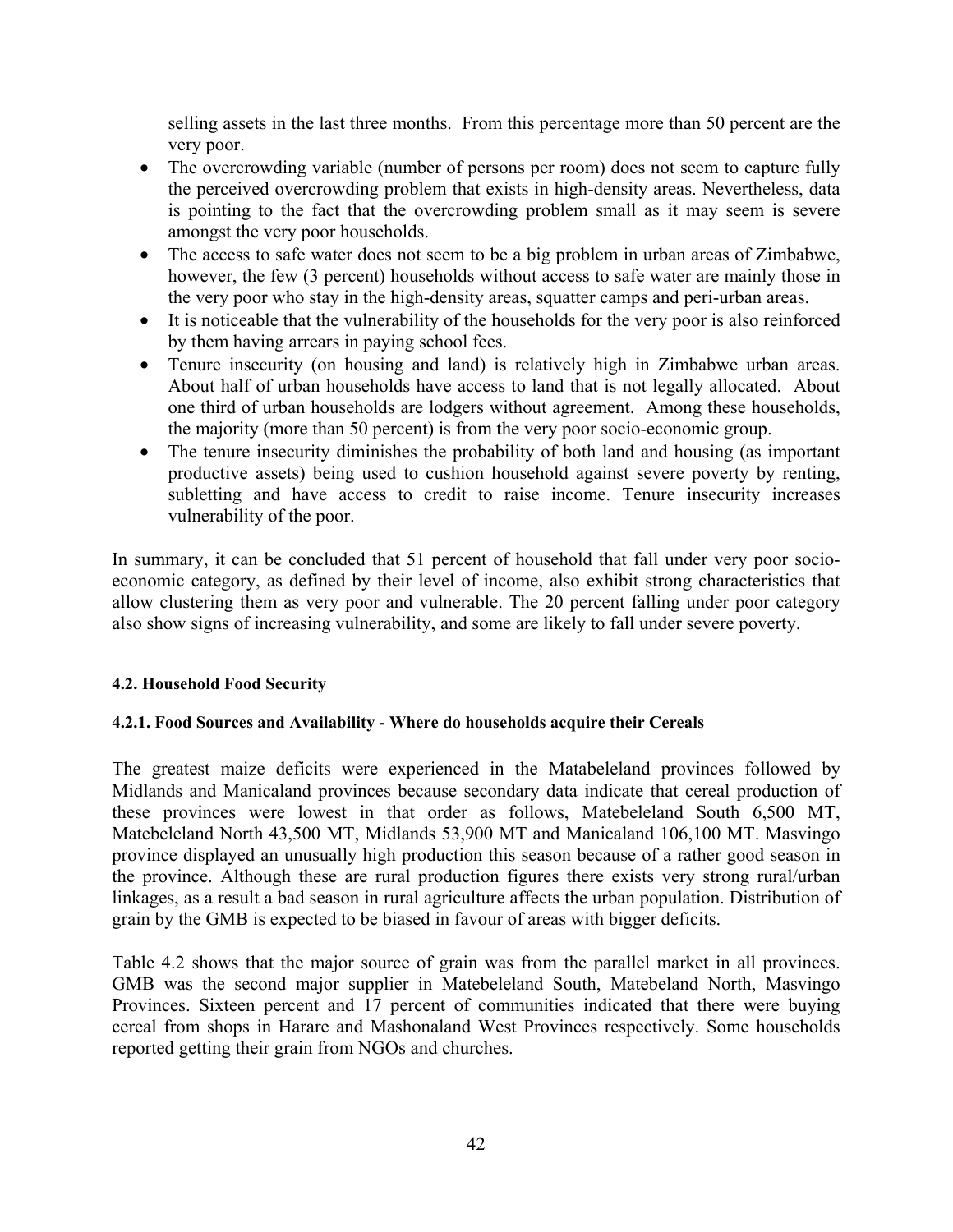| <b>Province</b>   | <b>Shops</b> | Own               | <b>GMB</b> | <b>Black/Parallel</b> | <b>Other</b>   |
|-------------------|--------------|-------------------|------------|-----------------------|----------------|
|                   |              | <b>Production</b> |            | market                |                |
| <b>Bulawayo</b>   | 8.1          |                   |            | 81.4                  | 3.5            |
| Harare            | 15.8         | $0.5\,$           |            | 82.1                  | 0.5            |
| <b>Manicaland</b> | 1.1          | 6.7               | 4.5        | 66.3                  | 21.3           |
| Mash central      |              | 0                 | 6.1        | 93.9                  | 0              |
| <b>Mash East</b>  | 14           | 4                 | 4          | 76.0                  | $\overline{2}$ |
| <b>Mash West</b>  | 17.1         | 0                 | 11.4       | 68.6                  | 2.9            |
| <b>Masvingo</b>   |              | 0                 | $41.7*$    | 55.6                  | 2.8            |
| <b>Mat North</b>  |              | 2                 | $35.3*$    | 58.8                  | $\overline{2}$ |
| <b>Mat South</b>  |              |                   | $23.5*$    | 70.6                  | 5.9            |
| <b>Midlands</b>   |              |                   | 3.8        | 88.5                  | 7.7            |

**Table 4.2: Source of cereal focus group perceptions -percent** 

#### **4.2.1.1. Relative Contribution of Different Sources of Cereal**

From fig 4.2 it can be seen that the major source of cereal for the urban dwellers were purchases. Food aid was the second major source in Matebeland South, Bulawayo and Manicaland Provinces. Rural production was the second major source in Masvingo, Mashonaland West, Mashonaland East and Mashonaland Central Provinces. This shows a strong rural urban linkage in these provinces. Urban production was the second major source of cereal for Harare only. Special programs for children in primary schools, lactating mothers and chronically ill were available in all provinces. Masvingo had the highest



level of cereal (18%) coming from special programs followed by Matebeleland South (11%). Mashonaland Central Province had the least level of cereal coming from special programs.

#### **4.2.1.2.Sources of Maize meal**

Communities revealed that the major source of maize meal was from the parallel market followed by shops for Harare, Manicaland, Mashonaland West, Masvingo, Matebeleland South and Midlands Provinces. The other provinces such as Bulawayo, Mashonaland Central and Matebeland North, their major source of maize meal were shops followed by parallel market.

#### **4.2.1.3. Source of Maize grain excluding food aid**

Major source of maize grain for all provinces were purchases.(Figure 4.3). Rural production was the second major source for Manicaland, Mashonaland central, Mashonaland East and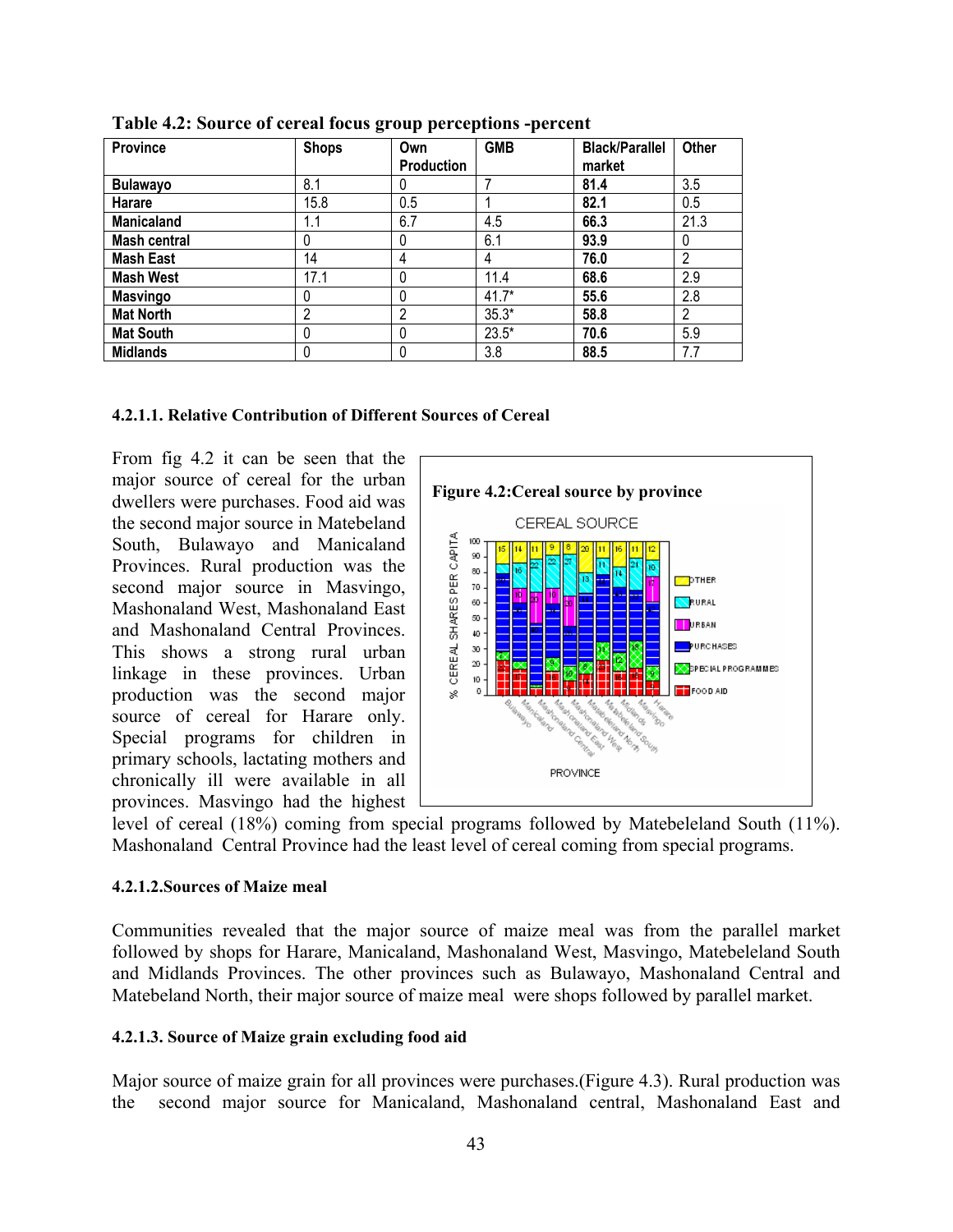Masvingo. Urban production played a very important role in Harare and Mashonaland West being the second major source of maize. Other sources were quite significant in Matebeland North and Midlands and these included maize from relatives and friends excluding food aid.

#### **4.2.1.4. Contribution of Food Aid**

The survey indicates that over 95 percent of the households do not receive general food aid, child supplementary feeding and special food aid to orphans.(Appendix I) .Six percent of the very poor households indicated that they received food aid and 3 percent for the poor and middle class. Approximately 1 percent of the better off also received food aid. The fact the better off received



food aid whole family rations shows some loopholes in the targeting system. Approximately 5 percent of female headed households received food aid compared to 4 percent for the male headed households. Elderly headed households had the highest percentage of households that received food aid(7 percent), followed by the 20 to 29 years age group(5 percent).(Appendix I) . The widowed had the highest number of households that received food aid(7 percent) compared to 6 percent for the divorced and less than 4 percent for the married, single and those cohabiting. Approximately 7.5 percent of households with orphans received food aid compared to 3.2 percent for households without orphans. Sixty one percent of the food insecure households received general food aid compared to 39 percent for the food secure. Squatter camps had the highest percentage of households that received food aid(13 percent), followed by mines and periurban areas(8 percent for each) see Appendix I. Almost 4 percent of households in the low density areas indicated that they received food aid. These may be the domestic workers or gardeners who reside in these areas.

These results shows that the elderly headed households who may be widowed and keeping orphans are the ones mostly targeted by food aid givers.

Table 4.3 shows that food aid was being provided in all provinces. Focus group perceptions indicate that Matebeleland South had the highest number of communities that indicated that they had received food aid in the suburb (64.7 percent) followed by Harare (36.2 percent), Manicaland Province (22.9 percent), Bulawayo (21.8 percent), Mashonaland West (20 percent) and Masvingo Province 18.4 percent. In other provinces, number of communities receiving food aid was less than 15 percent. In all provinces, NGOs and to some extend churches were playing a major role in supplying food aid (Table 4.3). Manicaland (68.2 percent) had the highest number of communities that indicated receiving Government supplies of food aid. There was no food aid from government for Mashonaland Central, Mashonaland East, Masvingo and Matebeland South Provinces.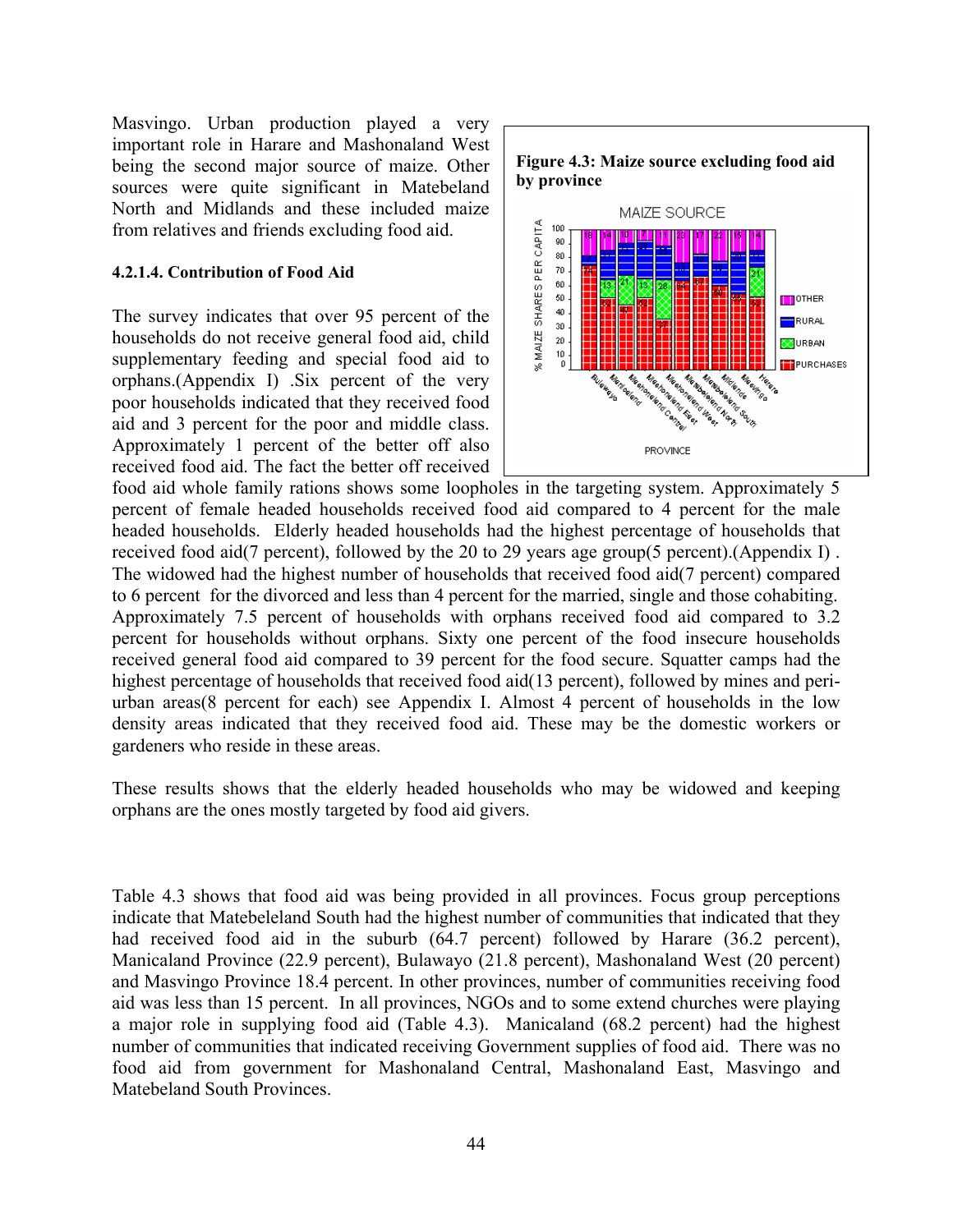| <b>Province</b> | <b>Food AID</b><br><b>Provided</b> | UN           | <b>GVT</b> | <b>NGO</b> | Church   | Other<br>Organizations |
|-----------------|------------------------------------|--------------|------------|------------|----------|------------------------|
| Bulawayo        | Yes<br>21.8                        | 15.8         | 10.5       | 36.8       | 57.9     | 15.8                   |
|                 |                                    |              |            |            |          |                        |
| Harare          | 36.2                               | 0            | 18.7       | 85.3       | 20.0     | 4.0                    |
| Manicaland      | 22.9                               | 0            | 68.2       | 63.6       | 4.5      | 4.5                    |
| Mash central    | 12.1                               | $\mathbf{0}$ | $\Omega$   | 100        | 0        | 0                      |
| Mash East       | 14.5                               | 12.5         | $\Omega$   | 0          | 12.5     | 50                     |
| Mash West       | 20.0                               | 0            | 42.9       | 57.1       | 14.3     | 14.3                   |
| Masvingo        | 18.4                               | 28.6         | $\Omega$   | 71.4       | 14.3     | $\Omega$               |
| Mat North       | 9.8                                | $\Omega$     | 20.0       | 60.0       | $\Omega$ | 20                     |
| Mat South       | 64.7                               | 0            | $\Omega$   | 63.6       | 45.5     | $\Omega$               |
| Midlands        | 14.6                               | 0            | 16.7       | 66.7       | 16.7     | 16.7                   |

**Table 4.3:Source of food aid Community Perception -Percent** 

### **4.2.2. Food Availability**

Food purchases depend on availability on the market, price of commodity and household income level. Table 4.4 shows that urban dwellers in most provinces indicated that maize grain was rarely available except Bulawayo and Harare. In Harare (36.2%) indicated that maize grain was occasionally available, 28.0% readily available and 34.8% rarely available. In Bulawayo 42.5% indicated that maize grain was readily available, 39.1% occasionally available and 18.4% rarely available.

| <b>Province</b>   | Readily available |              |        | Occasionally available | Rarely available |              |
|-------------------|-------------------|--------------|--------|------------------------|------------------|--------------|
|                   | <b>Cereal</b>     | <b>Maize</b> | Cereal | <b>Maize</b>           | <b>Cereal</b>    | <b>Maize</b> |
| <b>Bulawayo</b>   | 20.7%             | 42.5%        | 42.5%  | 39.1%                  | 35.6%            | 18.4%        |
| Harare            | 42.5%             | 28.0%        | 30.9%  | 36.2%                  | 25.6%            | 34.8%        |
| <b>Manicaland</b> | 14.6%             | 11.5%        | 14.6%  | 18.8%                  | 67.7%            | 65.6%        |
| Mash central      | 12.1%             | 9.1%         | 60.6%  | 18.2%                  | 27.3%            | 72.7%        |
| <b>Mash East</b>  | 21.8%             | 10.9%        | 50.9%  | 34.5%                  | 27.3%            | 54.5%        |
| <b>Mash West</b>  | 28.6%             | 0%           | 22.9%  | 31.4%                  | 48.6%            | 68.6%        |
| <b>Masvingo</b>   | 21.1%             | 10.5%        | 50.0%  | 15.8%                  | 28.9%            | 73.7%        |
| <b>Mat North</b>  | 3.9%              | 3.9%         | 64.7%  | 31.4%                  | 31.4%            | 60.8%        |
| <b>Mat South</b>  | 23.5%             | 17.6%        | 11.8%  | 17.6%                  | 64.7%            | 64.7%        |
| <b>Midlands</b>   | 19.5%             | 14.6%        | 19.5%  | 41.5%                  | 56.1%            | 43.9%        |

**Table 4.4: Cereal availability, community perceptions.** 

Communities revealed that wheat flour was rarely available in all provinces (Table 4.4). The majority of urban dwellers purchased wheat flour from the parallel market at exorbitant prices.

Table 4.5 shows that the very poor had the least mean cereal per capita per month (10.06 kg) followed by the middle (13.42kg). The mean values for the poor and better off were 13.87kg and 14.70 respectively.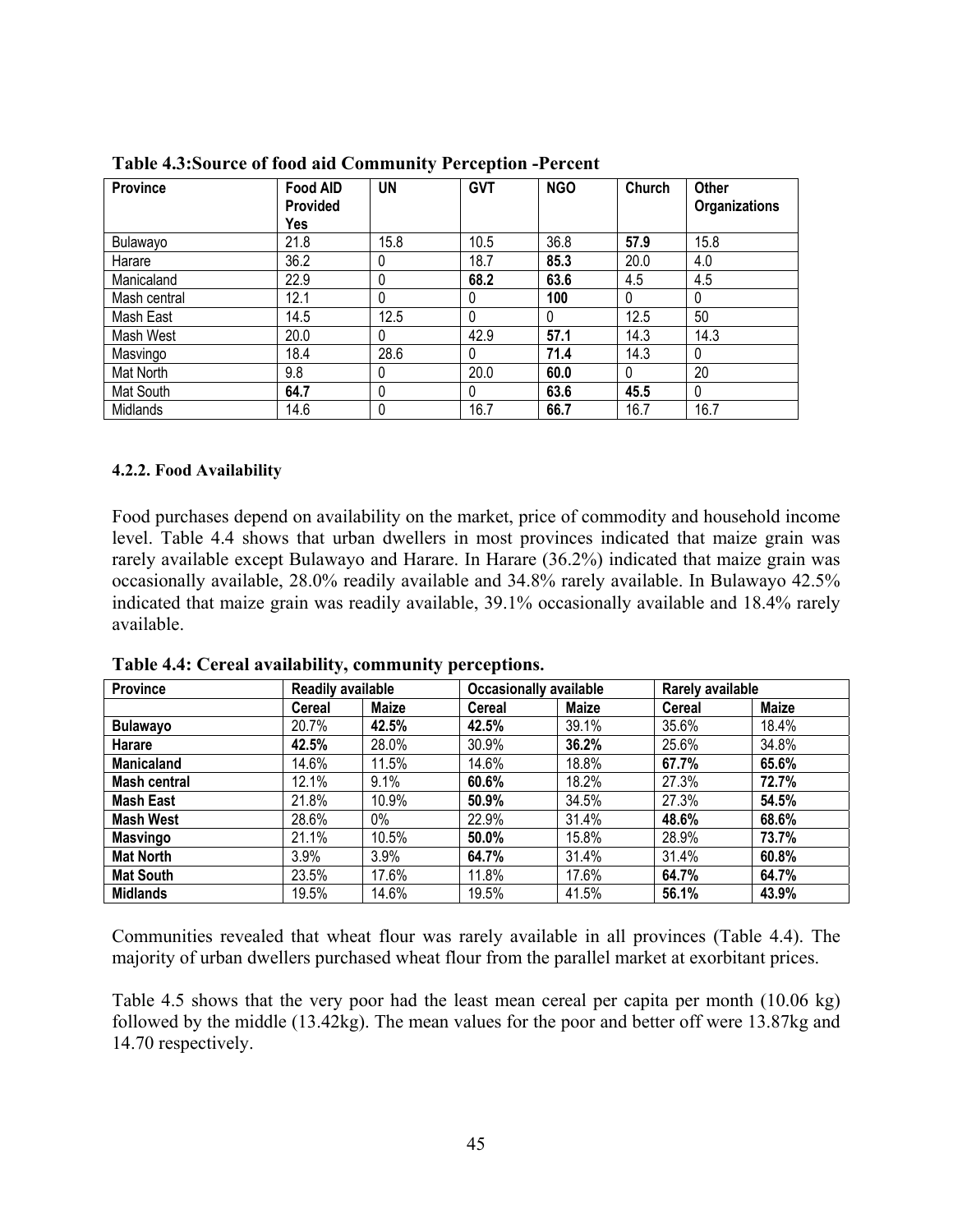|                             |                         |                  | <b>CEREALS</b>  |                 |                |                |                |                |
|-----------------------------|-------------------------|------------------|-----------------|-----------------|----------------|----------------|----------------|----------------|
|                             |                         |                  | <b>RECEIVED</b> |                 |                |                |                |                |
|                             |                         | <b>CEREALS</b>   | <b>FROM</b>     | <b>CEREALS</b>  |                |                |                |                |
|                             |                         | <b>RECEIVED</b>  | <b>SPECIAL</b>  | <b>PURCHASE</b> |                |                | <b>OTHER</b>   |                |
| <b>EXPENDIT</b>             |                         | <b>FROM FOOD</b> | <b>PROGRAM</b>  | D & THEN        | <b>URBAN</b>   | <b>RURAL</b>   | SOURCE OF      | <b>TOTAL</b>   |
| <b>URE</b>                  |                         | <b>AID PER</b>   | <b>MES PER</b>  | <b>CONSUMED</b> | <b>CEREALS</b> | <b>CEREALS</b> | <b>CEREALS</b> | <b>CEREALS</b> |
| <b>GROUP</b><br><b>VERY</b> | $\overline{\mathsf{N}}$ | <b>CAPITA</b>    | <b>CAPITA</b>   | PER CAPITA      | PER CAPITA     | PER CAPITA     | PER CAPITA     | PER CAPITA     |
| <b>POOR</b>                 |                         | 138              | 90              | 2357            | 370            | 285            | 495            | 2527           |
|                             | Mean                    | 3.27             | 2.20            | 9.07            | 2.99           | 3.82           | 2.46           | 10.06          |
|                             | Median                  | 1.33             | 1.28            | 8.00            | 1.11           | 1.67           | 1.55           | 8.61           |
|                             | Sum                     | 451.13           | 198.20          | 21371.13        | 1107.57        | 1089.57        | 1216.23        | 25433.83       |
| <b>POOR</b>                 | N                       | 25               | 24              | 978             | 130            | 147            | 219            | 1017           |
|                             | Mean                    | 4.71             | 3.79            | 11.99           | 2.84           | 7.09           | 3.48           | 13.87          |
|                             | Median                  | 2.38             | 1.33            | 9.67            | 1.39           | 2.78           | 2.08           | 10.33          |
|                             | Sum                     | 117.66           | 90.99           | 11724.32        | 368.97         | 1042.16        | 761.52         | 14105.62       |
| <b>MIDDLE</b>               | N                       | 19               | 9               | 704             | 84             | 114            | 150            | 722            |
|                             | Mean                    | 4.93             | 1.59            | 11.32           | 3.84           | 6.03           | 4.01           | 13.42          |
|                             | Median                  | 4.17             | 1.39            | 10.00           | 1.10           | 2.85           | 2.19           | 10.66          |
|                             | Sum                     | 93.65            | 14.28           | 7966.43         | 322.46         | 687.67         | 601.83         | 9686.32        |
| <b>BETTER</b>               | N                       | 6                | 3               | 712             | 62             | 111            | 164            | 726            |
|                             | Mean                    | 1.07             | 1.41            | 12.02           | 7.17           | 7.48           | 5.05           | 14.70          |
|                             | Median                  | .42              | 1.67            | 10.00           | 2.08           | 3.13           | 3.33           | 11.33          |
|                             | Sum                     | 6.42             | 4.23            | 8560.77         | 444.69         | 829.98         | 827.87         | 10673.95       |
| Total                       | N                       | 188              | 126             | 4751            | 646            | 657            | 1028           | 4992           |
|                             | Mean                    | 3.56             | 2.44            | 10.44           | 3.47           | 5.55           | 3.31           | 12.00          |
|                             | Median                  | 1.67             | 1.33            | 8.67            | 1.25           | 2.22           | 1.89           | 10.00          |
|                             | Sum                     | 668.86           | 307.69          | 49622.65        | 2243.69        | 3649.39        | 3407.46        | 59899.73       |

**Table 4.5: Quantities of cereal in kgs available per household by income group.** 

|  | Table 4.6: Quantities of sweet potatoes in kgs available per household by income group. |
|--|-----------------------------------------------------------------------------------------|
|  |                                                                                         |

| <b>EXPENDITURE GROUP</b> |                         | <b>URBAN</b><br><b>SWEET</b><br>POTATOES/<br>YAMS PER<br><b>CAPITA</b> | <b>RURAL</b><br><b>SWEET</b><br>POTATOES/<br>YAMS PER<br><b>CAPITA</b> | <b>PURCHAS</b><br><b>ED SWEET</b><br>POTATOES/<br>YAMS PER<br><b>CAPITA</b> | <b>OTHER</b><br><b>SOURCES</b><br>OF SWEET<br>POTATOES/<br>YAMS PER<br><b>CAPITA</b> | <b>TOTAL</b><br><b>SWEET</b><br>POTATOES/<br>YAMS PER<br><b>CAPITA</b> |
|--------------------------|-------------------------|------------------------------------------------------------------------|------------------------------------------------------------------------|-----------------------------------------------------------------------------|--------------------------------------------------------------------------------------|------------------------------------------------------------------------|
| <b>VERY POOR</b>         | $\overline{\mathsf{N}}$ | 8                                                                      | 56                                                                     | 247                                                                         | 28                                                                                   | 323                                                                    |
|                          | Mean                    | 1.01                                                                   | 5.17                                                                   | 4.42                                                                        | .75                                                                                  | 4.37                                                                   |
|                          | Median                  | .60                                                                    | 1.02                                                                   | .75                                                                         | .61                                                                                  | .83                                                                    |
|                          | Sum                     | 8.09                                                                   | 289.35                                                                 | 1092.58                                                                     | 20.99                                                                                | 1410.80                                                                |
| <b>POOR</b>              | N                       | 4                                                                      | 16                                                                     | 120                                                                         | 7                                                                                    | 145                                                                    |
|                          | Mean                    | .24                                                                    | 3.36                                                                   | 2.72                                                                        | .52                                                                                  | 2.65                                                                   |
|                          | Median                  | .14                                                                    | 1.76                                                                   | 1.10                                                                        | .28                                                                                  | 1.20                                                                   |
|                          | Sum                     | .96                                                                    | 53.80                                                                  | 326.03                                                                      | 3.63                                                                                 | 384.42                                                                 |
| <b>MIDDLE</b>            | N                       | 1                                                                      | 19                                                                     | 81                                                                          | 11                                                                                   | 105                                                                    |
|                          | Mean                    | 3.33                                                                   | 1.54                                                                   | 2.15                                                                        | .71                                                                                  | 2.04                                                                   |
|                          | Median                  | 3.33                                                                   | 1.04                                                                   | 1.00                                                                        | .63                                                                                  | 1.11                                                                   |
|                          | Sum                     | 3.33                                                                   | 29.24                                                                  | 173.81                                                                      | 7.81                                                                                 | 214.19                                                                 |
| <b>BETTER</b>            | N                       | $\overline{2}$                                                         | 25                                                                     | 78                                                                          | 26                                                                                   | 122                                                                    |
|                          | Mean                    | 7.22                                                                   | 3.36                                                                   | 23.73                                                                       | 1.45                                                                                 | 16.29                                                                  |
|                          | Median                  | 7.22                                                                   | 1.39                                                                   | 2.32                                                                        | .83                                                                                  | 1.67                                                                   |
|                          | Sum                     | 14.44                                                                  | 84.03                                                                  | 1851.02                                                                     | 37.77                                                                                | 1987.26                                                                |
| Total                    | N                       | 15                                                                     | 116                                                                    | 526                                                                         | 72                                                                                   | 695                                                                    |
|                          | Mean                    | 1.79                                                                   | 3.93                                                                   | 6.55                                                                        | .97                                                                                  | 5.75                                                                   |
|                          | Median                  | .63                                                                    | 1.25                                                                   | 1.00                                                                        | .67                                                                                  | 1.00                                                                   |
|                          | Sum                     | 26.83                                                                  | 456.41                                                                 | 3443.43                                                                     | 70.20                                                                                | 3996.65                                                                |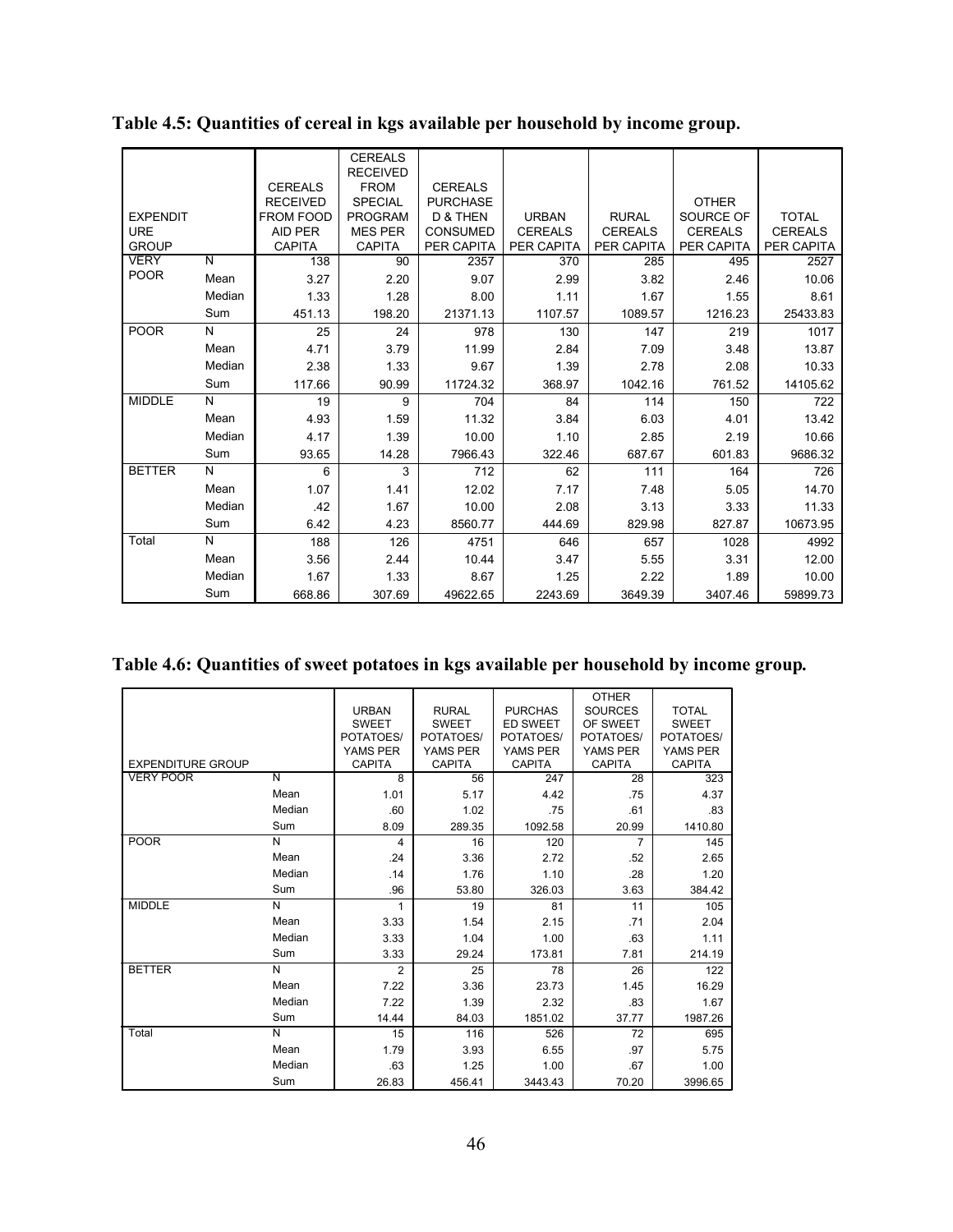Table 4.6 shows that the median per capita was highest among the better off (1.67) followed by the very poor  $(2.65)$ .

# **4.2.3. Contribution of Rural and Urban Agriculture to Food Security**

# **4.2.3.2.3. Rural Urban Linkages**

To assess urban –rural linkages the study looked at households living in urban areas that were involved in rural agriculture in 2003 and households rural-urban transactions as captured by the survey. The results are presented in Table 4.7.

The magnitude and type of transactions captured by the survey may underestimate the on-going rural –urban transactions. This

| Table 4.7: Household rural-urban linkages             |       |
|-------------------------------------------------------|-------|
| Percentage of households doing rural agriculture [%]  | 19.1  |
| Percentage of households doing any rural-urban        |       |
| transaction [%]                                       | 13.2  |
| Average quantity of maize harvested in rural for      |       |
| urban own consumption [kg]                            | 307.8 |
| Average quantity of millet/sorghum harvested in rural |       |
| for urban own consumption [kg]                        | 507.7 |
| Average quantity of sweet potatoes/yams harvested     |       |
| in rural for urban own consumption [kg]               |       |

may be due to restrictions of maize flow from rural to urban areas or high costs of inputs and successive droughts.

About 20 percent of urban households have been farming in rural areas. Rural production of basic staple food (maize and sweet potatoes) being consumed by urban dwellers is estimated at 6 and 11 percent respectively.

A look at urban agriculture reveals that about a quarter of urban households have access to land for cultivation within urban areas in 2002/2003 agricultural season. Among those about 60 percent are from the very poor socio economic group. Most households have access to an area planted less than an acre. Almost half of the households with access to land, their land was not legally allocated.

# **4.3. Household Food Access**

# **4.3.1. Effects of Markets on Food Security - Maize Prices**

Livelihoods were greatly affected by the source of grain, which was the parallel market and the prices were exorbitant. The average prices for maize grain at different sources are shown in table 4.8 by province. Parallel market prices for maize grain were higher compared to retail shops.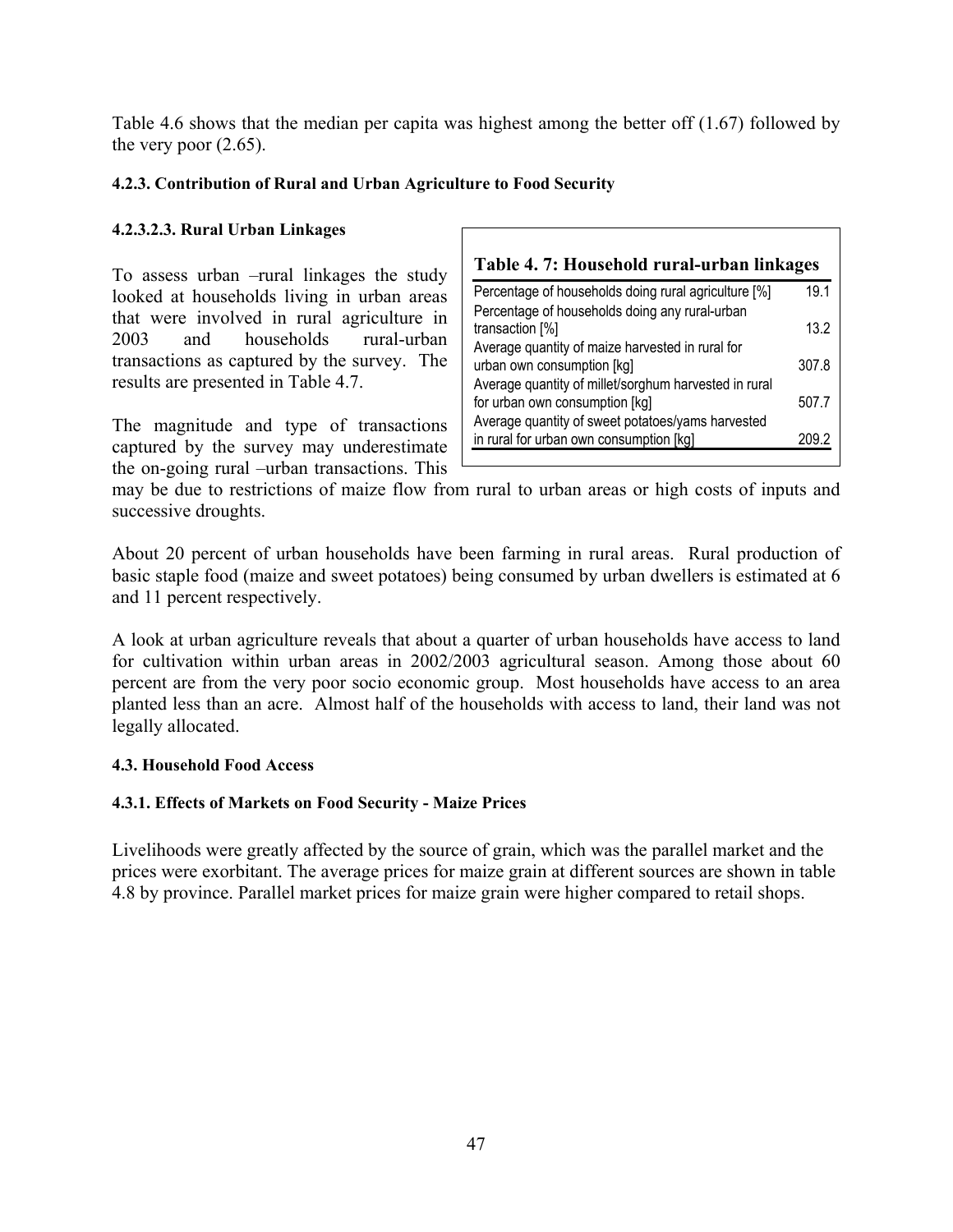| <b>Province</b>     | <b>Maize GMB</b><br>50kg bag | <b>Maize GMB</b><br>20kg | Maize 50kg<br><b>Parallel</b><br><b>Market</b> | <b>Maize</b><br><b>Parallel</b><br>Retail 20 kg | <b>Maize Meal</b><br><b>Retail shops</b><br>20kg | <b>Maize Meal</b><br>parallel<br>10kg | <b>Bread</b><br><b>Retail</b><br><b>Market</b> |
|---------------------|------------------------------|--------------------------|------------------------------------------------|-------------------------------------------------|--------------------------------------------------|---------------------------------------|------------------------------------------------|
| <b>Bulawayo</b>     | 4063.24                      | 2054.32                  | 19648.03                                       | 8412.50                                         | 8655.94                                          | 10428.00                              | 1391.38                                        |
| <b>Manicaland</b>   | 14757.69                     | 8490.00                  | 18335.71                                       | 6139.53                                         | 10972.22                                         | 7464.29                               | 981.96                                         |
| <b>Mash Central</b> | 14785.71                     | 5187.50                  | 14951.61                                       | 5156.25                                         | 11530.00                                         | 15333.33                              | 1368.75                                        |
| <b>Mash East</b>    | 14369.23                     |                          | 16537.04                                       | 6924.53                                         | 11860.87                                         | 8287.50                               | 1051.43                                        |
| Mash West           | 12212.11                     | 3505.71                  | 16351.85                                       | 5606.06                                         | 11809.52                                         | 9766.67                               | 1051.43                                        |
| <b>Mat North</b>    | 2767.08                      | 1196.67                  | 17922.73                                       | 7824.49                                         | 13058.82                                         | 12793.75                              | 2157.45                                        |
| <b>Mat South</b>    | 3267.00                      | 4500.00                  | 24818.18                                       | 8892.86                                         | 13554.54                                         | 9000.00                               | 1413.33                                        |
| <b>Midlands</b>     | 12161.11                     | 6299.23                  | 17921.88                                       | 7305.56                                         | 12133.33                                         | 13277.78                              | 1689.74                                        |
| <b>Masvingo</b>     | 6795.42                      | 3534.61                  | 14684.78                                       | 5750.00                                         | 9933.33                                          | 6555.56                               | 1597.22                                        |
| Harare              | 15130.71                     | 3893.53                  | 18958.03                                       | 8706.90                                         | 14140.75                                         | 13240.74                              | 1482.07                                        |
| Total               | 9684.68                      | 4507.08                  | 18211.74                                       | 7508.74                                         | 12005.03                                         | 11629.23                              | 1410.91                                        |

**Table 4.8: Maize meal and prices by province from Focus Group Interviews** 

#### **4.4. Household Consumption Patterns**

### **4.4.1. Monthly Consumption Patterns**

The very poor were mostly consuming carbohydrates (80.3%), followed by vegetables (16.3%) and very little protein rich foods and oils (Figure 4.4).

The poor also exhibit the same pattern shown above except that the protein rich slice of the pie has slightly enlarged (Fig 4.5).

The better off were also consuming a lot of carbohydrates (87%). The slice for vegetables is smaller (6.7%) compared to other income groups and slices for proteins and oils is larger (Figure 4.6).

#### **Figure 4.4: Consumption pattern for the Very Poor**

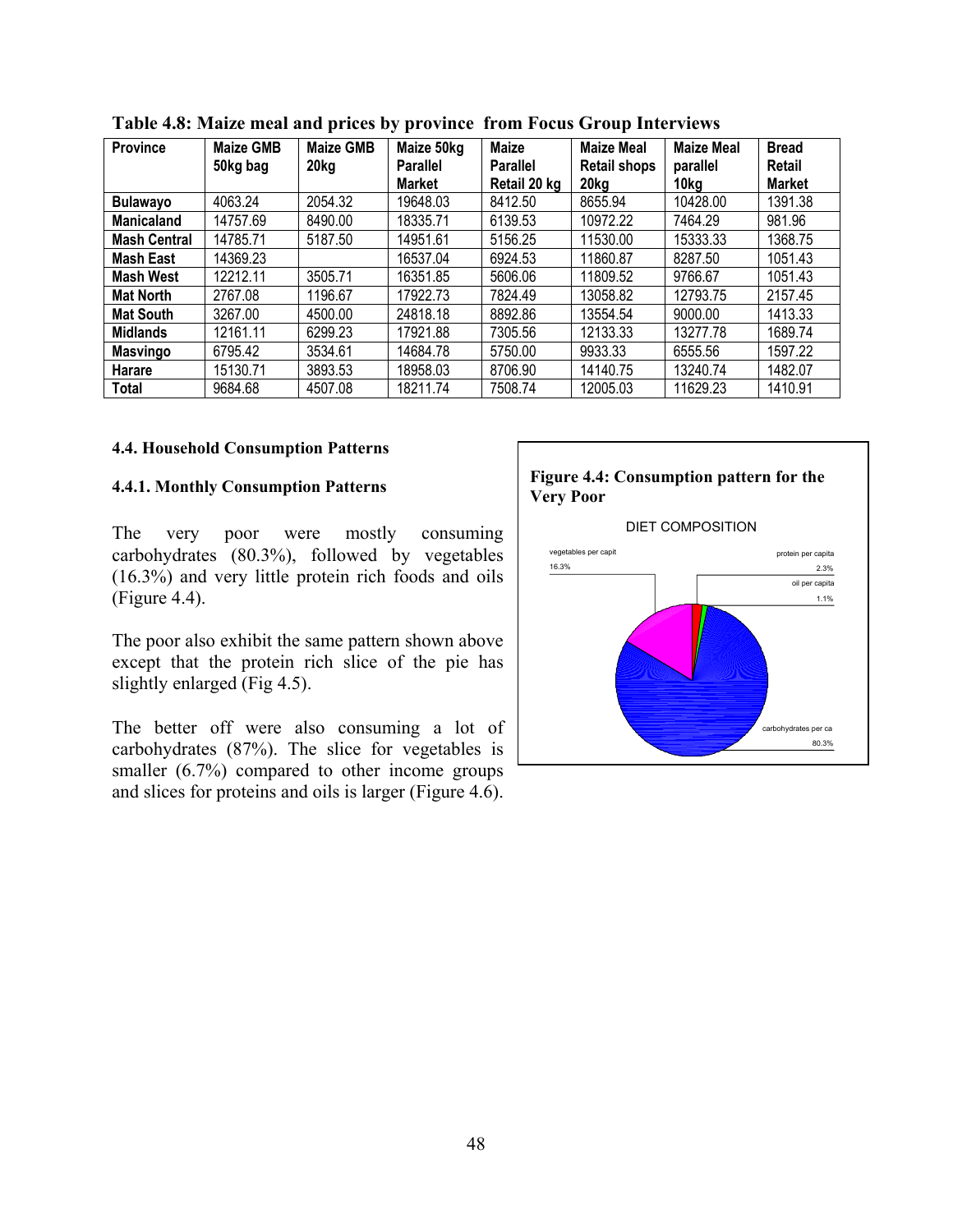

Further analysis of the diets indicated that the very poor were obtaining most of their calories from maize (57%), followed by potatoes (8%). The share for protein rich foods is insignificant. The poor access 56% of their total calories from maize. Bread, sugar, oils have the same percent contribution (8%). The middle class obtain 48% of their total calories from maize followed by bread and oils (10%). The better off obtain 37% of their total calories from maize followed by rice (17%). Bread has the highest share in the better off group (11%), even protein rich foods (7%). The 87% share for the carbohydrates for the better off is made of maize, bread, potatoes, sugar and rice (Figure 4.7).

Food composition across the socioeconomic groups was analyzed and the results indicate that carbohydrates consumption increases with the wealth status. The very poor eat the least amount (10.5 kgs/capita/month), followed by the poor (15.4 kgs/capita/month), then the middle income (19.3 kgs) and the better off





### **Table 4.9: Available mean monthly food quantities per capita by income group**

| Income<br>group | Carbohydrate<br>(kgs/capita) | Protein rich<br>Foods<br>(kgs/capita) | Fat and<br>Oils<br>(kgs/capita) | Vegetables<br>(kgs/capita) |
|-----------------|------------------------------|---------------------------------------|---------------------------------|----------------------------|
| Very Poor       | 10.50                        | 0.27                                  | 0.27                            | 2.25                       |
| Poor            | 15.42                        | 1.16                                  | 0.48                            | 2.75                       |
| Middle          | 19.33                        | 2.00                                  | 0.70                            | 2.96                       |
| Better off      | 26.14                        | 3.50                                  | 0.93                            | 3.00                       |
| Total           | 13.75                        | 0.75                                  | 0.45                            | 2.50                       |

(26.1 kgs). Similarly consumption of protein, fats and oils, vegetables and tubers also increases with the wealth status of the household (Table 4.9).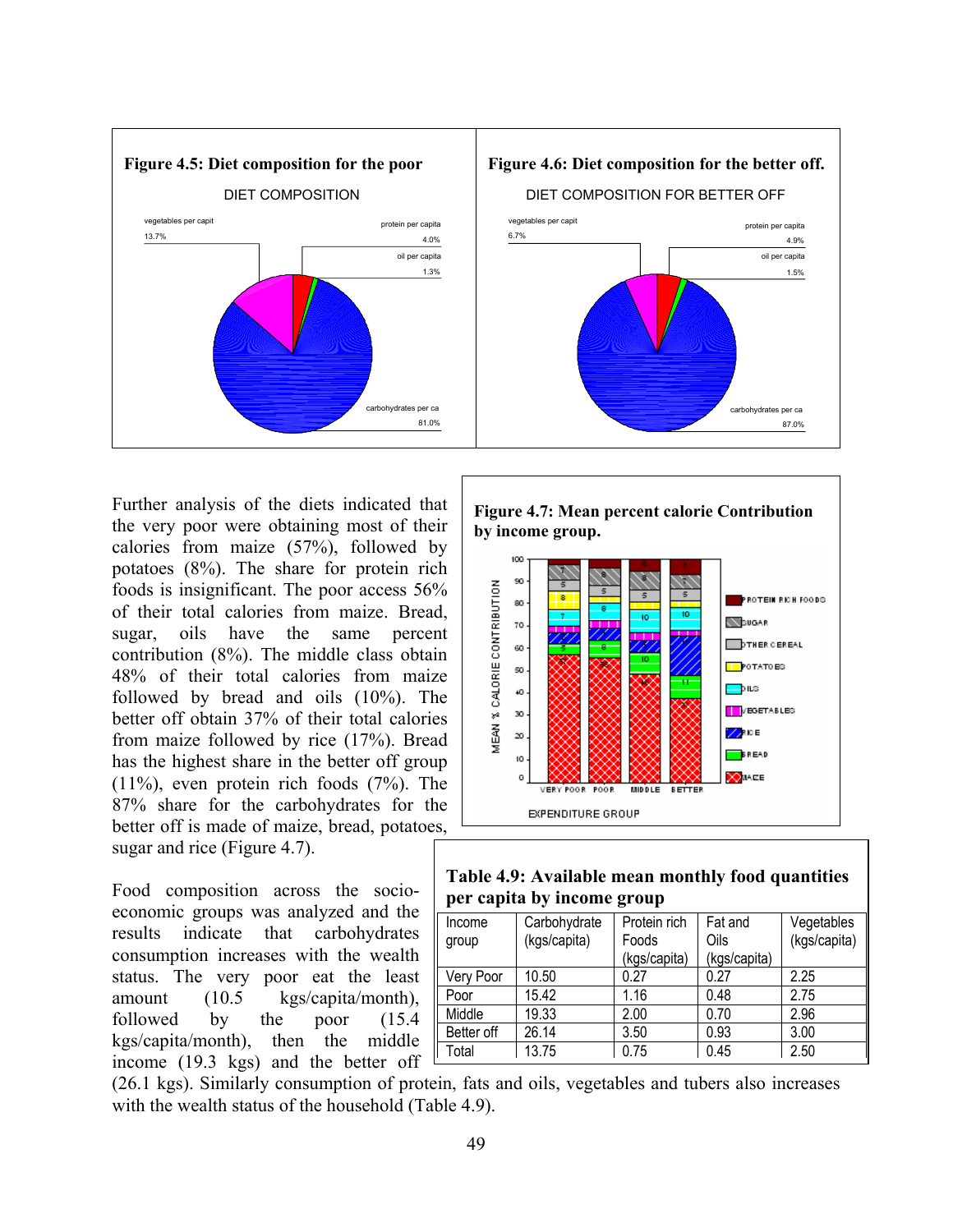### **4.4.2. Consumption Frequency**

From the frequency Table 4.10 it seems that urban dwellers were consuming mostly maize meal, sugar, vegetables, coffee/ tea and cooking oil. The cooking oil is being consumed almost every day, but Figure 4.7 shows that the quantities per capita were very little especially for the very poor and poor.

| <b>Food item</b>      | 0    | 1    | $\overline{2}$ | 3    | 4   | 5   | 6   | 7    |
|-----------------------|------|------|----------------|------|-----|-----|-----|------|
|                       |      |      |                |      |     |     |     |      |
| <b>Maize meal</b>     | 1.4  | 3.1  | 1.3            | 2.1  | 2.4 | 3.7 | 2.9 | 83.1 |
| Sorghum and Millet    | 67.4 | 12.5 | 8.5            | 5.0  | 1.9 | 1.0 | 0.5 | 3.1  |
| <b>Bread</b>          | 41.7 | 10.8 | 8.7            | 8.0  | 3.4 | 1.9 | 1.1 | 24.4 |
| Potatoes              | 73.2 | 9.1  | 5.9            | 4.5  | 1.9 | 0.7 | 0.5 | 4.1  |
| Sugar                 | 12.6 | 5.2  | 4.1            | 4.7  | 2.1 | 1.7 | 1.1 | 68.5 |
| Pulses                | 66.8 | 15.3 | 8.6            | 4.1  | 1.6 | 0.6 | 0.2 | 2.8  |
| <b>Vegetables</b>     | 3.3  | 3.0  | 1.6            | 2.5  | 2.2 | 2.0 | 1.9 | 83.5 |
| Tea/coffee            | 15.8 | 5.2  | 4.6            | 5.0  | 2.4 | 1.9 | 1.0 | 64.1 |
| Fruits                | 63.9 | 8.3  | 6.6            | 6.2  | 2.8 | 1.4 | 0.5 | 10.1 |
| Roots, edible insects | 88.8 | 4.6  | 2.3            | 1.6  | 0.7 | 0.3 | 0.1 | 1.7  |
| Meat                  | 30.3 | 13.8 | 13.0           | 11.6 | 7.5 | 3.8 | 1.6 | 18.3 |
| Eggs                  | 71.9 | 10.4 | 6.3            | 4.4  | 2.0 | 0.8 | 0.3 | 3.9  |
| Fish                  | 67.0 | 14.8 | 8.2            | 4.4  | 2.0 | 0.7 | 0.3 | 2.6  |
| <b>Cooking oil</b>    | 12.5 | 3.6  | 2.1            | 2.6  | 2.4 | 2.0 | 1.3 | 73.6 |
| <b>Milk products</b>  | 51.0 | 8.2  | 6.4            | 5.6  | 2.5 | 1.5 | 0.6 | 24.3 |

**Table 4.10: Number of times item was eaten over the last 7 days, entire Population** 

#### **4.4.3. Consumption Frequency by Socio- Economic Group**

About 43 percent of the urban population eat 3 meals per day, whilst 57 percent were having 2 or less meals per day. Of those having 2 or less meals, 62 percent were from the very poor, 18 percent poor, 10.5 percent middle and 9.5 of better off socio economic groups (Table 4.11).

| Income group | U    |       |       |       |      | Total |
|--------------|------|-------|-------|-------|------|-------|
| Very poor    | 0.9% | 13.4% | 54.9% | 30.5% | 0.2% | 2489  |
| Poor         | 0.6% | 7.8%  | 43.2% | 48.2% | 0.2% | 998   |
| Middle       | 0.1% | 7.3%  | 33.7% | 58.6% | 0.3% | 713   |
| Better off   | 0.3% | 5.6%  | 31.3% | 62.7% | 0.1% | 713   |
| <b>Total</b> | 0.7% | 10.3% | 46.0% | 42.8% | 0.2% | 4913  |

**Table 4.11: Number of meals eaten per day by socio economic group** 

#### **4.5. Household Income Patterns and Food Access**

#### **4.5.1. Introduction**

During the ZIMVAC September 2003 urban food security assessment, information was gathered on households' major income generating activities. Respondents were asked to indicate their formal and informal activities. Number of people in either formal or informal employment per household was also captured and salaries earned. Other income sources such as agricultural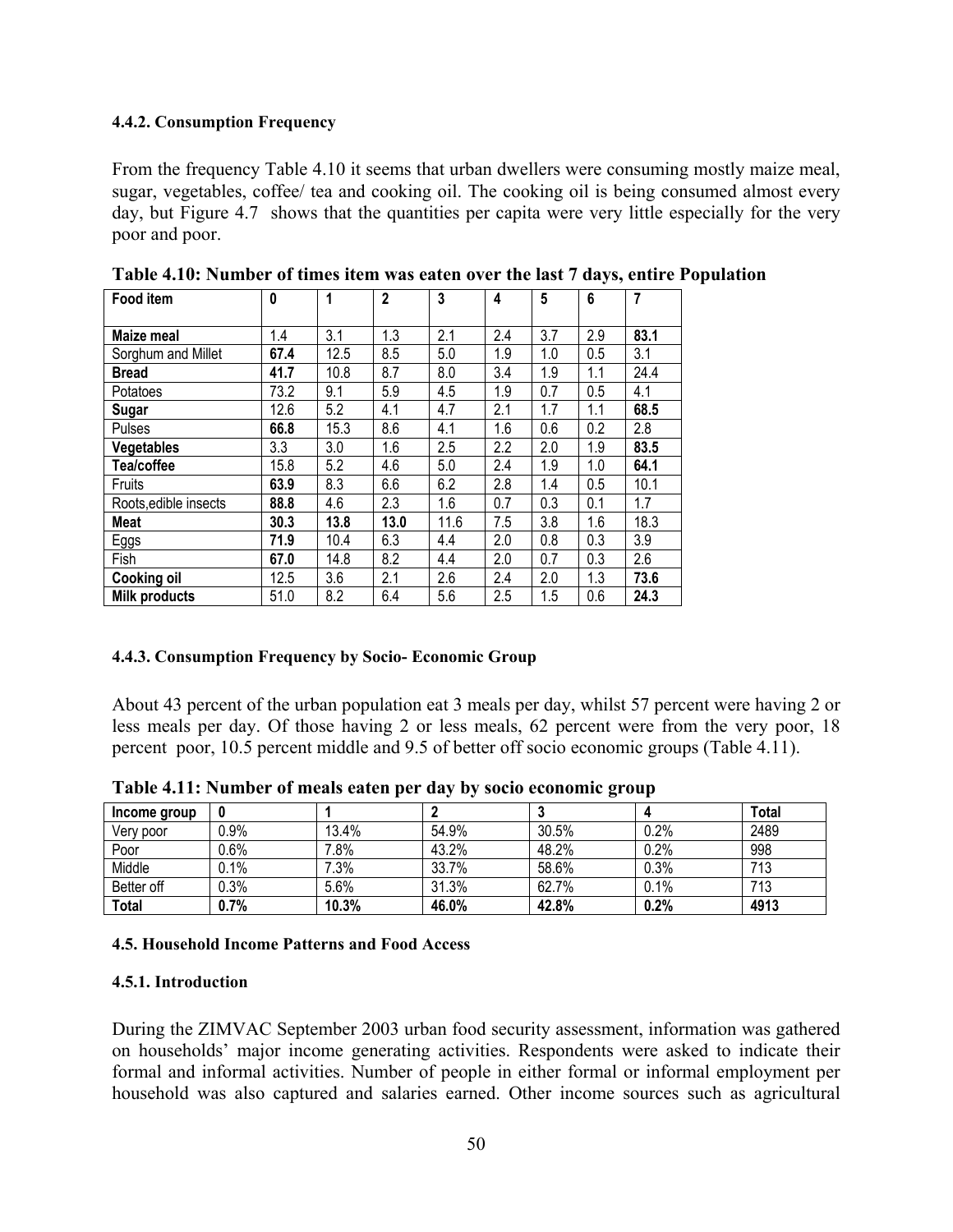produce sales, Government public works, subletting assets etc were explored. Income shares per capita per household were computed for different sources of income.

## **4.5.2. Income Sources at National Level.**

At national level, 55 percent of households ranked formal employment as their major source of income and 36 percent ranked informal employment. Four percent ranked both formal and informal as their major source and 3 percent ranked remittances. Two percent ranked other activities as their major sources of income. The differences were statistically significant  $(p=0.05)$ .

## **4.5.3. Source of income by Province**

Sources of income in all provinces were diversified. In general the major income sources were from formal employment, informal employment, agricultural produce sales and gold panning in most provinces (Fig 4.8).

## **4.5.3.1. Bulawayo Province**

In Bulawayo, formal employment was the major source of income (27%) followed by livestock sale and informal employment contributing 18% each for the urban dwellers. Other activities contributed 12 percent to total household income per capita. Respondents were not asked to disclose their other sources therefore these are not known. The contribution of remittances, subletting, vegetable and asset sales to total household income per capita were very little (Figure 4.8).



In Matebeleland North urban areas, informal employment was the major income source (63 %) followed by formal (12 percent) for the urban dwellers. Cereal and cash crop sales contributed 11 percent of total household income per capita. The contribution of asset sales, remittances, public works, livestock sales and other sources combined was only 14 percent (Fig 4.8)

# **4.5.3.3. Midlands Province**.

Fig 4.8 shows that the major income generating activity for urban dwellers in the Midlands province was informal employment contributing 26 percent of the total household income per capita followed by formal employment (19 percent). Livestock sales, gold panning, remittances

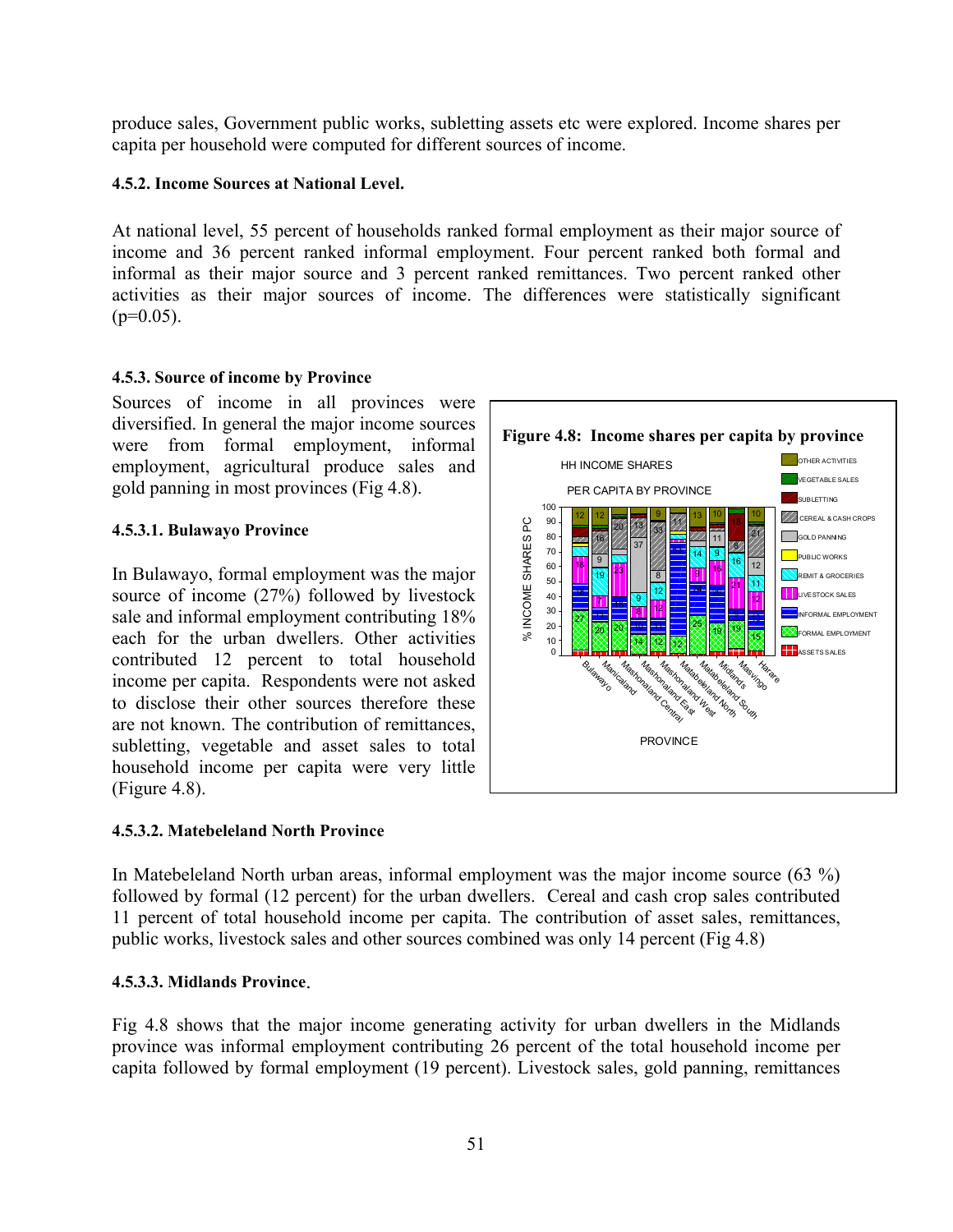and other sources contributed 16 percent, 11 percent, 9 percent, 10 percent respectively. Cereal and cash crop, asset sale, subletting, vegetable sales contributed very little (9 percent).

## **4.5.3.4. Matebeleland South Province**

The major source of income for urban dwellers in Matebeleland South was formal employment contributing 25 percent of the total household income per capita followed by informal (24 percent). Remittances and groceries, livestock sales, and other activities contributed 14 percent, 9 percent and 13 percent respectively. Subletting, cereal and cash crop sales, gold panning, asset sale and vegetable sales combined contributed 15 percent of total household income per capita (Figure 4.8).

### **4.5.3.5. Manicaland Province**

Overally, formal employment contributed the largest share to total household income per capita (20 percent) followed by remittances and groceries (19 percent). Cereal and cash crop sales, other sources, informal employment , gold panning and livestock sales contributed 16 percent, 12 percent, 11 percent, 9 percent, 7 percent respectively (Figure 4.8). The contribution of vegetable selling, subletting and asset selling was very little (6 percent).

### **4.5.3.6. Mashonaland central Province**

Fig 4.8 shows that livestock sale was the major source of income for the urban dwellers in Mashonaland Central contributing 23 percent of total household income per capita. Formal employment and cereal and cash crop contributed 20 percent each. Informal employment contributed 16 percent.

## **4.5.3.7. Masvingo Province**

In Masvingo urban areas, livestock sales contributed the largest share to total household income per capita (21%), followed by formal employment (19 percent). Subletting contributed 18 percent and Masvingo had the highest share of income coming from subletting among provinces. Remittances, informal employment, cereal and cash crop sales contributed 16 percent, 9 percent and 8 percent respectively. Vegetable and asset sales and other sources combined contributed only 9 percent (Figure 4.8).

#### **4.5.3.8. Mashonaland West Province**

Cash crop sale was the major source of income for Mashonaland West urban dwellers contributing 33 percent to total household income per capita followed by livestock sales, formal employment and remittances contributing 12 percent each (Figure 4.8). Informal employment, gold panning, and other activities contributed 11 percent, 8 percent, 9 percent respectively. Subletting, asset sale, and vegetable vending contributed very little to total household income per capita (3 percent).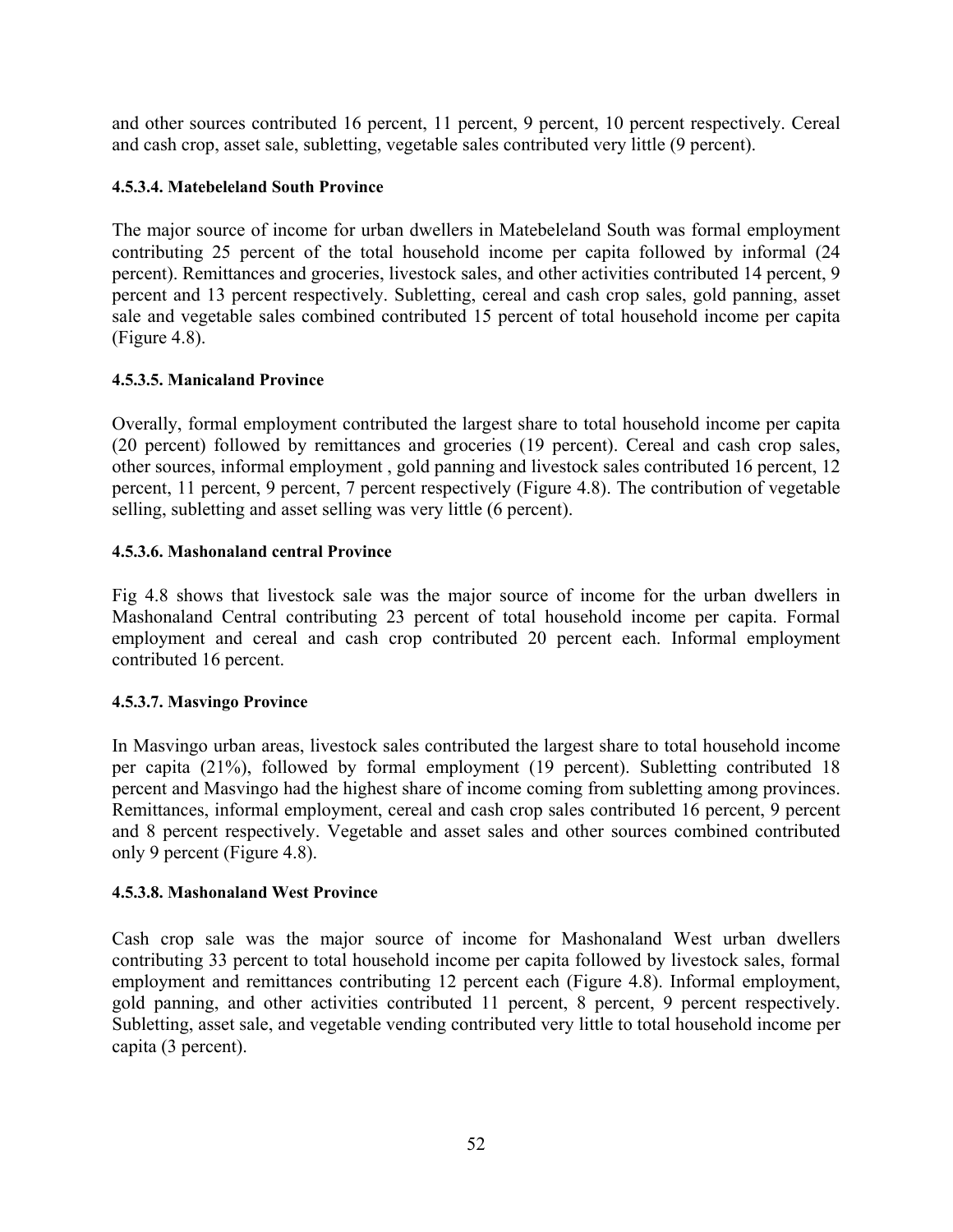### **4.5.3.9. Harare Province**

The major source of income for the Harare urban dwellers was cereal and cash crop sales contributing 21 percent of total household income per capita followed by formal employment (15 percent) and informal employment (13 percent). Livestock sales, remittances in, gold panning and other activities contributed 12 percent, 11 percent, 12 percent, 10 percent respectively. vegetables, assets sales and subletting combined contributed very little (6 percent).

### **4.5.3.10. Mashonaland East Province**

The major source of income was gold panning contributing 37 percent of total household income per capita followed by formal employment (14 percent). Cereal and cash crop sales contributed 13 percent followed by informal employment (10 percent). Remittances and Livestock sales contributed 9 percent and 8 percent respectively (Figure 4.8). The contribution of asset and vegetable sales, subletting and other sources was very little (9 percent).

### **4.5.4. Income source by income group**

Sources of income for the different social groups were investigated and are shown in Figure 4.9. Sources of income were very diversified in all income groups.

## **4.5.4.1. Very Poor**

The major source of income for the very poor was livestock sales (19 percent) followed by formal employment (16 percent). Informal employment 15 percent, cereal and cash crop sales 13 percent, remittances and groceries 10 percent, gold panning 9 percent, and other sources contributed 6 percent. Vegetable and asset selling, subletting, public works combined contributed only 12 percent (Figure 4.9). Vegetable selling had the largest share in



the very poor group compared to other income groups.

Communities ranked fruit and vegetables sales as the major livelihood activities for the very poor followed by other activities (Table 4.12). This shows that the activity is very popular among the very poor, but does not contribute much to total household income per capita per month. Petty trade was ranked third in the very poor and poor groups.

Occupations mentioned during the focus group discussions for the very poor include domestic workers, gardeners, general hands, industrial workers, hair dressers, traders in the black market, builders, paper collectors, flower and bottle collectors, prostitutes, shop assistants, etc.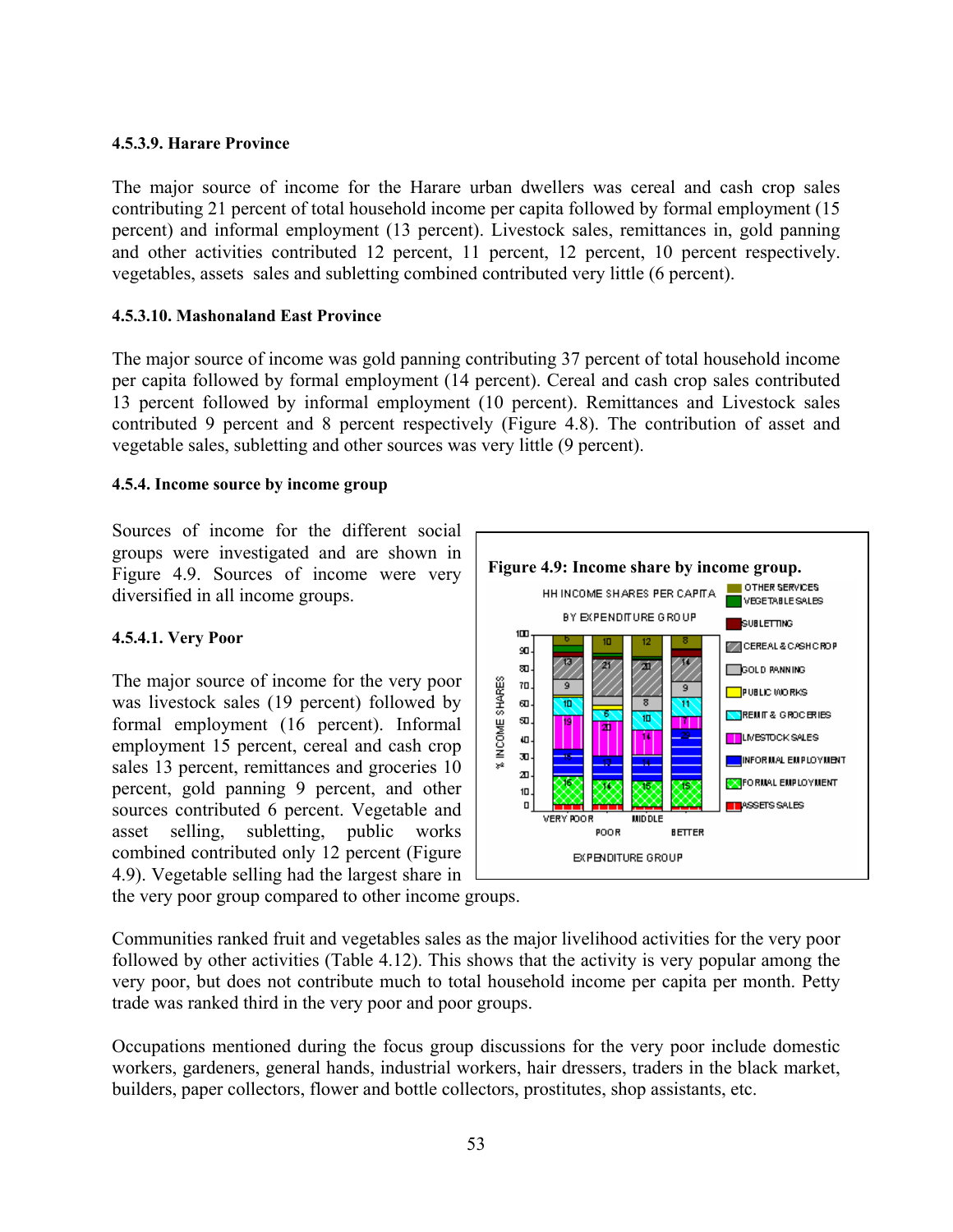## **4.5.4.2. Poor**

The major source of income for the poor was cereal and cash crop sales (21 percent) followed by livestock sales (20 percent). Formal and informal employment 14 percent and 13 percent respectively, other sales (10 percent) and remittances contributed 6 percent (Figure 4.9). Subletting, vegetables and asset selling and public works combined contributed 16 percent.

In group discussions, fruit and vegetables selling was ranked as the major livelihood activities for the poor followed by formal employment. The income per capita share for vegetable selling was very small for the poor. This shows that though the activity is very popular among the poor, its contribution to total household income per capita per month is minimal.

Activities engaged by the poor include domestic workers, gardeners, general hands, industrial workers, hair dressers, black marketers, builders, paper, flower and bottle collectors, prostitutes, shop assistants, etc. There is little variation in the activities of the poor and very poor.

## **4.5.4.3. Middle**

The major income source was cereal and cash crop sales (20 percent) followed by formal employment (15 percent). Informal employment (14 percent), livestock sales (14 percent), other activities (12 percent), remittances (10 percent), and gold panning contributed 8 percent (Figure 4.9). Selling of asset, subletting and vegetable vending contributed very little (7 percent). There was no public works for the middle income earners.

From focus group discussions, communities ranked formal employment as the major source for the middle class followed by cross boarder trading (Table 4.12).

The other activities for the middle classes include foreign currency dealings and black marketing.

## **4.5.4.4. Better off**

The major source of income for the better off was informal employment contributing 29 percent of total income per capita followed by formal employment (15 percent). Cereal and cash crop (14 percent), remittances and groceries (11 percent), other activities (8 percent), gold panning (9 percent) and livestock sales (7 percent). Asset and vegetable selling, subletting combined contributed very little (7 percent). There was no contribution from public works for the better off.

From the focus group interviews, communities revealed that the better off in their communities survive mostly by professional services such as teachers running private lessons in their suburbs, doctors opening own surgeries, lawyers opening own practicing firms etc. followed by formal employment (Table 4.12) .Cross boarder trading was ranked third.

The better off were people in business, commuter operators, builders, foreign currency dealers, traders in the black market, landlords, money lenders and those with relatives abroad.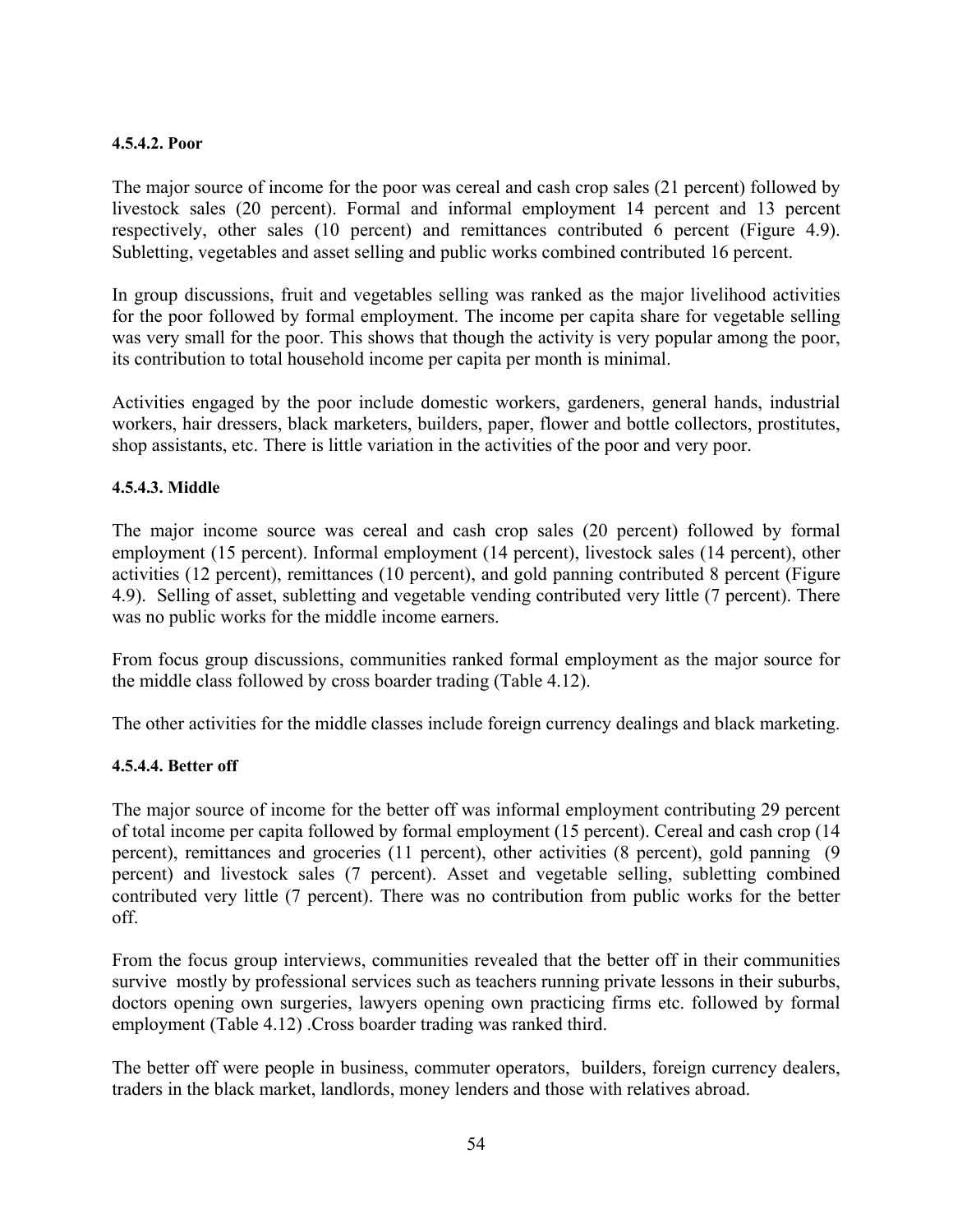| Group                | Very poor |              | Poor    |              | <b>Middle</b> |              | <b>Better off</b> |      |
|----------------------|-----------|--------------|---------|--------------|---------------|--------------|-------------------|------|
| <b>Activity</b>      | % yes     | rank         | $%$ yes | rank         | % yes         | rank         | % yes             | rank |
| Formal employment    | 10.8      | 4            | 32.4    | 2            | 67.4          |              | 50.9              | 2    |
| Professional service | .6        |              | 1.8     |              | 12.1          | 5            | 56.7              |      |
| Tuck shop            | 5.8       | 8            | 15.2    |              | 17.3          | 4            | 7.9               | 6    |
| Agric                | 6.1       |              | 5.8     | 9            | 3.8           |              | 5.8               | 8    |
| Gold panning         | 1.2       |              | 3.6     |              | 5.8           | 10           | 7.1               |      |
| Cross border trade   | 1.2       |              | 3.8     |              | 25.9          | $\mathbf{2}$ | 39.5              | 3    |
| Fruits/veges vending | 44.1      |              | 39.7    |              | 9.7           | 8            | 3.3               |      |
| Clothes vending      | 10.8      | 4            | 21.1    | 6            | 10.3          |              | 2.0               |      |
| Hardware vending     | 1.8       |              | 8.6     | 8            | 8.3           | 9            | 4.4               | 9    |
| Petty trade          | 34.7      | 3            | 23.0    | $\mathbf{3}$ | 5.2           |              | 1.1               |      |
| Home industry        | 8.6       | 6            | 22.7    | 5            | 21.4          | 3            | 11.7              | 4    |
| <b>Relatives UK</b>  | 0.2       |              | 0.8     |              | 6.7           |              |                   |      |
| Other                | 47.7      | $\mathbf{2}$ | 23.0    | 3            | 11.2          | 6            | 28.2              | 4    |

**Table 4.12: Community perceptions of livelihood activities** 

#### **4.5.5. Source of income by gender**

Female headed households obtained 27 percent of their total income from cereal and cash crop sales followed by formal employment (17 percent). Livestock sales (16 percent), remittances and groceries (13 percent), informal employment (13 percent) and other activities contributed 6 percent (Figure 4.10). Male headed households obtained 21 percent of their total income from informal employment followed by formal employment (17 percent). Cereal and cash crop sales (15 percent), livestock sales (12 percent), other sources (10 percent), remittances (8 percent) and gold panning contributed 7 percent.



#### **4.5.6.1. Informal employment.**

At national level, 59 percent of households had at least one member in informal employment. Approximately 64 percent had at least one member engaged in informal employment for the very poor, 57 percent for the poor, 53 percent for the middle income and 50 percent for the better off. The mean number of members engaged in informal activities per household is 1.19, with a standard error mean of  $\pm 0.00913$ .

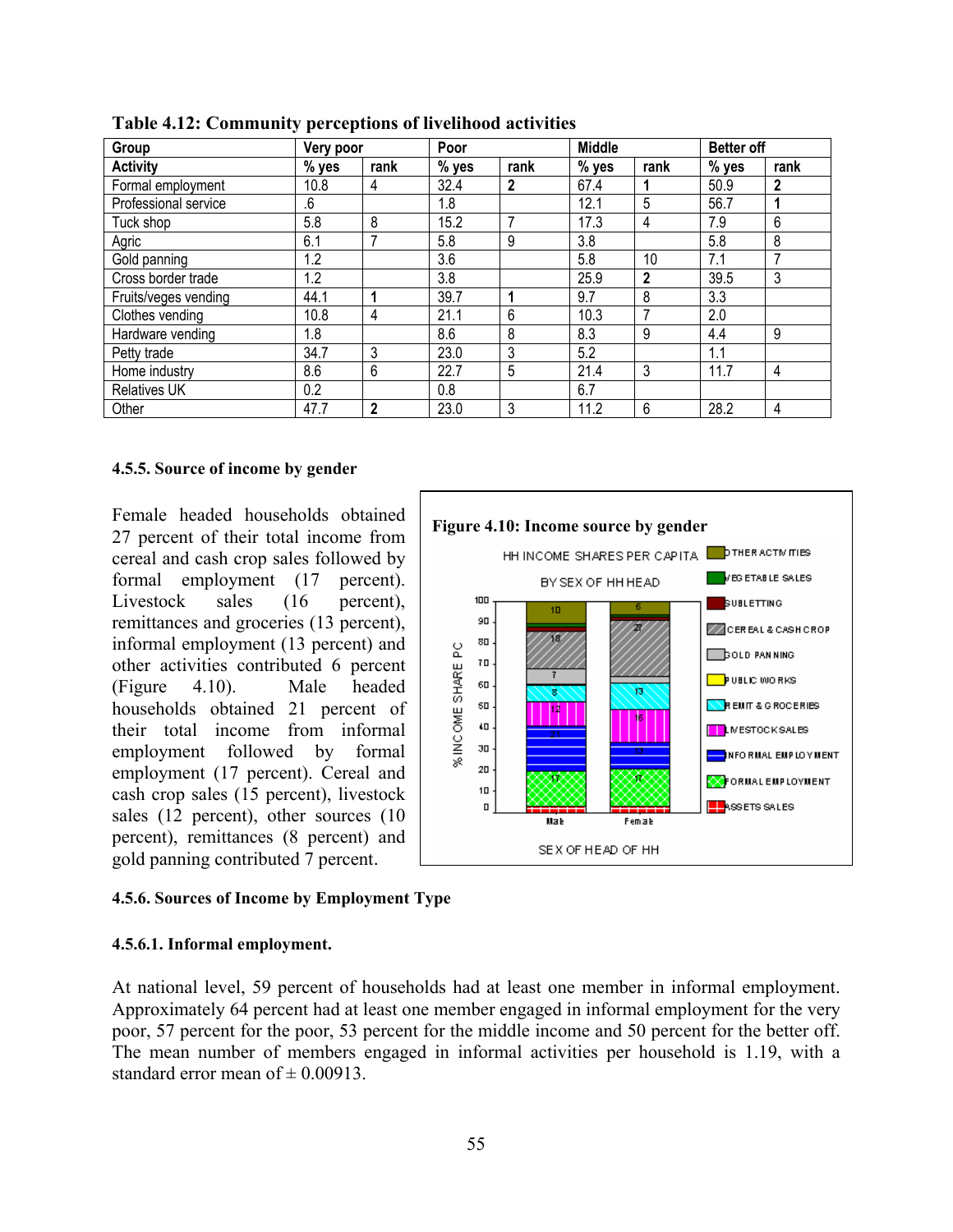#### **4.5.6.2. Formal employment**

At national level, 57% of the households indicated that there was at least one member of the family in formal employment. Approximately 49 percent had at least one member engaged in informal employment for the very poor, 61 percent for the poor, 67 percent for the middle income and 67 percent for better off. Formal employment improved the status of the household.

The mean number employed in the formal sector was 1.24, with a standard error mean of 0.00989. There is very little variation in the mean number of members engaged in formal or informal activities per household. In all four income groups, the number of people engaged either in formal or informal employment is approximately one.

### **4.5.7. Effect of incomes on food security**

When food security was related to income groups that were determined using expenditure as a proxy for income the following results were obtained:

From Figure 4.11 it can be seen that the prevalence of food insecurity was highest in the very poor group (81percent) with an average expenditure per capita of Z\$17,979.50, followed by the poor (57 percent) with an average expenditure per capita of



Z\$41,957. The middle had a prevalence of 43 percent and their median income per capita per month was Z\$65,700. The better off had a prevalence of 29 percent and income per capita per month of Z\$120,111.10. There is a very strong negative correlation between income level and food insecurity (r=-1.00, p=0.01). Food insecurity decreases as income per capita increases.

#### **4.6. Household Expenditure Patterns**

## **4.6.1. Expenditure patterns by socio economic group**

As expected the very poor and poor segments of the urban population spend relatively large proportions of their expenditure on food than the non-poor groups. However, the non-food expenditure share takes a slightly higher proportion within the total household expenditure. This is due to high costs for non-food essentials such as transport (public or private), housing, water and sanitation, education and heath care services (Figure 4.12 and Table 4.13).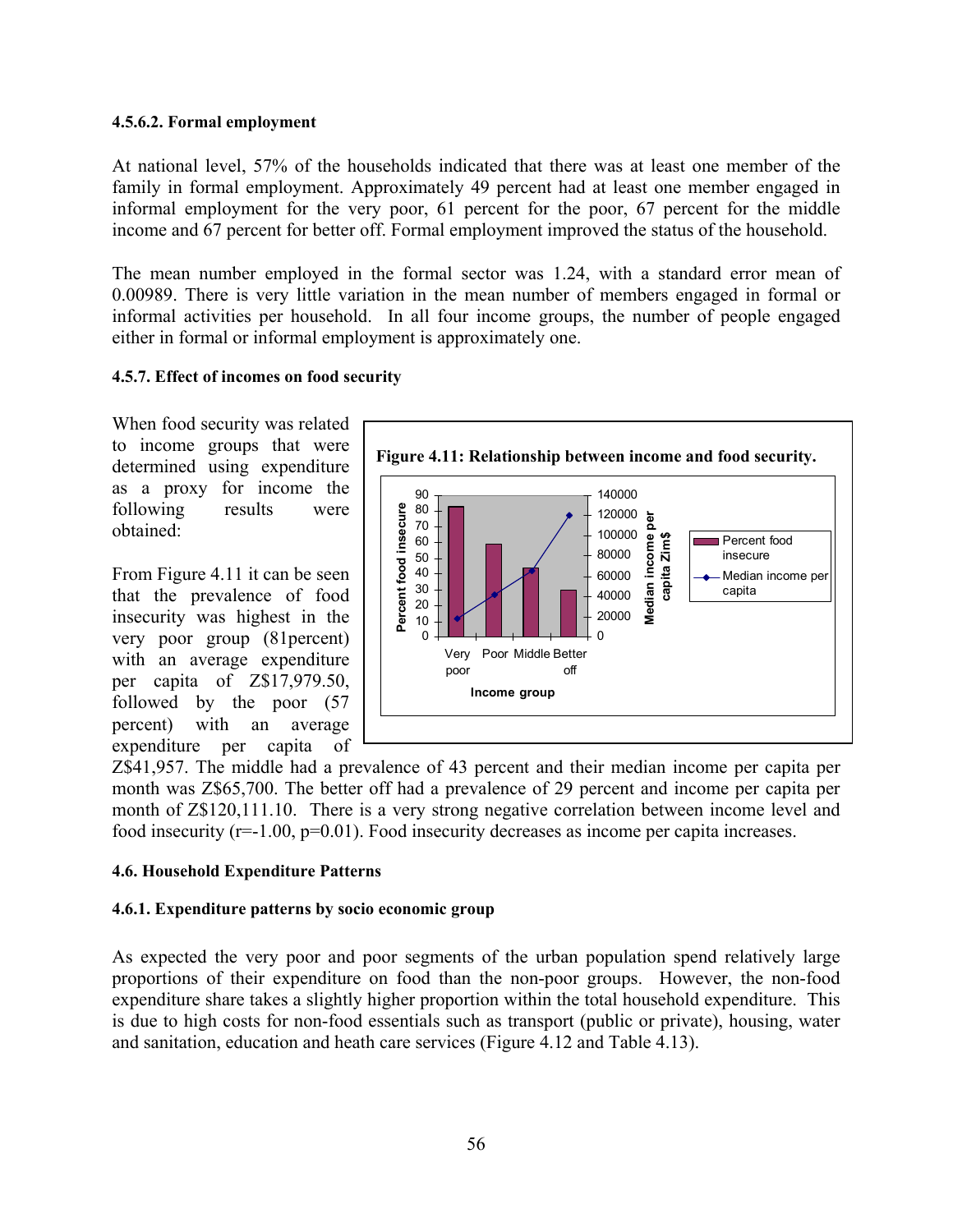Data suggests that poor income groups spend more on relatively cheaper food commodities than the non-poor do. Among poor households, cereals take a large (more than 20 percent) proportion of household expenditure, and maize share account for more than half of the cereal expenditure. Vegetables and oil, account for about 12 percentage of total expenditure among this group (Figure 4.13 and Table 4.13).

Transport, accommodation (including water, electricity and telephone) and hygienic products are the largest nonfood expenditure shares across poor and non-poor households. They account for more than one third of total expenditure (Figure 4.14 and Table 4.13).



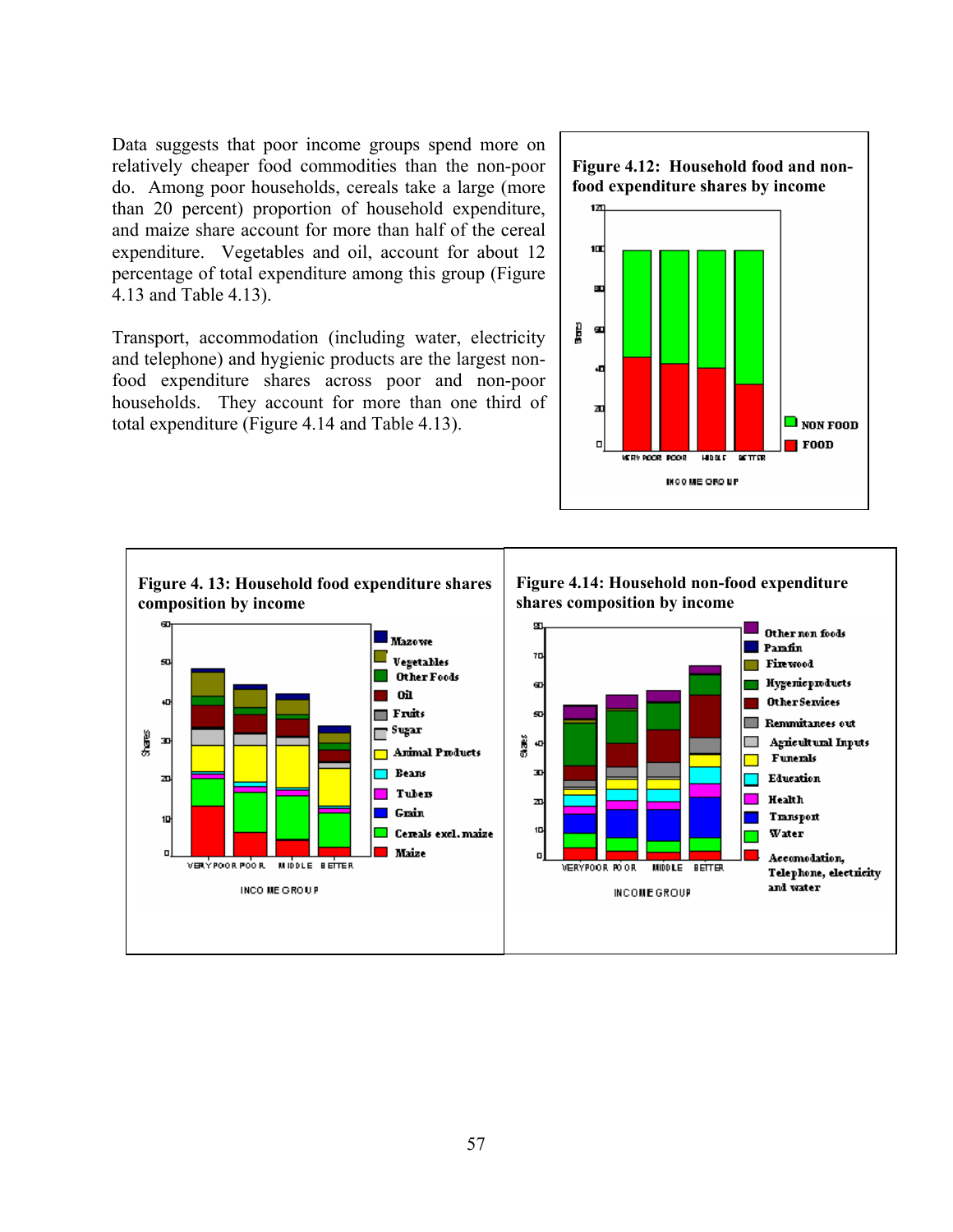| <b>Expenditure shares</b>       | Poor             |        |               | Non-Poor          | <b>Total</b>         |
|---------------------------------|------------------|--------|---------------|-------------------|----------------------|
| Legend                          | <b>Very Poor</b> | Poor   | <b>Middle</b> | <b>Better off</b> | expenditure<br>share |
| Food                            | 48.18            | 43.93  | 41.93         | 33.36             | 44.20                |
| Maize                           | 14.97            | 6.66   | 4.66          | 2.73              | 10.05                |
| Cereals excl maize              | 5.79             | 10.13  | 10.87         | 8.75              | 7.82                 |
| Grains                          | 0.09             | 0.12   | 0.17          | 0.09              | 0.11                 |
| <b>Tubers</b>                   | 1.01             | 1.37   | 1.36          | 1.20              | 1.16                 |
| Beans                           | 0.82             | 0.71   | 0.62          | 0.42              | 0.71                 |
| <b>Animal Products</b>          | 5.66             | 9.27   | 10.58         | 9.61              | 7.67                 |
| Sugar                           | 4.17             | 2.94   | 1.99          | 1.15              | 3.17                 |
| Fruits                          | 0.29             | 0.50   | 0.55          | 0.55              | 0.41                 |
| Oil                             | 5.74             | 4.56   | 4.30          | 3.10              | 4.82                 |
| Vegetables                      | 6.52             | 4.57   | 3.69          | 2.61              | 5.16                 |
| Mazoe                           | 0.64             | 1.40   | 1.71          | 1.54              | 1.08                 |
| Other food                      | 2.48             | 1.67   | 1.43          | 1.61              | 2.04                 |
| Non-food                        | 53.16            | 56.46  | 58.27         | 66.75             | 56.51                |
| Accomodation                    | 4.62             | 3.51   | 3.11          | 3.27              | 3.98                 |
| Telephone electricity and water | 4.78             | 4.17   | 3.84          | 4.31              | 4.45                 |
| Transport                       | 6.93             | 9.66   | 10.37         | 14.34             | 9.04                 |
| Health                          | 2.26             | 3.07   | 2.98          | 4.18              | 2.80                 |
| Education                       | 3.75             | 4.37   | 4.32          | 5.83              | 4.26                 |
| <b>Funerals</b>                 | 2.29             | 2.98   | 3.20          | 3.92              | 2.79                 |
| Agric Imputs                    | 0.51             | 0.50   | 0.48          | 0.58              | 0.51                 |
| Remittance out                  | 2.50             | 3.99   | 5.32          | 5.76              | 3.68                 |
| Other services                  | 4.66             | 7.97   | 10.79         | 14.54             | 7.63                 |
| Hygienic prod                   | 14.58            | 11.02  | 9.19          | 6.58              | 11.93                |
| Firewood                        | 1.34             | 0.78   | 0.54          | 0.19              | 0.95                 |
| Parafin                         | 0.31             | 0.22   | 0.19          | 0.12              | 0.25                 |
| Other non-food                  | 4.63             | 4.22   | 3.94          | 3.14              | 4.24                 |
| <b>Total Expenditure</b>        | 101.34           | 100.39 | 100.20        | 100.11            | 100.71               |

# **Table 4.13: Household expenditure shares composition by income socio-economic groups**

## **4.6.2. Expenditure patterns across provinces and head of household gender, elderly and non-elderly and marital status**

An analysis across provinces, show that expenditure share is relatively similar. Non- food expenditure shares are all above 50 percent and range from 54 to 67 percent. Matabeleland South is the province exhibiting a slightly different expenditure shares composition. The province has the lowest (33 percent) proportion of total food expenditure share.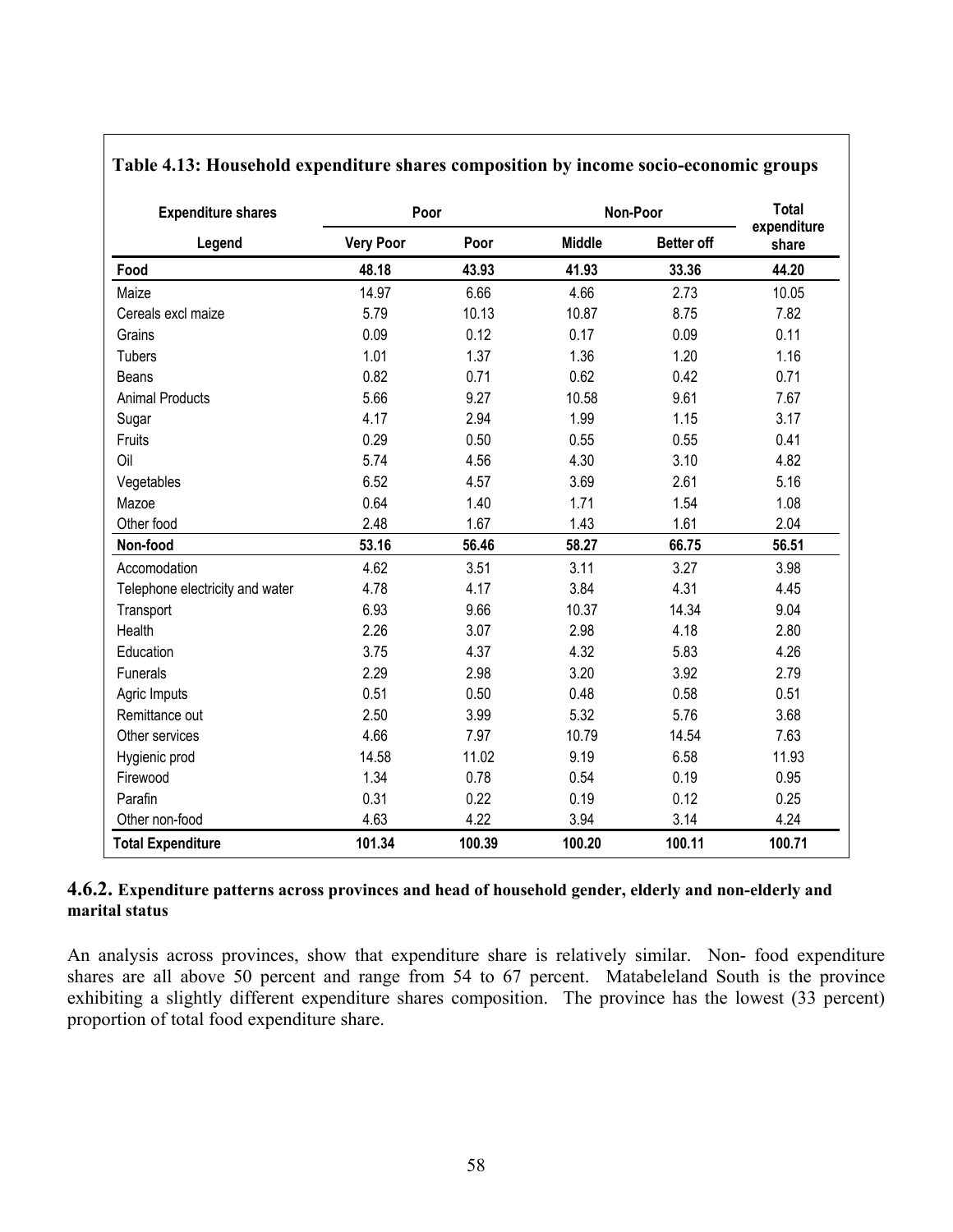Staple food (cereals including maize) has the predominant share amongst food expenditures, accounting for

almost 20 percent of total expenditure in all provinces but Matabeleland South with only 11 percent. Vegetables and oil follow with about 10 percent of total share, except Matabeleland have lowest share, 6 percent.

Among non-food expenditures, accommodation share combined with water, electricity and telephone) varies from 7 to 10 percent, followed by hygienic products, transport, health and education expenditure shares. Matabeleland South has higher transport expenditure share that accounts for 11 percent of total expenditure. On average transport expenditure share is about 7 percent, and all provinces exhibit values around the average except Matabeleland South. Other "strange" difference amongst Matabeleland South expenditure shares is the remittances out expenditure, which is 13 percent against less than 4 percent estimated for other provinces (Figure 4.15).

Expenditure patterns among households headed by male or female, elderly or non-elderly and different marital status are relatively similar, only with minor differences. This should not be surprising given the higher proportion of poor households. Figure 4.16, illustrates the expenditure patterns by the different "special" groups.





**elderly and non-elderly and marital status**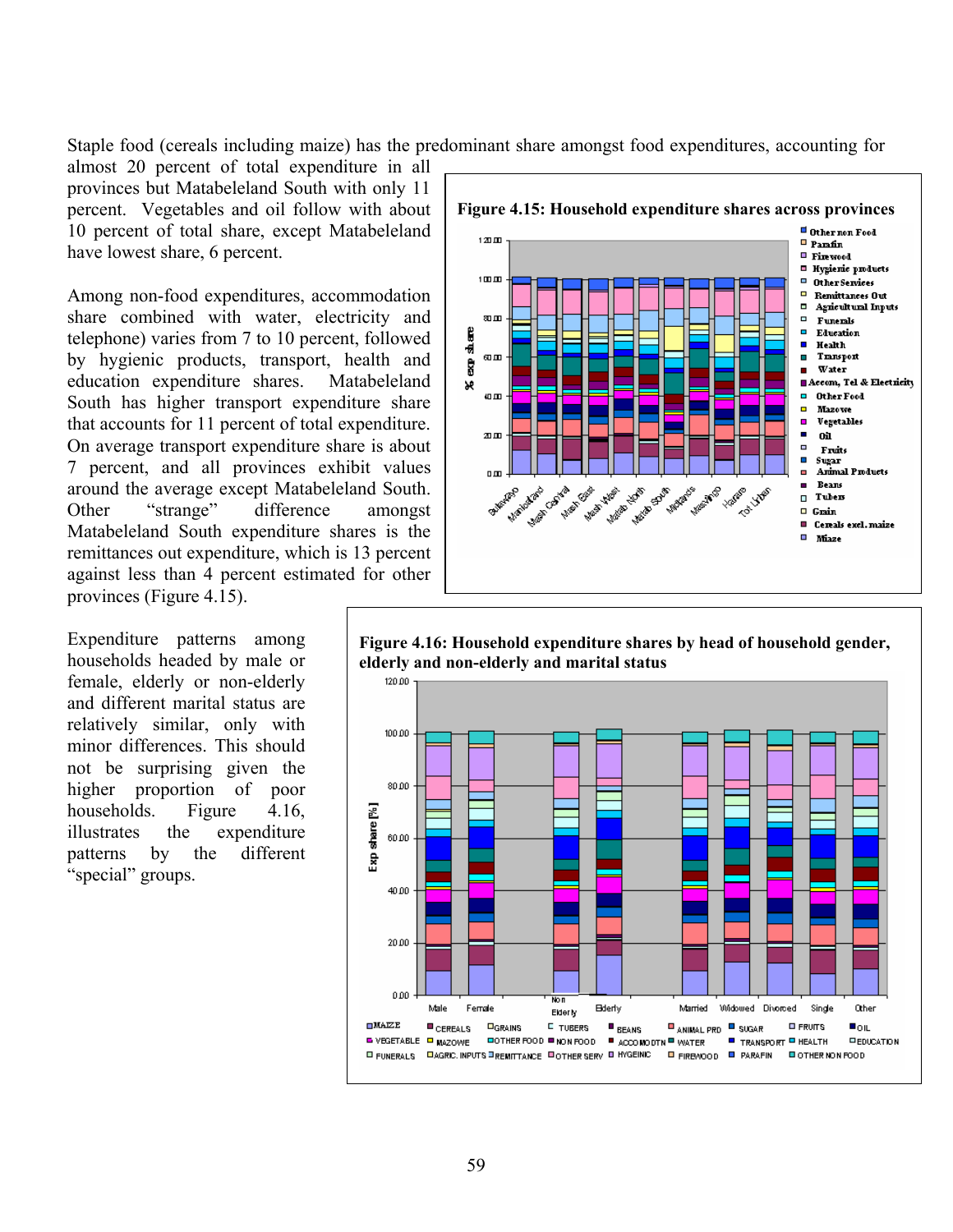#### **5. URBAN FOOD SECURITY, POVERTY VULNERABILITY AND LINKAGES**

#### **5.1. Urban institutions capacity**

#### **5.1.1. Constraints facing institutions**

This chapter will discuss food security status of institutions and constraints faced by institutions in urban areas and their coping strategies. Table 5.1 shows the number and type of institutions that were interviewed during this assessment.

The sample size for centers for battered wives, pregnant girls, refuge camps, protection and street children are too small to make any meaningful conclusions (Table 5.1).

### **5.1.2. Institutional capacity.**

At national level 98 percent of the institutions indicated that there were officially registered. Forty eight percent were government, 14 percent local authority, 11 percent church, 13 percent NGOs, 9 percent private and the remainder other institutions.

Thirty percent of the institutions were operating above their carrying capacity, 18 percent below carrying capacity and 53 percent were at their optimum level. Mainly boarding schools, hospitals and HIV and AIDS centers that were operating above their carrying capacity.

## **5.1.3. Requirements of Institutions**

At national level 29 percent of institutions indicated that their requirements were met, for 54 percent requirements were met partially and 17 percent were not met at all. Figure 5.2 summarizes the proportion of institutions with requirements not being met at all. Institutions catering for the disabled

followed by old people's homes were among the highest percentages of institutions that reported their requirements were not being met.

| Table 5.1: Sample size by institution Type |                  |                |  |  |  |  |  |
|--------------------------------------------|------------------|----------------|--|--|--|--|--|
| <b>Institution</b>                         | Number in sample | <b>Percent</b> |  |  |  |  |  |
| Boarding school                            | 71               | 28             |  |  |  |  |  |
| Hospital                                   | 69               | 27             |  |  |  |  |  |
| Child caring                               | 41               | 16             |  |  |  |  |  |
| Adult caring                               | 11               | 4              |  |  |  |  |  |
| Disabled caring                            | 19               |                |  |  |  |  |  |
| Old people's home                          | 21               | 8              |  |  |  |  |  |
| HIV and AIDS                               | 13               | 5              |  |  |  |  |  |
| Center for battered wives                  |                  | 0.4            |  |  |  |  |  |
| Pregnant girls                             |                  | 0.4            |  |  |  |  |  |
| Street children                            |                  | 3              |  |  |  |  |  |
| Refugee camp                               |                  | 0.4            |  |  |  |  |  |
| Protection                                 |                  | 0.4            |  |  |  |  |  |
| Total                                      | 256              | 100            |  |  |  |  |  |

### **Figure 5.1: Proportion of institutions by optimum status**



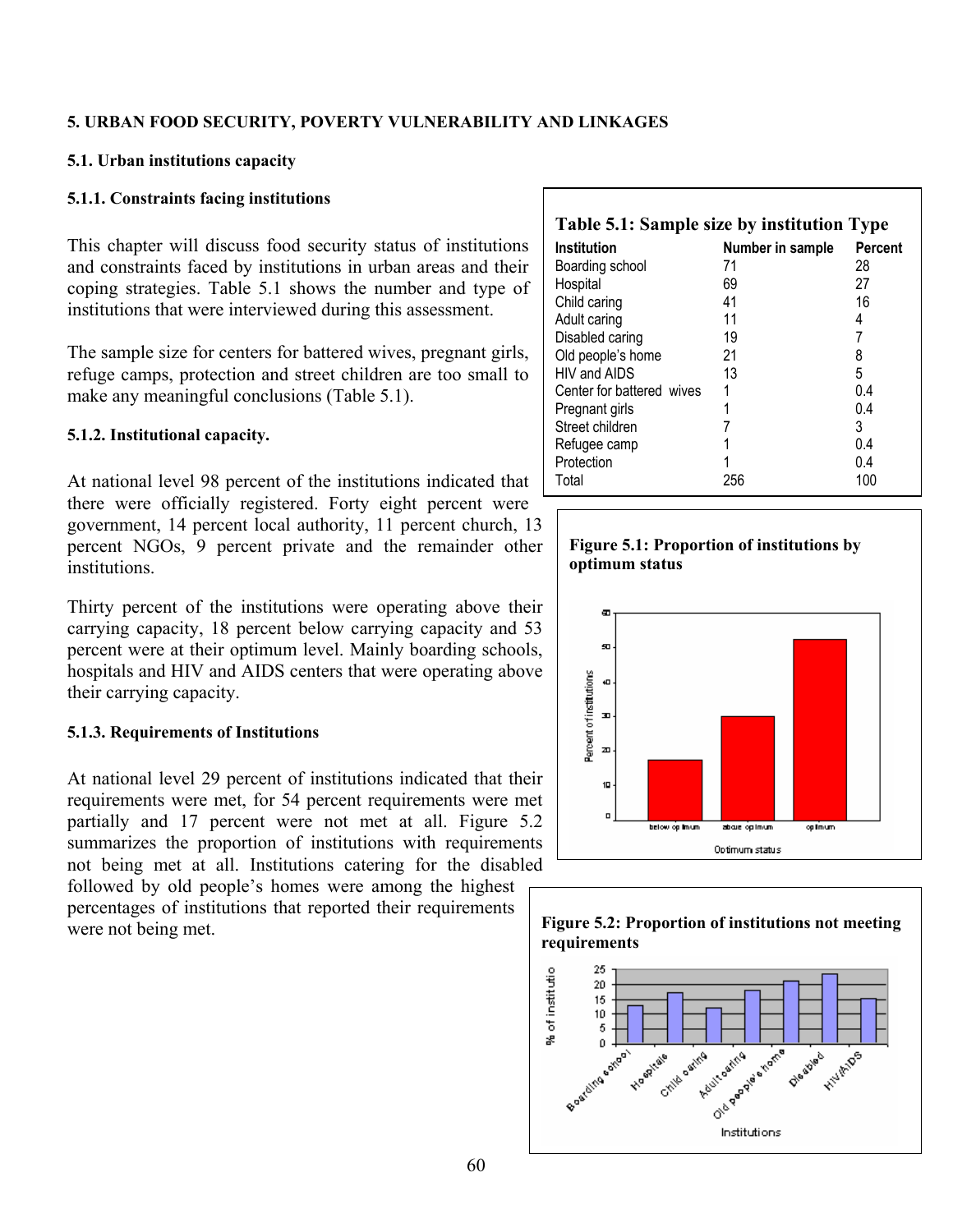#### **5.1.4. Reasons for the institution not being able to provide services.**

Table 5.2 show that the major reason for institutions not being able to meet their requirements were financial constraints followed by material constraints for all institutions except for hospitals. The second reason for hospitals was staff shortages.

#### **5.1.5. Source of Funding for Institutions**

Table 5.3 summarizes the source of funding for institutions. At national level, the source was mostly government followed by international donors. Churches were mostly

| <b>Institution</b>  | <b>Finance</b> | <b>Material</b> | <b>Staff</b> |
|---------------------|----------------|-----------------|--------------|
|                     | Yes            | Yes             | <b>Yes</b>   |
| Boarding school     | 100%           | 54.8%           | 7.7%         |
| Hospitals           | 89.6%          | 63.0%           | 69.2%        |
| Child caring        | 84.4%          | 40.6%           | 10.3%        |
| Adult caring        | 100%           | 37.5%           |              |
| Old people's home   | 93.8%          | 13.3%           | 2.6%         |
| Caring for disabled | 100            | 56.3            | 7.7          |
| HIV and AIDS        | 80%            | 60.0%           | 2.6%         |
| Overall             | 92.7%          | 49.4%           | 100%         |

targeting child and adult caring institutions, old people's homes and street children.

| Table 5.3: Source of financial support |              |                        |                    |              |                             |  |
|----------------------------------------|--------------|------------------------|--------------------|--------------|-----------------------------|--|
| Institution                            | GVT          | Nation<br>al<br>donors | Local<br>authority | Church       | Internatio<br>nal<br>Donors |  |
| Boarding school<br>Hospital            | 53.5<br>59.4 | 5.6<br>11.6            | 8.6<br>23.2        | 5.6<br>4.3   | 2.9<br>17.4                 |  |
| Child caring<br>Adult caring           | 56.1<br>63.6 | 56.1<br>54.5           | 14.6               | 51.2<br>45.5 | 53.7<br>70.0                |  |
| Old people's<br>home                   | 31.6         | 52.6                   | 5.6                | 57.9         | 33.3                        |  |
| Caring for<br>disabled                 | 76.2         | 47.6                   | 19.0               | 28.6         | 57.1                        |  |
| HIV AND AIDS<br>Street children        | 23.1<br>42.9 | 30.8<br>42.9           | 8.3<br>28.6        | 15.4<br>71.4 | 83.3<br>71.4                |  |
| Overall                                | 54.7         | 27.2                   | 14.4               | 22.8         | 30.6                        |  |



#### **5.1.6. Why are posts vacant?**

The major reason why posts were vacant was financial constraints, followed by lack of expertise and staff (Table 5.4)

### **5.1.7. Food security in institutions**

Table 5.5 below shows that the major source of food for institutions was purchases. Very few boarding schools and hospitals got food from donations and own production. The sample size for drop in centers,

# **Table 5.4:Reasons for posts being vacant.**

| <b>Institution</b>  | <b>Finance</b><br>Yes | <b>Material</b><br>Yes | <b>Staff</b><br>Yes | Lack of<br>expertise |
|---------------------|-----------------------|------------------------|---------------------|----------------------|
| Boarding school     | 43                    | 5                      | 8                   | 22                   |
| Hospitals           | 39                    | 9                      | 41                  | 37                   |
| Child caring        | 42                    |                        | 11                  | 5                    |
| Adult caring        | 75                    |                        | 50                  | 25                   |
| Old people's home   | 60                    | 20                     | 10                  |                      |
| Caring for disabled | 53                    | 7                      | 7                   | 13                   |
| HIV and AIDS        | 76                    |                        |                     |                      |
| Street children     | 67                    |                        | 17                  | 22                   |
| Overall             | 46                    |                        | 22                  | 22                   |
|                     |                       |                        |                     |                      |

pregnant girls and street children was very small to make any meaningful conclusions.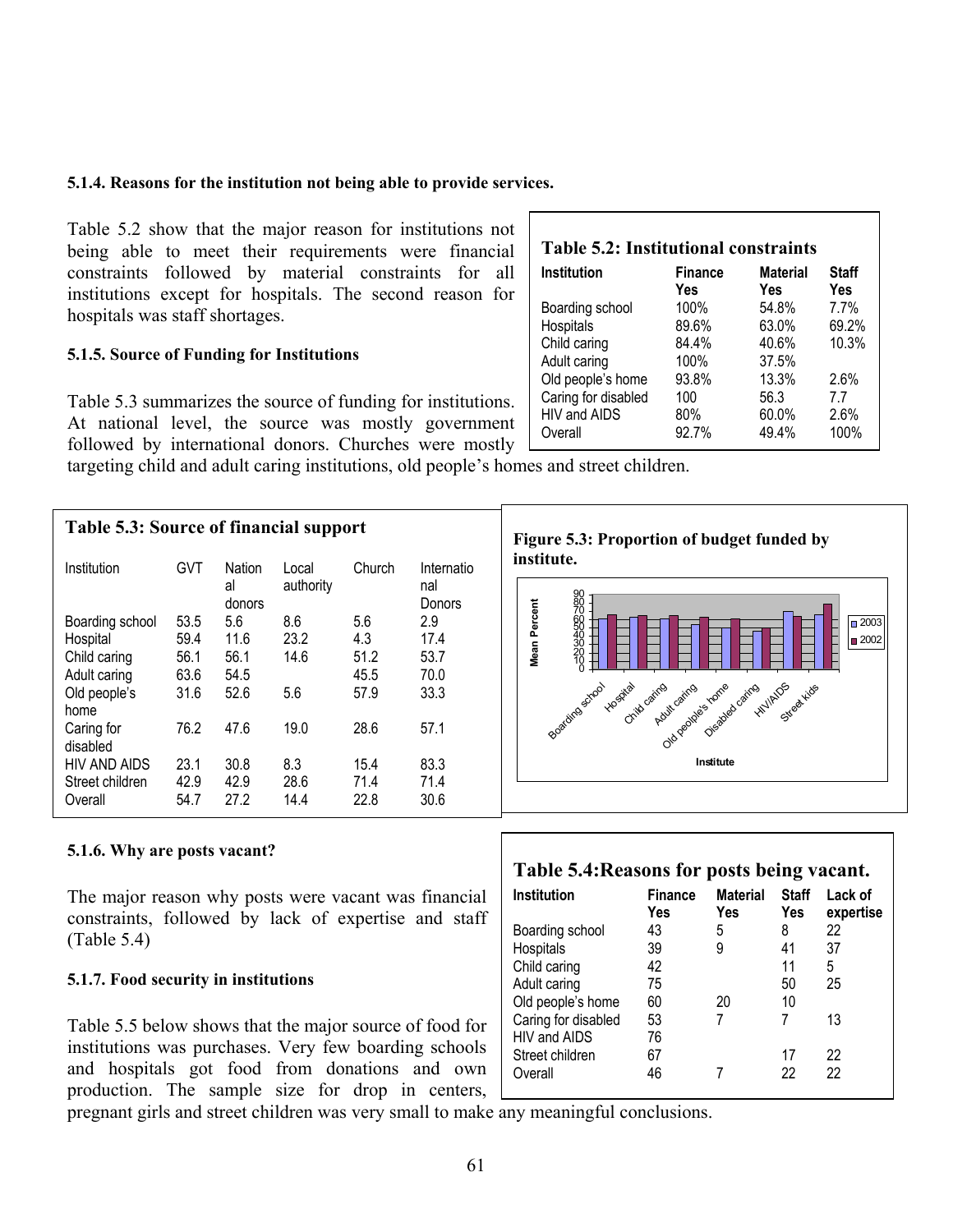#### **5.1.7.1. How many meals are eaten per day?**

If three meals per day is taken as the norm, then 65 percent of institutions reported that they were having three meals per day (Table 5.6). Fifteen percent of institutions were having four or more meals per day and these include all the institutions studied except institutions for street children. One percent of institutions reported that their number of meals eaten per day had increased and these were child caring and old people's homes. Thirty three percent reported that the number of meals had decreased. Sixty six percent of institutions indicated that the number of meals remained the same. Sixty four percent of institutions have their meals planned by a dietician.

Some institutions had mechanisms in place to monitor food consumption by beneficiaries at times of meals and the mechanisms include checking for absenteeism

at meal times (37 percent) monitor quantities being consumed (61 percent) or checking the meal composition (24 percent). Approximately 2.5 percent of institutions had no mechanisms in place and these include boarding schools, HIV and AIDS centers and child caring and hospitals.

## **5.1.7.2. Constraints in procuring food**

At national level approximately 80 percent of institutions faced constraints in procuring food in the past year. The major problem being that food was not available (81%), lack of funds (62 percent), no donations (13 percent) and low production (4.8 percent).

| <b>Table 5.5: Source of institution food</b>     |              |                  |                   |                  |
|--------------------------------------------------|--------------|------------------|-------------------|------------------|
| Institute                                        | N            | <b>Purchases</b> | Own<br>production | <b>Donations</b> |
| Boarding<br>school                               | 70           | 70.0             | 25.7              | 4.3              |
| Hospitals                                        | 68           | 80.9             | 13.2 <sub>2</sub> | 13.2             |
| Child caring                                     | 41           | 85.4             | 51.2              | 58.5             |
| Adult caring                                     | 11           | 90.9             | 45.5              | 72.7             |
| Old people's<br>home                             | 19           | 68.4             | 36.8              | 63.2             |
| Caring for<br>disabled                           | 21           | 76.2             | 66.7              | 66.7             |
| HIV AND AIDS<br>Drop in center<br>Pregnant girls | 12<br>1<br>1 | 46.2             | 8.3               | 61.5             |
| Street children<br>Overall                       | 7            | 85.7<br>76.2     | 71.4<br>32.3      | 85.7<br>33.9     |

## **Table 5.6: Number of meals eaten per day**

| Institution       | one  | two  | Three | Four | More<br>than<br>four |
|-------------------|------|------|-------|------|----------------------|
| Boarding school   | 3.8  | 7.5  | 60.4  | 17   | 11.3                 |
| Hospital          | 3.6  | 1.8  | 80.4  | 10.7 | 3.6                  |
| Child caring      | 10.3 | 77   | 61.5  | 77   | 12.8                 |
| Adult caring      | 11.1 | 10.0 | 90.0  |      |                      |
| Old people's home | 5.0  | 16.7 | 55.6  | 11.1 | 5.6                  |
| Disabled caring   |      | 15.0 | 45.0  | 5.0  | 30.0                 |
| HIV AND AIDS      |      | 50.0 | 33.3  |      | 16.7                 |
| Street children   | 14.3 |      | 85.7  |      |                      |
| Overall           | 5.7  | 9.0  | 64.9  | 5.0  | 10.0                 |
|                   |      |      |       |      |                      |

#### **5.1.8. Factors prevailing in the surrounding community that encourage people to seek assistance/services from this institution.**

Economic hardships were reported as the major factors that encourage people to seek for services at institutions (44 percent of the community reported economic hardships), followed by health bills and illness (23 percent), death in families (21 percent), drought (11 percent), school fees arrears (6 percent), spouse violence (5 percent) and political violence (3 percent).

| Table 5.7: Health facilities available for the |  |  |  |
|------------------------------------------------|--|--|--|
| institution                                    |  |  |  |

| <b>Suburb Type</b> | Clinic | <b>Doctor</b> | <b>Hospital</b> | Faith<br>healer |
|--------------------|--------|---------------|-----------------|-----------------|
| Low density        | 47.2   | 47.2          | 56.9            | 12.5            |
| Medium density     | 60.9   | 13.0          | 39.1            | 4.3             |
| High density       | 62.7   | 23.1          | 55.2            | 9.0             |
| Peri urban         | 44.4   | 0             | 44.4            |                 |
| Mine               | 40.0   | 60.0          | 20.0            |                 |
| Overall            | 56.8   | 29.2          | 53.1            | 91              |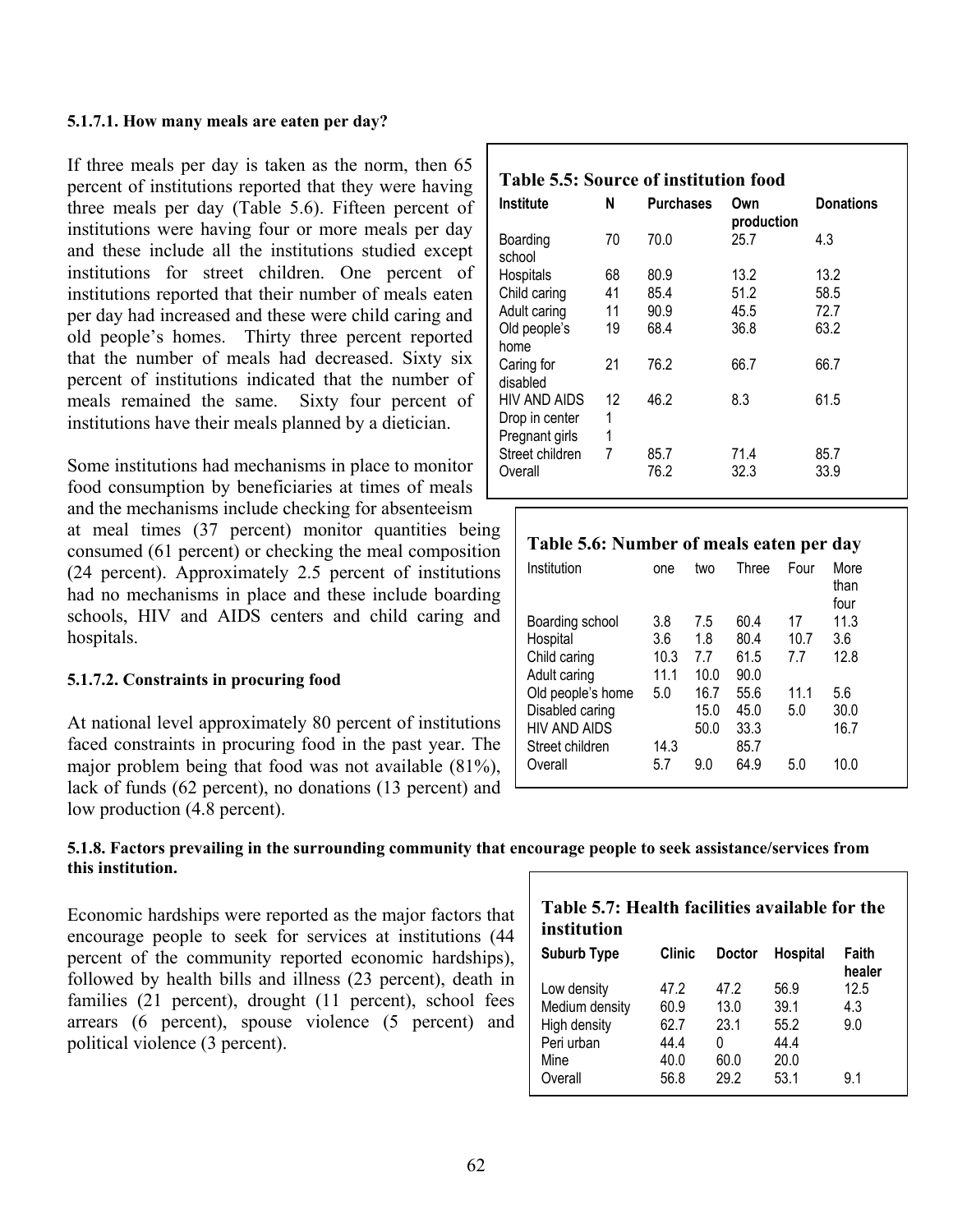### **5.1.9. Health, Water and Sanitation for institutions.**

Generally, most institutions have access to health services and very few consult faith healers. Fifty six percent of institutions had access to clinic facilities, 29 percent had access to doctors and 53 percent to hospitals (Table 5.7).

### **5.1.9.1. How often is refuse collected**

At national level 17% of the institution indicated that their refuse was not collected at all. Fifty percent it was collected once, 25 percent twice a week, 9 percent once a month.

### **5.1.9.2. How reliable is the source of water?**

Fifty percent of the institutions reported that water sources were very reliable, 29 percent reliable, 21 percent unreliable. Thirty five percent of hospitals and 17 percent of boarding schools had unreliable sources of water. Approximately 79 percent of the institutions have access to private tap water, 9 percent communal taps and 12 percent boreholes.

| Institution       | <b>Private</b> | Communal | <b>Borehole</b> |  |
|-------------------|----------------|----------|-----------------|--|
|                   | taps           | tap      |                 |  |
| Boarding school   | 68             | 10       | 22.5            |  |
| Hospital          | 90             | 7        | 3.5             |  |
| Child caring      | 65             | 12       | 23.1            |  |
| Adult caring      | 100            |          |                 |  |
| Old people's home | 67             | 20       | 13              |  |
| Disabled caring   | 92             |          | 8.3             |  |
| HIV AND AIDS      | 89             | 11       |                 |  |
| Street children   | 100            |          |                 |  |
| Overall           | 79             | g        | 12              |  |

#### **5.1.9.3. Source of energy**

Ninety six percent of institutions used electricity as their source of energy and 4 percent used firewood/coal. Fifty two percent of the institutions indicated that the source of energy is very reliable, thirty seven percent reliable, and 11 percent unreliable.

#### **5.1.10. Institution perception of coping strategies?**

Institutions were asked to rank their substitute of maize if its not available and from the analysis it can be deduced that rice was the first important substitute (ranked 1 by 99 percent of the institutions) followed by bread (ranked by 97 percent). Vegetables only and wild fruits were also highly ranked 96.6 percent and 98.9 percent respectively. Vegetables for institutions comprised of potatoes, salads etc whereas for the rural population was mostly leaf vegetables.

## **5.1.10.1. Institution Perceptions of Community Coping Mechanisms**

At national level 82 percent of institutions reported that prostitution had increased in their suburbs in the last 12 months. There is little variation by suburb type or province except for peri-urban areas, which had only (50 percent) of institutions them reporting that prostitution was on the increase. Matebeleland North had the highest number of institutions that reported that prostitution was on the increase (100%) and Masvingo had the least number (60 percent). Ninety four percent of institutions reported that gold panning was on the increase. Theft was reported by 91 percent of institutions to be on the increase. Seventy two percent of institutions reported that early marriages were on the increase especially in high density, medium density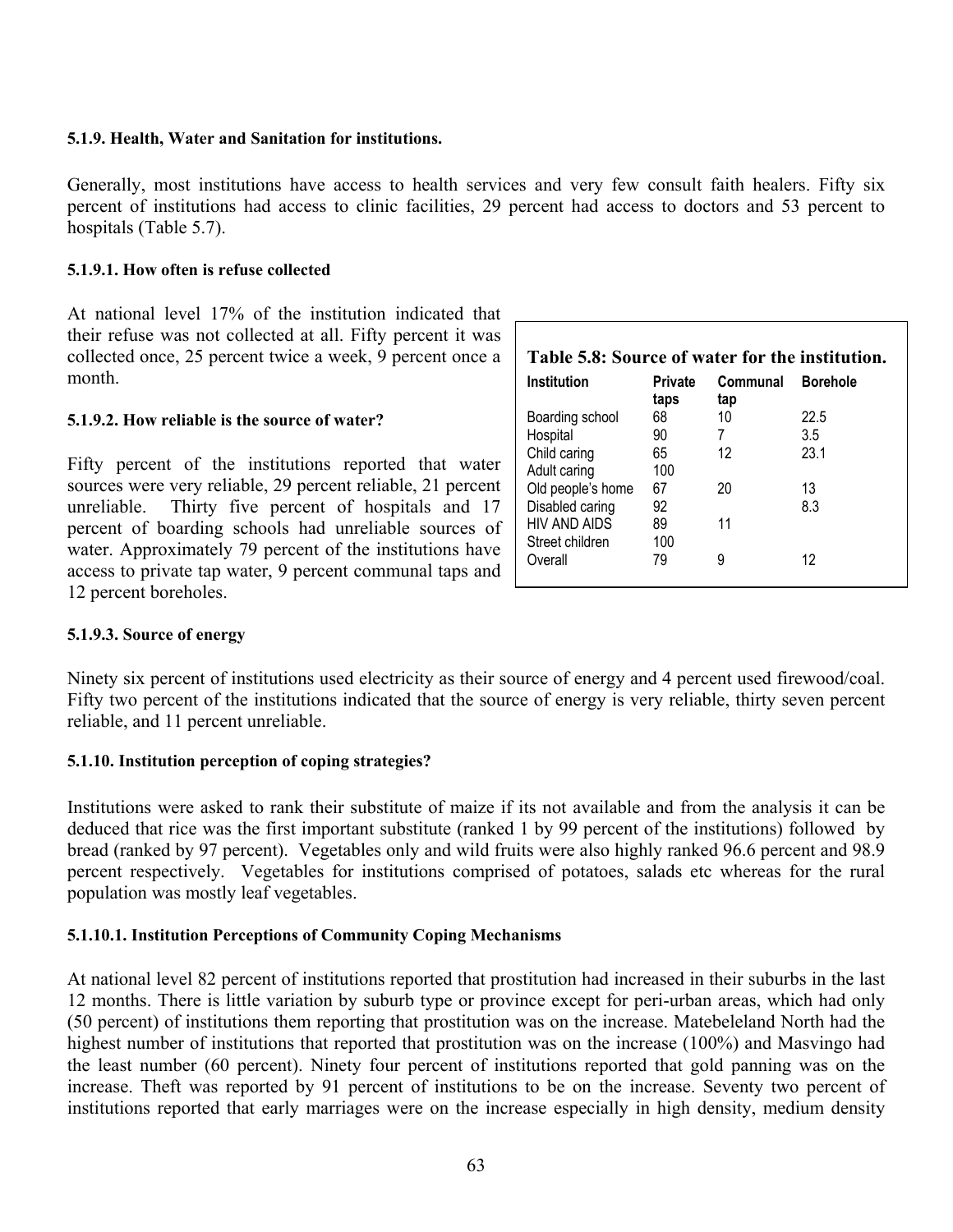areas and mines. Eight seven percent reported that child abuse/child labour was on the increase in their suburbs. For all the activities that were looked at there were very little variations by province.

Migration was reported to be higher than normal by 44 percent of the institutions. Bulawayo and Manicaland Provinces have above 79 percent of institutions reporting that migration rates were higher than normal. It was mostly institutions in peri-urban areas that indicated that migration rates are higher than normal (62 percent) followed by mines (50 percent) and high density areas (49 percent). Its likely that people are migrating to peri-urban areas running away from high rentals, service charges, etc.

### **5.2. General Household Housing, Water and Sanitation conditions in urban areas by urban type, suburb and socio economic conditions.**

## **5.2.1. Where are the worst conditions?**

### **5.2.1.1. Accommodation**

Worst living conditions were found in squatter camps where 28 percent of households lived in shacks followed by peri urban areas (8 percent lived in backyard shacks) and high density areas (4 percent). Compounds had the highest mean number of households who share a yard, with an average of 7.57 households per yard with a standard error mean of 3.02 followed by high density areas(3.28 , std error mean 0.0878).The least mean number of households sharing a yard was in the low density areas(1.98, std error mean 0.0929). The average number of rooms occupied was lowest for squatter camps, (1.79 rooms per household with a standard error mean of 0.22, followed by compounds (2.58 rooms per household with a standard error mean of 0.18) and peri urban areas (2.79 rooms per household with a standard error mean of 0.10). In low density areas the average number of rooms was 4.27 per household with a standard error mean of 0.093 and 3.01 rooms per household with a standard error mean of 0.0298 in high density areas.

## **5.2.1.2. Water Source**

Forty six percent of people who lived in squatter camps accessed their water from unprotected wells and 15 percent from rivers and dams. In peri urban areas 4 percent accessed water from unprotected wells and in high density areas its 3 percent.

Worst conditions in terms of distance to water source were again in squatter camps where 41 percent access water from sources 500 to 1km and for 26 percent it was more than a km. In peri urban areas 8 percent accessed water from sources 500 to 1 km and 3 percent from sources more than a km. Only 13 percent of squatter camp dwellers obtained their water on premises.

## **5.2.1.3. Sanitation**

Worst conditions in terms of toilet facilities found in squatter camps and peri urban areas. Only 9 percent of squatter camp dwellers had access to flush private toilets, 11 percent flush shared, 6 percent blair private, 3 percent pit communal, 71 percent other sources. The other sources included bucket system and bush toilets. It is mostly the poor and very poor who live in squatter camps. The study revealed that the mean number of people sharing a toilet was 18.61 with a standard error of 1.09 for the very poor, 15.68 people with a standard error mean of 1.57 for the poor, 9.36 for the middle income with a standard error mean of 0.83 and 8.38 for the better off with a standard error mean of 0.69. see appendix I.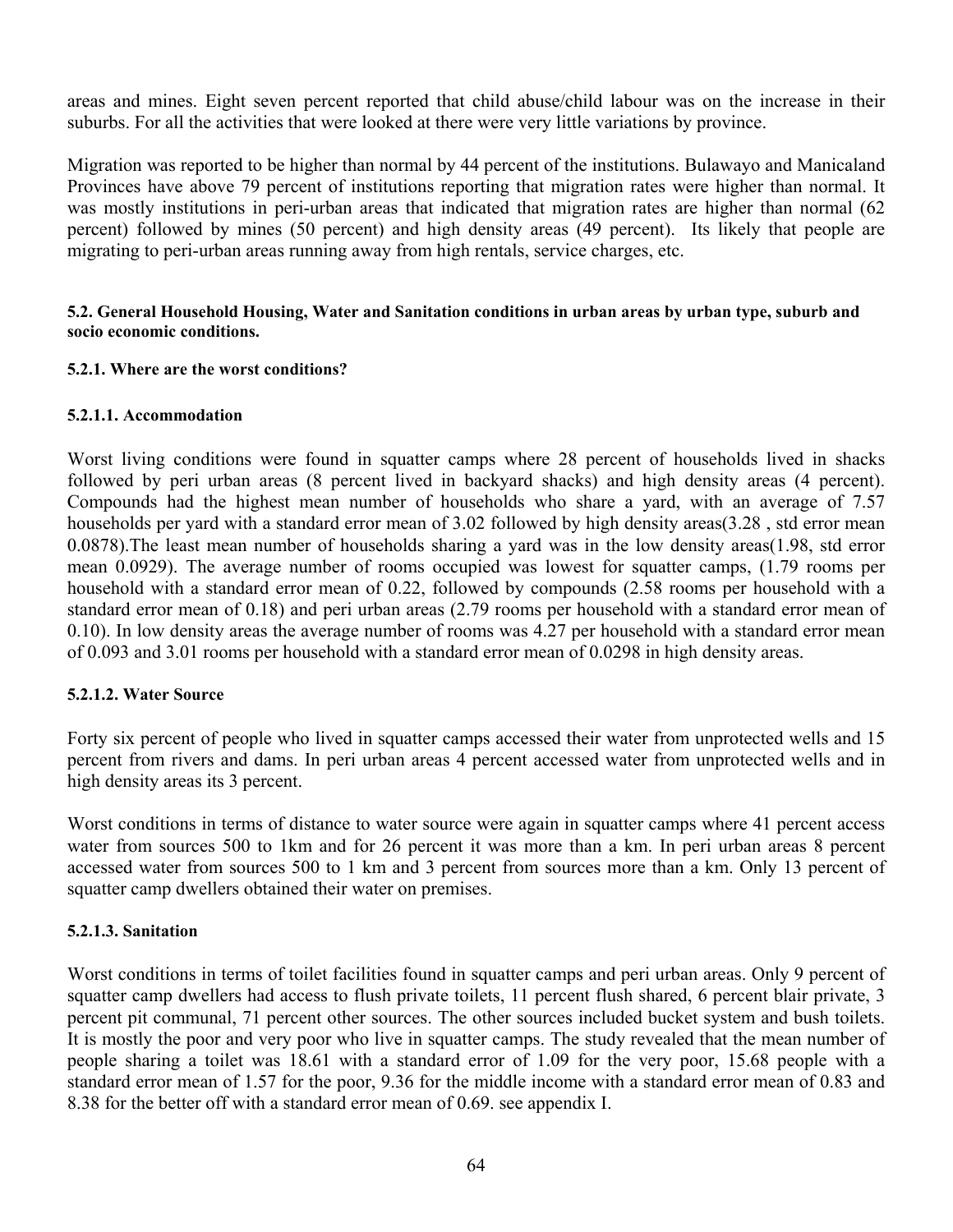## **5.3. Linkage food Security/Accommodation**

Thirty eight percent of food insecure households owned houses and 33 percent were lodgers. Eight percent were tenants and thirteen percent were staying in tied/employment related houses. Of the households that were food insecure 4 percent lived in backyard shacks.

## **5.4. Health**

# **5.4.1. Who are the most vulnerable to diseases and where are they staying?**

There is little variation in the occurrence of malaria by suburb types. Mining areas had the highest percentages of households affected by malaria (42 percent), followed by the peri urban areas with 39 percent. Compounds came third (36 percent) and high density areas forth (34 percent). The least percentages were found in low and medium density areas with 25 percent and 26 percent respectively.

The prevalence of diarrhea was highest in squatter camps with 40 percent of households affected. Squatter camps are expected to have high prevalence of diarrhea since people live in crowded conditions, using bucket system and bush toilets and drinking water from unprotected wells. In mines, 32 percent of households indicated that at least one member suffered from diarrhea. In high density areas 23 percent of households reported having diarrhea. In low density, medium density and peri urban areas the percentages of households affected by diarrhea were 16 percent, 18 and 19 percent respectively.

Prevalence of tuberculosis was highest in compounds with approximately (18 percent of households affected) followed by squatter camps (17 percent). Compounds and squatter camps were found to have high crowding levels with 7.57 households sharing a yard in compounds (see section 5.2.1.1). Over crowding conditions result in high prevalence of tuberculosis. Eight percent of households in high density areas were affected by tuberculosis. Only 4 percent of households in low density areas were affected by tuberculosis.

In all suburb types it is mostly the very poor and poor households that were affected by malaria, diarrhea, tuberculosis and other diseases. Squatter camps were the hardest hit.

There were more incidences of malaria (68 percent), diarrhea (68 percent), tuberculosis (70 percent), bilharzias (75 percent) and other diseases (66 percent) in the food insecure households compared to food

secure households.(Appendix I). Seventy eight percent of reported cases of malaria, 77 percent cases of diarrhea, 81 percent cases of tuberculosis, 80 percent case bilharzias and 72 percent cases of other diseases came from the very poor and poor income groups combined.

# **5.4.2. Linkage Food security and Health**

At national level, 50 percent of the households reported one member falling sick over the previous month (August 2003). The fact that almost 50 percent of studied household had at least one sick member in the last month is quite disturbing. Approximately 2 percent of the households lost

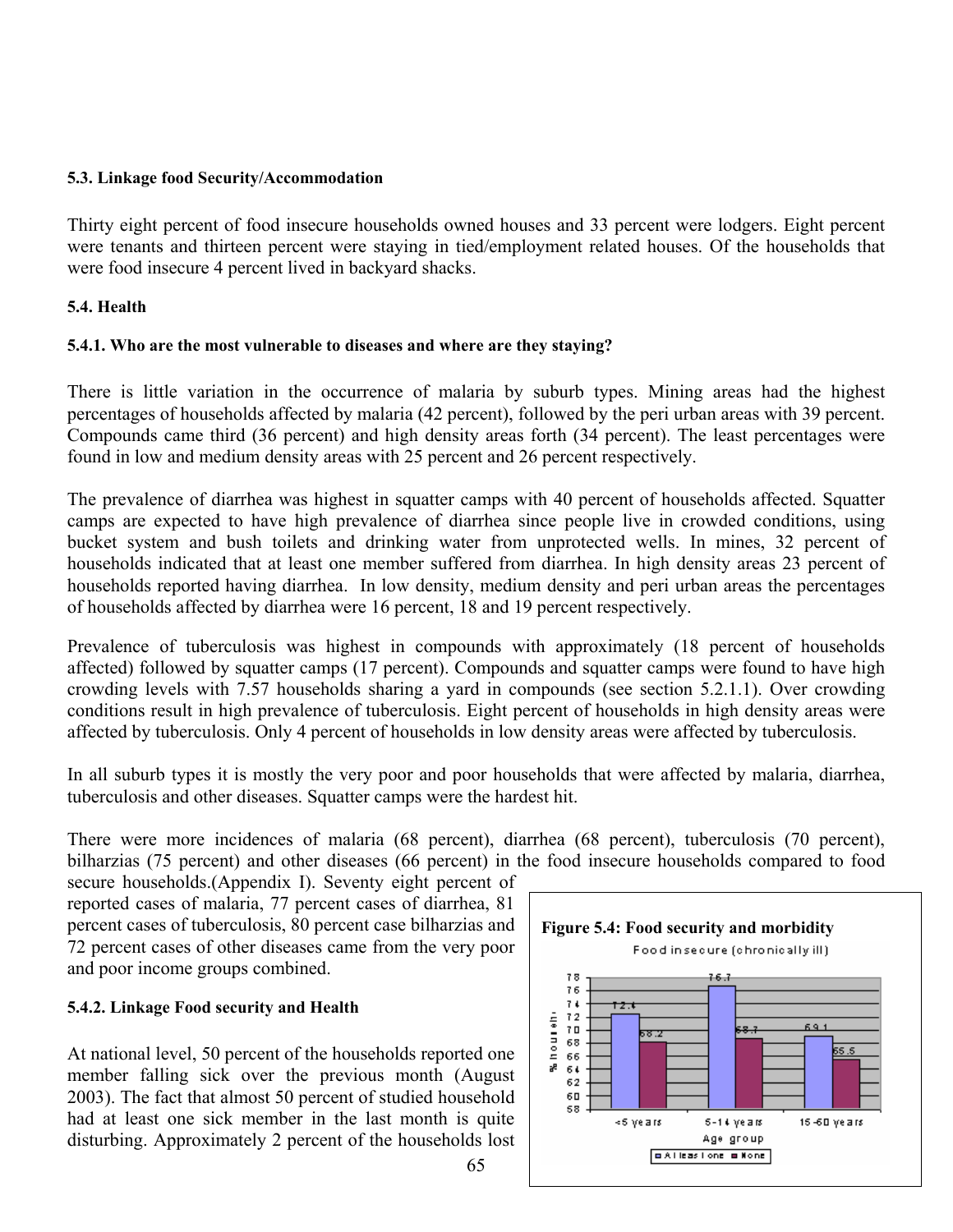their head through death. Figure 5.4 indicated that percent food insecure is higher for households with at least one member sick compared to those without. Morbidity impacts negatively on the food status of a household. Whether its an under five, 5-14 or 15-60 year member who is ill makes no difference.

Figure 5.5 indicates that loosing an adult (15-60 years) impacts negatively on the food status of the household. Generally at national level households that reported sicknesses were greater than those that reported deaths. This may show the greater access to health facilities in the urban population.

Households that indicated that the head was among the people who died had a higher proportion of food insecure households (69 percent) compared to those that did not lose the head of household (64 percent). Of the studied households, 2 percent lost the head of household through deaths.

## **5.5. Linkage Food security/orphans**

## **5.5.1. Orphans Status in Households**

Twenty nine percent of sampled households had orphans under 15 years of age. Twenty three percent had orphans under 15 years who came from other households. The mean number of orphans was highest among the very poor (Figure 5.6). Approximately 36 percent of the very poor households live with orphans compared to 25 percent for the poor, 20 percent for the middle and 15 percent for the better off.

Forty percent of female headed households had orphans compared to 21 percent of male headed households. Elderly headed households had the highest percentage of households living with orphans(50 percent) compared to other groups (less than 30 percent). Approximately 66 percent of the widowed households live with orphans compared to 32 percent for the divorced/separated, 20.7 percent for the married , 29 percent for the single and 26 percent for other. The percentage of

households with orphans was seen to increase with household size. Households with 1-2 members had the least percentage of 5 followed by 3-6 members with a percentage of 24 and lastly the 7 or more group with 47 percent. It can be concluded that households headed by the elderly women are most likely to take in orphans.

## **5.5.2. Food Security Status of Orphans**

Of the households with no orphans 64 percent of the households were food insecure and of those with orphans 77 percent were food insecure (Table 5.9).



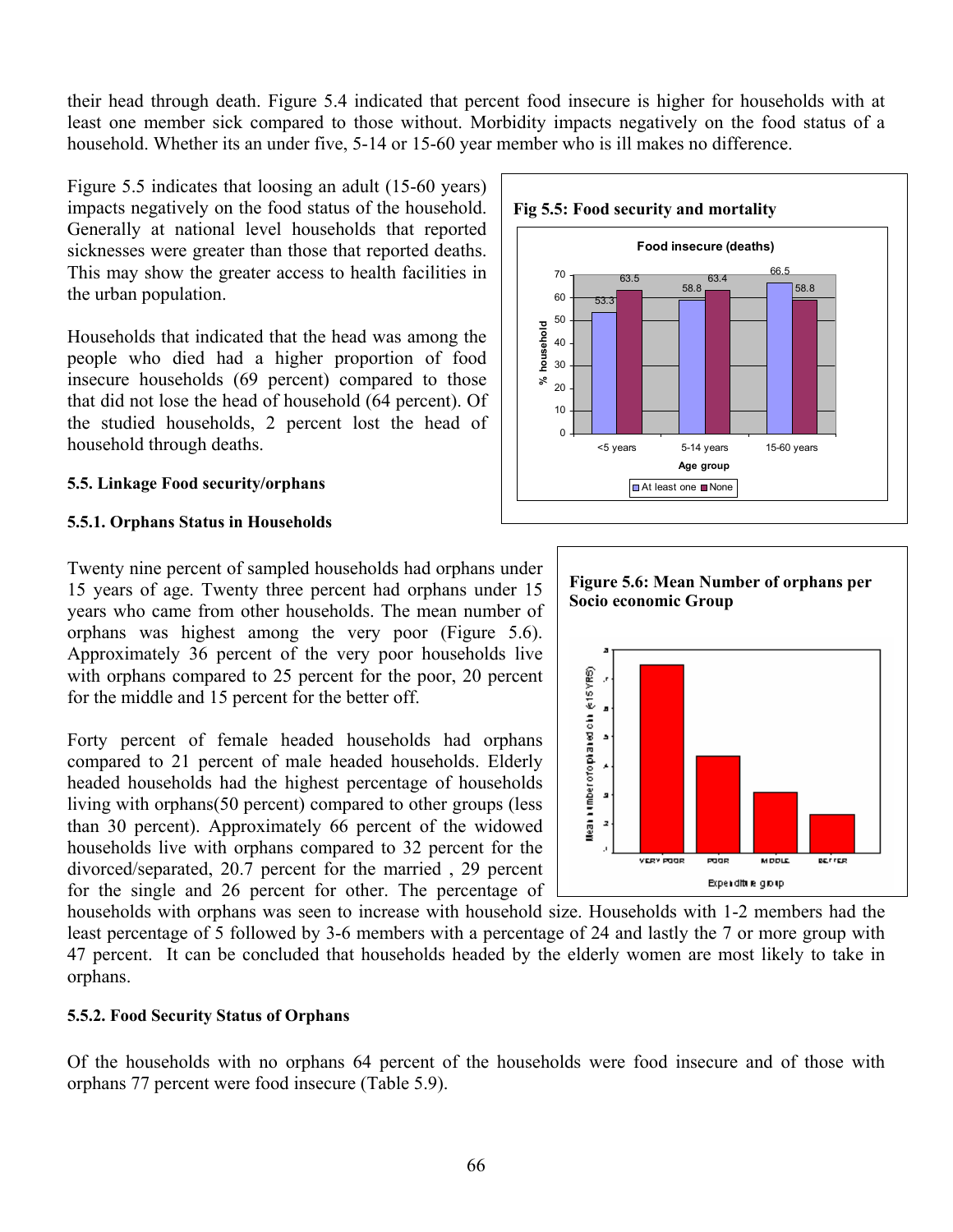# **5.5.3. Early marriages and orphans**

Approximately 1.4 percent of households had children under 15 years getting married. Two percent of the very poor households had early marriages, 0.4 percent for the poor , 1.5 percent for the middle and 1.5 percent for the better off. Approximately 17 percent of child headed households had early marriages compared to 1.6 percent for the elderly headed households. Approximately 3.2 percent of households headed by the widowed had early marriages. Sixty eight percent of households with early marriages were food insecure.

Of the HH with early marriages approximately 68 percent had orphans. Table 5.10 below shows that households with orphans had a higher percentage of early marriages compared to those without. These results show that early marriages are among child and widowed headed households, households with orphans and most of these households maybe food insecure.

| Table 5.9 Food security and presence of<br>orphans |                                                         |                                                       | Table 5.10: Early marriages and presence<br>of orphans |                                                     |                                              |  |
|----------------------------------------------------|---------------------------------------------------------|-------------------------------------------------------|--------------------------------------------------------|-----------------------------------------------------|----------------------------------------------|--|
| <b>Food Status Composition</b>                     |                                                         |                                                       | HH with early girl child married                       |                                                     |                                              |  |
|                                                    | Food Insecure<br>% within DO YOU<br><b>HAVE ORPHANS</b> | Food Secure<br>% within DO YOU<br><b>HAVE ORPHANS</b> |                                                        | No early<br>Marriage<br>% within HH<br>with orphans | Early Marriage<br>%within HH with<br>orphans |  |
| No orphans                                         | 63.7                                                    | 36.3                                                  | No orphans                                             | 99.4                                                | 0.6                                          |  |
| orphans present                                    | 76.9                                                    | 23.1                                                  | orphans present                                        | 96.2                                                | 3.8                                          |  |

## **5.6. Educational Issues.**

## **5.6.1. Education general**

The assessment identified paying of school fees as the second major shock among the very poor and poor households. Increases in costs of education compromise household food security .

The percentage of households with children in primary school was 72 percent for the very poor, 62 percent for the poor, 60 percent for the middle and 56 percent for the better off.

The mean number of primary school children is highest among the very poor (1.49 children with a standard error of 0.038), followed by the poor (1.06 with a standard error of 0.058), middle (1.03 with a standard error of 0.057), better off (0.91 with a standard error of 0.054). Figure 5.7 shows the percentage of





households with at least one school going age child who is not in school.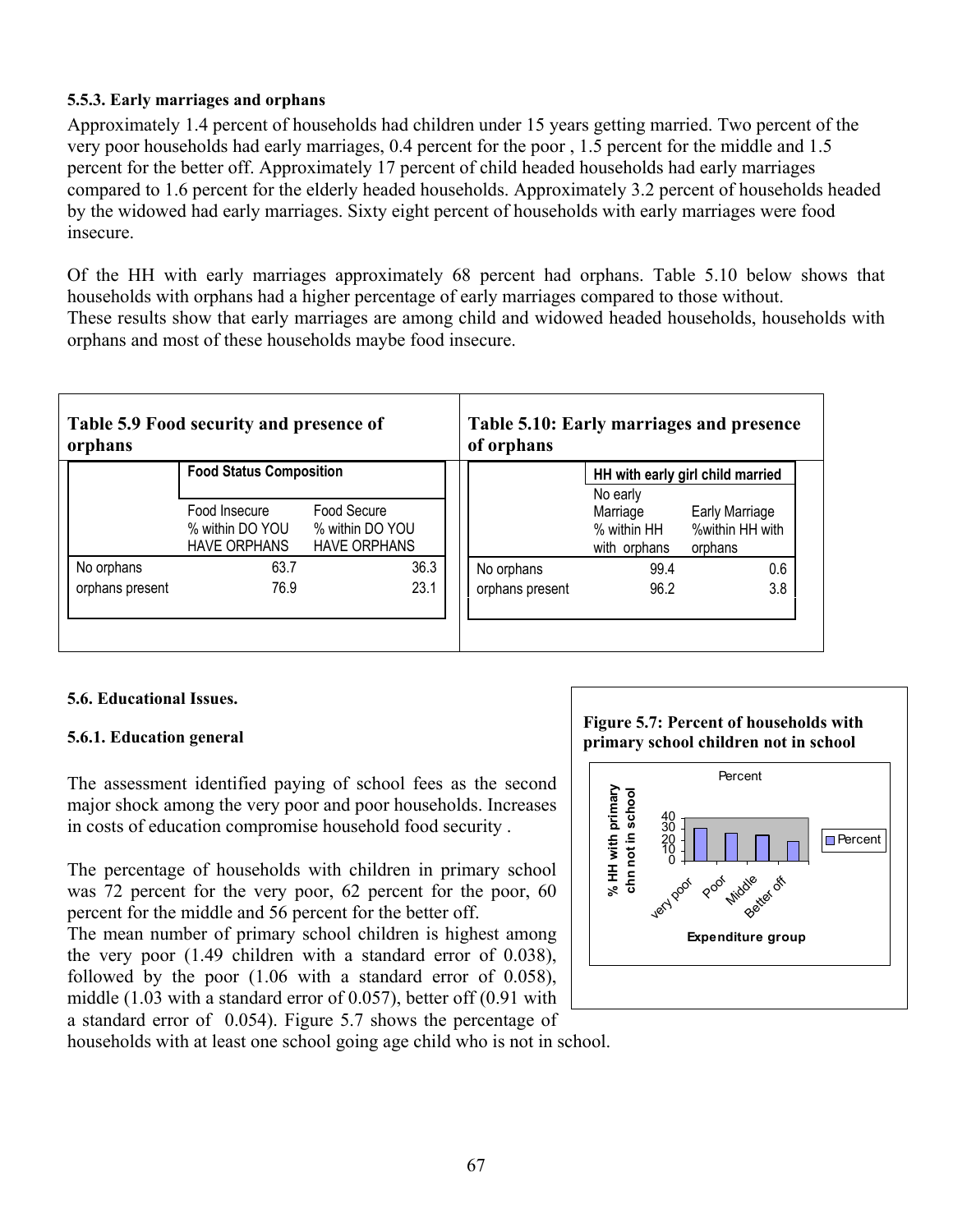### **5.6.2. Who is dropping out?**

Approximately 8 percent of households indicated that a child dropped out of school.The mean number of school drop outs is highest within the very poor group(fig 5.8). Among the very poor and poor, 12 percent and 4 percent of households had school drop outs respectively.

Eleven percent of female headed households indicated that they had drop outs compared to 6 percent for the female headed households. The percentage of households with drop outs was highest among the elderly headed households (12.5 percent) and least among households with heads aged 20-29 years.(6 percent).

 $1.1$  $1.0$ **UIDDLE** VERY POOR POOR EXPENDITURE GROUP

The widowed and divorced had the highest percentage of

households with drop outs compared to the other marital status groups.

As the household size increases so does the proportion of households with school drop outs. Household size of 1-2 members had a 0.7 percent drop outs, whilst a household size of 3-6 members had a 6.6 percent drop outs and a household with 7 or more members had a 11.2 percent drop outs.

Households without surviving head of house (26 percent) had school drop outs compared to 7 percent for those with surviving household head.

The mean number of boys and girls dropping out were 1.28 with standard error mean of 0.0492 and 1.26 with standard error mean of 0.0478 respectively. Figure 5.8 does not show the mean number of drop outs for the better off even though they indicated that they had children dropping out. This could be due to the fact that the actual numbers of boys or girls dropping out were not specified.

#### **5.6.2.1. Reasons for dropping out**

The major reason for dropping out of school for both girls and boys was that the household could not afford costs. Eight percent of the boys dropped out to give care to the sick. Approximately 6 percent of the girls dropped out for illness reasons. What is not clear is whether it is the girl child who was sick or a relative was sick and the girl dropped out to give care to the sick (Figure 5.9 (a) and (b))

Thirty percent of the educational institutions interviewed, reported that there were school drop outs from their schools. The highest percentage came from Matebeleland South Province (75 percent), followed by Mashonaland Central Province (50 percent). The least percentage came from Harare Province (25 percent), followed by the other provinces with (40 percent). Thirty percent of educational institutions indicated that they had capacity to enroll children in the suburb.

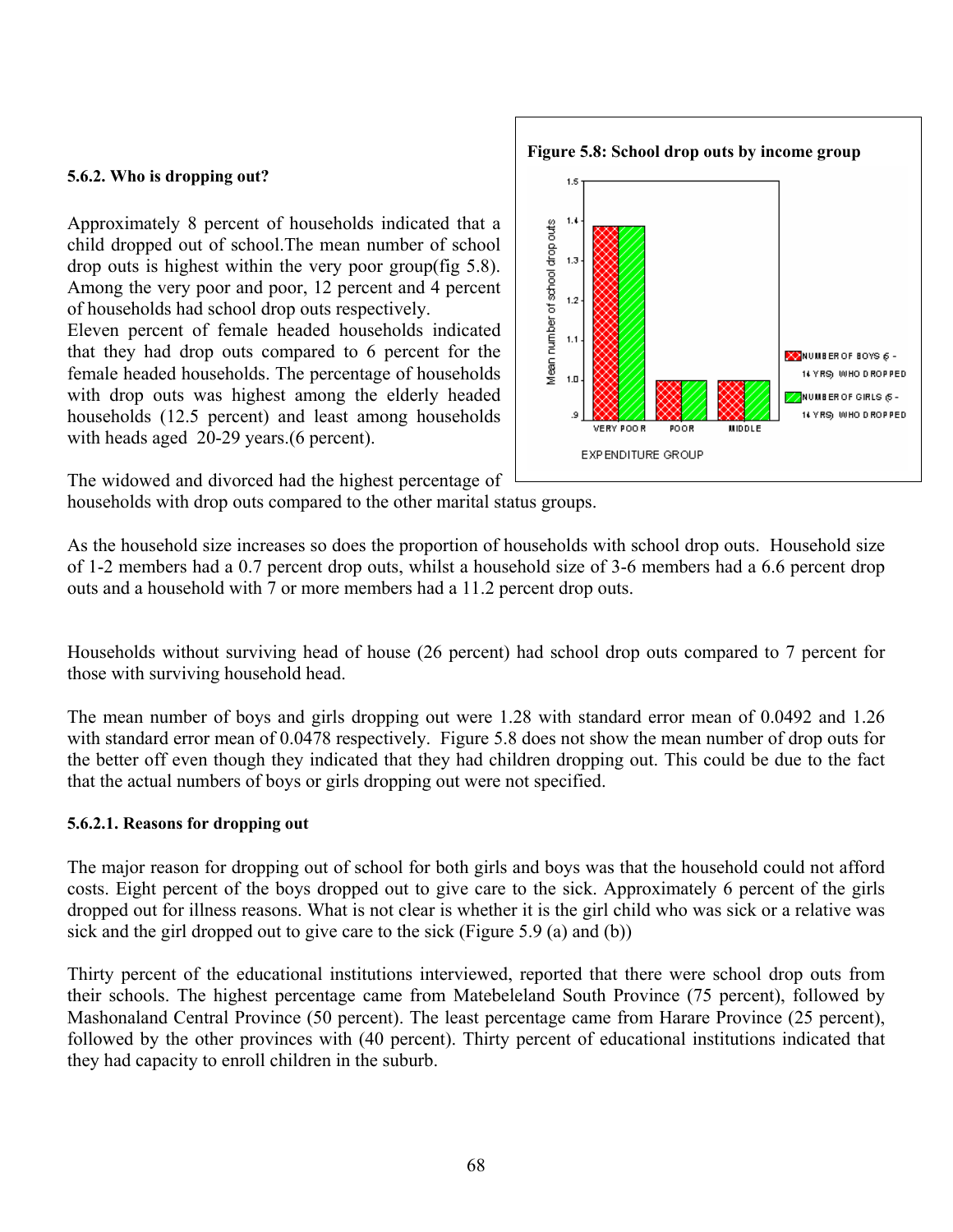



### **5.6.2.3. Households in school arrears**

At national level 32 percent of households were in school arrears. Seventy five percent of the households that are food insecure are in school fees arrears compared to 65 percent of those not in arrears. For the households with at least one member sick, 34 percent were in school arrears compared to 28 percent for those with none. Households without surviving head of house (42 percent) were in school arrears compared to 32 percent for those with surviving household head. The percentages of households in school arrears were 40 percent for the very poor, 29 percent for the poor, 19 percent for the middle and 15 percent for the better off. Fig 5.10 is showing the percentages from different income groups for the households that are in school arrears. Seventy five percent of households in school arrears were food insecure. Thirty eight percent of female headed households were in school arrears

compared to 29 percent for male headed households. Approximately forty two percent and 41 percent of

widowed and divorced/separated households respectively were in school arrears compared to 29 per for married heads .

#### **5.6.3. Households that received educational assistance**

At national level, 16 percent of households received educational assistance. The percentages of households that received educational assistance were 22 percent for the very poor, 12 percent for the poor, 8 percent for the middle and 6 percent for the better off. This is a cause for concern since we did not expect the better off to receive assistance. Fig 5.11 shows the percentages from different income groups for the households that received educational assistance.



**Figure 5.11: Households that received educational assistance by income group.** 

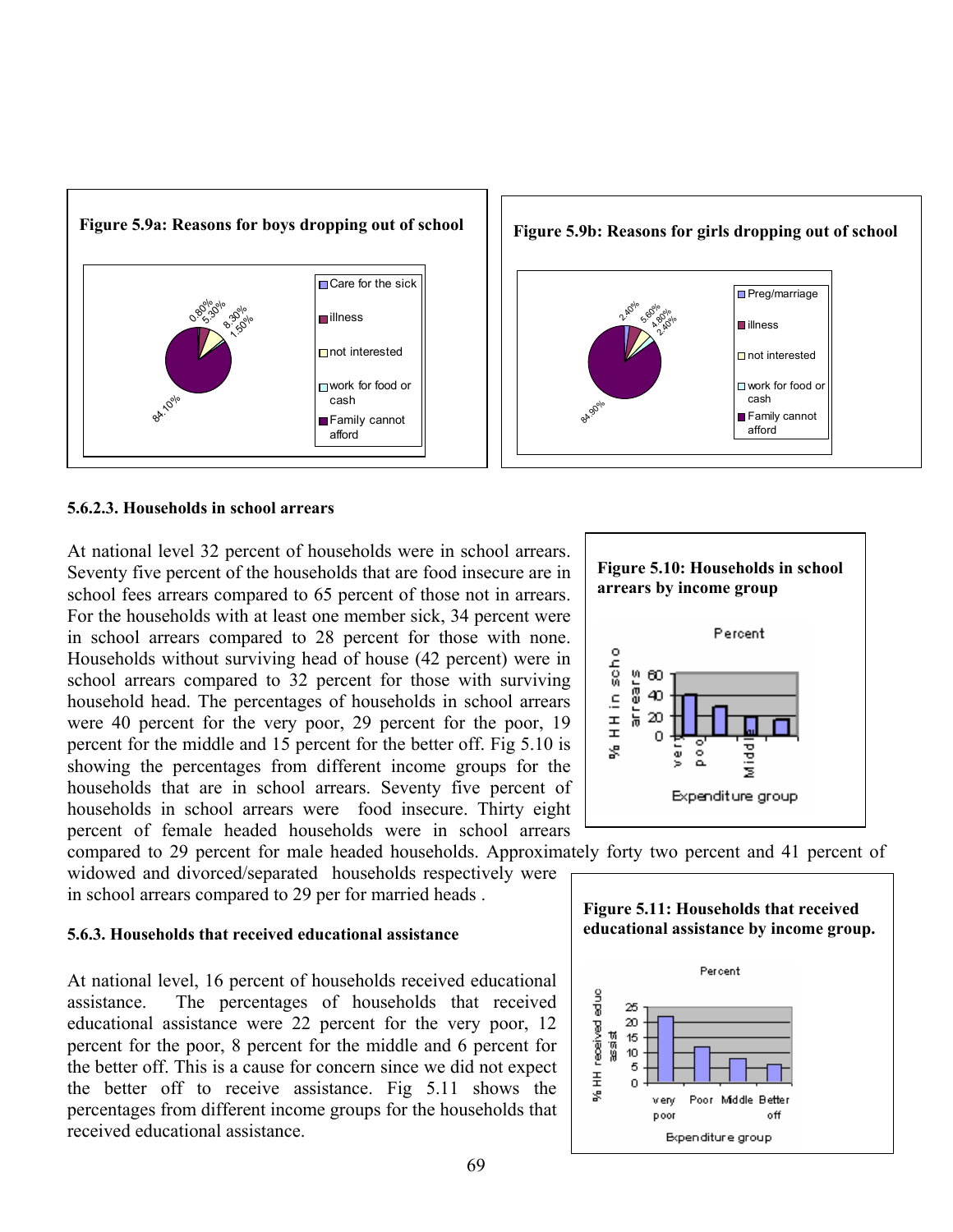#### **5.6.3.1. Who is giving assistance**

BEAM was found to be the major source of educational assistance and its mostly targeting the very poor and poor households (Table 5.11). As seen in the above table Beam and Non Governmental Organizations do not

target the better of but the non rich. AIDS Action only target the very poor and poor. The better off are assisted by church, relatives and guardian funds.

Additional assistance is being given to school children in some suburbs as supplementary food mostly by NGOs and churches.

## **5.6.3.2. Awareness of BEAM and AIDS Action Committee Program**

Overall about 74 percent of households were aware of beam. The percentages aware of beam were 69 percent  $\Box$ 

|         | Table 5.11: Targeting for the very poor and |  |  |
|---------|---------------------------------------------|--|--|
| . poor. |                                             |  |  |

| Organization      | Very<br>Poor | Poor | <b>Middle</b> | <b>Better</b> | <b>Overall</b> |
|-------------------|--------------|------|---------------|---------------|----------------|
| Beam              | 60.6         | 40.0 | 25.0          |               | 53.2           |
| <b>NGO</b>        | 14.2         | 12.7 | 12.5          | 0             | 13.4           |
| Church            | 6.4          | 3.6  | 4.2           | 7.7           | 5.9            |
| Friends/relatives | 8.5          | 32.7 | 20.8          | 38.5          | 13.9           |
| Aids Action       | 2.5          | 3.6  |               |               | 2.4            |
| Guardian Funds    | 1.8          | 1.8  |               | 15.4          | 2.1            |
| Other             | 6.0          | 5.5  | 37.5          | 38.5          | 9.1            |

for the very poor, 67 percent for the poor, 67 percent for the middle and 60 percent for the better off. Beam is mostly targeting the very poor and poor (Figure 5.11).

Seventy three percent of households with orphans were aware of BEAM compared to 64.2 percent for households with no orphans. Approximately 48 percent of households with orphans were aware of AIDS Action Committee compared to 46 percent for households with no orphans.



Forty seven percent of Households were aware of Aids action committee. The percentages of households aware of the Aids action committee were 44 percent for the very poor, 50 percent for the poor, 49 percent for the middle and 51 percent for the better off. Fig 5.13 shows the percentages from different income groups for the households that were aware of the AIDS action committee.5.6.4. Linkages of food security and education The percentage of households with school drop outs was higher among the food insecure households (84 percent) compared to the food secure(16 percent).The percentage of households that received educational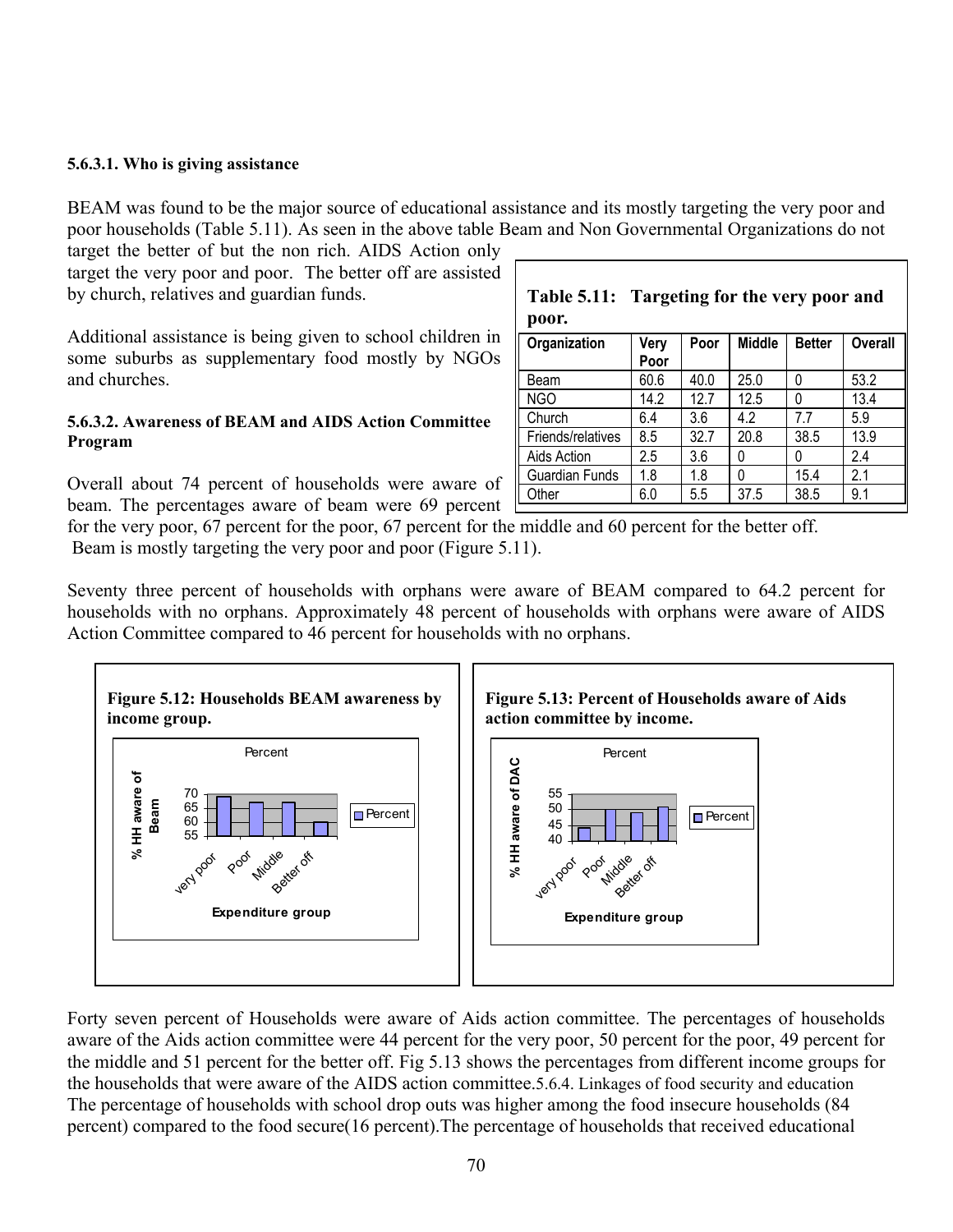assistance was higher among the food insecure households (78 percent) compared to the food secure households(22 percent). The percentage of households in school arrears was higher among the food insecure households(75 percent) compared to the food secure households.

# **5.6.5. Other Linkages to Education**

# **5.6.5.1. School drop outs and selling assets.**

Approximately 13 percent of households that sold assets had school drop outs compared to 7 percent for households that did not sell assets.

# . **5.6.5.2 Health and school drop outs**

The proportion of primary school drop outs was high for households with at least one member sick (9 percent) compared to those without (7 percent).

The proportion of primary school drop outs for those households whose head had passed away was 26 percent, much higher than that for households which still had their household head (7 percent).

# . **5.6.5.3. Health and school arrears**

Of the households in arrears, 35 percent had at least one member sick compared to 28 percent for those with no sick members. 42 percent of households who were in arrears indicated that the head of household had passed away compared to 32 percent for those who did not loose the household head. In general households who had deaths in families 39 percent of them were in school arrears compared to those without (31 percent). Deaths and morbidities drain heavily on household resources, money is needed for funeral expenses and medical bills.

Majority of households in school arrears, households with school drop outs, and receiving educational assistance are food insecure and these are mostly from the very poor and poor groups.

# **5.7. Other Linkages**

# **5.7.1. Asset ownership and food security.**

Possession of assets especially liquid assets is positively correlated with food security. If a household has more diversified assets it means it can dispose some of the assets to buy food therefore lessening its vulnerability to food insecurity.

Of the households that were food insecure 61 percent do not own real estate (land and house).

Of the households that were food insecure, about 63 percent of them own durables. And 91 percent own basic assets. At national level approximately 10 percent of households were selling assets and these households that

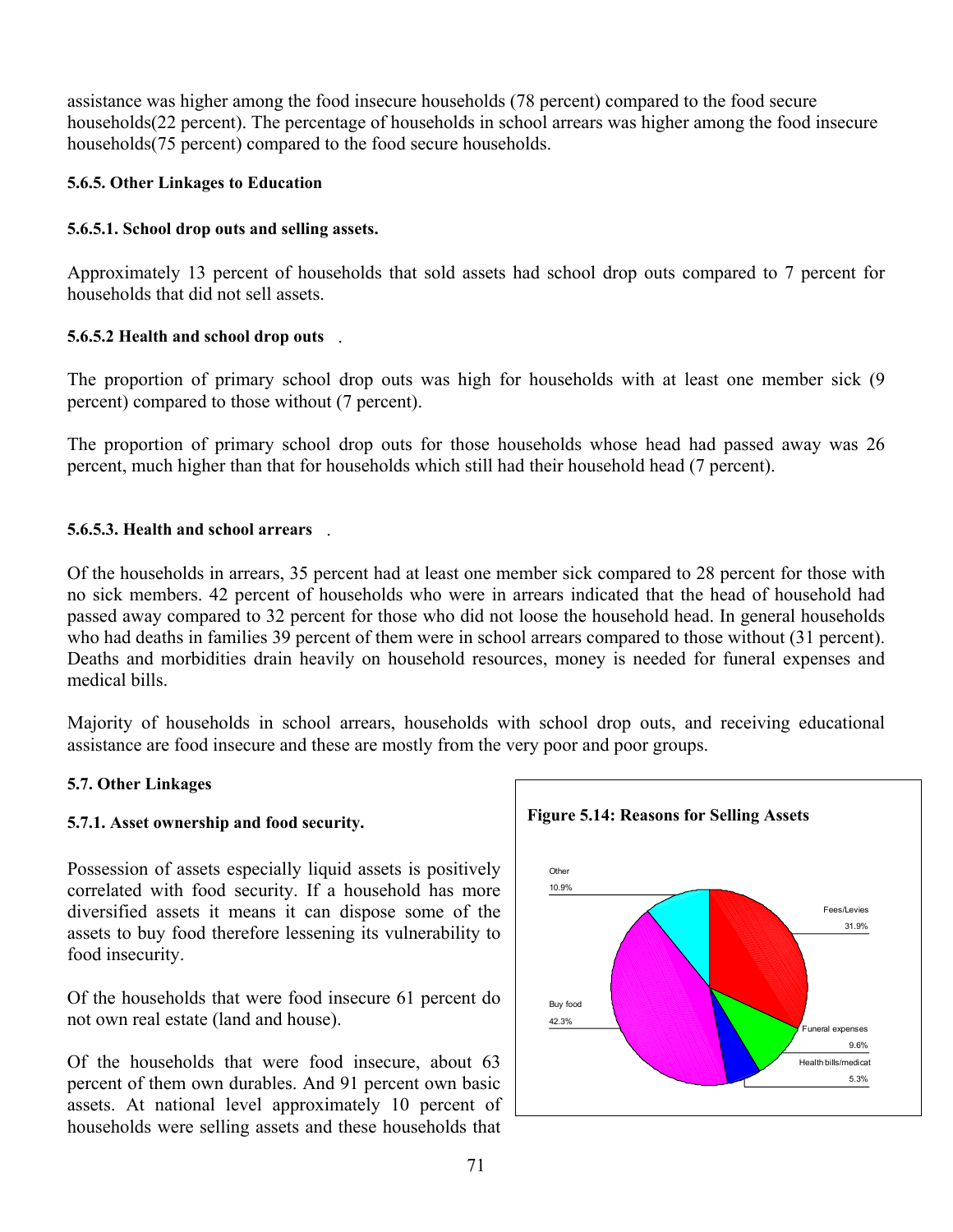sold assets were also found to be food insecure. Almost 90 percent of food insecure households were not selling assets even though most of them own basic assets. This result shows that selling of assets is not yet an important coping strategy. For households that sold assets, the main reason (42 percent) for selling was to buy food (Figure 5.14).

#### **5.7.2. Unemployment and food security**

When food security was related to employment status of household members whether formal or informal, 65 percent of households in some form of employment were food insecure compared to 66 percent for those not in either formal or informal. Employment status seem not to determine food security status as the difference is no statistically significant.

Sixty two percent of the poor households with no member either in formal or formal employment are food insecure. For the very poor the percentages of food insecurity for the employed and non employed are approximately (83 percent). There is no difference maybe due to the fact that whatever there were doing was not giving sufficient income to boost the food security status of the household.

### **5.7.3. Urban agriculture and food security**

Table 5.12 shows that the incidence of food insecurity is highest in the very poor group, followed by the poor. Within the very poor and poor group, households with no access to land for cultivation had a slightly higher percentage of food insecure household compared to those who had access to land. Its likely that some of these non rich households even if they had inadequate inputs, production may not be high and again it depends on the size of the piece of land.

Food insecurity was found to be high in households that planted more than an acre compared to those that planted less than an acre except for the better off. What this implies is even if the land size is increased it does not necessarily mean that food security status will be boosted. Production depends on a lot of factors which maybe lacking in the other groups except the better off. Land with inadequate inputs may not solve the problem. The other factor is that in urban area agricultural produce maybe stolen whilst still in the fields or destroyed by municipality if the land is not legally allocated.

**Table 5.12: Access to urban land and food status.** 

|                   |       | COMPOSITION FOOD STATUS |                       |       |
|-------------------|-------|-------------------------|-----------------------|-------|
|                   |       | food insecure           | food secure           | Total |
|                   |       | % within DID YOU HAVE   | % within DID YOU HAVE |       |
|                   |       | ACCESS TO URBAN         | ACCESS TO URBAN       |       |
|                   |       | LAND FOR CULTIVATION    | LAND FOR CULTIVATION  |       |
| EXPENDITURE GROUP |       | IN 2002/3?              | IN 2002/3?            | Count |
| <b>VERY POOR</b>  | No    | 82.6%                   | 17.4%                 | 973   |
|                   | Yes   | 82.2%                   | 17.8%                 | 741   |
|                   | Total | 82.4%                   | 17.6%                 | 1714  |
| POOR              | No    | 56.5%                   | 43.5%                 | 418   |
|                   | Yes   | 57.2%                   | 42.8%                 | 236   |
|                   | Total | 56.7%                   | 43.3%                 | 654   |
| MIDDLE            | No    | 48.1%                   | 51.9%                 | 295   |
|                   | Yes   | 42.6%                   | 57.4%                 | 148   |
|                   | Total | 46.3%                   | 53.7%                 | 443   |
| <b>BETTER</b>     | No    | 30.7%                   | 69.3%                 | 290   |
|                   | Yes   | 31.3%                   | 68.7%                 | 134   |
|                   | Total | 30.9%                   | 69.1%                 | 424   |

**Table 5.13: Remittances in and food status** 

|                   |       | COMPOSITION FOOD STATUS                |                                         |       |
|-------------------|-------|----------------------------------------|-----------------------------------------|-------|
|                   |       | food insecure                          | food secure                             | Total |
|                   |       | % within DID THE HH<br>RECEIVE OR EARN | % within DID THE HH<br>RECEIVE OR EARN. |       |
|                   |       | OTHER CEREALS<br>RECEIVED FROM         | OTHER CEREALS<br>RECEIVED FROM          |       |
| EXPENDITURE GROUP |       | OTHER SOURCES?                         | OTHER SOURCES?                          | Count |
| <b>VERY POOR</b>  | No.   | 83.0%                                  | 17.0%                                   | 1958  |
|                   | Yesi  | 83.2%                                  | 16.8%                                   | 125   |
|                   | Total | 83.0%                                  | 17.0%                                   | 2083  |
| POOR              | No.   | 59.1%                                  | 40.9%                                   | 783   |
|                   | Yes   | 46.7%                                  | 53.3%                                   | 46    |
|                   | Total | 58.5%                                  | 41.5%                                   | 828   |
| MIDDLE            | No.   | 44.0%                                  | 56.0%                                   | 561   |
|                   | Yes   | 42.9%                                  | 57.1%                                   | 35    |
|                   | Total | 44.0%                                  | 56.0%                                   | 596   |
| <b>BETTER</b>     | No.   | 28.0%                                  | 72.0%                                   | 565   |
|                   | Yes   | 11.1%                                  | 88.9%                                   | 18    |
|                   | Total | 27.4%                                  | 72.6%                                   | 583   |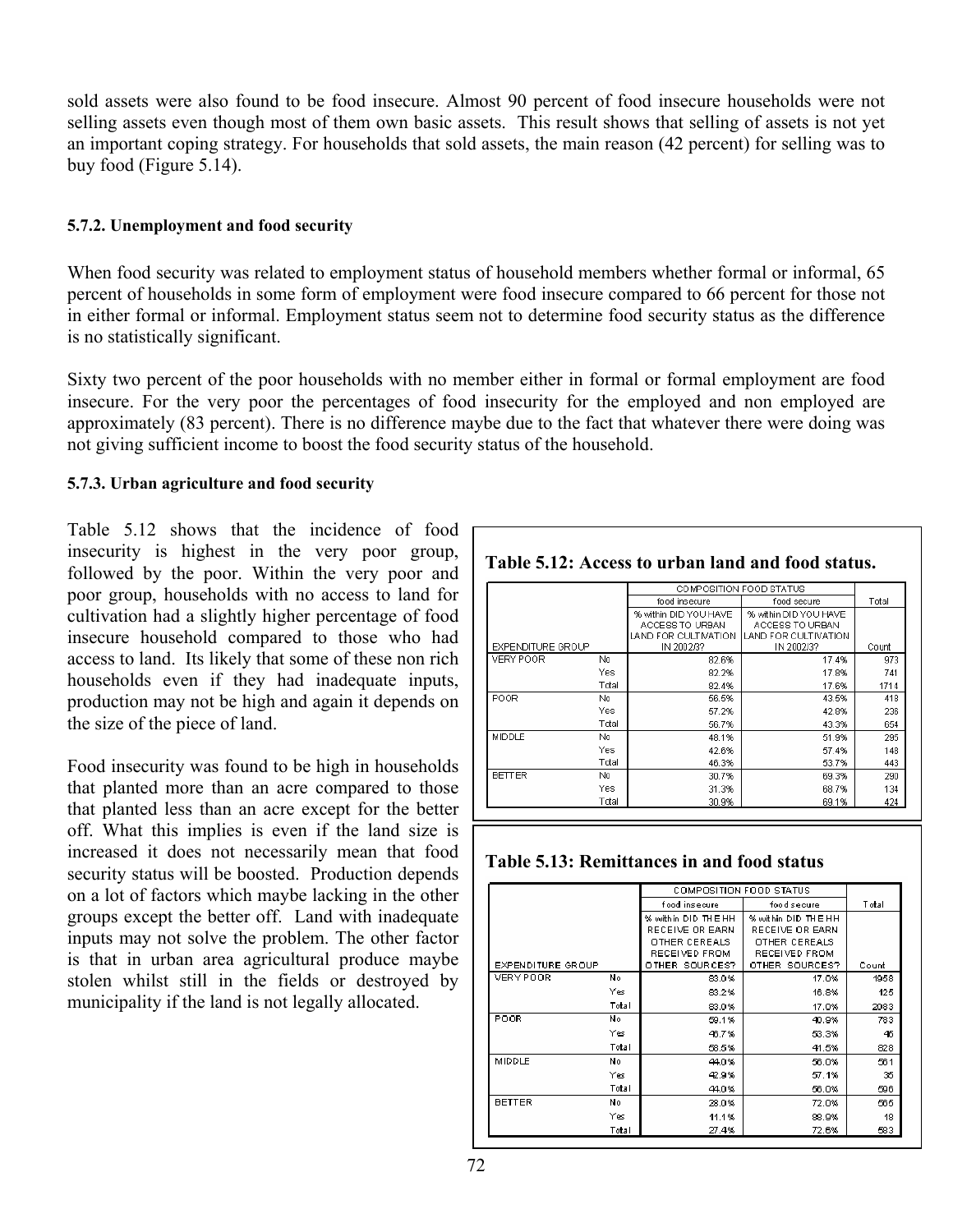#### **5.7.4. Food security and social assistance or direct transfers.**

The analysis looked at cereals from other sources and across all socio-economic groups, households obtained cereals from elsewhere. For the very poor and poor households who are food insecure majority received

cereals form other sources compared to the middle and better off households. Unfortunately the survey instrument was not explicit about the names of the other sources, hence further analysis could not be done (Table 5.13).

#### **5.7.5. Food security and rural cultivation**

The analysis seem to indicate that rural cultivation had no bearing to food security as for the very poor and poor households, cultivating in rural areas did not enhance food security as both households that cultivated and did not were equally food insecure (Table 5.14). The results are not as expected and this could be explained by the fact that generally there was crop failure in 2003 in most rural areas.

|                   |                                                        | COMPOSITION FOOD STATUS            |                             |       |
|-------------------|--------------------------------------------------------|------------------------------------|-----------------------------|-------|
|                   |                                                        | food insecure                      | food secure                 | Total |
|                   |                                                        | % within DID YOUR HH               | % within DID YOUR HH        |       |
|                   |                                                        | CULTIVATE CEREALS IN<br><b>THE</b> | CULTIVATE CEREALS IN<br>THE | Count |
|                   | <b>RURAL/RESETTLEMENT</b><br><b>RURAL/RESETTLEMENT</b> |                                    |                             |       |
| EXPENDITURE GROUP |                                                        | AREAS IN 2002/3?                   | AREAS IN 2002/3?            |       |
| <b>VERY POOR</b>  | No                                                     | 83.3%                              | 16.7%                       | 1053  |
|                   | Yes                                                    | 80.0%                              | 20.0%                       | 619   |
|                   | Total                                                  | 82.1%                              | 17.9%                       | 1672  |
| POOR              | No.                                                    | 57.1%                              | 42.9%                       | 427   |
|                   | Yes                                                    | 62.3%                              | 37.7%                       | 276   |
|                   | Total                                                  | 59.2%                              | 40.8%                       | 703   |
| MI DD LE          | No.                                                    | 49.0%                              | 51.0%                       | 298   |
|                   | Yes                                                    | 39.5%                              | 60.5%                       | 215   |
|                   | Total                                                  | 45.0%                              | 55.0%                       | 513   |
| <b>BETTER</b>     | No                                                     | 34.6%                              | 65.4%                       | 280   |
|                   | Yes                                                    | 26.0%                              | 74.0%                       | 200   |
|                   | Total                                                  | 31.0%                              | 69.0%                       | 480   |

# **Table 5.14: Rural cultivation and food security.**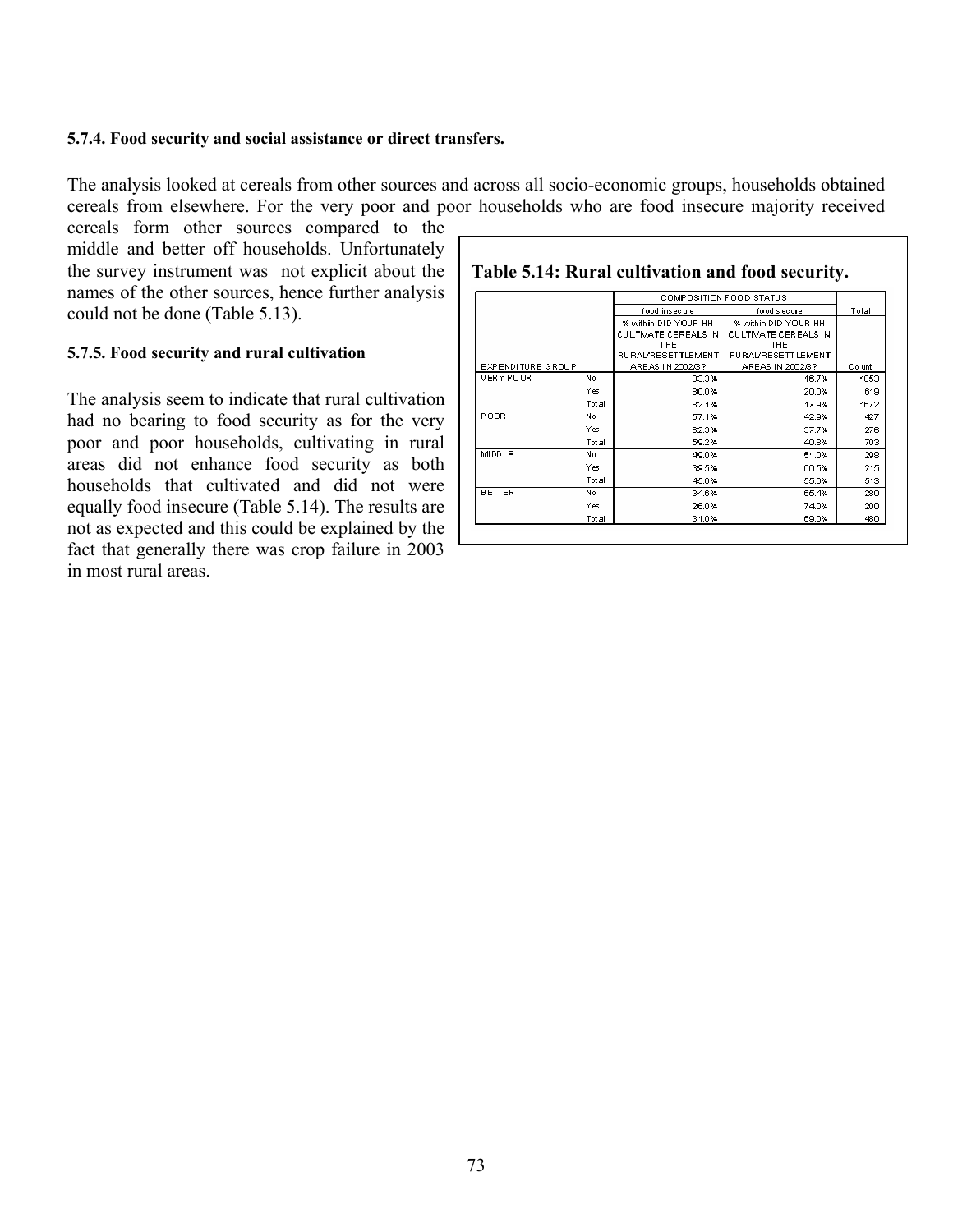# **6. RECOMMENDATIONS**

Several recommendations arise from this analysis.

### **6.1. General Recommendations**

The widespread poverty observed, requires a holistic approach to tackle it. This involves dealing with the fundamental macro-economic factors in the country so that the high shocks associated with inflation, cost of education and services could be reduced once there is stability in the economy and a positive economic growth and employment creation with all sectors growing.

### **6.2. Food Security**

Most consumers obtained their cereals including maize from the parallel markets (both in urban and rural areas (in rural as revealed by the ZIM VAC April 2003 assessment)) despite the Government controls on the staple maize and wheat markets. This has not benefited the poor and very poor households. In face of this, there is need for;

- (i) Liberalizing the cereal marketing system so that high prices in the black parallel markets would eventually go as the market determines a competitive price which could boost cereal production;
- (ii) The Government through its Strategic Grain Reserve (SGR) should use the facility to stabilize prices in the market by releasing the grain in areas where prices have increased above the rest of the country:
- (iii) The poor and very poor households should be targeted for food aid programs, which could be as free food or through market targeted interventions specifically meant for the poor and where they live;
- (iv) NGOs and the Government should make a concerted effort to provide and encourage the production of pulses such as cowpeas, bambara nuts in the urban open spaces and in the rural areas to increase the protein content of the poor households' diet;
- (v) Increase the supply of cereals into the market by Government and NGOs.
- (vi) A way to formalize agricultural production in urban areas need to be persued by Government and local authorities.

# **6.3. Social safety nets**

Widespread subsidies on commodities and services could be expensive on the Government fiscus, hence the need to;

- (i) Develop a variety of safety nets aimed at the poor, the elderly, the female headed households, which have been found to be among the most vulnerable.
- (ii) The Government and NGOs to expand their programs beyond the programs such as BEAM and AIDS Action Committee, to include programs targeted to specific groups such as (a) through the Social fund, support of families who care for orphans through provision of allowances or food or paying their water/electricity or medical bills or giving tax concessions to those households with the special groups such as orphans. This move could enhance the extended family network, reducing the need for homes and institutions for the vulnerable with an option of home based care; (b) Support of households health requirements should be extended beyond just the HIV and